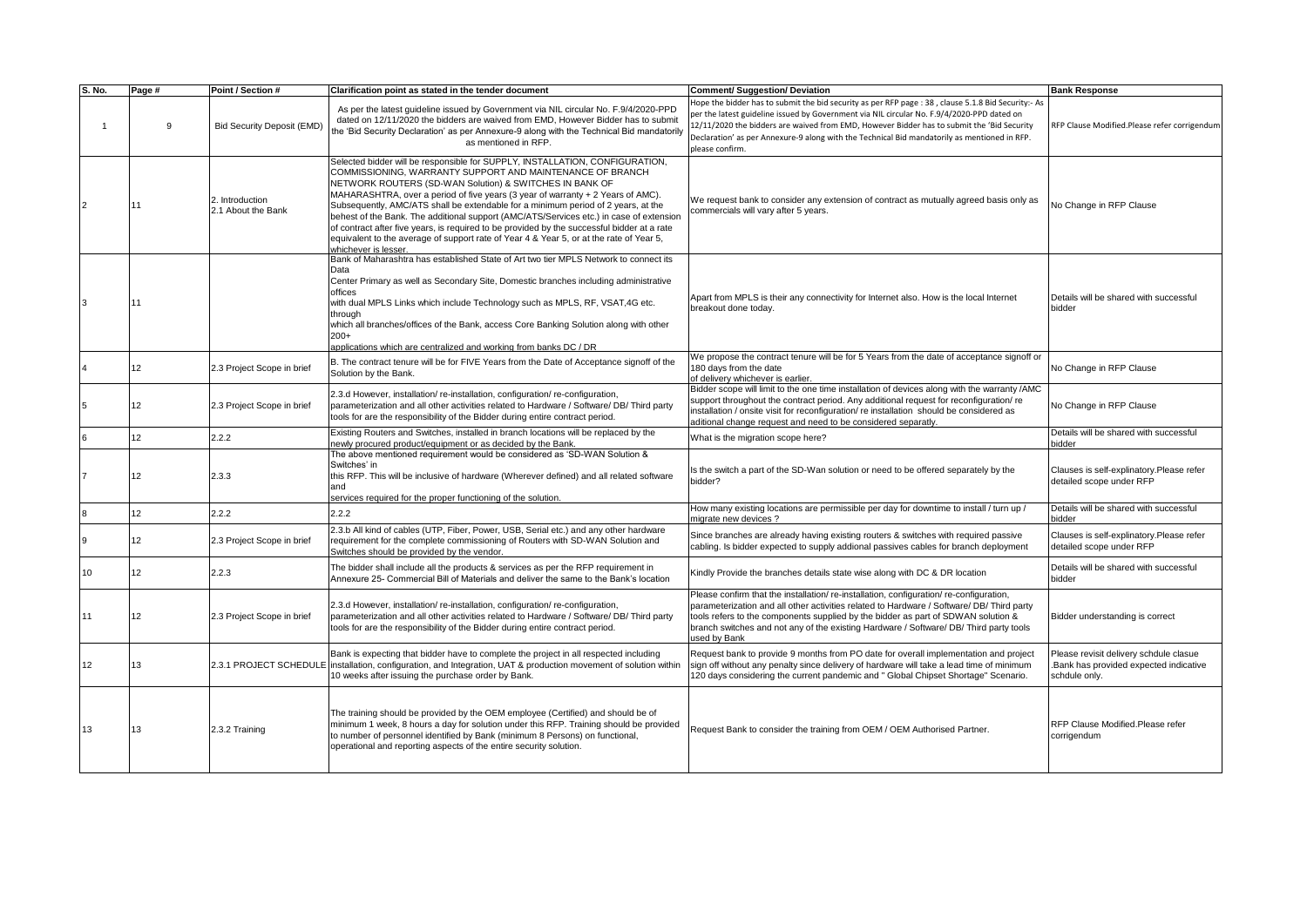| <b>S. No.</b> | Page # | Point / Section #                     | Clarification point as stated in the tender document                                                                                                                                                                                                                                                                                                                                                                                                                                                                                                                                                                                                                                                                                                                                                                                                                                                                                                                                                                                   | <b>Comment/ Suggestion/ Deviation</b>                                                                                                                                                                                                                                                                                                                                                                                                                                                                                                                                 | <b>Bank Response</b>                                                                              |
|---------------|--------|---------------------------------------|----------------------------------------------------------------------------------------------------------------------------------------------------------------------------------------------------------------------------------------------------------------------------------------------------------------------------------------------------------------------------------------------------------------------------------------------------------------------------------------------------------------------------------------------------------------------------------------------------------------------------------------------------------------------------------------------------------------------------------------------------------------------------------------------------------------------------------------------------------------------------------------------------------------------------------------------------------------------------------------------------------------------------------------|-----------------------------------------------------------------------------------------------------------------------------------------------------------------------------------------------------------------------------------------------------------------------------------------------------------------------------------------------------------------------------------------------------------------------------------------------------------------------------------------------------------------------------------------------------------------------|---------------------------------------------------------------------------------------------------|
| 14            | 13     | 2.3.2 Training                        | i. This faculty should be solution certified up to advance level and should provide<br>courseware with adequate lab facility as well. The training should be provided by the<br>OEM employee (Certified) and should be of minimum 1 week, 8 hours a day for solution<br>under this RFP. Training should be provided to number of personnel identified by Bank<br>(minimum 8 Persons) on functional, operational and reporting aspects of the entire<br>security solution. Training should be provided at Pune location other than Bank Premises. Please share no. of attendees<br>Pre implementation training must be provided before project implementation and post<br>mplementation training must be provided after successful implementation. At the end of<br>training participants shall be given certificate of successful completion by the OEM to<br>each candidate. Bank shall bare the cost of training as per the commercial Bill of Material<br>quoted by the bidder.                                                     |                                                                                                                                                                                                                                                                                                                                                                                                                                                                                                                                                                       | RFP clasue is self-explinatory                                                                    |
| 15            | 13     | 2.3.2                                 | RFP states: Training should be provided at Pune location other than Bank Premises:                                                                                                                                                                                                                                                                                                                                                                                                                                                                                                                                                                                                                                                                                                                                                                                                                                                                                                                                                     | Please clarify if Bank of Maharashtra will provide Training Venue at Pune(Their training<br>Centre) or will NTT need to arrange third party Training Venue.                                                                                                                                                                                                                                                                                                                                                                                                           | Bidder has to arrange the trainining venue.                                                       |
| 16            | 13     | 2.3.2                                 | Training Scope mentions Training to be given to Minimum 8 personnel's                                                                                                                                                                                                                                                                                                                                                                                                                                                                                                                                                                                                                                                                                                                                                                                                                                                                                                                                                                  | Training Scope mentions Training to be given to Minimum 8 personnel's (in RFP page no<br>13) but in Page 123 where we need to submit Pricing per Batch, it shows No of pax as 7.<br>Kindly clarify, if it is 7 or 8 pax.                                                                                                                                                                                                                                                                                                                                              | Bidder has to provide training to minimum<br>7 Personals.                                         |
| 17            | 13     | 2.3.1                                 | Bank is expecting that bidder have to complete the project in all respected including<br>installation, configuration, and Integration, UAT & production movement of solution within<br>10 weeks after issuing the purchase order by Bank.                                                                                                                                                                                                                                                                                                                                                                                                                                                                                                                                                                                                                                                                                                                                                                                              | Please revised the delivery timeline to 32 - 34 weeks from the date of PO, & After<br>material delivery 11 weeks for implementaion of 600 sites                                                                                                                                                                                                                                                                                                                                                                                                                       | Please revisit delivery schdule clasue<br>.Bank has provided expected indicative<br>schdule only. |
| 18            | 15     | 2.7 Online mode of bid<br>submission  | If the bidder opts for online mode of bid submission, they are required to submit the Bid<br>Security as per Bid security format (Annexure-9), Non-Disclosure Agreement (NDA)<br>-Annexure-27 and duly attested and signed copy of RFP along with corrigendum issued<br>n physical form also.                                                                                                                                                                                                                                                                                                                                                                                                                                                                                                                                                                                                                                                                                                                                          | Request Bank to relax this clause as per current COVID Situation.                                                                                                                                                                                                                                                                                                                                                                                                                                                                                                     | No change in RFP clasue                                                                           |
| 19            | 18     | 4.2.1.1                               | Supply, Installation, Configuration, Commissioning, Warranty Support And Maintenance<br>Of Branch Network Routers with SD-WAN Solution (On premise) & Network Switches<br>(both<br>Hardware and Software) and its associated accessories, as per the technical specification                                                                                                                                                                                                                                                                                                                                                                                                                                                                                                                                                                                                                                                                                                                                                           | Does the bidder to consider devices like firewall or aggregation layer/ switch fabric of<br>controller deployment or bank will provide the infra for the same                                                                                                                                                                                                                                                                                                                                                                                                         | Clauses is self-explinatory.                                                                      |
| 20            | 19     | Point#4.2.1.1 / 4. Project<br>Details | Bank is having 320 Nos SD-WAN compatible Cisco 4200 series Routers without SD-<br>WAN licensing. Bidder has to provide commercial in format Annexure-30 during technical<br>bid submission as per their applicability options mentioned below<br>a) In case proposed SD-Wan solution is compatible with these 320 Nos Cisco router then<br>bidder has to provide the unit pricing for additional component/Licensing for integrating<br>those router with proposed SD-WAN solution & provide compliance to functional /<br>requirement of RFP. Warranty & supports for these devices should be in-line to RFP<br>support requirements.<br>b) In case proposed SD-Wan solution is not compatible with these 320 Nos Cisco router<br>then bidder has to provide per unit buyback price for these Cisco 4200 series router in<br>commercial bid format.<br>Based on unit price quoted by bidder bank may place order for these 320 Nos router with<br>final qualified bidder as per their applicability of above mentioned option in bid. | SD-WAN is still an evolving technology and there is no defined interoperability standard<br>available yet. Each OEM has its own way of implementation and currently there is no<br>interoperability supported from any SD-WAN core functionalities perspective.<br>In given condition, to have SD-WAN integration with Cisco 4200 Series routers or<br>buyback is compelling other OEMs to away from participation. With this clause CISCO will<br>have the advantage over other bidders.<br>Request bank to remove this clause of Cisco 4200 Integration or buyback. | No change in RFP clasue                                                                           |
| 21            | 19     | 4.2.1 Scope of Work                   | It will be bidder's responsibility to check existing inventory & model details of branch<br>routers and ensure that devices which can be used and are compatible with proposed<br>SD-WAN solution to meet functional requirement. Bank is having 320 Nos SD-WAN<br>compatible Cisco 4200 series Routers without SD-WAN licensing. Bidder has to provide<br>commercial in format Annexure-30 during technical bid submission as per their<br>applicability options mentioned below:                                                                                                                                                                                                                                                                                                                                                                                                                                                                                                                                                     | Please share additional product details i.e. Ram, Flash, No. of WAN & LAN interfaces etc.                                                                                                                                                                                                                                                                                                                                                                                                                                                                             | Router model series alreay mentioned<br>Please refer product datasheet of OEM.                    |
| 22            | 19     | 1.2 Project Scope                     | b) In case proposed SD-Wan solution is not compatible with these 320 Nos Cisco router<br>then bidder has to provide per unit buyback price for these Cisco 4200 series router in<br>commercial bid format.                                                                                                                                                                                                                                                                                                                                                                                                                                                                                                                                                                                                                                                                                                                                                                                                                             | Remark: Request Bank to delete the buyback clause.                                                                                                                                                                                                                                                                                                                                                                                                                                                                                                                    | No Change in RFP Clause                                                                           |
| 23            | 20     | Point#4.2.1.3 / 4. Project<br>Details | The SD-WAN solution, Routers and Switches quoted by the bidder should be of same<br>OEM (Original Equipment Manufacturer) and should not be of different OEMs for ease of<br>operations & support                                                                                                                                                                                                                                                                                                                                                                                                                                                                                                                                                                                                                                                                                                                                                                                                                                      | All Devices SD-WAN Routers and Switches from same OEM shows vendor specific ask.<br>Other SD-WAN OEM will not have opportunity to participate who have competitive<br>technology.<br>SDWAN soltion will be a software based solution and it is hardware independant.<br>Otherwise few OEM's will have advantage here.<br>Request to remove the clause of devices SDWAN Routers and Switches from same<br>OEM.                                                                                                                                                         | RFP Clause Modified.Please refer<br>corrigendum                                                   |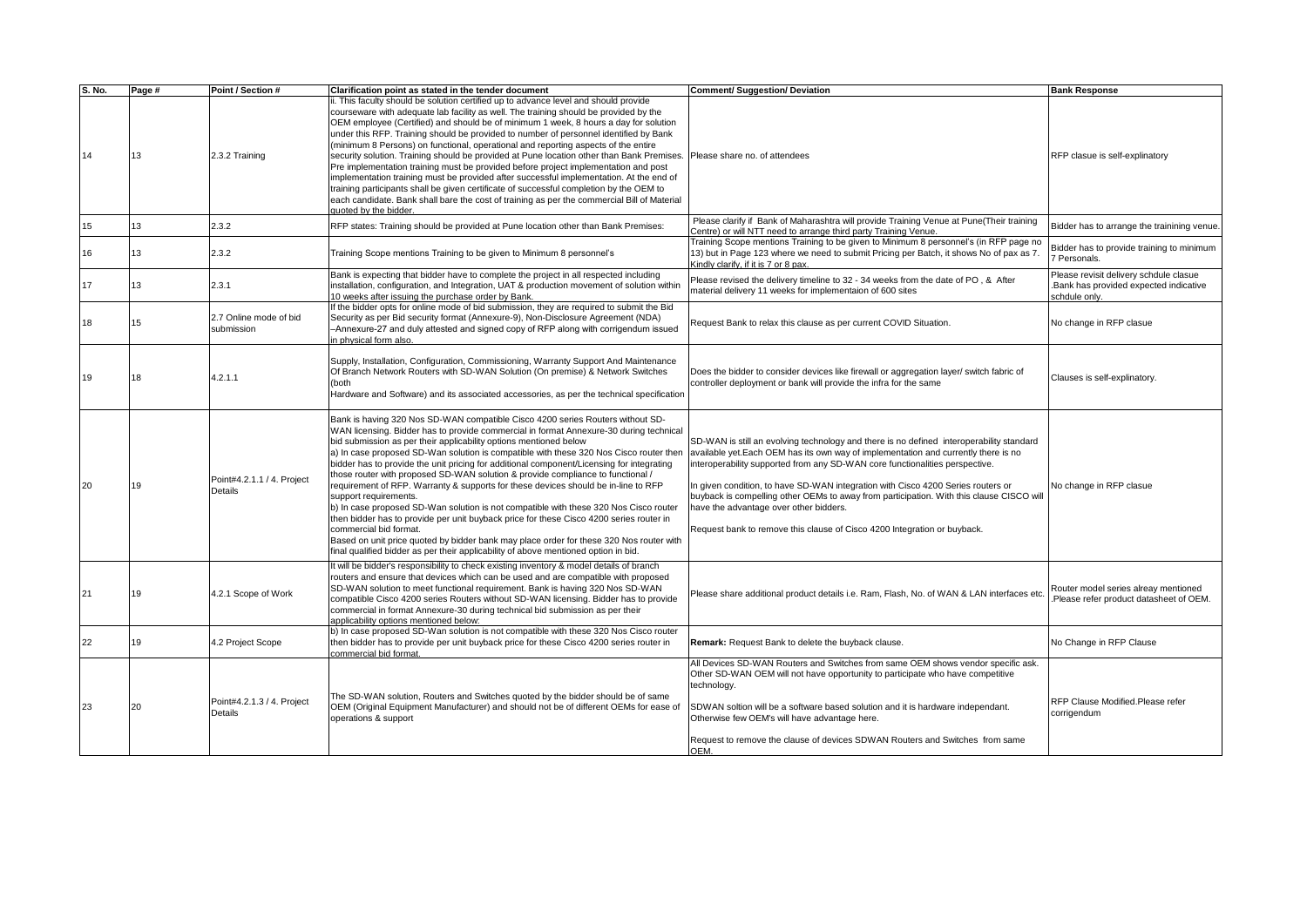| <b>S. No.</b> | Page # | Point / Section #   | Clarification point as stated in the tender document                                                                                                                                                                                                                                                                                                                                                                                                                                                                                                                                                                                                                                                                                                                                                                                   | <b>Comment/ Suggestion/ Deviation</b>                                                                                                                                                                                                                                                                                                                                                                                                                                                                                                                                                                                                                                                                                                                                                                                                  | <b>Bank Response</b>                                                                                        |
|---------------|--------|---------------------|----------------------------------------------------------------------------------------------------------------------------------------------------------------------------------------------------------------------------------------------------------------------------------------------------------------------------------------------------------------------------------------------------------------------------------------------------------------------------------------------------------------------------------------------------------------------------------------------------------------------------------------------------------------------------------------------------------------------------------------------------------------------------------------------------------------------------------------|----------------------------------------------------------------------------------------------------------------------------------------------------------------------------------------------------------------------------------------------------------------------------------------------------------------------------------------------------------------------------------------------------------------------------------------------------------------------------------------------------------------------------------------------------------------------------------------------------------------------------------------------------------------------------------------------------------------------------------------------------------------------------------------------------------------------------------------|-------------------------------------------------------------------------------------------------------------|
| 24            | 20     |                     | The bidders are expected to consider the current deployment & propose the solution<br>which<br>Integrate with the existing solution and ensure that proposed new solution would<br>complement<br>well with the Bank's existing network & security setup. In case the bank revamps its<br>current<br>architecture or completely migrates to another network technology/New location due to<br>any<br>reason, the bidder shall make necessary changes in its solution to adapt to new<br>deployment<br>without any additional cost to the Bank.                                                                                                                                                                                                                                                                                          | Additional charges may occur based on the change in design/ CPE sizing basis on the<br>defined scope by the bank                                                                                                                                                                                                                                                                                                                                                                                                                                                                                                                                                                                                                                                                                                                       | No Change in RFP Clause                                                                                     |
| 25            | 20     | 4.2.1.4             | The Hardware/Server to be installed for the central site controller/Manager etc. (at DC<br>and DR) is to be provided by the successful bidder. The Hardware/Server provide by the<br>successful bidder should be horizontally scalable. The successful bidder has to ensure<br>that at any instance, the utilization of the CPU or Memory or Storage, etc. of the<br>Hardware/Servers installed should not cross 70% of the utilization at any given point of<br>time of the total available resources respectively. In case, if the usage of any of the<br>component (CPU, Memory, Storage, etc.) goes beyond 70%, the successful bidder has<br>to provide the additional resources to maintain the service level within 1 month of the<br>incident notified by the Bank to the successful bidder, at no additional cost to the Bank. | The Hardware/Server to be installed for the central site controller/Manager etc. (at DC<br>and DR) is to be provided by the successful bidder. The Hardware/Server provide by the<br>successful bidder should be horizontally scalable. The successful bidder has to ensure<br>that at any instance, the utilization of the CPU or Memory or Storage, etc. of the<br>Hardware/Servers installed should not cross 90% of the utilization at any given point of<br>time of the total available resources respectively. In case, if the usage of any of the<br>component (CPU, Memory, Storage, etc.) goes beyond 90%, the successful bidder has<br>to provide the additional resources to maintain the service level within 1 month of the<br>incident notified by the Bank to the successful bidder, at no additional cost to the Bank. | No Change in RFP Clause                                                                                     |
| 26            | 20     | 4.2.1 Scope of Work | The bidders are expected to consider the current deployment & propose the solution<br>which Integrate with the existing solution and ensure that proposed new solution would<br>complement well with the Bank's existing network & security setup.                                                                                                                                                                                                                                                                                                                                                                                                                                                                                                                                                                                     | Request to provide clarity on this point with regards to the solution / technology deployed<br>currently on WAN. Does bank uses any VPN solution such as site-to-site, tunneless VPN,<br>IPSec VTI. etc?                                                                                                                                                                                                                                                                                                                                                                                                                                                                                                                                                                                                                               | Bank is using MPLS/P2P for providing<br>connectivity ot branches & use GET-<br>VPN/IPsec VPN for tunneling. |
| 27            | 20     | 4.2.1.4             | The Hardware/Server to be installed for the central site controller/Manager etc. (at DC<br>and DR) is to be provided by the successful bidder. The Hardware/Server provide by the<br>successful bidder should be horizontally scalable. The successful bidder has to ensure<br>that at any instance, the utilization of the CPU or Memory or Storage, etc. of the<br>Hardware/Servers installed should not cross 70% of the utilization at any given point of<br>time of the total available resources respectively. In case, if the usage of any of the<br>component (CPU, Memory, Storage, etc.) goes beyond 70%, the successful bidder has<br>to provide the additional resources to maintain the service level within 1 month of the<br>incident notified by the Bank to the successful bidder, at no additional cost to the Bank. | The Hardware/Server to be installed for the central site controller/Manager etc. (at DC<br>and DR) is to be provided by the successful bidder. The Hardware/Server provide by the<br>successful bidder should be horizontally scalable. The successful bidder has to ensure<br>that at any instance, the utilization of the CPU or Memory or Storage, etc. of the<br>Hardware/Servers installed should not cross 90% of the utilization at any given point of<br>time of the total available resources respectively. In case, if the usage of any of the<br>component (CPU, Memory, Storage, etc.) goes beyond 90%, the successful bidder has to<br>provide the additional resources to maintain the service level within 1 month of the<br>incident notified by the Bank to the successful bidder, at no additional cost to the Bank. | No Change in RFP Clause                                                                                     |
| 28            | 21     | 4.2.1 Scope of Work | 4.2.1.14 The Purchase will be placed in phased manner. The quantity or number of<br>equipment to be purchased is only indicative. No guarantee or assurance is being<br>provided hereby as to the exact quantity of equipment to be purchased or the minimum<br>order quantity. The Bank, however, reserves the right to procure extra quantity (upto 10%<br>to 25%) during the validity period of the offer. The different parts of same equipment<br>should be delivered in one lot only and part delivery of the equipment covered in the<br>Purchase Order is not permitted unless otherwise agreed to by the Bank. The successful<br>bidder has to advise the Bank/Network Integrator about the movements of their shipment<br>well in advance.                                                                                   | Request Bank to Limit the quantity variation as + or - 10% of the declared quantity. This is<br>required for a better commercial commitment from OEM.                                                                                                                                                                                                                                                                                                                                                                                                                                                                                                                                                                                                                                                                                  | No Change in RFP Clause                                                                                     |
| 29            | 22     | 4.2.1.17            | The Bidder should ensure that the in scope solutions being deployed by the successful<br>Bidder integrate with the Bank's Security Operations Centre (SOC) solution. This is to<br>ensure<br>that all the logs are collected from all the in-scope devices, ultimately enabling the Bank's<br><b>SOC</b><br>team to monitor the logs, perform the correlation and forensic analysis, raise the incidents SIEM / PIM/PAM?<br>and<br>nform the concerned department/ Stake holders. Any other logs, if available with the<br>bidder will<br>also be submitted to bank, as and when needed.                                                                                                                                                                                                                                               | Please confirm what is the scope of the integration. What is the existing solution in place-                                                                                                                                                                                                                                                                                                                                                                                                                                                                                                                                                                                                                                                                                                                                           | Details will be shared with successful<br>bidder                                                            |
| 30            | 22     | 4.2.1.20            | Dedicated manpower should be deployed by bidder for the facility management as per<br>the details given in the RFP at the location designated by the Bank (DC/NOC or any<br>other<br>location).                                                                                                                                                                                                                                                                                                                                                                                                                                                                                                                                                                                                                                        | What is the scope of the facility management? What will be the role of the dedicated<br>resource?                                                                                                                                                                                                                                                                                                                                                                                                                                                                                                                                                                                                                                                                                                                                      | Details already shared in the Project<br>Scope                                                              |
| 31            | 22     | 4.2.1 Scope of Work | 4.2.1.17 The Bidder should ensure that the in scope solutions being deployed by the<br>successful Bidder integrate with the Bank's Security Operations Centre (SOC) solution.                                                                                                                                                                                                                                                                                                                                                                                                                                                                                                                                                                                                                                                          | Need details of SOC tool & datapoints to be integrated between the SDWAN head end<br>controllers & Bank's SOC tool. Request to provide the same.                                                                                                                                                                                                                                                                                                                                                                                                                                                                                                                                                                                                                                                                                       | Detailes will be shared with successful<br>bidder.                                                          |
| 32            | 22     | 4.2.1 Scope of Work | 4.2.1.20 Dedicated manpower should be deployed by bidder for the facility management<br>as per the details given in the RFP at the location designated by the Bank (DC/NOC or<br>any other location).                                                                                                                                                                                                                                                                                                                                                                                                                                                                                                                                                                                                                                  | Request to provide the DC/NOC location and the size of the manpower required. Does<br>bank have any specific "minimum skill requirement" for the onsite resources?                                                                                                                                                                                                                                                                                                                                                                                                                                                                                                                                                                                                                                                                     | Details will be shared with successful<br>bidder                                                            |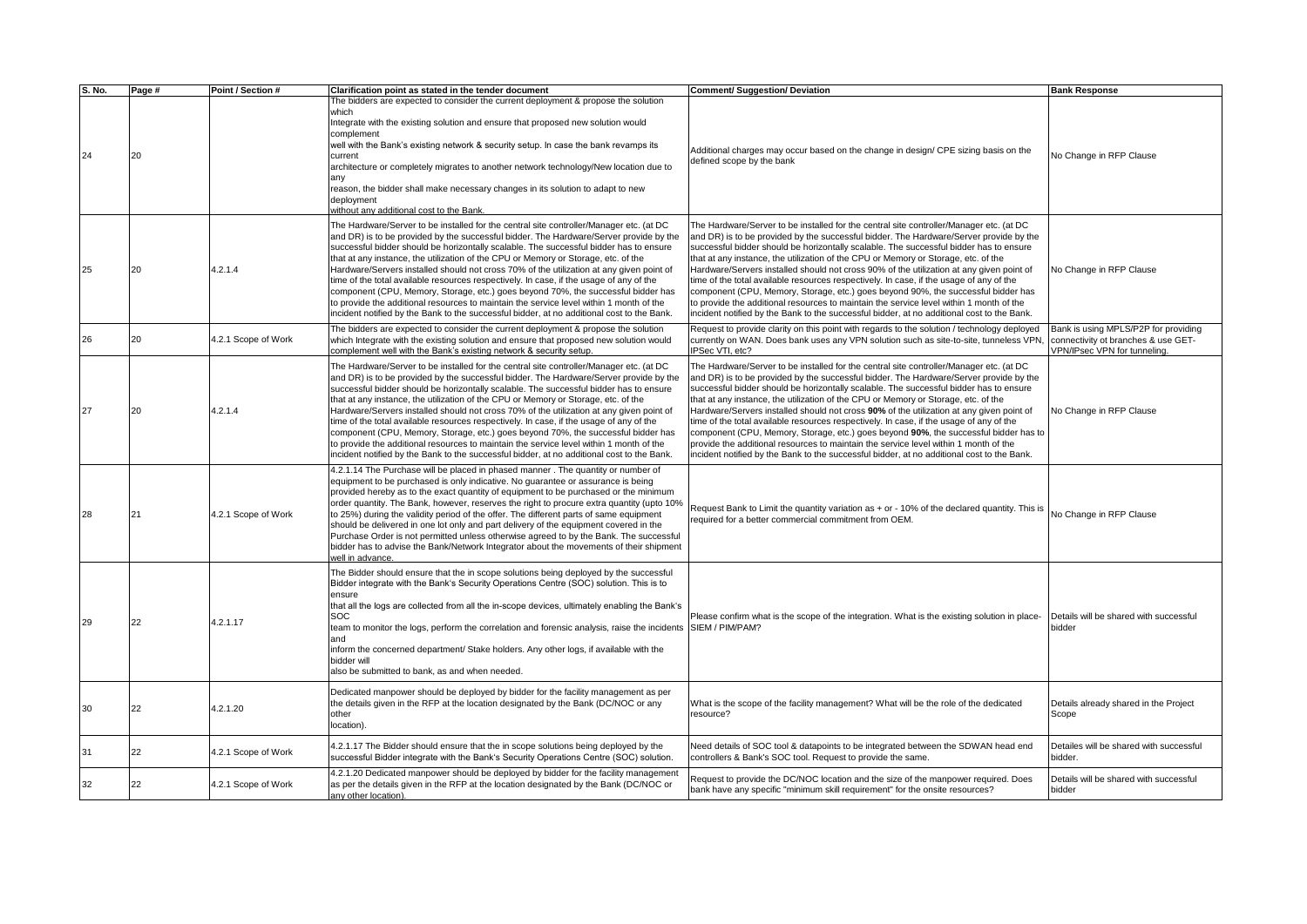| S. No. | Page # | Point / Section #                                                   | Clarification point as stated in the tender document                                                                                                                                                                                                                                                                                                                                                                                                                                                                                                                                                                                                                                                                                   | <b>Comment/ Suggestion/ Deviation</b>                                                                                                                                                                                                                                                                                                                                                                                                                                                                                                                                                                                                     | <b>Bank Response</b>                             |
|--------|--------|---------------------------------------------------------------------|----------------------------------------------------------------------------------------------------------------------------------------------------------------------------------------------------------------------------------------------------------------------------------------------------------------------------------------------------------------------------------------------------------------------------------------------------------------------------------------------------------------------------------------------------------------------------------------------------------------------------------------------------------------------------------------------------------------------------------------|-------------------------------------------------------------------------------------------------------------------------------------------------------------------------------------------------------------------------------------------------------------------------------------------------------------------------------------------------------------------------------------------------------------------------------------------------------------------------------------------------------------------------------------------------------------------------------------------------------------------------------------------|--------------------------------------------------|
| 33     | 23     | 4.2.1 Scope of Work                                                 | 4.2.1.21 Operation Management - The successful bidder should review the performance<br>of the equipment/ technology deployed with the bank on a bi-annual basis and take<br>necessary upgrades, i.e. of equipment and software, as and when required without any<br>additional cost to the Bank.                                                                                                                                                                                                                                                                                                                                                                                                                                       | Request to remove hardware upgrade as the devices are supplied as per the<br>specifications provided in the RFP.                                                                                                                                                                                                                                                                                                                                                                                                                                                                                                                          | No Change in RFP Clause                          |
| 34     | 24     | 4.2.1 Scope of Work                                                 | 4.2.1.27 End of Sales / End of support: The Vendor has to ensure that any<br>solution/equipment supplied as part of this RFP should not have either reached or<br>announced 'End of Sales' (1 years from last date of submission of Bid.) or end of suppor<br>for at least 7 years from the date of issue of purchase order. In the event if any<br>equipment supplied by the vendor reaches end of support, within the 7 years period from<br>the date of supply, the vendor has to replace the equipment with devices having<br>equivalent or upgraded specification, at no additional cost to the Bank.                                                                                                                             | Request Bank to consider this clause as " 4.2.1.27 End of Sales / End of support: The<br>Vendor has to ensure that any solution/equipment supplied as part of this RFP should not<br>have either reached 'End of Sales' (1 years from last date of submission of Bid.) or end<br>of support for at least 7 years from the date of issue of purchase order. In the event if any<br>equipment supplied by the vendor reaches end of support, within the 7 years period from<br>the date of supply, the vendor has to replace the equipment with devices having<br>equivalent or upgraded specification, at no additional cost to the Bank." | No Change in RFP Clause                          |
| 35     | 24     | 4.2.1.30 Affixing Asset Tags<br>on network hardware<br>Equipment's: | It will be the responsibility of the successful bidder to affix the Asset tags on each network<br>hardware/equipment/solution being supplied to Bank and also share the details with the<br>Bank team. The Asset Tags so printed by the successful bidder must have the<br>company's logo of the vendor along with other details like call logging no., mail id etc<br>The asset tag details for the network hardware would be mutually decided by the Bank<br>and the successful bidder. Complete asset inventory including replacement of network<br>hardware on account of failure is the responsibility of the successful bidder and the<br>details of the inventory to be mutually decided by the Bank and the successful bidder. | Request Bank to provide the details of Asset tag to be affix on the product before the<br>shipment of items so that the same can be integrated with the product before shipment.                                                                                                                                                                                                                                                                                                                                                                                                                                                          | Details will be shared with successful<br>bidder |
| 36     | 24     | 4.2.1.27                                                            | The Vendor has to ensure that any solution/equipment supplied as part of this RFP<br>should not have either reached or announced 'End of Sales' (1 years from last date of<br>submission of Bid.) or end of support for at least 7 years from the date of issue of<br>purchase order. In the event if any equipment supplied by the vendor reaches end of<br>support, within the 7 years period from the date of supply, the vendor has to replace the<br>equipment with devices having equivalent or upgraded specification, at no additional cost<br>to the Bank.                                                                                                                                                                    | The Vendor has to ensure that any solution/equipment supplied as part of this RFP<br>should not have either reached or announced 'End of Sales' (1 years from last date of<br>submission of Bid.) or end of support for at least 5 years from the date of issue of<br>purchase order. In the event if any equipment supplied by the vendor reaches end of<br>support, within the 5 years period from the date of supply, the vendor has to replace the<br>equipment with devices having equivalent or upgraded specification, at no additional cost<br>to the Bank.                                                                       | RFP Clause Modified.Please refer<br>corrigendum  |
| 37     | 24     | 4.2.1.32                                                            | The Vendor / Integrator has to bring in OEM's Professional Services team for the<br>following services as part of services. OEM needs to carry out the following services &<br>activities:                                                                                                                                                                                                                                                                                                                                                                                                                                                                                                                                             | The Vendor / Integrator has to bring in OEM's authorized implementation Professional<br>Services team for the following services as part of services. OEM's authorized<br>implementation Professional Services team needs to carry out the following services &<br>activities:                                                                                                                                                                                                                                                                                                                                                            | No Change in RFP Clause                          |
| 38     | 25     | 4.2.1.34                                                            | The Hardware shall come with 3 years onsite comprehensive warranty subsequently the<br>Bidder shall provide the facilities management and Warranty/AMC/ATS support for the<br>additional 2 years.                                                                                                                                                                                                                                                                                                                                                                                                                                                                                                                                      | What is the scope of work for the AMC support for the bidder                                                                                                                                                                                                                                                                                                                                                                                                                                                                                                                                                                              | Please refer AMC clauses mentioned in<br>RFP.    |
| 39     | 25     | 4.2.1.40                                                            | Bidder should provide a storage solution such that the storage never crosses threshold<br>of 70% of total capacity. Central device should store minimum 3 month online<br>access/application<br>logs on internal storage.                                                                                                                                                                                                                                                                                                                                                                                                                                                                                                              | How the logs will be stored after 3 months? Does bidder provide the offline backup of logs<br>to bank.                                                                                                                                                                                                                                                                                                                                                                                                                                                                                                                                    | Clasue is self explanatory                       |
| 40     | 25     | 4.2.1.37                                                            | The solution must integrate with various systems / applications such as SIEM, NMS<br>etc. in the Bank environment for logging & monitoring purpose.                                                                                                                                                                                                                                                                                                                                                                                                                                                                                                                                                                                    | Please list the complete application and devices which require integration and the scope<br>of work for the bidder.                                                                                                                                                                                                                                                                                                                                                                                                                                                                                                                       | Details will be shared with successful<br>bidder |
| 41     | 25     | 4.2.1.38                                                            | All the licenses shall be perpetual. There should not be any limitation on the number of<br>applications and users using the solution. Other specific condition may be refer from<br>technical document attached as Annexure-1                                                                                                                                                                                                                                                                                                                                                                                                                                                                                                         | All the licenses shall be perpetual/subscription. There should not be any limitation on the<br>number of applications and users using the solution. Other specific condition may be refer<br>from technical document attached as Annexure-1                                                                                                                                                                                                                                                                                                                                                                                               | RFP Clause Modified.Please refer<br>corrigendum  |
| 42     | 25     | 4.2.1 Scope of Work                                                 | 4.2.1.37 The solution must integrate with various systems / applications such as SIEM,<br>NMS etc. in the Bank environment for logging & monitoring purpose.                                                                                                                                                                                                                                                                                                                                                                                                                                                                                                                                                                           | Need details of NMS, SIEM tools & datapoints to be integrated between the SDWAN<br>head end controllers & Bank's NMS, SIEM tools. Request to provide the same.                                                                                                                                                                                                                                                                                                                                                                                                                                                                            | Details will be shared with successful<br>bidder |
| 44     | 26     | 4.3 Warranty/AMC/ATS<br>Support service                             | Warrant all the Hardware equipment and software against defects arising out of faulty<br>design, materials and media workmanship etc., for a period of FIVE years from the date<br>of acceptance of the solution by the Bank.                                                                                                                                                                                                                                                                                                                                                                                                                                                                                                          | Hope the warranty will be applicable for 3 year and 2 year AMC after that. Please confirm.                                                                                                                                                                                                                                                                                                                                                                                                                                                                                                                                                | Bidder understanding is correct                  |
| 45     | 26     | 4.2.1.43                                                            | Bank is running GETVPN technology on existing branch locations. Bidder needs to<br>ensure that proposed routers can work and integrate with both existing GETVPN and new<br>requirement as per RFP to ensure ease of operation and network migration for bank.                                                                                                                                                                                                                                                                                                                                                                                                                                                                         | GETVPN is an OEM propreitary protocol. While 1 other OEM may be able to integrate<br>with it, the integration is limited to inter-op. Also, even the propreitary OEM requires<br>separate image to support GETPVN and separate image to support SD-WAN.<br>Requesting you to omit this point.                                                                                                                                                                                                                                                                                                                                             | RFP Clause Modified.Please refer<br>corrigendum  |
| 46     | 26     | Warranty Period (4.3)                                               | warranty period will start from date of acceptance for all the hardware, software, solutions<br>& services within the scope of work of this RFP.                                                                                                                                                                                                                                                                                                                                                                                                                                                                                                                                                                                       | date of acceptance for all the hardware, software, solutions & services within the scope of<br>work of this RFP or or 90 days from the date of delivery whichever is earlier                                                                                                                                                                                                                                                                                                                                                                                                                                                              | No Change in the RFP Clause                      |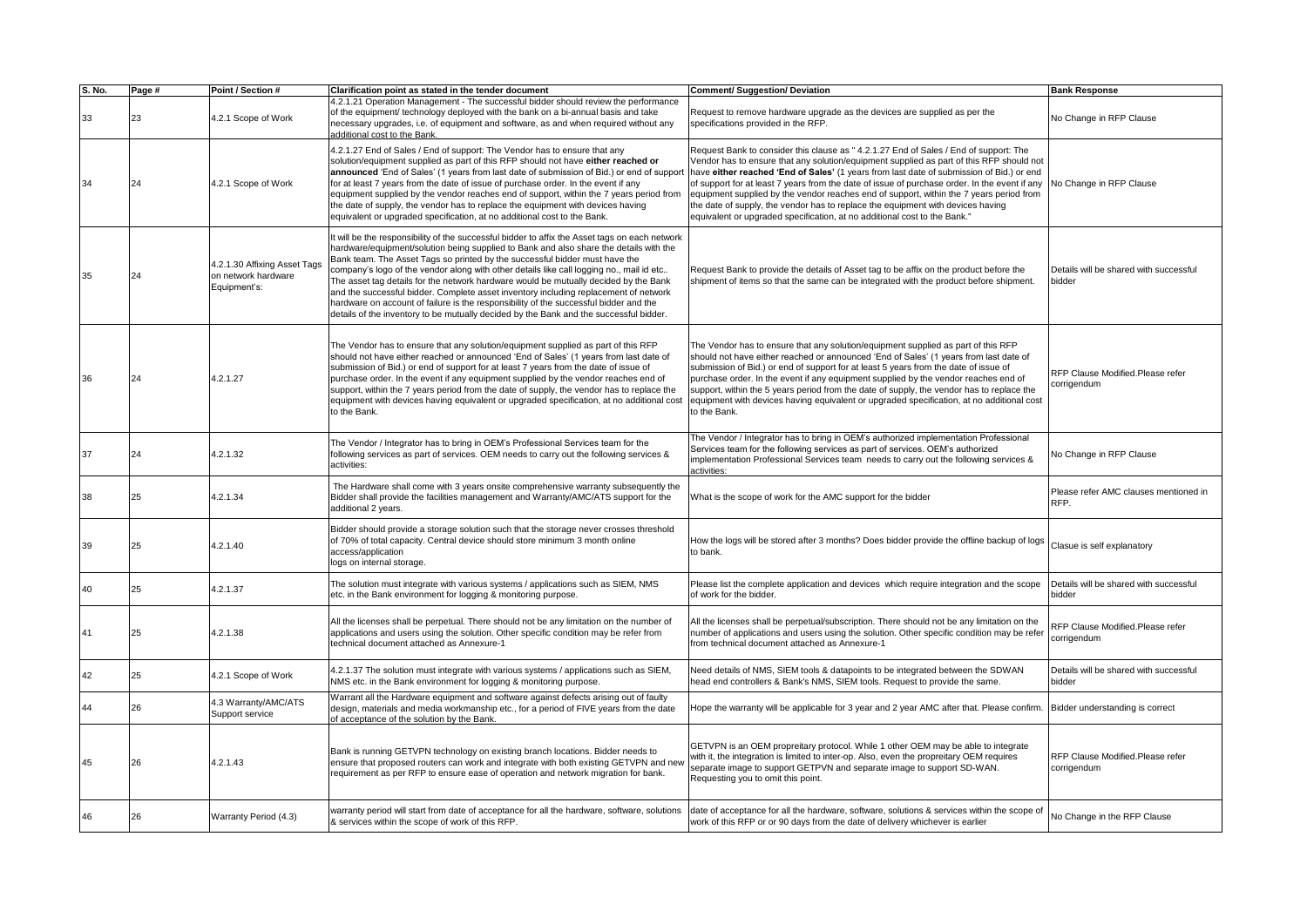| S. No. | Page # | Point / Section #   | Clarification point as stated in the tender document                                                                                                                                                                                                                                                                                                                                                                                                                                                                                                                                                                                                                                                                                                                                                                                                                                                                                                                                                                                                                                                                                                                                  | <b>Comment/ Suggestion/ Deviation</b>                                                                                                                                                                                                                                                                                                                                                                                                                                                       | <b>Bank Response</b>                                                                                                                                                                      |
|--------|--------|---------------------|---------------------------------------------------------------------------------------------------------------------------------------------------------------------------------------------------------------------------------------------------------------------------------------------------------------------------------------------------------------------------------------------------------------------------------------------------------------------------------------------------------------------------------------------------------------------------------------------------------------------------------------------------------------------------------------------------------------------------------------------------------------------------------------------------------------------------------------------------------------------------------------------------------------------------------------------------------------------------------------------------------------------------------------------------------------------------------------------------------------------------------------------------------------------------------------|---------------------------------------------------------------------------------------------------------------------------------------------------------------------------------------------------------------------------------------------------------------------------------------------------------------------------------------------------------------------------------------------------------------------------------------------------------------------------------------------|-------------------------------------------------------------------------------------------------------------------------------------------------------------------------------------------|
| 47     | 26     | 4.2.1 Scope of Work | 4.2.1.43 Bank is running GETVPN technology on existing branch locations. Bidder needs<br>to ensure that proposed routers can work and integrate with both existing GETVPN and<br>new requirement as per RFP to ensure ease of operation and network migration for bank.                                                                                                                                                                                                                                                                                                                                                                                                                                                                                                                                                                                                                                                                                                                                                                                                                                                                                                               | We assume that configuration of existing solution/appliances is in bank scope. Please<br>confirm.                                                                                                                                                                                                                                                                                                                                                                                           | Bidder understanding is correct                                                                                                                                                           |
| 48     | 28     | 4.4.1               | The Bidder is required to deploy onsite people resource to provide L1, L2 level support<br>to the proposed solution for the tenure of the contract. Bank expects that bidders deploy<br>their onsite resources at the DC locations and depute the resource for any issues<br>reported /logged by Bank's branches or other locations. If the bidder's resources are<br>unable to resolve the issues remotely then the bidder is expected to send the resource<br>to the respective location to resolve the issue/event at no additional cost to the Bank.                                                                                                                                                                                                                                                                                                                                                                                                                                                                                                                                                                                                                              | Quantity of L1 & L2 resource required                                                                                                                                                                                                                                                                                                                                                                                                                                                       | Details will be shared with successful<br>bidder                                                                                                                                          |
| 49     | 28     | 4.4                 | The Bidder is required to deploy onsite people resource to provide L1, L2 level support to<br>the proposed solution for the tenure of the contract                                                                                                                                                                                                                                                                                                                                                                                                                                                                                                                                                                                                                                                                                                                                                                                                                                                                                                                                                                                                                                    | We request Bank to clarify whether resources required to be on-roll/Off roll                                                                                                                                                                                                                                                                                                                                                                                                                | Resources should be On-Roll of Bidder.                                                                                                                                                    |
| 50     | 30     | 4.6 Source Code     | a) The application software should mitigate Application Security Risks, at a minimum,<br>those discussed in OWASP vulnerabilities (Open Web Application Security Project). The<br>Bank shall have right to audit of the complete solution proposed by the bidder, and also<br>inspection by the regulators of the country.<br>b) The Bidder shall provide complete and legal documentation of all subsystems,<br>licensed operating systems, licensed system software, and licensed utility software and<br>other licensed software. The Bidder shall also provide licensed software for all software<br>products whether developed by it or acquired from others. The Bidder shall also<br>indemnify the Bank against any levies / penalties on account of any default in this regard.<br>c) In case the Bidder is coming with software which is not its proprietary software, then<br>the Bidder must submit evidence in the form of agreement it has entered into with the<br>software vendor which includes support from the software vendor for the proposed<br>software for the full period required by the Bank.                                                               | Request bank to remove this clause as "Source codes owned by the OEM and it<br>amounts to confidential information as well. Hence OEM is not able to provide the same<br>for any review."                                                                                                                                                                                                                                                                                                   | No Change in the RFP Clause                                                                                                                                                               |
| 51     | 30     | 4.7                 | Proof of Concept: Bank may conduct the Proof of concept (POC) during technical<br>evaluation for the bidder who has complied all the eligibility criteria as mentioned above,<br>in an extensive manner at specified<br>locations of the Bank, to verify that the proposed SD-WAN solution/devices/appliances<br>conforms to all technical specifications and scope of work mentioned in the RFP                                                                                                                                                                                                                                                                                                                                                                                                                                                                                                                                                                                                                                                                                                                                                                                      | What are the success criteria for the POC?                                                                                                                                                                                                                                                                                                                                                                                                                                                  | Success Criteria will be first level<br>validation of feature/Functionality<br>mentioned under RFP and further use<br>case validation .Use case will be shared<br>with concerned bidders. |
| 52     | 31     | 5.1.1.10            | No right with bidder to excuse themselves from any claims of delay and deviations                                                                                                                                                                                                                                                                                                                                                                                                                                                                                                                                                                                                                                                                                                                                                                                                                                                                                                                                                                                                                                                                                                     | This should be subject to the terms of the contract including force majeure.                                                                                                                                                                                                                                                                                                                                                                                                                | No Change in the RFP Clause                                                                                                                                                               |
| 53     | 32     | 5.1.3.7.            | The insurance shall be for an amount equal to 110% of the total value of equipment on<br>"all risks" basis, including war risks and theft and robbery and flood clauses, valid till the<br>bank accepts the equipment. This will be applicable for the period of the contract.                                                                                                                                                                                                                                                                                                                                                                                                                                                                                                                                                                                                                                                                                                                                                                                                                                                                                                        | The bidder presumes that aceptance of equipment will happen on delivery at bank's<br>designated premise. Please confirm the understanding.                                                                                                                                                                                                                                                                                                                                                  | Bidder understanding is correct                                                                                                                                                           |
| 54     | 33     | 5.1.3.8(6)          | Prices shall be inclusive of taxes                                                                                                                                                                                                                                                                                                                                                                                                                                                                                                                                                                                                                                                                                                                                                                                                                                                                                                                                                                                                                                                                                                                                                    | This is not acceptable. All prices are exclusive of applicable taxes.                                                                                                                                                                                                                                                                                                                                                                                                                       | RFP Clause Modified.Please refer<br>corrigendum                                                                                                                                           |
| 55     | 34     | 5.1.4.6             | No right with bidder to excuse themselves from any claims of delay and deviations                                                                                                                                                                                                                                                                                                                                                                                                                                                                                                                                                                                                                                                                                                                                                                                                                                                                                                                                                                                                                                                                                                     | This should be subject to the terms of the contract including force majeure.                                                                                                                                                                                                                                                                                                                                                                                                                | No Change in the RFP Clause                                                                                                                                                               |
| 56     | 36     | 5.1.5.10            | Right to Alter Quantities - The Bank reserves the right to alter the requirements specified<br>in the tender. The Bank also reserves the right to delete or increase one or more items<br>from the list of items specified in the tender. The bank will inform the Bidder about<br>changes, if any. In the event of any alteration in the quantities the price quoted by the<br>Bidder against the item would be considered for such alteration. The Bidder agrees that<br>the prices quoted for each line item & component is valid for period of contract and can<br>be used by Bank for alteration in quantities. Bidder agrees that there is no limit on the<br>quantities that can be altered under this contract. During the contract period the Bidder<br>agrees to pass on the benefit of reduction in pricing for any additional items to be<br>procured by the Bank in the event the market prices / rate offered by the Bidder are lower<br>than what has been quoted by the Bidder as the part of commercial offer. Any price<br>benefit in the proposed solution equipment, licenses, services & equipment shall be<br>passed on to the Bank within the contract period. | The prices are dependant on Duties (including Custom Duty), Taxes, Levies, USD-INR<br>exchange rate, OEM List Price, OEM Discounting etc. The bidder can hold the price for<br>the initial PO. However for any subsequent PO for additional quantity during the tenure of<br>the contract, the bidder can supply the requirement at a price after factoring the<br>dependancy. Hence kindly request the bank to modify the clause to mutually agreeable<br>prices during cotnract duration. | No Change in the RFP Clause                                                                                                                                                               |
| 57     | 36     | 5.1.5.13            | The warranty for the equipment's (i.e. hardware) provided by the Bidder pursuant to this<br>Agreement) will commence after acceptance sign off.                                                                                                                                                                                                                                                                                                                                                                                                                                                                                                                                                                                                                                                                                                                                                                                                                                                                                                                                                                                                                                       | Remark: Request to rephase mentioned clause as "The warranty for the equipment's<br>(i.e. hardware) provided by the Bidder pursuant to this Agreement) will commence after<br>acceptance sign off or on SNR Signoff, which ever is earlier                                                                                                                                                                                                                                                  | No Change in the RFP Clause                                                                                                                                                               |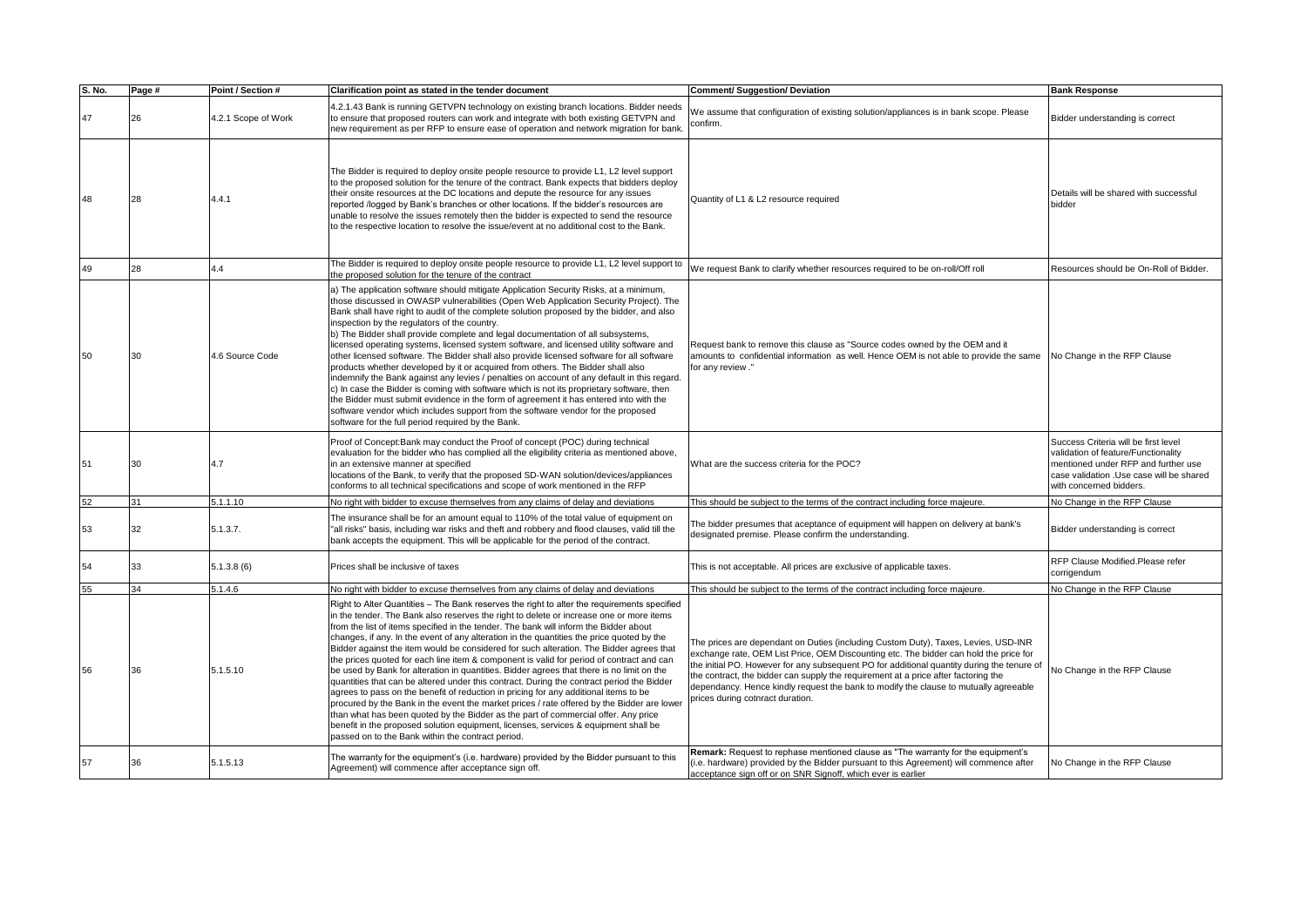| S. No. | Page # | Point / Section #                                                                                                                                                                                                                                                                                                 | Clarification point as stated in the tender document                                                                                                                                                                                                                                                                                                                                                                           | <b>Comment/ Suggestion/ Deviation</b>                                                                                                                                                                                                                                       | <b>Bank Response</b>                             |
|--------|--------|-------------------------------------------------------------------------------------------------------------------------------------------------------------------------------------------------------------------------------------------------------------------------------------------------------------------|--------------------------------------------------------------------------------------------------------------------------------------------------------------------------------------------------------------------------------------------------------------------------------------------------------------------------------------------------------------------------------------------------------------------------------|-----------------------------------------------------------------------------------------------------------------------------------------------------------------------------------------------------------------------------------------------------------------------------|--------------------------------------------------|
| 58     | 37     | Indemnity would be limited<br>to court awarded damages<br>and shall exclude indirect.<br>consequential<br>and incidental damages.<br>However indemnity would<br>cover damages, loss or<br>liabilities suffered<br>by the bank arising out of<br>claims made by its<br>customers and/or regulatory<br>authorities. | We propose not to include claims made by its customers and/or regulatory authorities as<br>service is rendered to Bank. In case of defect/default in services then Bank can notify<br>Bidder                                                                                                                                                                                                                                   | Indemnity would be limited to court awarded damages and shall exclude indirect,<br>consequential<br>and incidental damages.                                                                                                                                                 | No Change in the RFP Clause                      |
| 59     | 38     | 5.1.9.3 Confidentiality<br>should be applicable forever                                                                                                                                                                                                                                                           | We propose to limite the obligation of confidentiality                                                                                                                                                                                                                                                                                                                                                                         | Confidentiality shall be applicable till the project is successfully completetd plus an<br>additional term of 5 years                                                                                                                                                       | No Change in the RFP Clause                      |
| 60     | 38     | 5.1.11                                                                                                                                                                                                                                                                                                            | Indemnification for breach of IT Act                                                                                                                                                                                                                                                                                                                                                                                           | Indemnification is already covered as appropriate under Clause 5.2.10, This must be<br>deleted.                                                                                                                                                                             | No Change in the RFP Clause                      |
| 61     | 39     | 5.1.12                                                                                                                                                                                                                                                                                                            | <b>ISMS Framework</b>                                                                                                                                                                                                                                                                                                                                                                                                          | Please share a copy of the framework policy, so that copy can be reviewed by the TC<br>nformation Security team.                                                                                                                                                            | Details will be shared with successful<br>bidder |
| 62     | 39     | 5.1.15                                                                                                                                                                                                                                                                                                            | Indemnification for compliance with applicable laws.                                                                                                                                                                                                                                                                                                                                                                           | Indemnification is already covered as appropriate under Clause 5.2.10<br>All indemnification obligations from this clause must be deleted.                                                                                                                                  | No Change in the RFP Clause                      |
| 63     | 40     | 5.2.2 Ownership, Grant and<br>Delivery                                                                                                                                                                                                                                                                            | The Bidder shall procure and provide a non-exclusive, non-transferable, perpetual<br>license for all the software to be provided as a part of this project. All the licenses shall be<br>purchased in the name of the Bank. The use of software by Bidders on behalf of the Bank<br>would be considered as use thereof by the Bank and the software shall be assignable /<br>transferable to any successor entity of the Bank. | Request Bank to confirm " Perpetual / Subscription based " License required to provised<br>for contract period as per solution.                                                                                                                                             | RFP Clause Modified.Please refer<br>corrigendum  |
| 64     | 40     | 5.2.1                                                                                                                                                                                                                                                                                                             | The Bank intends that the contract, which is contemplated herein with the Bidder, shall be<br>for a period of five years from the date of acceptance sign off                                                                                                                                                                                                                                                                  | Remark: Request to rephase mentioned clause as "The Bank intends that the contract,<br>which is contemplated herein with the Bidder, shall be for a period of five years from the<br>date of acceptance sign off of each Equipment's and Services"                          | No Change in the RFP Clause                      |
| 65     | 41     | 5.24                                                                                                                                                                                                                                                                                                              | Inspection<br>In case of any discrepancy in the proposed solution supplied, the Bank reserves the right<br>to terminate the entire agreement in case the Bidder does not rectify or replace the<br>supplied hardware/software and the Bidder shall take back Bidder equipment at Bidder<br>costs and risks.                                                                                                                    | Bidder requests for a cure period of 30 days. The termination is ok for that particular link<br>or site in case the issue is not resolved with in cure period.                                                                                                              | No Change in the RFP Clause                      |
| 66     | 41     | 5.2.5                                                                                                                                                                                                                                                                                                             | The date on which such certificate is signed by the Bank shall be deemed to be the date<br>of Acceptance of the system and the Warranty of the system starts from that date.                                                                                                                                                                                                                                                   | <b>Remark:</b> We request to Bank to include "Site Not Ready Cases" also for Warranty<br>timelines.                                                                                                                                                                         | No Change in the RFP Clause                      |
| 67     | 42     | RFP 5.2.8 - Insurance                                                                                                                                                                                                                                                                                             | It is usual for Bidders to have name of their customers endorsed as additional insured /<br>beneficiary and provide a copy of the policy to the customers. The Bank shall be added<br>as a "Beneficiary or additional insured" and appropriate certification shall be provided by<br>the Bidder's insurer certifying compliance with the provisions of this clause.                                                            | Please note that NTT maintains Insurances at its Group level and all Insurances are<br>procured in the name of NTT. We request acceptance of the same.                                                                                                                      | No Change in the RFP Clause                      |
| 68     | 42     | 5.2.9 Order Cancellation                                                                                                                                                                                                                                                                                          | 5.2.9.9 The progress regarding execution of the contract by the bidder is unsatisfactory                                                                                                                                                                                                                                                                                                                                       | Remark: "Unsatisfactory" is very vague term. So, we request you to add in breaches on<br>agreed terms and conditions under the RFP or the subsequent agreement.                                                                                                             | No Change in the RFP Clause                      |
| 69     | 42     | 5.2.8                                                                                                                                                                                                                                                                                                             | The Bidder shall procure appropriate insurance policies of the limits acceptable to<br>the Bank for damage to Bank's premises, Banks property, data or loss of life,<br>which may occur as a result of or in the course of performing the Bidder's<br>obligations under the RFP                                                                                                                                                | Remark: We request to Bank to share acceptable limits.                                                                                                                                                                                                                      | No Change in the RFP Clause                      |
| 70     | 43     | 5.2.10.1 SI shall indemnify.<br>protect and save the Bank<br>and hold the Bank harmless<br>from and<br>against all claims, losses,<br>costs, damages, expenses,<br>action suits and other<br>proceedings,<br>(including reasonable<br>attorney fees), relating to or<br>resulting directly or indirectly<br>from: | we propose to modify the clause                                                                                                                                                                                                                                                                                                                                                                                                | 5.2.10.1 SI shall indemnify, protect and save the Bank and hold the Bank harmless from<br>and<br>against all claims, losses, costs, damages, expenses, action suits and other proceedings,<br>(including reasonable attorney fees), relating to or resulting directly from: | No Change in the RFP Clause                      |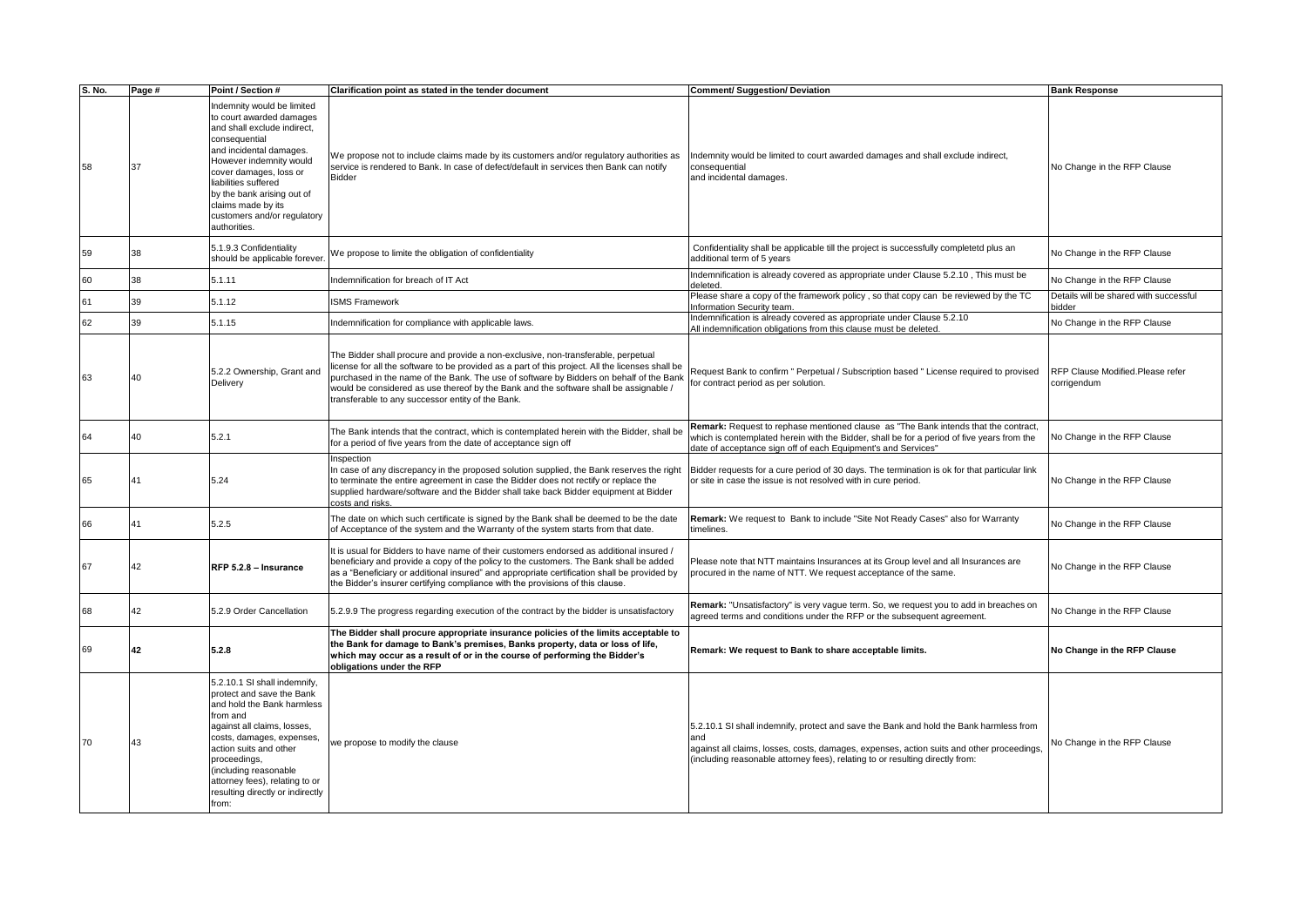| <b>S. No.</b> | Page # | Point / Section #                                                                                                                                                                                                                                                                                                                                                                | Clarification point as stated in the tender document                                                                                                                                                                                                                                                                                                                                                                                                                                                                                                                                                                                                                                                                                                                                                                                                                                                                                            | <b>Comment/ Suggestion/ Deviation</b>                                                                                                                                                                                                                                                                                                                   | <b>Bank Response</b>        |
|---------------|--------|----------------------------------------------------------------------------------------------------------------------------------------------------------------------------------------------------------------------------------------------------------------------------------------------------------------------------------------------------------------------------------|-------------------------------------------------------------------------------------------------------------------------------------------------------------------------------------------------------------------------------------------------------------------------------------------------------------------------------------------------------------------------------------------------------------------------------------------------------------------------------------------------------------------------------------------------------------------------------------------------------------------------------------------------------------------------------------------------------------------------------------------------------------------------------------------------------------------------------------------------------------------------------------------------------------------------------------------------|---------------------------------------------------------------------------------------------------------------------------------------------------------------------------------------------------------------------------------------------------------------------------------------------------------------------------------------------------------|-----------------------------|
| 71            | 43     | 5.2.9 Order Cancellation                                                                                                                                                                                                                                                                                                                                                         | The Bank reserves its right to cancel the order in the event of one or more of the<br>following situations, that are not occasioned due to reasons solely and directly attributable<br>to the Bank alone:<br>5.2.9.1 Inordinate delays & lack of action from the Bidder towards supply and<br>delivery beyond the delivery timelines.<br>5.2.9.11 After the award of the contract, if the selected bidder does not perform<br>satisfactorily or delays execution of the contract, the bank may give a 30 days.<br>Thereafter, if the selected bidder does not perform satisfactorily or delays execution of<br>the contract, the Bank reserves the right to get the balance contract executed by another<br>party of its choice. In this event, the selected bidder is bound to make good the additional<br>expenditure, which the Bank may have to incur to carry out the bidding process for the<br>execution of the balance of the contract. | Remark:<br>1) Request Bank to allow an extension prior to cancellation of order due to delay attribute<br>to Bidder.<br>2) The term 'satisfactorily' is vague and may lead to arbitrary cancellation. So request<br>you to replace this with ' in breach of service level standards'<br>3) Request Bank to cap risk purchase at 100% of contract value. | No Change in the RFP Clause |
| 72            | 43     | 5.2.10.1                                                                                                                                                                                                                                                                                                                                                                         | Bidder shall indemnify, protect and save the Bank and hold the Bank harmless from and<br>against all claims, losses, costs, damages, expenses, action suits and other proceedings,<br>(including reasonable attorney fees), relating to or resulting directly or indirectly<br>from:<br>. an act or omission of the Bidder, its employees, its agents, or employees of the<br>consortium in the performance of the services provided by this Agreement<br>5.2.10.2 The Bidder shall further indemnify the Bank against any loss or damage arising<br>out of loss of data, claims of infringement of third-party copyright, patents, or other<br>intellectual property, and third party claims on the Bank for malfunctioning of the<br>equipment/s providing facility to Bank's equipment at all points of time, provided<br>however                                                                                                            | Remark:<br>1) Bidder cannot take responsibility for attorneys fees and also cannot indemnity claims<br>arising indirectly through the performance of this contract.<br>2) Bidder cannot indemnify third party claims on the Bank.<br>So, we request you to delete above mentioned clauses.                                                              | No Change in the RFP Clause |
| 73            | 44     | 5.2.10.2 The SI shall further<br>indemnify the Bank against<br>any loss or damage arising<br>out of loss<br>of data, claims of<br>infringement of third-party<br>copyright, patents, or other<br>intellectual property,<br>and third party claims on the<br>Bank for malfunctioning of<br>the equipment/s providing<br>facility to<br>Bank's equipment at all<br>points of time, | we propose to modify the clause                                                                                                                                                                                                                                                                                                                                                                                                                                                                                                                                                                                                                                                                                                                                                                                                                                                                                                                 | 5.2.10.2 The SI shall further indemnify the Bank against any loss or damage arising out of<br>claims of infringement of third-party copyright, patents, or other intellectual property, and<br>third party claims on the Bank for malfunctioning of the equipment/s providing facility to<br>Bank's equipment at all points of time,                    | No Change in the RFP Clause |
| 74            | 44     | Loss of data due to SI<br>provided facility provided the<br>loss can directly and solely<br>be attributable<br>due to services provided by                                                                                                                                                                                                                                       | we propose to delete this clause as it is included in Act or omission in performance of<br>service                                                                                                                                                                                                                                                                                                                                                                                                                                                                                                                                                                                                                                                                                                                                                                                                                                              |                                                                                                                                                                                                                                                                                                                                                         | No Change in the RFP Clause |
| 75            | 44     | 5.2.10.4 Indemnity would<br>cover damages, loss or<br>liabilities suffered by the<br>Bank arising out of claims<br>made by its customers<br>and/or regulatory authorities<br>and shall exclude indirect,<br>consequential and incidental<br>damages.                                                                                                                             | We propose not to include claims made by its customers and/or regulatory authorities as<br>service is rendered to Bank. In case of defect/default in services then Bank can notify<br>Bidder and propose to include the modified clause                                                                                                                                                                                                                                                                                                                                                                                                                                                                                                                                                                                                                                                                                                         | 5.2.10.4<br>5.2.10.5 The SI shall not indemnify the Bank for:<br>Any loss of profits, revenue, contracts, or anticipated savings or<br>. Any consequential or indirect loss or damage                                                                                                                                                                   | No Change in the RFP Clause |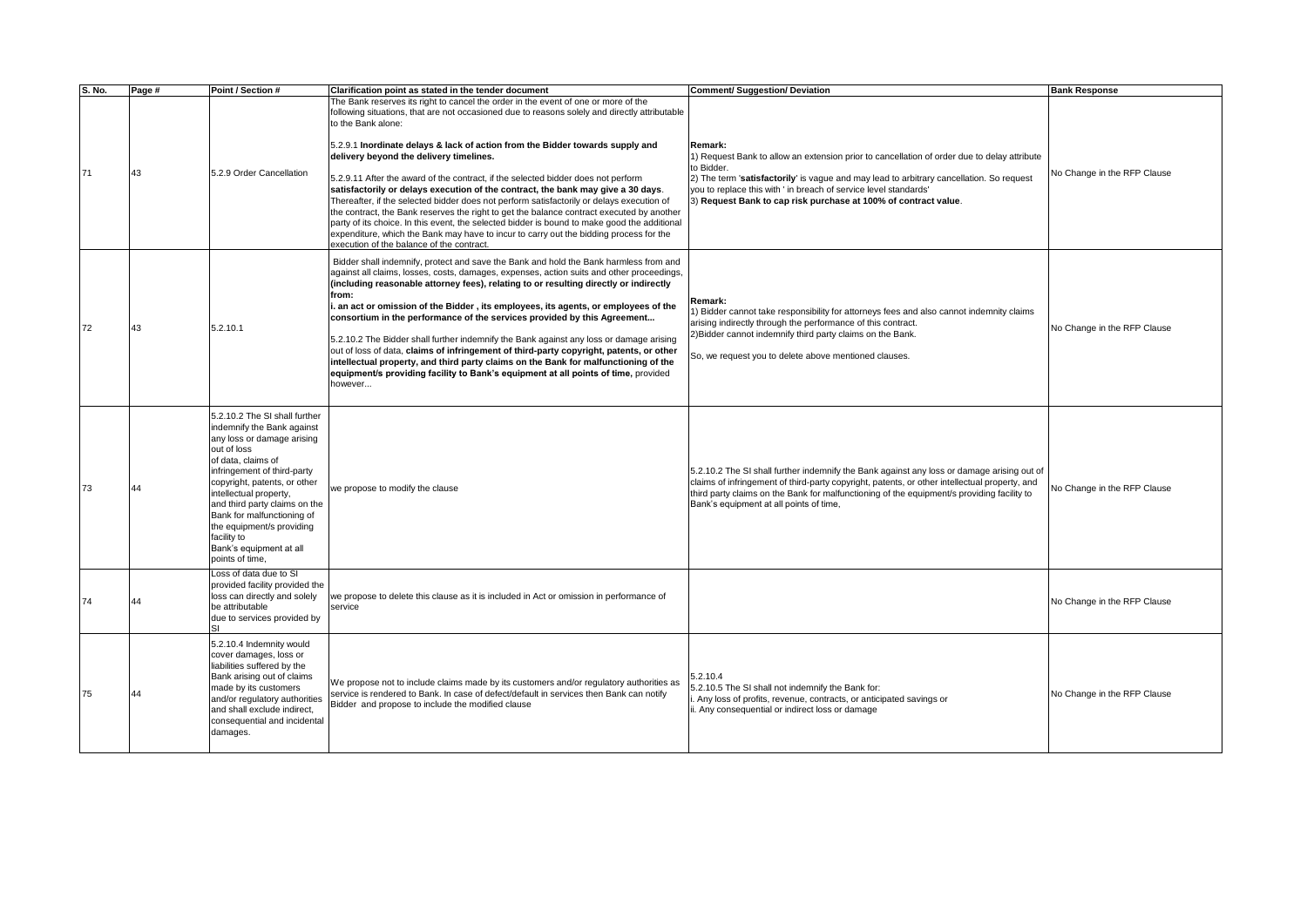| S. No. | Page # | Point / Section #                     | Clarification point as stated in the tender document                                                                                                                                                                                                                                                                                                                                                                                                                                                                                                                                                                                              | <b>Comment/ Suggestion/ Deviation</b>                                                                                                                                                                                                                                                                                                                                                                                                                                                                                                                                                                                                                                                                                                                                                                                                                                                                                                                                                                                                                                                                                                                                                                                                                                                                                                                                                                                                                                                                                                                                                                                                                                                                                                                                                                                                                                                           | <b>Bank Response</b>                                                                                 |
|--------|--------|---------------------------------------|---------------------------------------------------------------------------------------------------------------------------------------------------------------------------------------------------------------------------------------------------------------------------------------------------------------------------------------------------------------------------------------------------------------------------------------------------------------------------------------------------------------------------------------------------------------------------------------------------------------------------------------------------|-------------------------------------------------------------------------------------------------------------------------------------------------------------------------------------------------------------------------------------------------------------------------------------------------------------------------------------------------------------------------------------------------------------------------------------------------------------------------------------------------------------------------------------------------------------------------------------------------------------------------------------------------------------------------------------------------------------------------------------------------------------------------------------------------------------------------------------------------------------------------------------------------------------------------------------------------------------------------------------------------------------------------------------------------------------------------------------------------------------------------------------------------------------------------------------------------------------------------------------------------------------------------------------------------------------------------------------------------------------------------------------------------------------------------------------------------------------------------------------------------------------------------------------------------------------------------------------------------------------------------------------------------------------------------------------------------------------------------------------------------------------------------------------------------------------------------------------------------------------------------------------------------|------------------------------------------------------------------------------------------------------|
| 76     | 44     | 5.2.10                                | Indemnification in the current form is not acceptable.                                                                                                                                                                                                                                                                                                                                                                                                                                                                                                                                                                                            | Indemnification must be mutual and contextual to the nature of services being sought.<br>The clause shall be replaced with the following -Each Party shall indemnify and defend<br>the other from any claims by third parties (including Governmental Authority) and<br>expenses including legal fees and court costs arising from (a) damage to tangible<br>property, personal injury or death caused by such Party's negligence; (b) breach by the<br>indemnifying Party of any applicable law, rule or regulation, and where Bank is the<br>indemnifying Party, the breach by Bank of any applicable manufacturers' specifications or<br>unreasonable interference by the Bank with Bidder's use of the Services or network; and<br>(c) in the case of the Bank, in the event of any resale customer of Bank being in breach of<br>any applicable law rule or regulation. Bidder does not monitor and will have no liability or<br>responsibility for the content of any communications transmitted via the services, and<br>Bank will indemnify, defend and hold Bidder harmless from any and all (i) claims<br>(including claims by any Governmental Authority seeking to impose penal or criminal<br>sanctions) related to such content; (ii) claims by third parties relating to Bank's or its<br>users' use of the services; and (iii) claims arising from Bank's misuse of the services.<br>Indemnity would be limited to court awarded damages and shall exclude indirect,<br>consequential and incidental damages. However indemnity would cover damages, loss or<br>liabilities suffered by the either party arising out of claims made by its customers and/or<br>regulatory authorities. Neither party shall indemnify the other party for any loss of profits,<br>revenue, contracts, or anticipated savings, or any consequential or indirect loss or<br>damage however caused. | No Change in the RFP Clause                                                                          |
| 77     | 44     | 5.2.11                                | The scope of such audit would be limited to Service Levels being covered under the<br>contract, and financial<br>information would be excluded from such inspection, which will be subject to the<br>requirements<br>of statutory and regulatory authorities                                                                                                                                                                                                                                                                                                                                                                                      | Remark: Request to Bank to be rephased mentioned clause suggested as " The scope<br>of such audit would be limited to Service Levels being covered under the contract, and<br>financial information including procurement details would be excluded from such<br>inspection, which will be subject to the requirements of statutory and requlatory authorities                                                                                                                                                                                                                                                                                                                                                                                                                                                                                                                                                                                                                                                                                                                                                                                                                                                                                                                                                                                                                                                                                                                                                                                                                                                                                                                                                                                                                                                                                                                                  | No Change in the RFP Clause                                                                          |
| 78     | 45     | $5.1.4.6$ (i)                         | Assistance in attaining and ensuring compliance to data security/privacy requirements                                                                                                                                                                                                                                                                                                                                                                                                                                                                                                                                                             | This should be limited to the scope of the project only.<br>Bank shall engage TC only for a limited purpose and TC should not be expected to assist<br>bank in out of scope requirements.                                                                                                                                                                                                                                                                                                                                                                                                                                                                                                                                                                                                                                                                                                                                                                                                                                                                                                                                                                                                                                                                                                                                                                                                                                                                                                                                                                                                                                                                                                                                                                                                                                                                                                       | No Change in the RFP Clause                                                                          |
| 79     | 45     | 5.2.14.4                              | Breach of SLAs will also invoke penalty clause                                                                                                                                                                                                                                                                                                                                                                                                                                                                                                                                                                                                    | Service credits will be the sole remedy available to the bank for deficiency in service<br>levels agreed. No other penalties shall accrue on TC due to this.<br>This is as per TC's enterprise policy. We consider that service credits are sufficient to<br>cover for any deficiency in the services due to the nature of services we provide.                                                                                                                                                                                                                                                                                                                                                                                                                                                                                                                                                                                                                                                                                                                                                                                                                                                                                                                                                                                                                                                                                                                                                                                                                                                                                                                                                                                                                                                                                                                                                 | No Change in the RFP Clause                                                                          |
| 80     | 45     | 5.2.15                                | Criminal penalties to invoke information ownership                                                                                                                                                                                                                                                                                                                                                                                                                                                                                                                                                                                                | This is not acceptable.<br>No penalties other than those valid under applicable law must be levied by either party.<br>Criminal liability must be excluded from a mutual contract.                                                                                                                                                                                                                                                                                                                                                                                                                                                                                                                                                                                                                                                                                                                                                                                                                                                                                                                                                                                                                                                                                                                                                                                                                                                                                                                                                                                                                                                                                                                                                                                                                                                                                                              | No Change in the RFP Clause                                                                          |
| 81     | 45     | 5.2.14.3                              | 3 The proposed rate of penalty would be 1 % of the of value of affected service or<br>product per week of non-compliance to, the service levels for every percentage below the<br>expected levels of service, for that particular service. Overall cap for penalties will be 10%<br>of the contract<br>value.                                                                                                                                                                                                                                                                                                                                     | 3 The proposed rate of penalty would be 1 % of the of value of affected service or product<br>per week of non-compliance to, the service levels for every percentage below the<br>expected levels of service, for that particular service. Overall cap for penalties will be 5%<br>of the contract<br>value.                                                                                                                                                                                                                                                                                                                                                                                                                                                                                                                                                                                                                                                                                                                                                                                                                                                                                                                                                                                                                                                                                                                                                                                                                                                                                                                                                                                                                                                                                                                                                                                    | No Change in the RFP Clause                                                                          |
| 82     | 45     | 5.2.14 Penalty                        | 5.2.14.3 The proposed rate of penalty would be 1 % of the of value of affected service or<br>product per week of non-compliance to, the service levels for every percentage below the<br>expected levels of service, for that particular service. Overall cap for penalties will be 10%<br>of the contract value.                                                                                                                                                                                                                                                                                                                                 | Bidder request bank to relax the LD penalty as 0.5 % of the cost of "That Proposed"<br>solution component" per week of delay.                                                                                                                                                                                                                                                                                                                                                                                                                                                                                                                                                                                                                                                                                                                                                                                                                                                                                                                                                                                                                                                                                                                                                                                                                                                                                                                                                                                                                                                                                                                                                                                                                                                                                                                                                                   | No Change in the RFP Clause                                                                          |
| 83     | 45     | 5.2.14 Penalty & 5.2.14.3             | The proposed rate of penalty would be 1 % of the of value of affected service or product<br>per week of non-compliance to, the service levels for every percentage below the<br>expected levels of service, for that particular service. Overall cap for penalties will be 10%<br>of the contract value. Thereafter, the contract may be cancelled and amount paid if any,<br>will be recovered with 1.25%interest per month. The bank also has the right to invoke the<br>performance quarantee. Refer to Annexure 25 - Commercial Bill of Materials for cost of<br>the product and services; also refer to section 2.3.1 for project timelines. | <b>Remark:</b> Request you to cap the penalties at 10% of delayed/defective services or items<br>per site.                                                                                                                                                                                                                                                                                                                                                                                                                                                                                                                                                                                                                                                                                                                                                                                                                                                                                                                                                                                                                                                                                                                                                                                                                                                                                                                                                                                                                                                                                                                                                                                                                                                                                                                                                                                      | No Change in the RFP Clause                                                                          |
| 84     | 48     | 5.2.19 Technological<br>Advancements: | The Bidder has to ensure that the equipment supplied are not declared as end of sale for<br>at least 12 months from the date of the submission of the offer. The Bidder also has to<br>ensure that the equipment supplied as part of this bid are not declared end of support or<br>services for at least 7 years from the date of submission of bid. The Bidder agrees that all<br>parts & spares for the equipment would be made available during the period of the<br>contract. It will be the obligation of the Bidder to provide a minimum of 1 year notice<br>before any equipment is to be declared as end of support or sale.             | Request bank to consider this clause as " The Bidder has to ensure that the equipment<br>supplied are not reached end of sale for at least 12 months from the date of the<br>submission of the offer. The Bidder also has to ensure that the equipment supplied as<br>part of this bid are not reached end of support or services for at least 7 years from the<br>date of submission of bid. The Bidder agrees that all parts & spares for the equipment<br>would be made available during the period of the contract. It will be the obligation of the<br>Bidder to provide a minimum of 1 year notice before any equipment is to be declared as<br>end of support or sale."                                                                                                                                                                                                                                                                                                                                                                                                                                                                                                                                                                                                                                                                                                                                                                                                                                                                                                                                                                                                                                                                                                                                                                                                                  | No Change in the RFP Clause with regard<br>to changes requested by bidder in this<br>specific point. |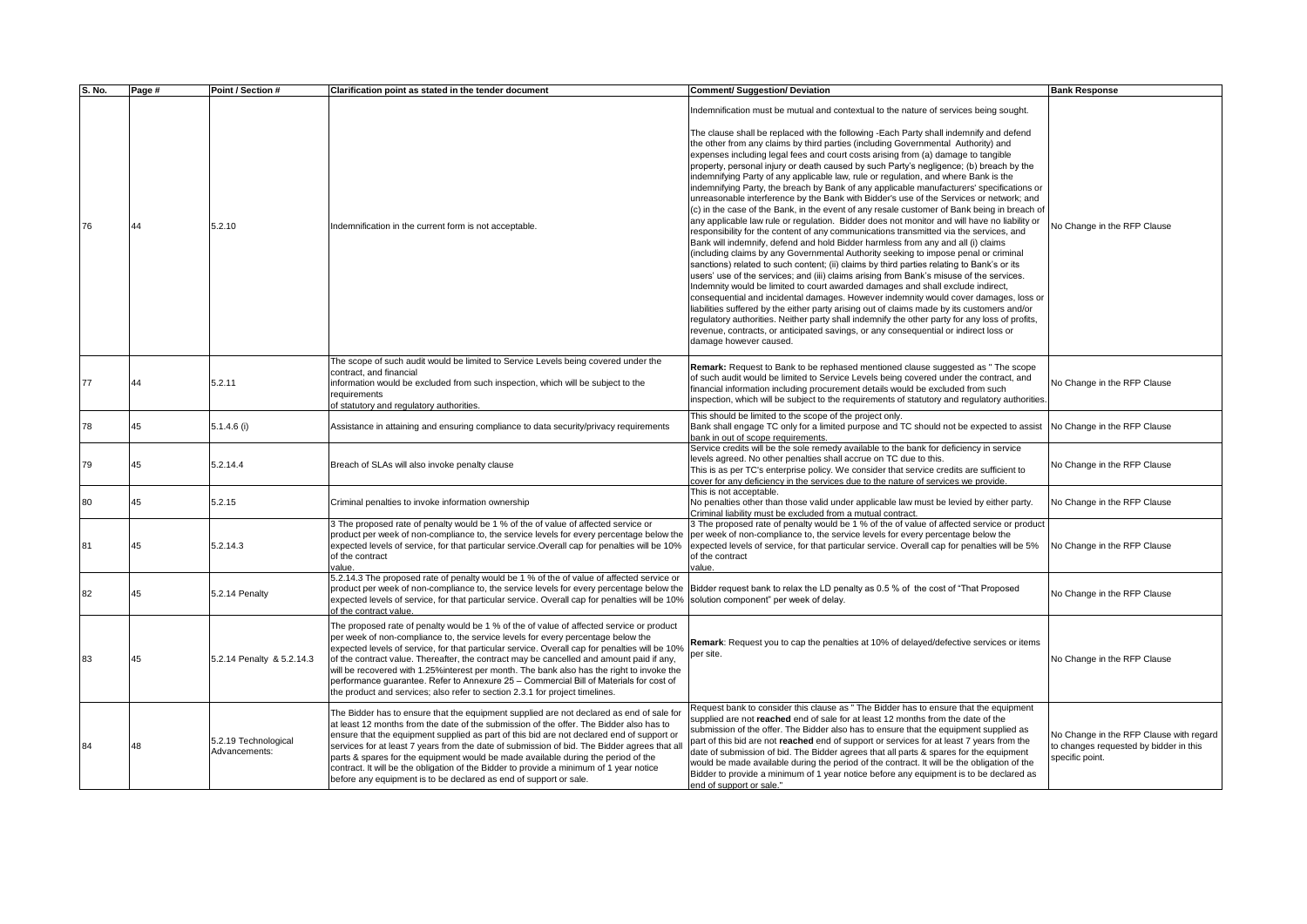| S. No. | Page # | Point / Section #                | Clarification point as stated in the tender document                                                                                                                                                                                                                                                                                                                                                                                                                                                                                                                                                                                                                                                                                                                                                                                                                                                                                                                                                                                                                                                                                                                                                                                                                                                                                                                                                                                                                                                                                                                                                                                                                                | <b>Comment/ Suggestion/ Deviation</b>                                                                                                                                                                                                                                                                                                                                                                                                                                                                                                                                                                                                                                                                                                                                                                                                                                                                                                                                                                                                                                                                                                                                          | <b>Bank Response</b>               |
|--------|--------|----------------------------------|-------------------------------------------------------------------------------------------------------------------------------------------------------------------------------------------------------------------------------------------------------------------------------------------------------------------------------------------------------------------------------------------------------------------------------------------------------------------------------------------------------------------------------------------------------------------------------------------------------------------------------------------------------------------------------------------------------------------------------------------------------------------------------------------------------------------------------------------------------------------------------------------------------------------------------------------------------------------------------------------------------------------------------------------------------------------------------------------------------------------------------------------------------------------------------------------------------------------------------------------------------------------------------------------------------------------------------------------------------------------------------------------------------------------------------------------------------------------------------------------------------------------------------------------------------------------------------------------------------------------------------------------------------------------------------------|--------------------------------------------------------------------------------------------------------------------------------------------------------------------------------------------------------------------------------------------------------------------------------------------------------------------------------------------------------------------------------------------------------------------------------------------------------------------------------------------------------------------------------------------------------------------------------------------------------------------------------------------------------------------------------------------------------------------------------------------------------------------------------------------------------------------------------------------------------------------------------------------------------------------------------------------------------------------------------------------------------------------------------------------------------------------------------------------------------------------------------------------------------------------------------|------------------------------------|
| 85     | 49     | 5.2.22                           | <b>Uncapped Liability</b>                                                                                                                                                                                                                                                                                                                                                                                                                                                                                                                                                                                                                                                                                                                                                                                                                                                                                                                                                                                                                                                                                                                                                                                                                                                                                                                                                                                                                                                                                                                                                                                                                                                           | We can not agree to uncapped liability on the contract.<br>The clause shall be replaced with the following - NOTWITHSTANDING ANY OTHER<br>PROVISION HEREOF, NEITHER PARTY SHALL BE LIABLE FOR (A) ANY INDIRECT.<br>INCIDENTAL, SPECIAL, CONSEQUENTIAL, EXEMPLARY OR PUNITIVE DAMAGES<br>OR (B) ANY DAMAGES FOR LOST PROFITS, LOST REVENUES, LOSS OF<br>GOODWILL, LOSS OF ANTICIPATED SAVINGS, LOSS OF CUSTOMERS, LOSS OF<br>DATA. INTERFERENCE WITH BUSINESS OR COST OF PURCHASING<br>REPLACEMENT SERVICES ARISING OUT OF THE PERFORMANCE OR FAILURE TO<br>PERFORM UNDER THIS MSA, WHETHER OR NOT CAUSED BY THE ACTS OR<br>OMISSIONS OR NEGLIGENCE (INCLUDING GROSS NEGLIGENCE OR WILLFUL<br>MISCONDUCT) OF ITS EMPLOYEES OR AGENTS, AND REGARDLESS OF<br>WHETHER SUCH PARTY HAS BEEN INFORMED OF THE POSSIBILITY OR<br>LIKELIHOOD OF SUCH DAMAGES.<br>FOR ANY LIABILITY NOT EXCLUDED BY THE FOREGOING OR SECTION 5.4,<br>SUPPLIER SHALL IN NO EVENT BE LIABLE IN AN AMOUNT THAT EXCEEDS, IN THE<br>AGGREGATE FOR ALL SUCH LIABILITIES, THE MOST RECENT TWELVE (12)<br>MONTHS OF CHARGES COLLECTED BY SUPPLIER PURSUANT TO THE<br>APPLICABLE COF GIVING RISE TO THE LIABILITY. | No Change in the RFP Clause        |
| 86     | 49     | RFP 5.2.22 Bidder's<br>Liability | The Bidder's aggregate liability in connection with obligations undertaken as a part of the<br>RFP regardless of the form or nature of the action giving rise to such liability (whether in<br>contract, tort or otherwise), shall be at actual and limited to the value of the contract. The<br>Bidder's liability in case of claims against the Bank resulting from misconduct or<br>negligence of the Bidder, its employees and subcontractors or from infringement of<br>patents, trademarks, copyrights or such other Intellectual Property Rights or breach of<br>confidentiality obligations shall be unlimited. The Bank shall not be held liable for and is<br>absolved of any responsibility or claim/litigation arising out of the use of any third party<br>software or modules supplied by the Bidder as part of this RFP. In no event shall either<br>party be liable for any indirect, incidental or consequential damages or liability, under or in<br>connection with or arising out of this agreement or the Proposed solution components,<br>hardware or the software delivered hereunder, Howsoever such liability may arise,<br>provided that the claims against customers, users and Bidders of the Bank would be<br>considered as a direct claim.                                                                                                                                                                                                                                                                                                                                                                                                            | We request minor change to this clause on limitation of liability. The exception to the<br>limitation of liability should be revised to indicate that claims against the Bank resulting<br>from willful misconduct or gross negligence of the Bidder, its employees and<br>subcontractors or from infringement of patents, trademarks, copyrights or such other<br>ntellectual Property Rights or breach of confidentiality obligations shall be unlimited.                                                                                                                                                                                                                                                                                                                                                                                                                                                                                                                                                                                                                                                                                                                    | No Change in the RFP Clause        |
| 87     | 49     | Rights                           | All Intellectual Property Rights in the deliverables (excluding Pre-existing Material or third<br>party software, which shall be dealt with in accordance with the terms of any license<br>agreement relating to that software) shall be owned by Bank. In the event that any of the<br>deliverables or work product do not qualify as works made for hire, the bidder hereby<br>assigns to Bank, all rights, title and interest in and to the deliverables or work product and<br>all Intellectual Property Rights therein. Notwithstanding the above, any intellectual<br>property developed by a Party that is a derivative work of any pre-existing materials will<br>be treated the same as pre-existing material and the developer of the derivative work will<br>5.2.23 Intellectual Property assign all right and title in and to the derivative work to the owner of the pre-existing<br>material. Residuals. The term "Residuals" shall mean information and knowledge in<br>intangible form, which is retained in the memory of personnel who have had access to<br>such information or knowledge while providing Services, including concepts, know-how,<br>and techniques. There is no restriction on the use of the residual knowledge by personnel<br>upon completion of their assignment with the Bank Other than as agreed hereinabove,<br>nothing herein shall cause or imply any sale, license (except as expressly provided<br>herein), or transfer of proprietary rights of or in any software or products (including third<br>party) from one party to the other party with respect to work product, Deliverables or<br>Services agreed under this Agreement. | NTT Comment - Considering the present scope of work, please confirm that there shall<br>be non IPR transfer from Bidder to Bank. In view of this, we request Bank to make<br>changes to this clause.                                                                                                                                                                                                                                                                                                                                                                                                                                                                                                                                                                                                                                                                                                                                                                                                                                                                                                                                                                           | No Change in the RFP Clause        |
| 88     | 50     | 5.2.29.1                         | Termination notice period not mentioned                                                                                                                                                                                                                                                                                                                                                                                                                                                                                                                                                                                                                                                                                                                                                                                                                                                                                                                                                                                                                                                                                                                                                                                                                                                                                                                                                                                                                                                                                                                                                                                                                                             | Any termination must be with a sufficient notice.<br>The clause should be rephrased as follows - The Bank reserves the right to cancel the<br>contract in the event of happening one or more of the following Conditions by providing a<br>thirty (30) day written notice to the Bidder in each of the following conditions:                                                                                                                                                                                                                                                                                                                                                                                                                                                                                                                                                                                                                                                                                                                                                                                                                                                   | <b>No Change in the RFP Clause</b> |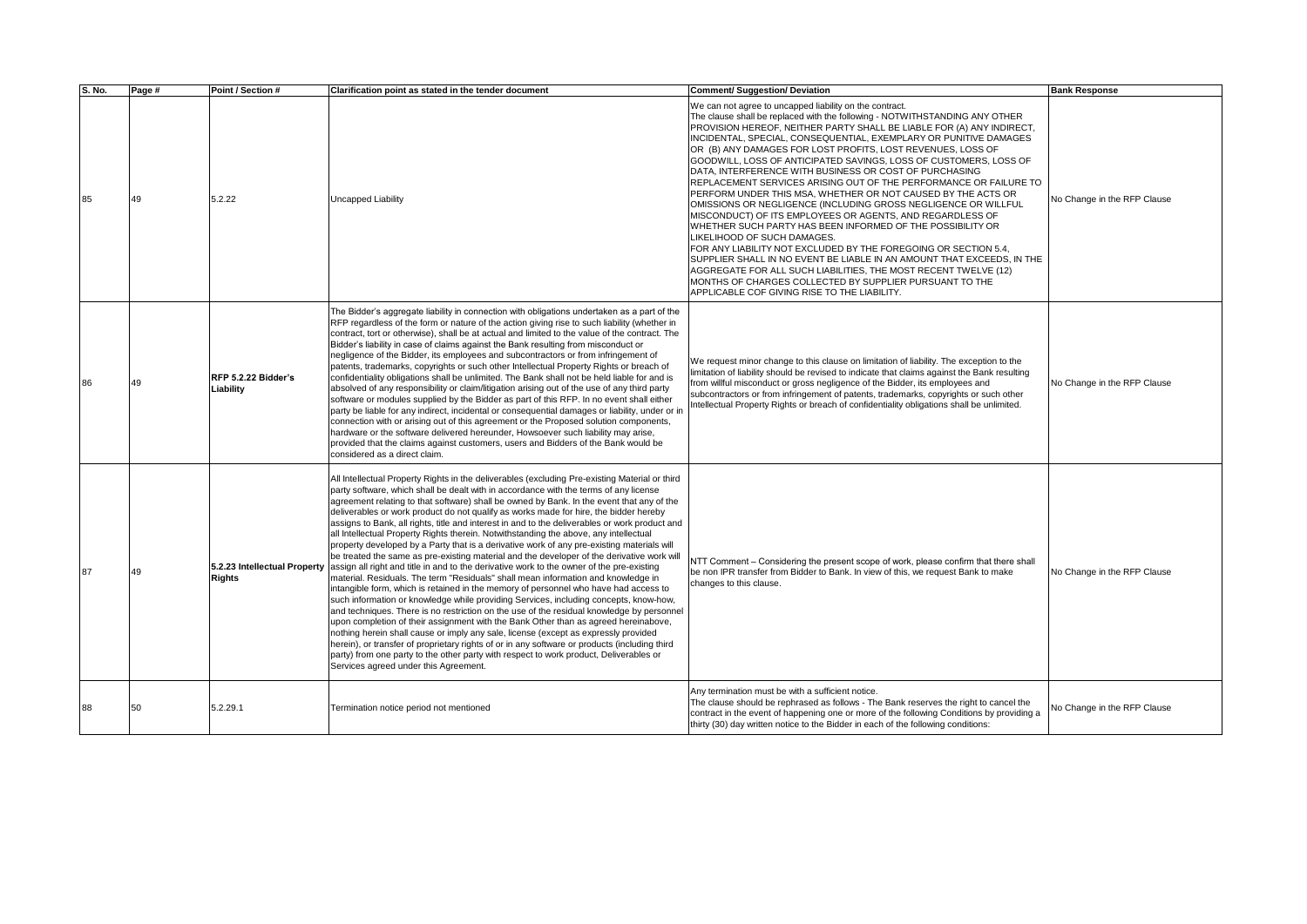| <b>S. No.</b> | Page # | Point / Section #                                                        | Clarification point as stated in the tender document                                                                                                                                                                                                                                                                                                                                                                                                                                                                                                                                                                                                                                                                                                                                                                                                                                                                                                                                                                                            | <b>Comment/ Suggestion/ Deviation</b>                                                                                                                                                                                                                                                                                                                                                                                                                                                                                                                                                                                                                                                                     | <b>Bank Response</b>        |
|---------------|--------|--------------------------------------------------------------------------|-------------------------------------------------------------------------------------------------------------------------------------------------------------------------------------------------------------------------------------------------------------------------------------------------------------------------------------------------------------------------------------------------------------------------------------------------------------------------------------------------------------------------------------------------------------------------------------------------------------------------------------------------------------------------------------------------------------------------------------------------------------------------------------------------------------------------------------------------------------------------------------------------------------------------------------------------------------------------------------------------------------------------------------------------|-----------------------------------------------------------------------------------------------------------------------------------------------------------------------------------------------------------------------------------------------------------------------------------------------------------------------------------------------------------------------------------------------------------------------------------------------------------------------------------------------------------------------------------------------------------------------------------------------------------------------------------------------------------------------------------------------------------|-----------------------------|
| 89            | 50     | 5.2.29.1.3                                                               | Remedy period to be considered as notice period                                                                                                                                                                                                                                                                                                                                                                                                                                                                                                                                                                                                                                                                                                                                                                                                                                                                                                                                                                                                 | During the remedy period, TC must be focused on remedying the discrepancies and not<br>on reducing third party dependencies assuming that the contract is going to be<br>terminated. The notice period must be separate from the remedy period.<br>The clause should be rephrased as follows - Serious discrepancy in functionality to be<br>provided or the performance levels agreed upon, which have an impact on the<br>functioning of the Bank and subsequent inability of the Bidder to remedy the situation                                                                                                                                                                                        | No Change in the RFP Clause |
|               |        |                                                                          |                                                                                                                                                                                                                                                                                                                                                                                                                                                                                                                                                                                                                                                                                                                                                                                                                                                                                                                                                                                                                                                 | within sixty (60) days from the date of pointing out the defects by the Bank, provided that<br>the foregoing remedy period of sixty (60) days shall not be considered as a notice to<br>terminate by the Bank.                                                                                                                                                                                                                                                                                                                                                                                                                                                                                            |                             |
| 90            | 59     | Service level Panalty                                                    | RMA: RMA of Faulty equipment's should be received within 4 hours from the date of call<br>lodge In case                                                                                                                                                                                                                                                                                                                                                                                                                                                                                                                                                                                                                                                                                                                                                                                                                                                                                                                                         | RMA: RMA of Faulty equipment's should be received within 24 hours from the date of call<br>lodge In case                                                                                                                                                                                                                                                                                                                                                                                                                                                                                                                                                                                                  | No Change in the RFP Clause |
| 91            | 50     | RFP 5.2.29 Exit Option and<br><b>Contract Re-Negotiation</b>             | 5.2.29.1 The Bank reserves the right to cancel the contract in the event of happening one<br>or more of the following Conditions:<br>5.2.29.1.1 Failure of the successful Bidder to accept the contract and furnish the<br>Performance quarantee within 30 days of receipt of purchase contract;<br>5.2.29.1.2 Delay in delivery beyond the specified period; 5.2.29.1.3 Serious discrepancy<br>in functionality to be provided or the performance levels agreed upon, which have an<br>impact on the functioning of the Bank. Inability of the Bidder to remedy the situation within<br>30 days from the date of pointing out the defects by the Bank. (30 days will be construed<br>as the notice period) 5.2.29.2 In addition to the cancellation of the contract, Bank<br>reserves the right to appropriate the damages through encashment of Bid Security /<br>Performance Guarantee given by the Bidder.                                                                                                                                  | Please confirm that where contract is cancelled due to default, then such cancellation<br>shall be done when the default is solely attributable to the Bidder. Further please confirm<br>that any such cancellation due to default of the Bidder shall be done only after Bidder has<br>been provided with atleast 30 days' notice to cure or remedy such default.                                                                                                                                                                                                                                                                                                                                        | Clause in selp explanatory  |
| 92            | 50     | 5.2.26 Resolution of<br><b>Disputes</b>                                  | "All disputes and differences of any kind whatsoever arising out of or in connection shall<br>be settled amicably by direct informal negotiation between both the parties. In case of<br>non-settlement, the higher authorities of both the parties will intervene and negotiate<br>amicably. However, in case of non-settlement of such dispute, the matter shall be<br>referred for Arbitration to Sole Arbitrator. However, in case of non-consensus on sole<br>arbitrator within 15 days, each party will appoint one Arbitrator. The two arbitrators<br>appointed by the parties shall appoint a third arbitrator who will act as the chairman of the<br>proceedings. The Award of the Arbitrator shall be Final and binding on the parties. The<br>Arbitration and Conciliation Act 1996 or any modification thereof shall apply to the<br>arbitration proceedings. The venue of the arbitration shall be at Pune. The expenses will<br>be borne by the parties in equal proportion. Language of the Arbitration shall be in<br>Enalish." | 1) Suggested addition : "However, in case of non-settlement of such dispute, the matter<br>shall be referred for Arbitration to Sole Arbitrator appointed through mutual consent of<br>Parties." or if such consent is not feasible then through a court appointed<br>arbitrator.<br>2) Request Bank to allow the venue for arbitration as New Delhi.                                                                                                                                                                                                                                                                                                                                                     | No Change in RFP Clause     |
| 93            | 50     | 5.2.28 Governing Law                                                     | This RFP shall be governed and construed in accordance with the laws of India. The<br>courts of Pune alone and no other courts shall be entitled to entertain and try any<br>dispute or matter relating to or arising out of this RFP. Notwithstanding the above, the<br>Bank shall have the right to initiate appropriate proceedings before any court of<br>appropriate jurisdiction, shall it find it expedient to do so.                                                                                                                                                                                                                                                                                                                                                                                                                                                                                                                                                                                                                    | Remark: Request Bank to allow preferably courts of New Delhi with jurisdiction.                                                                                                                                                                                                                                                                                                                                                                                                                                                                                                                                                                                                                           | No Change in RFP Clause     |
| 94            | 51     | 5.2.29 Exit Option and<br><b>Contract Re-Negotiation</b><br>and 5.2.29.3 | The Bank will reserve a right to re-negotiate the price and terms of the entire contract with<br>the Bidder at more favourable terms in case such terms are offered in the industry at that<br>time for projects of similar and comparable size, scope and quality.<br>The Bank shall have the option of purchasing the equipment from third-party suppliers, in<br>case such equipment is available at a lower price and the Bidder's offer does not match<br>such lower price. Notwithstanding the foregoing, the Bidder shall continue to have the<br>same obligations as contained in this RFP in relation to such equipment procured from<br>third-party suppliers. As aforesaid the Bank would procure the equipment from the third<br>party only in the event that the equipment was available at more favourable terms in the<br>ndustry                                                                                                                                                                                                | Remark: Request to take into consideration that this clause only applicable, if the<br>other project is same/similar in all material respects.                                                                                                                                                                                                                                                                                                                                                                                                                                                                                                                                                            | No Change in RFP Clause     |
| 95            | 52     | 5.2.33                                                                   | <b>Visitorial Rights</b>                                                                                                                                                                                                                                                                                                                                                                                                                                                                                                                                                                                                                                                                                                                                                                                                                                                                                                                                                                                                                        | This is not acceptable.<br>Any visit must be with a seven day prior written notice and TC's consent on business days No Change in RFP Clause<br>and during TC's normal business hours.                                                                                                                                                                                                                                                                                                                                                                                                                                                                                                                    |                             |
| 96            | 52     | 5.2.35(1)                                                                | Termination for convenience                                                                                                                                                                                                                                                                                                                                                                                                                                                                                                                                                                                                                                                                                                                                                                                                                                                                                                                                                                                                                     | No termination right shall be available during the initial contract period. After the initial<br>contract period, either party must have the right to terminate with a 90 day written notice<br>to the other party without any further costs. If bank terminates during the initial contract<br>period, early termination charges shall apply.<br>TC will make significant capital investments in order to provision the services to the bank.<br>The offer shall be with the assumption that the services shall run for a full 5 year period<br>so that TC can at least recover its expenditure. Early termination would entail loss for TC<br>which must be recouped through early termination charges. | No Change in RFP Clause     |
| 97            | 52     | 5.2.35(2)                                                                | Unilateral right to terminate for cause                                                                                                                                                                                                                                                                                                                                                                                                                                                                                                                                                                                                                                                                                                                                                                                                                                                                                                                                                                                                         | This right must be mutual.<br>TC must not be obliged to be locked into a contract where there has been a breach by<br>the bank or where bank is passing through regulatory challenges.                                                                                                                                                                                                                                                                                                                                                                                                                                                                                                                    | No Change in RFP Clause     |
| 98            | 52     | 5.2.35(3)                                                                | Unilateral right to terminate for cause                                                                                                                                                                                                                                                                                                                                                                                                                                                                                                                                                                                                                                                                                                                                                                                                                                                                                                                                                                                                         | This should be deleted in line with the foregoing comment.                                                                                                                                                                                                                                                                                                                                                                                                                                                                                                                                                                                                                                                | No Change in RFP Clause     |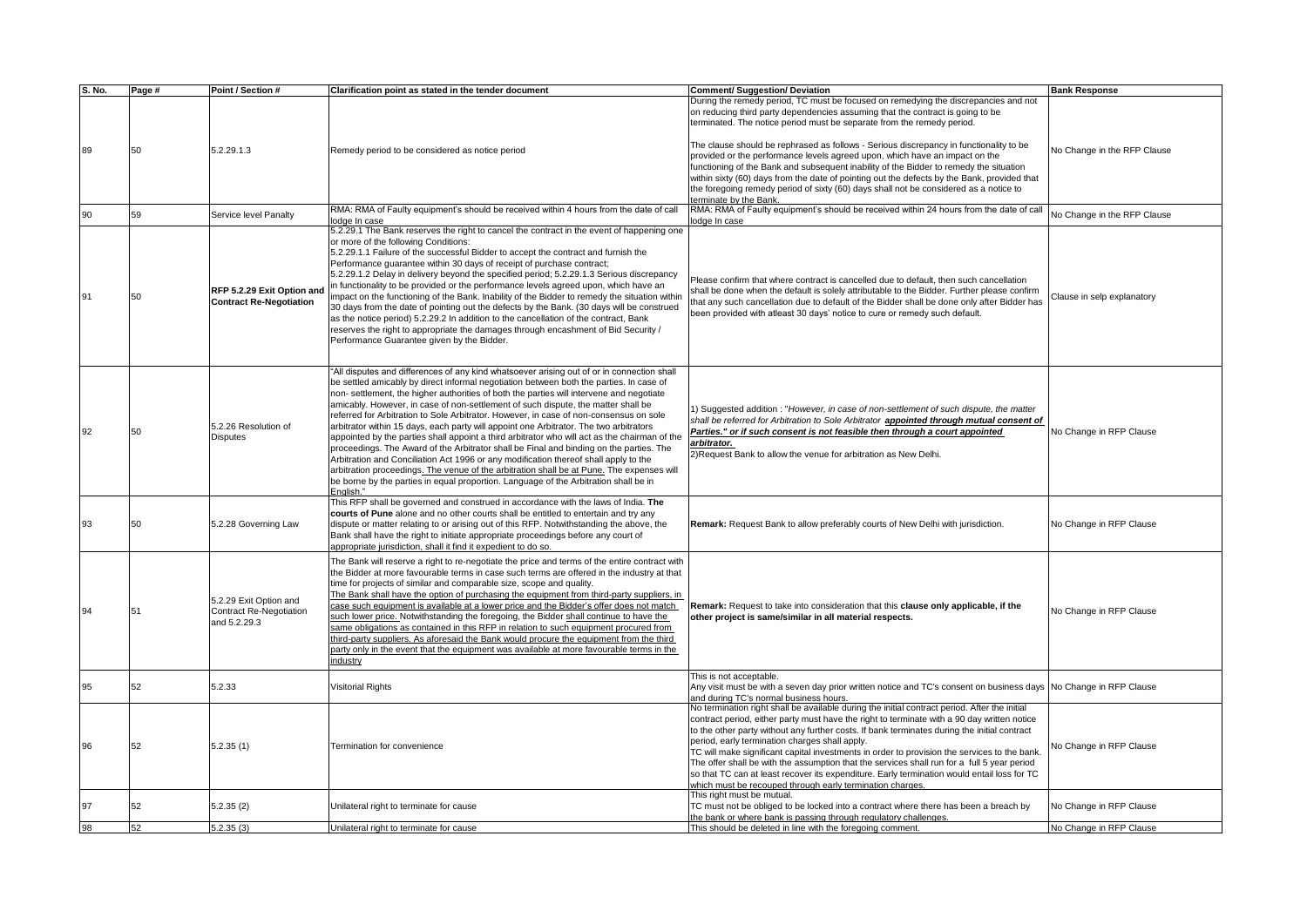| <b>S. No.</b> | Page # | Point / Section #                        | Clarification point as stated in the tender document                                                                                                                                                                                                                                                                                                                                                                                                                                                                                                                                          | <b>Comment/ Suggestion/ Deviation</b>                                                                                                                                                                                                                                                                                                                                                                                                                                                                                                                                                                                                                                                                                                                                                                                                                                                                                                                                                                                                                                                                                                                                                                                                                                                                                                                                    | <b>Bank Response</b>                             |
|---------------|--------|------------------------------------------|-----------------------------------------------------------------------------------------------------------------------------------------------------------------------------------------------------------------------------------------------------------------------------------------------------------------------------------------------------------------------------------------------------------------------------------------------------------------------------------------------------------------------------------------------------------------------------------------------|--------------------------------------------------------------------------------------------------------------------------------------------------------------------------------------------------------------------------------------------------------------------------------------------------------------------------------------------------------------------------------------------------------------------------------------------------------------------------------------------------------------------------------------------------------------------------------------------------------------------------------------------------------------------------------------------------------------------------------------------------------------------------------------------------------------------------------------------------------------------------------------------------------------------------------------------------------------------------------------------------------------------------------------------------------------------------------------------------------------------------------------------------------------------------------------------------------------------------------------------------------------------------------------------------------------------------------------------------------------------------|--------------------------------------------------|
| 99            | 52     | 5.2.33.1                                 | The Bank shall be entitled to terminate the agreement without assigning any<br>reason with the Bidder at any time by giving Thirty (30) days prior written notice to<br>the Bidder.                                                                                                                                                                                                                                                                                                                                                                                                           | We request client not to use this clause during contract period                                                                                                                                                                                                                                                                                                                                                                                                                                                                                                                                                                                                                                                                                                                                                                                                                                                                                                                                                                                                                                                                                                                                                                                                                                                                                                          | No Change in RFP Clause                          |
| 100           | 52     | 5.2.35 Termination                       | 5.2.33.1 The Bank shall be entitled to terminate the agreement without assigning any<br>reason with the Bidder at any time by giving Thirty (30) days prior written notice to the<br>Bidder.<br>5.2.33.2 The Bank shall be entitled to terminate the agreement at any time by giving<br>notice if: (a) The Bidder breaches its obligations under the RFP or the subsequent<br>agreement and if the breach is not cured within 15 days from the date of notice.                                                                                                                                | Remark: Request bank to allow 30 days cure period instead of 15 days.                                                                                                                                                                                                                                                                                                                                                                                                                                                                                                                                                                                                                                                                                                                                                                                                                                                                                                                                                                                                                                                                                                                                                                                                                                                                                                    | No Change in RFP Clause                          |
|               |        |                                          |                                                                                                                                                                                                                                                                                                                                                                                                                                                                                                                                                                                               | TC will make significant capital investments in order to provision the services to the bank.<br>The offer shall be with the assumption that the services shall run for a full 5 year period<br>so that TC can at least recover its expenditure. Early termination would entail loss for TC<br>which must be recouped through early termination charges.                                                                                                                                                                                                                                                                                                                                                                                                                                                                                                                                                                                                                                                                                                                                                                                                                                                                                                                                                                                                                  |                                                  |
| 101           | 53     | 5.2.35.3                                 | No early termination charges mentioned                                                                                                                                                                                                                                                                                                                                                                                                                                                                                                                                                        | The clause must be rephrased as follows - The Bank shall make such prorated payment<br>for services rendered by the Bidder and accepted by the Bank in the event of termination,<br>provided that the Bidder is in compliance with its obligations till such date. The rates and<br>charges set forth in the bid are established in reliance on the service term commitment<br>made herein. If Bank cancels any of the services during the initial 5-year term for any<br>reason other than as provided in Section 5.2.34 (2) or in the event Bidder terminates the<br>services because of any reasons set forth in Section 5.2.34 (2), then Bank agrees to pay<br>to the Bidder, within ten (10) days of such termination: (i) an amount equal to the total of<br>any and all waived installation charges as reflected on the terminated order document, (ii)<br>an amount equal to one hundred percent (100%) of the Service Fees payable for the<br>unexpired remainder of the term of the order document, plus (iii) any documented third<br>party charges or expenses not covered by (i) and (ii) above incurred by the Bidder in<br>respect of the terminated order document. Bank acknowledges that the foregoing is a<br>genuine and reasonable estimate of Bidder's loss arising from such termination and<br>constitutes liquidated damages and not a penalty. | No Changes in RFP Clause                         |
| 102           | 54     | 5.2.40 Repeat Orders                     | Bank of Maharashtra reserves the right to place repeat order/s on the bidder under the<br>same terms and conditions upto 25% both in terms of quantity and amount till the new<br>RFP is floated from the date of acceptance of first purchase order by the bidder. The<br>bank reserves the right to re-negotiate the price with the bidder in case of downward<br>revision of the prices.                                                                                                                                                                                                   | Request Bank to limit the price validity for repeat order as maximum 180 days from the<br>price discovery date.                                                                                                                                                                                                                                                                                                                                                                                                                                                                                                                                                                                                                                                                                                                                                                                                                                                                                                                                                                                                                                                                                                                                                                                                                                                          | No Changes in RFP Clause                         |
| 103           | 54     | 5.2.41 Exchange Rate<br>Variation (ERV)  | Exchange rate variation clause will be applicable for repeat order only. Prices accepted<br>by Bank shall be increased or decreased in repeat order if the ERV is more than 5%.<br>(The % will be calculated from date of submission of commercial offer and repeat order<br>proposal). The price increase or decrease will be proportionate to difference more than<br>5% i.e. if dollar variation is + 7% than prices will increased by 2%.                                                                                                                                                 | Kindly request the bank to revise the ERV to 2% and also allow the bidder to increase or<br>decrease the price for the full variation and not the difference.                                                                                                                                                                                                                                                                                                                                                                                                                                                                                                                                                                                                                                                                                                                                                                                                                                                                                                                                                                                                                                                                                                                                                                                                            | No Change in RFP Clause                          |
| 104           | 54     | 5.2.38 Liquidated Damages                | If the bidder fails to deliver any or all of the Goods or perform the Services within the time<br>period(s) specified in the Contract, the Bank shall, without prejudice to its other remedies<br>under the Contract, deduct from the Contract Price, as liquidated damages, a sum<br>equivalent to 0.50% of the complete contract amount until actual delivery or performance,<br>per week or part thereof (3 days will be treated as a week); and the maximum deduction<br>is 10% of the contract price.<br>Once the maximum is reached, the Bank may consider termination of the contract. | Remark: Request you to allow cap on LD at 10% of delayed/defective services or items<br>as mentioned in Clause no. 7.5 "Cap on Penalties" page no. 59 of the RFP and also<br>consider 7 days in a week as suggested below.<br>Suggestion: a sum equivalent to 0.50% of the delayed/defective services or items<br>until actual delivery or performance, per week or part thereof, and the maximum<br>deduction is 10% of the-delayed/defective services or items.                                                                                                                                                                                                                                                                                                                                                                                                                                                                                                                                                                                                                                                                                                                                                                                                                                                                                                        | No Change in RFP Clause                          |
| 105           | 55     | 5.2.42 Solution Integration<br>with SIEM | It would be bidder's responsibility to integrate proposed solution with existing SIEM to<br>generate alerts for any violations. Proposed SD-WAN solution & Switches should be able<br>to send logs in an acceptable format to the existing SIEM solution.<br>Bidder would be provided adequate support by bank's existing SIEM system integrator<br>for the purpose of integration.                                                                                                                                                                                                           | Need details of SIEM tool & datapoints to be integrated between the SDWAN head end<br>controllers & Bank's SIEM tool. Request to provide the same.                                                                                                                                                                                                                                                                                                                                                                                                                                                                                                                                                                                                                                                                                                                                                                                                                                                                                                                                                                                                                                                                                                                                                                                                                       | Details will be shared with successful<br>bidder |
| 106           | 56     | 6.2 Technical Evaluation<br>criterion    | 1--Bidder should have supplied, installed and maintained the proposed SD-WAN<br>solution/WAN Solution, in Commercial Banks/ Financial Institutions/ PSU/ Govt.<br>Organization in India--20 marks<br>a) 10 Marks for Each experience of SD-WAN/WAN Solution with 1000 Edge Router &<br>Max 2 site (For Marks Calculation)= 20 Marks<br>b) 5 Marks for Each experience of SD-WAN/WAN Solution with 500 Edge Routers & Max<br>2 site (For Marks Calculation)= 10 Marks                                                                                                                          | Request Bank to consider this clause as :- 1--<br>Bidder should have supplied, installed and maintained the SD-WAN solution/WAN<br>Solution, in Commercial Banks/ Financial Institutions/ PSU/ Govt. Organization in India--<br>20 marks<br>a) 10 Marks for Each experience of SD-WAN/WAN Solution with 1000 Edge Router &<br>Max 2 site (For Marks Calculation)= 20 Marks<br>b) 5 Marks for Each experience of SD-WAN/WAN Solution with 500 Edge Routers & Max<br>2 site (For Marks Calculation)= 10 Marks"                                                                                                                                                                                                                                                                                                                                                                                                                                                                                                                                                                                                                                                                                                                                                                                                                                                             | No Change in RFP Clause                          |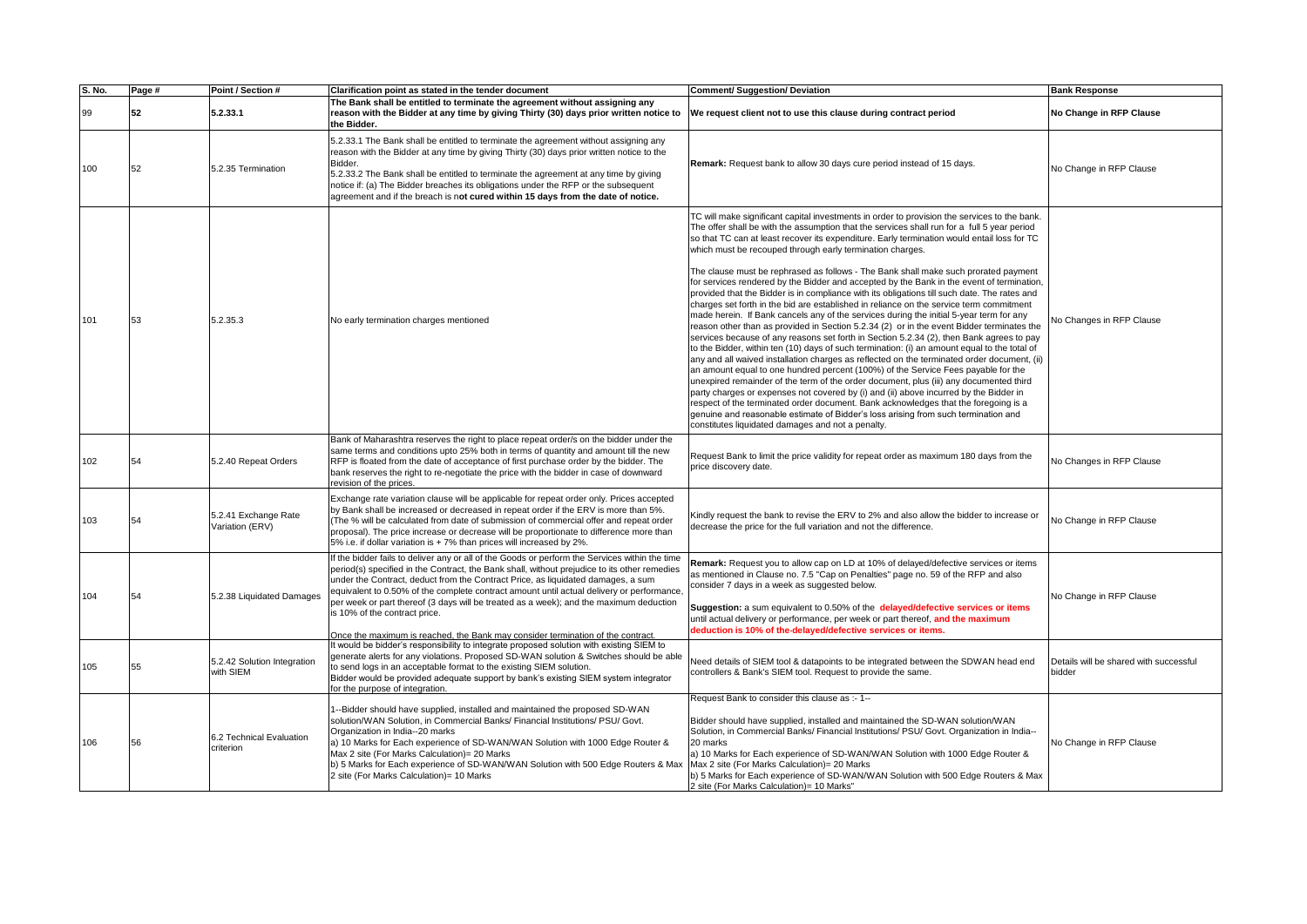| <b>S. No.</b> | Page # | Point / Section #                               | Clarification point as stated in the tender document                                                                                                                                                                                                                                                                                                                                                                                 | <b>Comment/ Suggestion/ Deviation</b>                                                                                                                                                                                                                                                                                                                                                                                                                                                                                           | <b>Bank Response</b>            |
|---------------|--------|-------------------------------------------------|--------------------------------------------------------------------------------------------------------------------------------------------------------------------------------------------------------------------------------------------------------------------------------------------------------------------------------------------------------------------------------------------------------------------------------------|---------------------------------------------------------------------------------------------------------------------------------------------------------------------------------------------------------------------------------------------------------------------------------------------------------------------------------------------------------------------------------------------------------------------------------------------------------------------------------------------------------------------------------|---------------------------------|
| 107           | 56     | 6.2 Technical Evaluation<br>criterion           | Bidder should have supplied, installed and maintained the proposed SD-WAN<br>solution/WAN Solution, in Commercial Banks/ Financial Institutions/ PSU/ Govt.<br>Organization in India                                                                                                                                                                                                                                                 | Tata Comm would like to seek relaxation for this point and this should be independent of<br>the OEM and should not be restricted to a single OEM.<br>Since it is mentioned in the eligibility criteria that "Bidder should have supplied, installed<br>and maintained the SD-WAN Solution / WAN Solution (Same OEM devices not<br>necessary the same model) " so same should be mentioned or called out in technical<br>scoring criteria as well.                                                                               | No Change in RFP Clause         |
| 108           | 56     | 6.2 Technical Evaluation<br>criterion           | 10 Marks for Each experience of SD-WAN/WAN Solution with 1000 Edge Router & Max<br>2 site (For Marks Calculation)= 20                                                                                                                                                                                                                                                                                                                | Tata Comm. Would like to seek clarity on this point, this should not be restricted to any<br>specific OEM & underlying devices?<br>Need clarity on the marking system as well?                                                                                                                                                                                                                                                                                                                                                  | The Clause is self explanatory  |
| 109           | 56     | 6.2 Technical Evaluation<br>criterion           | 5 Marks for Each experience of SD-WAN/WAN Solution with 500 Edge Routers & Max 2<br>site (For Marks Calculation)= 10                                                                                                                                                                                                                                                                                                                 | Tata Comm. Would like to seek clarity on this point, this should not be restricted any<br>specific OEM & underlying devices ?<br>Need clarity on marking system as well?                                                                                                                                                                                                                                                                                                                                                        | The Clause is self explanatory  |
| 110           | 56     | 6.2 Technical Evaluation<br>criterion           | Proposed OEM should have supplied, installed and maintained the proposed SD-WAN<br>solution/WAN Solution, in Commercial Banks/ Financial Institutions/ PSU/ Govt.<br>Organization in India/Globally.                                                                                                                                                                                                                                 | This technical evaluation point is contradictory to what is mentioned in eligibility criteria<br>point no 5, need clarity on this point?<br>It is mentioned in the eligibility criteria that "Bidder should have supplied, installed and<br>maintained the SD-WAN Solution / WAN Solution (Same OEM devices not necessary<br>the same model)'                                                                                                                                                                                   | The Clause is self explanatory  |
| 111           | 56     | 6.2 Technical Evaluation<br>criterion           | 5 Marks for Each experience of SD-WAN/WAN Solution with 1000 Edge Router & Max 3<br>site (For Marks Calculation)=15                                                                                                                                                                                                                                                                                                                  | Tata Comm. Would like to seek clarity on this point, this should not be restricted any<br>specific OEM & underlying devices ?<br>Need clarity on marking system as well?                                                                                                                                                                                                                                                                                                                                                        | The Clause is self explanatory  |
| 112           | 56     | 6.2 Technical Evaluation<br>criterion           | 3 Marks for Each experience of SD-WAN Solution /WAN Solution with 500 Edge Routers<br>& Max 3 site (For Marks Calculation)= 9                                                                                                                                                                                                                                                                                                        | Tata Comm. Would like to seek clarity on this point, this should not be restricted any<br>specific OEM & underlying devices ?<br>Need clarity on marking system as well?                                                                                                                                                                                                                                                                                                                                                        | The Clause is self explanatory  |
| 113           | 56     | <b>Technical Evalution</b>                      | Bidder should have supplied, installed and maintained the proposed SD-WAN<br>solution/WAN Solution, in Commercial Banks/ Financial 20 Institutions/ PSU/ Govt.<br>Organization in India                                                                                                                                                                                                                                              | Bidder/OEM should have supplied, installed and maintained the proposed SD-WAN<br>solution/WAN Solution, in Commercial Banks/ Financial 20 Institutions/ PSU/ Govt.<br>Organization in India                                                                                                                                                                                                                                                                                                                                     | No Change in RFP Clause         |
| 114           | 56     | <b>Technical Evaluation Criteria</b>            | Bidder should have supplied, installed and maintained the proposed SD-WAN<br>solution/WAN Solution, in Commercial Banks/ Financial Institutions/ PSU/ Govt.<br>Organization in India                                                                                                                                                                                                                                                 | We hereby request bank to consider"Bidder/OEM should have supplied, installed and<br>maintained the proposed SD-WAN solution/WAN Solution, in Commercial Banks/<br>Financial Institutions/ PSU/ Govt. Organization in India"                                                                                                                                                                                                                                                                                                    | No Change in RFP Clause         |
| 115           | 56     | 6.2 Technical Evaluation<br>criterion           | Bidder should have supplied, installed and maintained the proposed SD-WAN<br>solution/WAN Solution, in Commercial Banks/ Financial Institutions/ PSU/ Govt.<br>Organization in India<br>a) 10 Marks for Each experience of SD-WAN/WAN Solution with 1000 Edge Router &<br>Max 2 site (For Marks Calculation)= 20                                                                                                                     | Can we consider supply and maintainance of branch routers for compliance of WAN<br>solution?                                                                                                                                                                                                                                                                                                                                                                                                                                    | Clause in self explanatory.     |
| 116           | 56     | 6.2 Technical Evaluation<br>criterion           | 3. Bidder Company's capability/strength and Ability & experience of the proposed<br>Engagement Team handling SD-WAN solution (List of proposed team members along<br>with PM possibly with reference letter from customers is required. Team members<br>qualifications, certifications and age is required)) (Self declaration from bidder competen<br>authority for confirming the competency & resource qualification is required) | To showcase the bidder's capability, request bank to ask no. of bidder's set of skilled<br>certified resources on its payroll to execute such projects.<br>It will not be possible to deploy the same set of proposed resources and predict their<br>availiability at the time of award of the project. However, we assure that similar type of<br>esources with same competency & qualification shall be deployed as per proposed team<br>structure. Actual team structure and size can be shared once the project is awarded. | Bidder understanding is correct |
| 117           | 56     | 6.2 Technical Evaluation<br>criterion           | Bidder offering product in compliance to Make In India notification issued by GOI<br>(Compliance need to be submitted as per Annexure-29)                                                                                                                                                                                                                                                                                            | Request bank to remove this clause from the technical evaluation. Kindly make it as<br>standard RFP clause where in class I local supplier may get margin of purchase<br>preference of approx. 20%.<br>Including this clause in technical evaluation will gain 5 marks corresponding to<br>commercial benefit (QCBS) on top of margin of purchase preference of approx. 20%.<br>Else, this will eliminate any competition from non-Local supplier.                                                                              | No Change in RFP Clause         |
| 118           | 56     | clause 6.2                                      | <b>Evaluation Parameter</b>                                                                                                                                                                                                                                                                                                                                                                                                          | we request for more clarity of marking for Bidders. Distribution of Marks of point 1 and sub<br>points and point 2 and sub points.                                                                                                                                                                                                                                                                                                                                                                                              | Clause in self explanatory.     |
| 119           | 58     | Combined Techno<br><b>Commercial Evaluation</b> | Bids will be evaluated as per Combined Quality Cum Cost Based System. The Technical<br>Bids will be allotted weightage of 70% while Commercial Bids will be allotted weightage of<br>30%                                                                                                                                                                                                                                             | Request to remove Combined Quality Cum Cost Based System and consider only<br>technical evaluation with minimum 80% score followed by L1 criteria in commercial bid<br>through RA for eligible bidders.                                                                                                                                                                                                                                                                                                                         | No Change in RFP Clause         |
| 120           | 59     | 7. Service Levels &<br>Penalties                | Uptime:<br>a) The bidder shall guarantee a 24x7x365 availability with quarterly uptime of 99.95% for<br>the solution installed at Central site (DC & DR Devices) as specified in Scope of Work,<br>during the period of the Contract and also during ATS, if contracted, which shall be<br>calculated on quarterly basis.                                                                                                            | Request to consider 99.90% as the uptime for the central site                                                                                                                                                                                                                                                                                                                                                                                                                                                                   | No Change in RFP Clause         |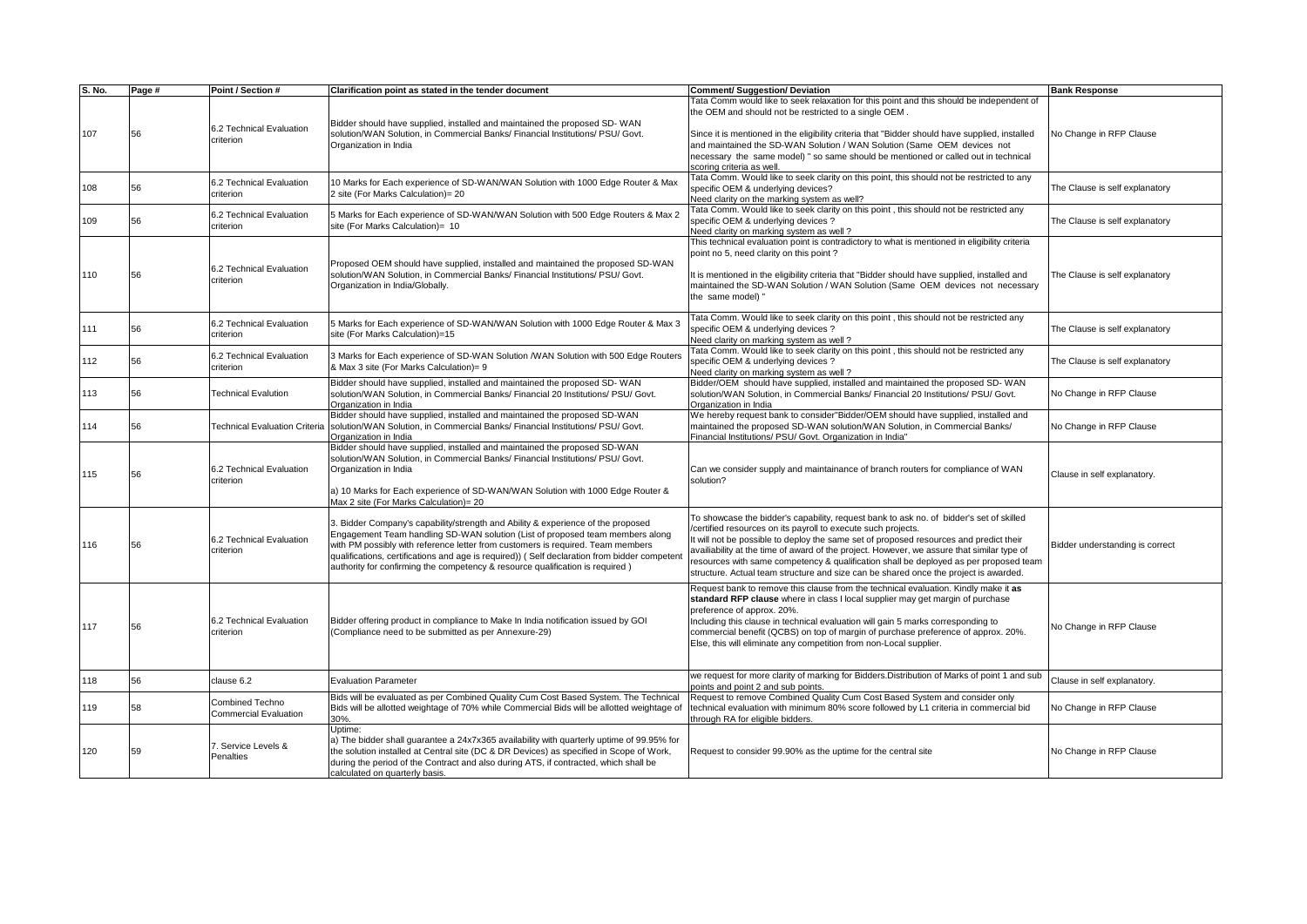| S. No. | Page # | Point / Section #                                | Clarification point as stated in the tender document                                                                                                                                                                                                                                                                                                                                                                                                                                                                                                                                                                                                                                                      | <b>Comment/ Suggestion/ Deviation</b>                                                                                                                                                                                                                                                                                                                                                                                                                                                                                                                                                                                                                                   | <b>Bank Response</b>    |
|--------|--------|--------------------------------------------------|-----------------------------------------------------------------------------------------------------------------------------------------------------------------------------------------------------------------------------------------------------------------------------------------------------------------------------------------------------------------------------------------------------------------------------------------------------------------------------------------------------------------------------------------------------------------------------------------------------------------------------------------------------------------------------------------------------------|-------------------------------------------------------------------------------------------------------------------------------------------------------------------------------------------------------------------------------------------------------------------------------------------------------------------------------------------------------------------------------------------------------------------------------------------------------------------------------------------------------------------------------------------------------------------------------------------------------------------------------------------------------------------------|-------------------------|
| 121    | 60     | 1) Network equipment's<br>Downtime:              | The system installed must give an uptime of 99.95% on quarterly basis.<br>Uptime<br>Equipment cost + AMC cost till date<br>=99.95%<br><b>NIL</b><br><99.95 to >98.0<br>2%<br>$<=98.0$ to $>97.0$<br>4%<br>6%<br>$=97.0$ to $>96.0$<br>8%<br>$<=96.0$ to $>95.0$<br>Below 95.0%<br>10%                                                                                                                                                                                                                                                                                                                                                                                                                     | Bidder Request bank to please amend the SLA penalties as below:<br>Equipment cost + AMC cost till date<br>Uptime<br>>=99.5%<br><b>NIL</b><br>$<$ 99.5 to >98.0<br>1%<br>$=98.0$ to $>97.0$<br>2%<br><=97.0 to >96.0<br>3%<br>5%<br>$\leq$ =96.0 to >95.0<br>$\leq$ =95.0 to >90.0<br>7%<br>Below 90.0%<br>10%                                                                                                                                                                                                                                                                                                                                                           | No Change in RFP Clause |
| 122    | 60     | 1) Network equipment's<br>Downtime:              | b) For Branch Equipment/Devices (Switch & Router): Engineer has to reach branch and<br>replace if required within 24 hours from the time call lodge. Failure to do the same penalty<br>of 0.5% cost of that particular hardware per day will be imposed on bidder by Bank.                                                                                                                                                                                                                                                                                                                                                                                                                                | Bidder request bank to please remove this clause as bidder is already imposed with the<br><b>SLA</b> penalties                                                                                                                                                                                                                                                                                                                                                                                                                                                                                                                                                          | No Change in RFP Clause |
| 123    | 60     | 2) Shifting/re-location of<br>Network equipment: | a) Central Site (DC & DRC) Equipment's/Devices: Support from bidder for un-mounting<br>and mounting of network equipment's and other components from the rack in the event<br>of reallocation/shifting of racks based on Bank requirements. Failure to do same penalty<br>of 0.5% cost of that particular hardware per day.<br>b) For Branch Equipment/Devices (Switch & Router): Support from bidder for un-<br>mounting and mounting of network equipment's and other components from the rack in<br>the event of reallocation/shifting of racks/branch based on Bank requirements. Failure to<br>do same penalty of 0.5% cost of that particular hardware per day will be imposed on<br>bidder by Bank | Bidder request bank to please allow 4-6 week' time frame for all such shifting/re-location<br>activities<br>Failure to do penalty of 0.5% cost of that particular hardware per week will be imposed on<br>bidder by Bank.                                                                                                                                                                                                                                                                                                                                                                                                                                               | No Change in RFP Clause |
| 124    | 60     | 3) RMA (Return<br>Merchandise Authorization):    | a) Central Site (DC & DRC) Equipment's/Devices: Replacement for faulty equipment's<br>has to be done by bidder and follow up with OEM has to be done by bidder only. RMA of<br>Faulty equipment's should be received within 4 hours from the date of call lodge In case,<br>if the successful bidder fails to provide the replacement of the faulty device as mentioned<br>n the above paragraph, the penalty of INR 10,000/- would be levied on the Successful<br>bidder for every 24 hours or part thereof for delay in providing replacement. However<br>maximum cap of penalty will be 10% of total contract value.                                                                                   | Bidder request bank to please remove this clause as bidder is already imposed with the<br><b>SLA penalties</b>                                                                                                                                                                                                                                                                                                                                                                                                                                                                                                                                                          | No Change in RFP Clause |
| 125    | 60     | 1) Network equipment's<br>Downtime:              | b) For Branch Equipment/Devices (Switch & Router): Engineer has to reach branch and<br>replace if required within 24 hours from the time call lodge. Failure to do the same penalty<br>of 0.5% cost of that particular hardware per day will be imposed on bidder by Bank.                                                                                                                                                                                                                                                                                                                                                                                                                                | Request to modify the clause as:<br>b) For Branch Equipment/Devices (Switch & Router): Engineer has to reach branch and<br>replace if required within 24 hours from the time call lodge. Failure to do the same penalty<br>of 0.5% cost of that particular hardware per week will be imposed on bidder by Bank.                                                                                                                                                                                                                                                                                                                                                         | No Change in RFP Clause |
| 126    | 60     | 2) Shifting/re-location of<br>Network equipment: | a) Central Site (DC & DRC) Equipment's/Devices: Support from bidder for un-mounting<br>and mounting of network equipment's and other components from the rack in the event<br>of reallocation/shifting of racks based on Bank requirements. Failure to do same penalty<br>of 0.5% cost of that particular hardware per day.                                                                                                                                                                                                                                                                                                                                                                               | Request to modify the clause as:<br>a) Central Site (DC & DRC) Equipment's/Devices: Support from bidder for un-mounting<br>and mounting of network equipment's and other components from the rack in the event of<br>reallocation/shifting of racks based on Bank requirements. Failure to do same penalty of<br>0.5% cost of that particular hardware per week.                                                                                                                                                                                                                                                                                                        | No Change in RFP Clause |
| 127    | 60     | 2) Shifting/re-location of<br>Network equipment: | b) For Branch Equipment/Devices (Switch & Router): Support from bidder for un-<br>mounting and mounting of network equipment's and other components from the rack in<br>the event of reallocation/shifting of racks/branch based on Bank requirements. Failure to<br>do same penalty of 0.5% cost of that particular hardware per day will be imposed on<br>bidder by Bank                                                                                                                                                                                                                                                                                                                                | Request to modify the clause as:<br>b) For Branch Equipment/Devices (Switch & Router): Support from bidder for un-<br>mounting and mounting of network equipment's and other components from the rack in<br>the event of reallocation/shifting of racks/branch based on Bank requirements. Failure to<br>do same penalty of 0.5% cost of that particular hardware per week will be imposed on<br>bidder by Bank                                                                                                                                                                                                                                                         | No Change in RFP Clause |
| 128    | 60     | 3) RMA (Return<br>Merchandise Authorization)     | a) Central Site (DC & DRC) Equipment's/Devices: Replacement for faulty equipment's<br>has to be done by bidder and follow up with OEM has to be done by bidder only. RMA of<br>Faulty equipment's should be received within 4 hours from the date of call lodge In case,<br>if the successful bidder fails to provide the replacement of the faulty device as mentioned<br>n the above paragraph, the penalty of INR 10,000/- would be levied on the Successful<br>bidder for every 24 hours or part thereof for delay in providing replacement. However<br>maximum cap of penalty will be 10% of total contract value.                                                                                   | Request to modify the clause as:<br>a) Central Site (DC & DRC) Equipment's/Devices: Replacement for faulty equipment's<br>has to be done by bidder and follow up with OEM has to be done by bidder only. RMA of<br>Faulty equipment's should be received within 4 hours from the date of call lodge In case,<br>if the successful bidder fails to provide the replacement of the faulty device as mentioned<br>in the above paragraph, the penalty of INR 1000/- would be levied on the Successful<br>bidder for every week or part thereof for delay in providing replacement. However<br>maximum cap of penalty will be 10% of that value of the particular hardware. | No Change in RFP Clause |
| 129    | 60     | 1) Network equipment's<br>Downtime:              | Penalty shortfall in performance level: amount of penalty to be deducted<br>Uptime Equipment cost + AMC cost till date<br>>=99.95% NIL<br><99.95 to >98.0 2%<br>$\leq$ =98.0 to >97.0 4%<br>$\leq$ =97.0 to >96.0 6%<br>$\leq$ =96.0 to >95.0 8%<br>Below 95.0% 10%                                                                                                                                                                                                                                                                                                                                                                                                                                       | Remark: Request Bank to cap the netwrok equipment Dowtime as suggested<br>below:<br>$>=99.95%$<br><b>NIL</b><br>1%<br>$<$ 99.95 to $>$ 98.0<br>$<=98.0$ to $>97.0$<br>2%<br>$=97.0$ to $>96.0$<br>3%<br>$\leq$ =96.0 to >95.0<br>4%<br>Below 95.0%<br>5%                                                                                                                                                                                                                                                                                                                                                                                                                | No Change in RFP Clause |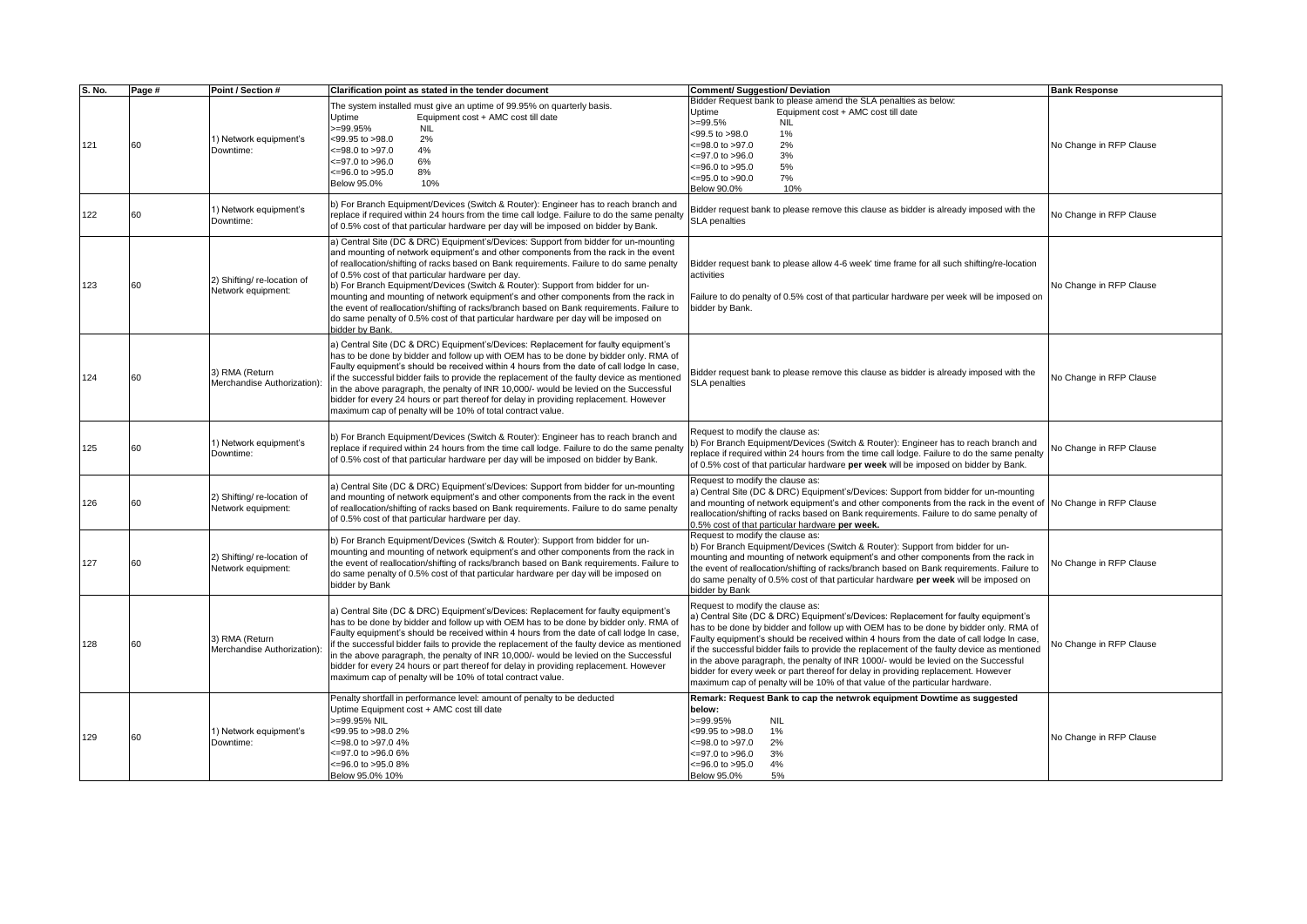| S. No. | Page # | Point / Section #                                                                                                           | Clarification point as stated in the tender document                                                                                                                                                                                                                                                                                                                                                                                                                                                                                                                                                                                                                                                                                                                                                                                                             | <b>Comment/ Suggestion/ Deviation</b>                                                                                                                                                                                                                                                                                                                                                                                                                                                                                       | <b>Bank Response</b>                             |
|--------|--------|-----------------------------------------------------------------------------------------------------------------------------|------------------------------------------------------------------------------------------------------------------------------------------------------------------------------------------------------------------------------------------------------------------------------------------------------------------------------------------------------------------------------------------------------------------------------------------------------------------------------------------------------------------------------------------------------------------------------------------------------------------------------------------------------------------------------------------------------------------------------------------------------------------------------------------------------------------------------------------------------------------|-----------------------------------------------------------------------------------------------------------------------------------------------------------------------------------------------------------------------------------------------------------------------------------------------------------------------------------------------------------------------------------------------------------------------------------------------------------------------------------------------------------------------------|--------------------------------------------------|
| 130    | 60     | 3) RMA (Return<br>Merchandise Authorization):                                                                               | a) Central Site (DC & DRC) Equipment's/Devices: Replacement for faulty equipment's<br>has to be done by bidder and follow up with OEM has to be done by bidder only. RMA of<br>Faulty equipment's should be received within 4 hours from the date of call lodge In case,<br>f the successful bidder fails to provide the replacement of the faulty device as mentioned<br>in the above paragraph, the penalty of INR 10,000/- would be levied on the Successful<br>bidder for every 24 hours or part thereof for delay in providing replacement. However<br>maximum cap of penalty will be 10% of total contract value.                                                                                                                                                                                                                                          | Remark: Request you give relaxation on penalty amount with 1000/- Rs for every 24<br>hours with maximum of 10% of the default services or items.                                                                                                                                                                                                                                                                                                                                                                            | No Change in RFP Clause                          |
| 131    | 61     | 4.2.1 Scope of Work                                                                                                         | b) For Branch Equipment/Devices (Switch & Router): Replacement for faulty equipment's<br>has to be done by bidder and follow up with OEM has to be done by bidder only. RMA of<br>Faulty equipment's should be received within 24 Hours from the date of call lodge. In<br>case bidder false to provide the RMA of faulty/ damage equipment's penalty of 1% of<br>equipment's cost weekly or part thereof.                                                                                                                                                                                                                                                                                                                                                                                                                                                       | Considering the OEM limitations we request you to exclude Saturday & Sunday from this<br>clause                                                                                                                                                                                                                                                                                                                                                                                                                             | No Change in RFP Clause                          |
| 132    | 62     | Service Level & Penalty for<br>Security Management and<br>Patch Updation<br>Applicable for Both Branch<br>& DC/DRS devices) | The successful bidder has to maintain the compliance as per IT Security Policy,<br>Procedure, Audit Report, VAPT, Security baseline etc. to the systems. Failure to meet the<br>given standards (i.e. 99.90%) of compliance.<br>The successful bidder must ensure that all supplied & installed equipment's & solutions<br>are updated with critical patches/updates as and when they are released after due testing Bidder request bank to please remove this clause as bidder is already imposed with the<br>Critical patches should be applied within 2 days of release by product OEM.<br>vendor will be liable for a penalty of amount equivalent to 1%, for every 1% reduction in<br>compliance and part there-off will be charged on the value of the equipment & solution<br>cost at DC, DRS, Branches/offices and Facility Management cost of specified | SLA penalties                                                                                                                                                                                                                                                                                                                                                                                                                                                                                                               | No Change in RFP Clause                          |
| 133    | 62     | 7. Service Levels &<br>Penalties                                                                                            | The successful bidder has to maintain the compliance as per IT Security Policy,<br>Procedure, Audit Report, VAPT, Security baseline etc. to the systems. Failure to meet the<br>given standards (i.e. 99.90%) of compliance                                                                                                                                                                                                                                                                                                                                                                                                                                                                                                                                                                                                                                      | Request to provide the IT Security Policy, Procedure, Audit Report data points required,<br>Security baseline data points, etc to arrive the the service level objective to meet the SLA<br>compliance                                                                                                                                                                                                                                                                                                                      | Details will be shared with successful<br>bidder |
| 134    | 63     | 7.4 Penalties for delayed<br>implementation                                                                                 | 3) One percent 1% of the total product fees would be levied as a penalty for every one<br>week delay as per delivery timelines per product / service                                                                                                                                                                                                                                                                                                                                                                                                                                                                                                                                                                                                                                                                                                             | Bidder request bank to please remove this clause as bidder is already imposed with the<br>LD penalties                                                                                                                                                                                                                                                                                                                                                                                                                      | No Change in RFP Clause                          |
| 135    | 63     | 7.6 Overall Liability of the<br><b>Bidder</b>                                                                               | The bidder's aggregate liability in connection with obligations undertaken as a part of the<br>project regardless of the form or nature of the action giving rise to such liability (whether<br>in contract, tort or otherwise), shall be at actuals and limited to the TCO. The bidder's<br>iability in case of claims against Bank resulting from wilful misconduct or gross<br>negligence of the bidder, its employees and subcontractors or from infringement of<br>patents, trademarks, copyrights or such other intellectual property rights, breach of<br>confidentiality, or violation of any legal, regulatory, statutory obligations shall be unlimited.                                                                                                                                                                                               | Please note that this clause does not tally with clause 5.2.22. Please confirm which one<br>will prevail.<br>In any case, we request that exception to limitation of liability should be revised to indicate<br>that claims against the Bank resulting from willful misconduct or gross negligence of the<br>Bidder, its employees and subcontractors or from infringement of patents, trademarks,<br>copyrights or such other Intellectual Property Rights or breach of confidentiality<br>obligations shall be unlimited. | No Change in RFP Clause                          |
| 136    | 65     | 8. Payment Terms                                                                                                            | <b>Application Cost</b><br>100% of the software cost would be payable after successful installation and<br>Acceptance testing sign-off by the Bank of the solution.                                                                                                                                                                                                                                                                                                                                                                                                                                                                                                                                                                                                                                                                                              | Request Bank to consider the Application Cost payment terms as "80% of the software<br>cost would be payable on delivery and balance 20% on successful installation and<br>Acceptance testing sign-off by the Bank of the solution.                                                                                                                                                                                                                                                                                         | No change in RFP Clasue.                         |
| 137    | 65     | 8. Payment Terms                                                                                                            | Hardware Cost<br>70% of the delivered Proposed solution equipment cost would be payable on<br>successful Post -delivery inspection of both Hardware and Softwares.<br>20% of the delivered equipment cost would be payable after successful installation and<br>Acceptance testing sign-off by the Bank of the solution<br>10% of the delivered equipment cost would be payable after 3 months from successful<br>running of Hardware/Software after installation and configuration signoff by Bank.                                                                                                                                                                                                                                                                                                                                                             | Request Bank to consider the Hardware Cost payment terms as 80% would be payable<br>on delivery and balance 20% on successful installation and Acceptance testing sign-off<br>by the Bank of the solution.                                                                                                                                                                                                                                                                                                                  | No change in RFP Clasue.                         |
| 138    | 65     | 8. Payment Terms                                                                                                            | Facilities Management - AMC, ATS and other OEM Services Costs:<br>The annual amount to be paid towards AMC/ATS services recurring cost would be paid<br>quarterly in advance.                                                                                                                                                                                                                                                                                                                                                                                                                                                                                                                                                                                                                                                                                    | Request Bank to consider the AMC/ATS patment as Yearly advance.                                                                                                                                                                                                                                                                                                                                                                                                                                                             | No Change in RFP Clause                          |
| 139    | 65     |                                                                                                                             | 70% of the delivered Proposed solution equipment cost would be payable on successful<br>Post –delivery inspection of both Hardware and Softwares. □ 20% of the delivered<br>equipment cost would be payable after successful installation and Acceptance testing<br>sign-off by the Bank of the solution □ 10% of the delivered equipment cost would be<br>payable after 3 months from successful running of Hardware/Software after installation<br>and configuration signoff by Bank                                                                                                                                                                                                                                                                                                                                                                           | 80% of the delivered Proposed solution equipment cost would be payable on successful<br>Post –delivery inspection of both Hardware and Software. □ 20% of the delivered<br>equipment cost would be payable after successful installation and                                                                                                                                                                                                                                                                                | No change in RFP Clasue.                         |
| 140    | 65     | Payment Terms                                                                                                               | 100% of the software cost would be payable after successful installation and Acceptance<br>testing sign-off by the Bank of the solution.                                                                                                                                                                                                                                                                                                                                                                                                                                                                                                                                                                                                                                                                                                                         | 100% of the software cost at the time of delivery and 100% installation cost against<br>successful installation                                                                                                                                                                                                                                                                                                                                                                                                             | No change in RFP Clasue.                         |
| 141    | 65     | 8. Payment Terms                                                                                                            | The payment terms defined in the RFP are as below:<br>Application: 100% on Installation & Acceptance<br>Hardware: Delivery-70%; Installation & Acceptance-20%; After 3 Months of Go-Live-10%  - Hardware: Delivery-70%; Installation & Acceptance-20%; On submission of PBG-10%                                                                                                                                                                                                                                                                                                                                                                                                                                                                                                                                                                                  | Kindly request the bank to revise the payment terms as below:<br>Application: Delivery-70%; Installation & Acceptance-20%; On submission of PBG-10%                                                                                                                                                                                                                                                                                                                                                                         | No change in RFP Clasue.                         |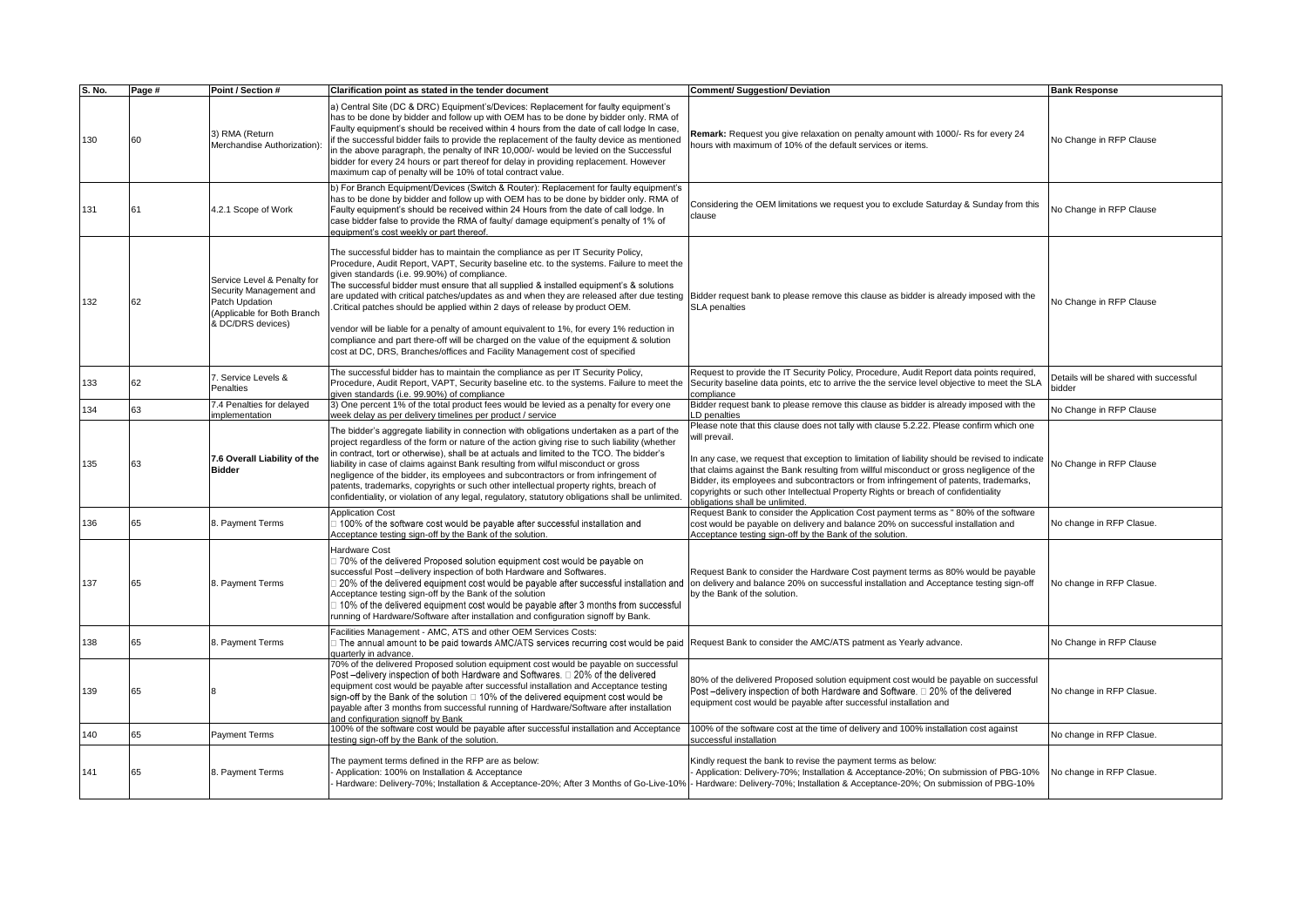| S. No. | Page # | Point / Section #                                                                                                                | Clarification point as stated in the tender document                                                                                                                                                                                                                                                                                                                                                                                                                                                                                                                                                                                                                       | <b>Comment/ Suggestion/ Deviation</b>                                                                                                                                                                                                                                                                                                                                                                                                                                                                                                                                                                                                                                                                                             | <b>Bank Response</b>                             |
|--------|--------|----------------------------------------------------------------------------------------------------------------------------------|----------------------------------------------------------------------------------------------------------------------------------------------------------------------------------------------------------------------------------------------------------------------------------------------------------------------------------------------------------------------------------------------------------------------------------------------------------------------------------------------------------------------------------------------------------------------------------------------------------------------------------------------------------------------------|-----------------------------------------------------------------------------------------------------------------------------------------------------------------------------------------------------------------------------------------------------------------------------------------------------------------------------------------------------------------------------------------------------------------------------------------------------------------------------------------------------------------------------------------------------------------------------------------------------------------------------------------------------------------------------------------------------------------------------------|--------------------------------------------------|
| 142    | 65     | <b>Payment Terms</b>                                                                                                             | The annual amount to be paid towards AMC/ATS services recurring cost would be paid<br>quarterly in advance.                                                                                                                                                                                                                                                                                                                                                                                                                                                                                                                                                                | We hereby request bank to consider: The annual amount to be paid towards AMC/ATS<br>services recurring cost would be paid yearly in advance: Since Bidders need to pay OEM<br>in advance for AMC/ATS. Also Bidders will be submitting PBG for the contract period                                                                                                                                                                                                                                                                                                                                                                                                                                                                 | No Change in RFP Clause                          |
| 143    | 65     | 8. Payment Terms                                                                                                                 | <b>Application Cost</b><br>100% of the software cost would be payable after successful installation and<br>Acceptance testing sign-off by the Bank of the solution.<br>Hardware Cost<br>70% of the delivered Proposed solution equipment cost would be payable on<br>successful Post-delivery inspection of both Hardware and Softwares.<br>20% of the delivered equipment cost would be payable after successful installation and<br>Acceptance testing sign-off by the Bank of the solution<br>10% of the delivered equipment cost would be payable after 3 months from successful<br>running of Hardware/Software after installation and configuration signoff by Bank. | Kindly note that the SDWAN Application come along with hardware and OEM charges<br>the solution cost without defferntiating its hardware & softwer. Hence request bank to<br>consider similar payment terms as hardware.<br>Request modification of hardware payment terms as:<br>Hardware Cost<br>90% of the delivered Proposed solution equipment cost would be payable on<br>successful Post --delivery inspection of both Hardware and Softwares.<br>10% of the delivered equipment cost would be payable after 3 months from successful<br>unning of Hardware/Software after installation and configuration signoff by Bank or<br>against tendering BG of equivalent amount valid for the period of installation & sign off. | No change in RFP Clasue.                         |
| 144    | 65     |                                                                                                                                  | <b>Hardware Cost</b><br>70% of the delivered Proposed solution equipment cost would be payable on<br>successful Post –delivery inspection of both Hardware and Softwares.<br>20% of the delivered equipment cost would be payable after successful installation<br>and<br>Acceptance testing sign-off by the Bank of the solution                                                                                                                                                                                                                                                                                                                                          | <b>Remark:</b> Request to confirm that " Delivery Inspection" is equivalent to " Signing of the<br>Delivery Document"<br>2. 20% and 10 % payment to include Site Not Ready.                                                                                                                                                                                                                                                                                                                                                                                                                                                                                                                                                       | No Change in RFP Clause                          |
| 145    | 65     |                                                                                                                                  | Facilities Management - AMC, ATS and other OEM Services Costs<br>OEM Services Costs - ONE TIME; 100% of the cost would be payable after the<br>submission of the report and report signoff.                                                                                                                                                                                                                                                                                                                                                                                                                                                                                | Remark: Request to share the copy of Report to be submitted                                                                                                                                                                                                                                                                                                                                                                                                                                                                                                                                                                                                                                                                       | Detail will be shared with successful bidder     |
| 146    | 71     |                                                                                                                                  |                                                                                                                                                                                                                                                                                                                                                                                                                                                                                                                                                                                                                                                                            | RFP mentions Training should be provided for 7 days duration, Can we reduce that to 4<br>days for Pre-implementation Training and keep as 7 Days for Post-Implementation<br>Training                                                                                                                                                                                                                                                                                                                                                                                                                                                                                                                                              | RFP clause modified.Please refer<br>corrigendum  |
| 147    | 73     | $\overline{2}$                                                                                                                   | Bidder may require to create logical separation (including routing table) of branch LAN<br>traffic and any other traffic as per bank requirement. Solution should allow to create<br>minimum of 4 segments at each branch.                                                                                                                                                                                                                                                                                                                                                                                                                                                 | Bank to confirm bidder scope is limited to SD-WAN CPE or end user device. It is<br>assumed from RFP that bidder will not be responsible for WAN and LAN manageability.                                                                                                                                                                                                                                                                                                                                                                                                                                                                                                                                                            | Clasue are self explanatory                      |
| 148    | 74     | A) Functional Requirement><br>point no. 25                                                                                       | Solution should support unicast and multicast traffic. It should support multicast<br>replication on the overlay with static support. Solution should support PIM SSM, PIM<br>ASM, BSR and IGMPV2/V3.                                                                                                                                                                                                                                                                                                                                                                                                                                                                      | Request you to amend this clause as "SD-WAN solution should support unicast and<br>Multicast on overlay tunnels. It should support multicast replication on the overlay with<br>static/Auto RP support."PIM SSM, PIM ASM, BSR protocol will be required in traditional<br>WAN setup. SDWAN fabric will carry all the traffic                                                                                                                                                                                                                                                                                                                                                                                                      | No Change in RFP Clause                          |
| 149    | 74     | A) Functional Requirement.<br>(20)                                                                                               | Solution should have built in capability to advertise LAN subnets on IPSec network<br>without running any additional routing protocol for LAN advertisement                                                                                                                                                                                                                                                                                                                                                                                                                                                                                                                | Lot of market leading OEM utilize the already fine-tuned and stable BGP for route<br>advertisement. Requesting you to to omit this point.                                                                                                                                                                                                                                                                                                                                                                                                                                                                                                                                                                                         | No Change in RFP Clause                          |
| 150    | 74     | A) Functional Requirement:                                                                                                       | The solution must support syslog and email/SMS based alarm to notify the administrators<br>when any device/link fault or network performance degradation happens.                                                                                                                                                                                                                                                                                                                                                                                                                                                                                                          | Is SMS based alert mandetory or optional                                                                                                                                                                                                                                                                                                                                                                                                                                                                                                                                                                                                                                                                                          | SMS based alert is optional.                     |
| 151    | 74     | A) Functional Requirement:                                                                                                       | The solution must support syslog and email/SMS based alarm to notify the administrators<br>when any device/link fault or network performance degradation happens.                                                                                                                                                                                                                                                                                                                                                                                                                                                                                                          | We assume that SMS gateway is in bank scope. Please confirm.                                                                                                                                                                                                                                                                                                                                                                                                                                                                                                                                                                                                                                                                      | Bidder understanding is correct                  |
| 152    | 74     | A) Functional Requirement:                                                                                                       | The solution must support syslog and email/SMS based alarm to notify the administrators<br>when any device/link fault or network performance degradation happens.                                                                                                                                                                                                                                                                                                                                                                                                                                                                                                          | Please share existing SMS gateway details                                                                                                                                                                                                                                                                                                                                                                                                                                                                                                                                                                                                                                                                                         | Details will be shared with successful<br>bidder |
| 153    | 75     | B) Technical Specification of<br>SD-WAN<br>Controller>Technical/Functio<br>nal Specification of SD-<br>WAN Controller> point no. | System should be able to support by Separating the control plane from the data plane<br>and integrating the WAN and branch networks into a single end-to-end framework that<br>uses policies to manage traffic.                                                                                                                                                                                                                                                                                                                                                                                                                                                            | Request you to amend this clause as "System should be able to support Separate<br>management plane from the data plane and integrating the WAN and branch networks<br>into a single end-to-end framework that uses policies to manage traffic."In SDWAN<br>deployment all the configuration will be done through SDWAN controller only and the<br>control plane lies on branch devices for better traffic control.                                                                                                                                                                                                                                                                                                                | No Change in RFP Clause                          |
| 154    | 76     | Point#11 / B) Technical<br>Specification of SD-WAN<br>Controller                                                                 | Solution should support packet duplication and forward error correction to improve voice<br>and video applications                                                                                                                                                                                                                                                                                                                                                                                                                                                                                                                                                         | In order to manage the quality of voice and video applications in terms of better path out<br>of available ones, each OEM has its own way of implementing the different algorithms.<br>Packet duplication and forward error correction are not the only one.<br>request bank to remove this requirement in terms of very specific ones where different<br>vendor can achieve similar by their solutions.                                                                                                                                                                                                                                                                                                                          | No Change in RFP Clause                          |
| 155    | 76     | Point#21 / B) Technical<br><b>Specification of SD-WAN</b><br>Controller                                                          | The router shall support Layer multilayer QoS.                                                                                                                                                                                                                                                                                                                                                                                                                                                                                                                                                                                                                             | it looks incomplete requirement.<br>Please clarify what is expected from this requirement                                                                                                                                                                                                                                                                                                                                                                                                                                                                                                                                                                                                                                         | RFP Clause Modified.Please refer<br>corrigendum  |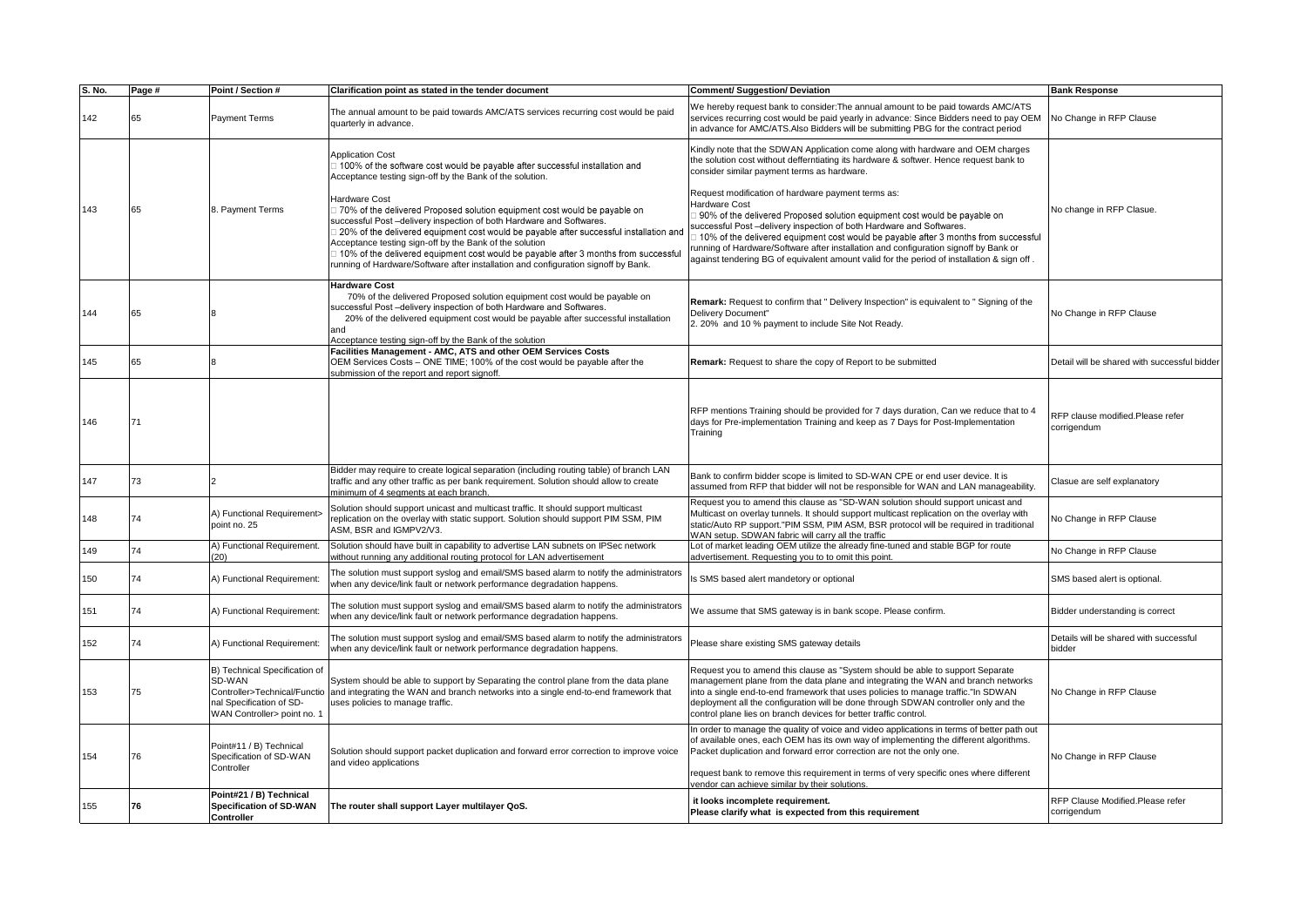| S. No. | Page # | Point / Section #                                                                                                                      | Clarification point as stated in the tender document                                                                                                                                                                                                                                                                                                                                                                     | <b>Comment/ Suggestion/ Deviation</b>                                                                                                                                                                                                                                                                                                                                                                   | <b>Bank Response</b>                                                                                                                                                                                |
|--------|--------|----------------------------------------------------------------------------------------------------------------------------------------|--------------------------------------------------------------------------------------------------------------------------------------------------------------------------------------------------------------------------------------------------------------------------------------------------------------------------------------------------------------------------------------------------------------------------|---------------------------------------------------------------------------------------------------------------------------------------------------------------------------------------------------------------------------------------------------------------------------------------------------------------------------------------------------------------------------------------------------------|-----------------------------------------------------------------------------------------------------------------------------------------------------------------------------------------------------|
| 156    | 76     | Point#11 / B) Technical<br>Specification of SD-WAN<br>Controller                                                                       | Solution should support packet duplication and forward error correction to improve voice<br>and video applications                                                                                                                                                                                                                                                                                                       | In order to manage the quality of voice and video applications in terms of better path out<br>of available ones, each OEM has its own way of implementing the different algorithms.<br>Packet duplication and forward error correction are not the only one.<br>request bank to remove this requirement in terms of very specific ones where different<br>endor can achieve similar by their solutions. | No change in RFP Clasue.                                                                                                                                                                            |
| 157    | 76     | Point#21 / B) Technical<br>Specification of SD-WAN<br>Controller                                                                       | The router shall support Layer multilayer QoS.                                                                                                                                                                                                                                                                                                                                                                           | Seems it's incomplete sentence.<br>Please clarify what exactly is expected from this requirement                                                                                                                                                                                                                                                                                                        | RFP Clause Modified.Please refer<br>corrigendum                                                                                                                                                     |
| 158    | 77     | Point#35 / B) Technical<br>Specification of SD-WAN<br>Controller                                                                       | Every entity must be equipped with either a certificate signed by a public or enterprise<br>certificate authority (CA), or a certificate for that entity to be accepted into the overlay.<br>Before an instance is allowed into the network, the instance identity together with the<br>certificate & serial number associated with the same must be present in a centrally<br>managed security authentication database. | Please clarify the use case to have CA certified/Ceritifcation based overlay acceptance. It<br>varies OEM to OEM. Hence request to reword to include or equivalent                                                                                                                                                                                                                                      | No Change in RFP Clause                                                                                                                                                                             |
| 159    | 77     | B) Technical Specification of<br>SD-WAN<br>Controller>Technical/Functio<br>nal Specification of SD-<br>WAN Controller> point no.<br>22 | Interface Encapsulation Support for SD-WAN :1. Internet & Sub-interface2. DSL:<br>PPPoE3. 4G4. V.35 directly or with converter                                                                                                                                                                                                                                                                                           | Request you to amend this clause as "Interface Encapsulation Support for SD-WAN :3.<br>4G directly or with converterSDWAN appliance will not have native 4G port. But it will<br>integrate with any 4G termination device.                                                                                                                                                                              | No change in RFP Clasue.                                                                                                                                                                            |
| 160    | 77     | C) Specification of SD-WAN<br>Gateway/Head End Route><br>point no. 5                                                                   | Router should support at-least 6000 IPsec tunnels and 200000 IP Routes                                                                                                                                                                                                                                                                                                                                                   | Request you to amend this clause as"Router should support at-least 6000 IPsec tunnels<br>and 30000 IPv4 and 30000 IPv6 Routes"Every OEM has its own SDWAN architecture. In No Change in RFP Clause<br>our solution we don't measure routes scaling on controller as it is device functionality.                                                                                                         |                                                                                                                                                                                                     |
| 161    | 77     | 33                                                                                                                                     | nterface Encapsulation Support for SD-WAN :<br>1. Internet & Sub-interface<br>2. DSL: PPPoE<br>3.4G<br>4. V.35 directly or with converter                                                                                                                                                                                                                                                                                | 1. In PPPoE case bank should provide static IP per LM<br>2. Does bank want LTE (Inbuit or integrated) slot in each SD-WAN box                                                                                                                                                                                                                                                                           | 2. No bank don't want LTE ready router<br>from day 1. Slot for enabling LTE should<br>be available on router                                                                                        |
| 162    | 77     |                                                                                                                                        | C) Specification of SD-WAN Gateway/Head End Router:<br>Router should be supplied with minimum 10 Gbps of aggregate bandwidth capacity with<br>services like SD-WAN, IPSec, NAT & Firewall features enabled from day-1                                                                                                                                                                                                    | Please specify the firewall features                                                                                                                                                                                                                                                                                                                                                                    | Clause is self-explantory.                                                                                                                                                                          |
| 163    | 77     | Point#35 / B) Technical<br>Specification of SD-WAN<br>Controller                                                                       | Every entity must be equipped with either a certificate signed by a public or enterprise<br>certificate authority (CA), or a certificate for that entity to be accepted into the overlay.<br>Before an instance is allowed into the network, the instance identity together with the<br>certificate & serial number associated with the same must be present in a centrally<br>managed security authentication database. | Please clarify what is being referred by "Entiry" and "Instance" in this context?<br>Also what is the use case, bank prefers to have Certificate for overlay?<br>This specification is very much vendor specific, request bank to remove this clause or<br>make it vendor agnostic.                                                                                                                     | Entity & Instances mentioned are referring<br>to SD-WAN solution components.<br>SD-WAN should support 2 factor<br>authentication before allowing any SD-<br>WAN solution component into the Fabric. |
| 164    | 78     | C) Specification of SD-WAN<br>Gateway/Head End Route><br>point no.12                                                                   | Router should have AES Standards. Should support IPSec with IKEv2 and Suite-B<br>Encryption. Router should support next generation encryption like AES-256-GCM from<br>day-1                                                                                                                                                                                                                                             | Request you to amend this clause as " Router should have AES Standards. Should<br>support IPSec with IKEv2 and Suite-B Encryption. Router should support next generation<br>encryption like AES-256-GCM in future.AES-256-GCM is in our product roadmap.                                                                                                                                                | No change in RFP Clasue.                                                                                                                                                                            |
| 165    | 78     | C) Specification of SD-WAN<br>Gateway/Head End Route><br>point no. 13                                                                  | Router should support static Routes, OSPFv2, OSPFv3, BGP4, VRF, Policy based<br>routing and tunnelling.                                                                                                                                                                                                                                                                                                                  | Request you to amend this clause as "Router should support static Routes,<br>OSPFv2/OSPFv3, BGP4, VRF, Policy based routing and tunnelling."                                                                                                                                                                                                                                                            | No change in RFP Clasue.                                                                                                                                                                            |
| 166    | 78     | D) Specification of SD-WAN<br>Router/Device (Category-1<br>& Category-2) > point no. 3                                                 | Proposed router should have temper proof hardware/chip based security to ensure route<br>can boot only from OEM supplied software and not by any third party software                                                                                                                                                                                                                                                    | Please remove this clause.SDWAN appliace will be loaded on X86 server so it is not<br>custom made hadware like router. So Chip based security will not be there in SDWAN<br>appliance.                                                                                                                                                                                                                  | No change in RFP Clasue.                                                                                                                                                                            |
| 167    | 78     | D) Specification of SD-WAN<br>Router/Device (Category-1<br>& Category-2) > point no. 4                                                 | Router should have AES Standards. Should support IPSec with IKEv2. Router should<br>support next generation encryption like AES-256-GCM from day-1.                                                                                                                                                                                                                                                                      | Request you to amend this clause as " Router should have AES Standards. Should<br>support IPSec with IKEv2 and Suite-B Encryption. Router should support next generation<br>encryption like AES-256-GCM in future.                                                                                                                                                                                      | No change in RFP Clasue.                                                                                                                                                                            |
| 168    | 79     | D) Specification of SD-WAN<br>Router/Device (Category-1<br>& Category-2) > point no. 6                                                 | Router should support unicast and Multicast on overlay tunnels. It should support<br>multicast replication on the overlay with static/Auto RP support. Solution should support<br>PIM SSM, PIM ASM, BSR andIGMPV2/V3.                                                                                                                                                                                                    | Request you to amend this clause as "SD-WAN solution should support unicast and<br>Multicast on overlay tunnels. It should support multicast replication on the overlay with<br>static/Auto RP support."PIM SSM, PIM ASM, BSR protocol will be required in traditional<br>WAN setup. SDWAN fabric will carry all the traffic with in the tunnel based on overlay<br>Policy                              | No change in RFP Clasue.                                                                                                                                                                            |
| 169    | 79     | D) Specification of SD-WAN<br>Router/Device (Category-1<br>& Category-2) > point no. 13                                                | Router shall conform to UL 60950-1; EN 60950-1; IEC 60950-1 and AS/NZS 60950-1                                                                                                                                                                                                                                                                                                                                           | Request you to amend this clause as "Router shall conform to UL 60950-1; EN 60950-1;<br>IEC 60950-1/IEC-60320" AS/NZS 60950-1 Standard is valid for Australia and Standards<br>New Zealand not for india.                                                                                                                                                                                               | RFP Clause Modified.Please refer<br>corrigendum                                                                                                                                                     |
| 170    | 79     | D) Specification of SD-WAN<br>Router/Device (Category-1<br>& Category-2) > point no. ><br>14                                           | Router shall conform to EN55032, Class A CISPR32, EN 61000 or Higher                                                                                                                                                                                                                                                                                                                                                     | Please remove Class A CISPR32.CISPR32 applies to multimedia equipment having a<br>rated AC rms or DC supply voltage not exceeding 600 V. SDWAN appliance is having<br>110 to 240V.                                                                                                                                                                                                                      | RFP clasue removed                                                                                                                                                                                  |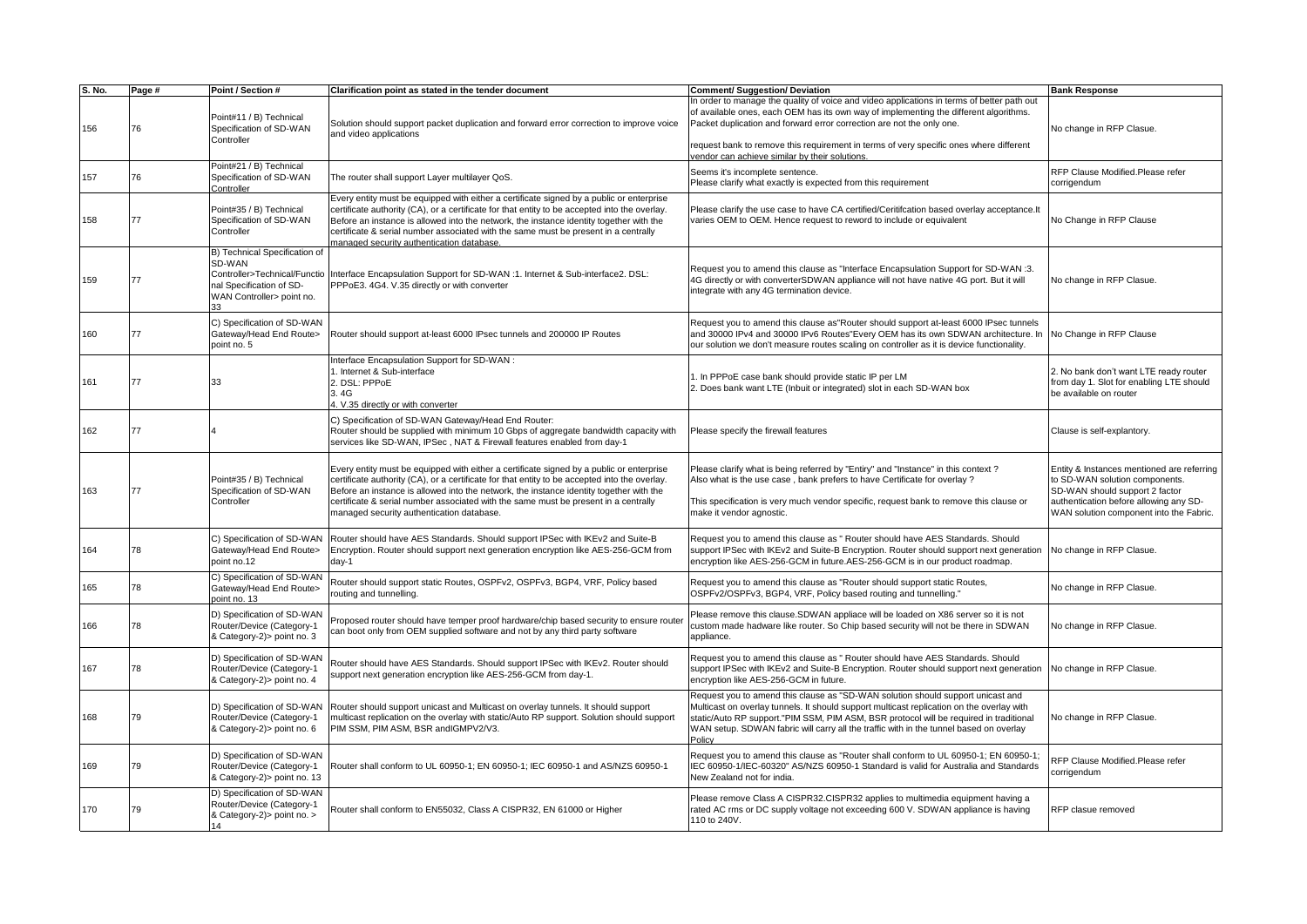| S. No. | Page # | Point / Section #                                                                                    | Clarification point as stated in the tender document                                                                                                                                                                 | <b>Comment/ Suggestion/ Deviation</b>                                                                                                                                                                                                                                                                                                                                                                                                                                                                                                                                                                                                          | <b>Bank Response</b>                                                                                |
|--------|--------|------------------------------------------------------------------------------------------------------|----------------------------------------------------------------------------------------------------------------------------------------------------------------------------------------------------------------------|------------------------------------------------------------------------------------------------------------------------------------------------------------------------------------------------------------------------------------------------------------------------------------------------------------------------------------------------------------------------------------------------------------------------------------------------------------------------------------------------------------------------------------------------------------------------------------------------------------------------------------------------|-----------------------------------------------------------------------------------------------------|
| 171    | 79     | D) Specification of SD-WAN<br>Router/Device (Category-1<br>& Category-2) > point no. 16              | Router should support GETVPN and should able to integrate withcurrent GETVPN<br>architecture with support of features like, SUIT-B encryption from day-1.                                                            | Please remove this pont. This protocl is required in traditional WAN setup. In SDWAN<br>tunnel between Hub and spoke device will be static and there will be hub to spoke<br>communication in banking enviorement                                                                                                                                                                                                                                                                                                                                                                                                                              | RFP Clause Modified.Please refer<br>corrigendum                                                     |
| 172    | 79     | D) Specification of SD-WAN<br>Router/Device (Category-1<br>& Category-2) > point no. ><br>17         | Router should be provided with minimum 2x1Gig Ethernet WAN ports and 2x1Gig LAN<br>ports. Atlease one WAN port should have capability to support both copper and fiber last<br>mile connectivity at branch locations | Please remove "one WAN port should have capability to support both copper and fiber<br>last mile connectivity at branch locations"Request you to amend this clause as "Router<br>should be provided with minimum 2x1Gig Ethernet WAN ports and 2x1Gig LAN ports."All<br>the service provider will provide the last mile on copper RJ45, so FSFP port at branch<br>ocation may not be required                                                                                                                                                                                                                                                  | No change in RFP Clasue.                                                                            |
| 176    | 79     | D) Specification of SD-WAN<br>Router/Device (Category-1<br>& Category-2). (17)                       | Router should be provided with minimum 2x1Gig Ethernet WAN ports and 2x1Gig LAN<br>ports. Atlease one WAN port should have capability to support both copper and fiber last<br>mile connectivity at branch locations | Currently only 10 Mbps bandwidth support has been asked for at the Branch. Requiring<br>Fiber port on the device would be a rare use-case in very few Branches and provisioning<br>this for all 1900 branhces would not be commercially correct and would defeat the<br>purpose of cost savings. We request you to change this to - "Router should be provided<br>with minimum 2x1Gig Ethernet WAN ports and 2x1Gig LAN ports. Atlease one WAN port<br>should have capability to support both copper and fiber last mile connectivity or separate<br>Fiber converter should be provided at branch locations where Fiber support is required ". | No change in RFP Clasue.                                                                            |
| 177    | 79     | D) Specification of SD-WAN<br>Router/Device (Category-1<br>& Category-2). (18)                       | The router should have minimum 4GB DRAM and 2 GB flash memory                                                                                                                                                        | Currently only 10 Mbps bandwidth support has been asked for at the Branch. We believe<br>that 4Gb DRAM would not be required by all OEMs. Different OEM's have different<br>architectures. There are OEM's that use specialized ASIC in their devices which offloads<br>network traffic and requires less RAM/Memory. We request you to change this to - "The<br>router should have minimum 2GB DRAM and 2 GB flash memory".                                                                                                                                                                                                                   | No change in RFP Clasue.                                                                            |
| 178    | 80     | E) Technical Specification<br>for Network Switch><br>Performance and<br>Scalability > point no.9     | The switch should have a MAC address table of at least 15K MAC                                                                                                                                                       | Please change this clause to The switch should have a MAC address table of at least 8K<br>MAC.At branch layer switch such a higher mAC address is not required.                                                                                                                                                                                                                                                                                                                                                                                                                                                                                | No change in RFP Clasue.                                                                            |
| 179    | 80     | E) Technical Specification<br>Features> point no.26                                                  | for Network Switch> Layer-2 Must support enabling management of multiple switches with a single IP address.                                                                                                          | Please remove this point. This is OEM Specific feature in thire entry grade switch. If Sigle<br>IP management is required request you to ask for stacking support in Switch.                                                                                                                                                                                                                                                                                                                                                                                                                                                                   | Bidder can provide management using<br>Single IP/Stacking feature whichever<br>feasible for bidder. |
| 180    | 80     | E) Technical Specification<br>for Network Switch> Layer-2<br>Features> point no.29                   | Switch should support inter vlan routing and static routing protocol/ RIP for both IPv4 and<br>IP <sub>v6</sub>                                                                                                      | Please remove RIPAt the branch swith RIP routing protocil is not                                                                                                                                                                                                                                                                                                                                                                                                                                                                                                                                                                               | RFP Clause Modified.Please refer<br>corrigendum                                                     |
| 181    | 80     | E) Technical Specification<br>for Network Switch. (4)                                                | The switch should have minimum 256 MB of Flash memory                                                                                                                                                                | Request to change to 128 Mb Flash. Every OEM architecture is different. As long as<br>solution complies to performance and capacity parameters internal hardware should not<br>enforced for fair competition. We request you to change this to - "The switch should have<br>minimum 128 MB of Flash memory".                                                                                                                                                                                                                                                                                                                                   | No change in RFP Clasue.                                                                            |
| 182    | 80     | E) Technical Specification<br>for Network Switch. (22)                                               | The switch should support IGMP filtering                                                                                                                                                                             | We request you to change this to - The switch should support IGMP filtering/snooping.                                                                                                                                                                                                                                                                                                                                                                                                                                                                                                                                                          | RFP Clause Modified.Please refer<br>corrigendum                                                     |
| 183    | 81     | E) Technical Specification<br>for Network Switch ><br>Operation and<br>Management> point no. 46      | The switch should support system health checks within the switch                                                                                                                                                     | Request you to ammend as "The switch should support system health checks within the<br>switch or through local GUI "with local GUI, Switch will provide temerature, fans and COU<br>Monitoring                                                                                                                                                                                                                                                                                                                                                                                                                                                 | Clause is self-explantory.                                                                          |
| 184    | 81     | E) Technical Specification<br>for Network Switch ><br>Operation and<br>Management> point no. 46      | The switch should support sflow or netflow and Layer 2 trace route to ease<br>troubleshooting by identifying the physical path that a packet takes from source to<br>destination.                                    | Request you to ammend as " The switch should support Layer 2 trace route/Layer 3<br>traceroute "Layer2 trace route is not having any IEEE standard.                                                                                                                                                                                                                                                                                                                                                                                                                                                                                            | No change in RFP Clasue.                                                                            |
| 185    | 81     | E) Technical Specification<br>for Network Switch ><br>Dimension> point no. 53                        | Switch should be able to operate in a temperature range of 0 to 50 degree                                                                                                                                            | Request you to ammend as " Switch should be able to operate in a temperature range of<br>0 to 45 degree"for enterprise grade switch, standard temperature will be 0 to 45 Degree                                                                                                                                                                                                                                                                                                                                                                                                                                                               | No change in RFP Clasue.                                                                            |
| 186    | 82     | E) Technical Specification<br>for Network Switch ><br>Operation and<br>Management > point no. 49     | The switch should support Telnet and ssh interface support for comprehensive in-band<br>management.                                                                                                                  | Request you to ammend as " The switch should support Telnet/ssh interface support for<br>comprehensive in-band management."SSH is more secure potocol used for in-band<br>Management                                                                                                                                                                                                                                                                                                                                                                                                                                                           | No change in RFP Clasue.                                                                            |
| 187    | 82     | E) Technical Specification<br>for Network Switch ><br>Certifications & OEM<br>Criteria> point no. 55 | must be IPv6 Phase 2 certified by www.ipv6ready.org                                                                                                                                                                  | Request you to ammend as "must be IPv6 Phase 2 certified by www.ipv6ready.org or<br>switch should be IPv6 ready from day one"The IPv6 Ready Logo Program is a<br>conformance and interoperability testing program only. It will not guaranteed the all IPv6<br>unctionality.                                                                                                                                                                                                                                                                                                                                                                   | No change in RFP Clasue.                                                                            |
| 188    | 82     | E) Technical Specification<br>for Network Switch. (49)                                               | The switch should support sflow or netflow and Layer 2 trace route to ease<br>troubleshooting by identifying the physical path that a packet takes from source to<br>destination.                                    | We request you to change this to - The switch should support sflow or netflow or Layer 2<br>trace route to ease troubleshooting by identifying the physical path that a packet takes<br>from source to destination.                                                                                                                                                                                                                                                                                                                                                                                                                            | No change in RFP Clasue.                                                                            |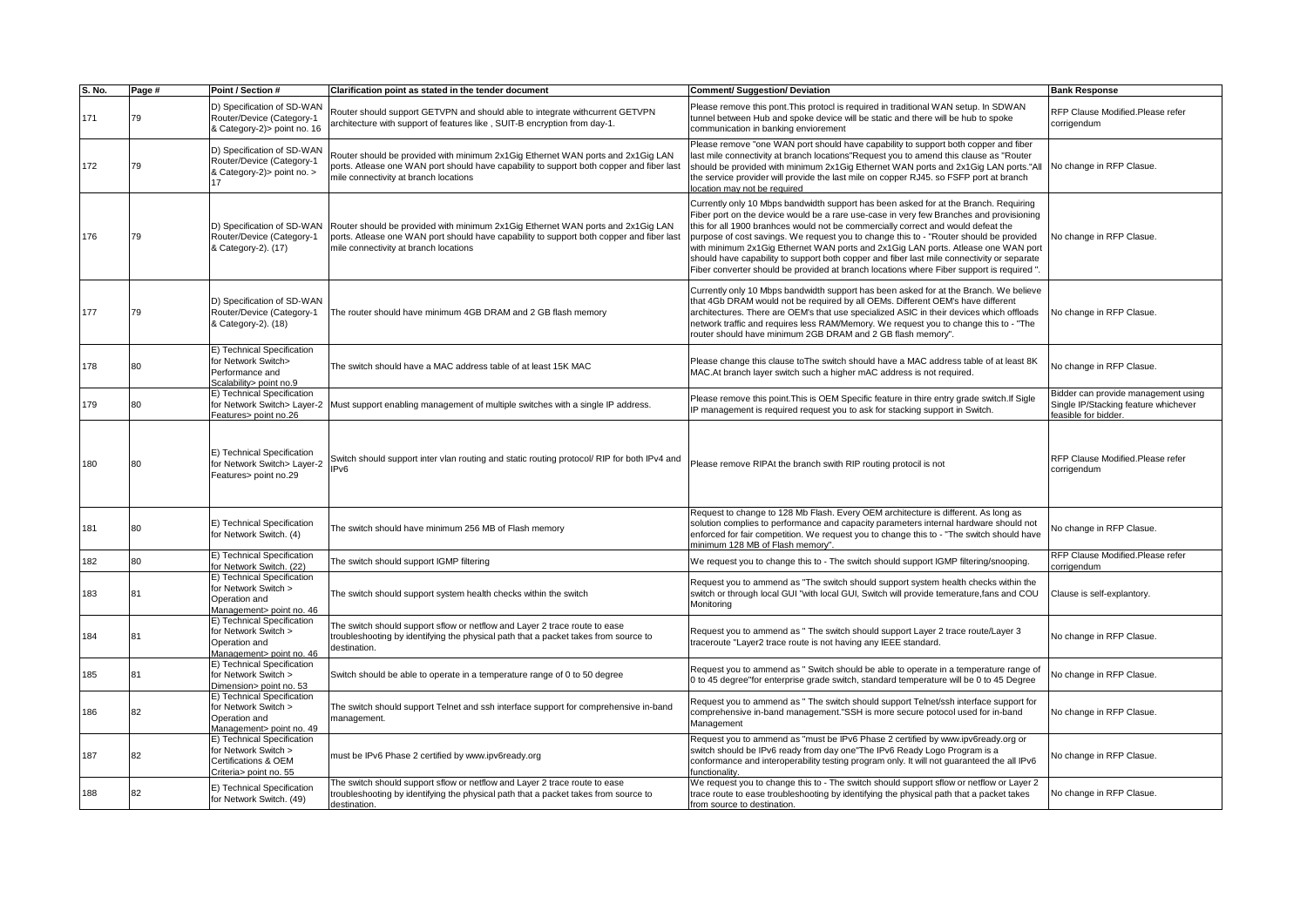| S. No. | Page # | Point / Section #                                         | Clarification point as stated in the tender document                                                                                                                                                                                                                                                                | <b>Comment/ Suggestion/ Deviation</b>                                                                                                                                                                                                                                                                                                                                                                                                                                                      | <b>Bank Response</b>                            |
|--------|--------|-----------------------------------------------------------|---------------------------------------------------------------------------------------------------------------------------------------------------------------------------------------------------------------------------------------------------------------------------------------------------------------------|--------------------------------------------------------------------------------------------------------------------------------------------------------------------------------------------------------------------------------------------------------------------------------------------------------------------------------------------------------------------------------------------------------------------------------------------------------------------------------------------|-------------------------------------------------|
| 189    | 86     | Annexure 5: Eligibility<br><b>Criteria Compliance</b>     | Bidder should have proposed supplied, installed and maintained the network<br>switches (Same OEM devices not necessary the same model) with minimum 500<br>count in at least 1 Commercial Banks/ Financial Institutions/ PSU/ Govt.<br>Organization in India in past 3 Years.                                       | Request bank to consider this clause as " Bidder should have supplied, installed<br>and maintained the network switches with minimum 500 count in at least 1<br>Commercial Banks/ Financial Institutions/ PSU/ Govt. Organization in India in past 3<br>Years."                                                                                                                                                                                                                            | No change in RFP clause                         |
| 190    | 86     | Annexure 5: Eligibility<br>Criteria Compliance / A / 5    | Bidder should have supplied, installed and maintained the SD-WAN Solution / WAN<br>Solution (Same OEM devices not necessary the same model) with minimum 1000 edge<br>devices in at least 1 Commercial Banks/ Financial Institutions/ PSU/ Govt. Organization in<br>India in past 3 Years.                          | We request you to change this to - "Bidder should have supplied, installed and<br>maintained the SD-WAN Solution / WAN Solution with minimum 500 edge devices in at<br>least 1 Commercial Banks/ Financial Institutions/ PSU/ Govt. Organization in India in past<br>3 Years"                                                                                                                                                                                                              | No change in RFP clause                         |
| 191    | 86     | Annexure 5: Eligibility<br>Criteria Compliance<br>Point 5 | Bidder should have supplied, installed and maintained the SD-WAN Solution / WAN<br>Solution (Same OEM devices not necessary the same model) with minimum 1000<br>edge devices in at least 1 Commercial Banks/ Financial Institutions/ PSU/ Govt.<br>Organization in India in past 3 Years.                          | Tata Comm would like to seek relaxation for this point and this should be independent of<br>the OEM and should not be restricted to single OEM.<br>This should be called out in technical evaluation criteria as well that single OEM criteria<br>should not be mandatory                                                                                                                                                                                                                  | No change in RFP clause                         |
| 192    | 86     | Annexure 5: Eligibility<br>Criteria Compliance / A / 5    | Bidder should have supplied, installed and maintained the SD-WAN Solution / WAN<br>Solution (Same OEM devices not necessary the same model) with minimum 1000 edge<br>devices in at least 1 Commercial Banks/ Financial Institutions/ PSU/ Govt. Organization in<br>India in past 3 Years.                          | SD-WAN is an emerging technology and is being widely adopted by large enterprise /<br>PSU / Government customers in the last 1-2 years. FortiGate has embedded / integrated<br>SD-WAN/ Advanced Routing functionality. While OEM has 1000+ branch SD-WAN<br>deployments in BFSI sector in India but was implemented through regional system<br>integrators. We have expertise SD-WAN / WAN routing on other OEM, kindly consider<br>our skillset to deploy SD-WAN and make this amendment. | No change in RFP clause                         |
|        |        |                                                           |                                                                                                                                                                                                                                                                                                                     | We request you to change this to - "Bidder should have supplied, installed and<br>maintained the SD-WAN Solution / WAN Solution with minimum 500 edge devices in at<br>least 1 Commercial Banks/ Financial Institutions/ PSU/ Govt. Organization in India in past<br>3 Years".                                                                                                                                                                                                             |                                                 |
| 193    | 86     | Annexure 5: Eligibility<br>Criteria Compliance / A / 6    | Bidder should have the highest/Equivalent level partnership with OEM for proposed<br>Solution/equipment for the at past two years (from RFP date).                                                                                                                                                                  | SD-WAN is an emerging technology and Fortinet has a wide range of products / solutions<br>and our NSE Certification qualifies the skillset for deploying the respective technology.<br>Hence, we request you to amend this clause to be certified level partnership on SD-WAN.                                                                                                                                                                                                             | RFP clasues are self explantory                 |
|        |        |                                                           |                                                                                                                                                                                                                                                                                                                     | We request you to change this to - "Bidder should have Authorised / Certified level<br>partnership with OEM for proposed Solution/equipment".                                                                                                                                                                                                                                                                                                                                              |                                                 |
| 194    | 86     | Annexure 5: Eligibility<br>Criteria Compliance / A / 5    | Bidder should have supplied, installed and maintained the SD-WAN Solution / WAN<br>Solution (Same OEM devices not necessary the same model) with minimum 1000 edge<br>devices in at least 1 Commercial Banks/ Financial Institutions/ PSU/ Govt. Organization in<br>India in past 3 Years.                          | SD-WAN is an emerging technology and is being widely adopted by large enterprise /<br>PSU / Government customers in the last 1-2 years. FortiGate has embedded / integrated<br>SD-WAN/ Advanced Routing functionality. While OEM has 1000+ branch SD-WAN<br>deployments in BFSI sector in India but was implemented through regional system<br>integrators.                                                                                                                                | No change in RFP clause                         |
|        |        |                                                           |                                                                                                                                                                                                                                                                                                                     | We request you to change this to - "Bidder/OEM should have supplied, installed and<br>maintained the SD-WAN Solution / WAN Solution with minimum 500 edge devices in at<br>least 1 Commercial Banks/ Financial Institutions/ PSU/ Govt. Organization in India in past<br>3 Years".                                                                                                                                                                                                         |                                                 |
| 195    | 86     | Annexure 5: Eligibility<br>Criteria Compliance / A / 6    | Bidder should have the highest/Equivalent level partnership with OEM for proposed<br>Solution/equipment for the at past two years (from RFP date).                                                                                                                                                                  | SD-WAN is an emerging technology and Fortinet has a wide range of products / solutions<br>and our NSE Certification qualifies the skillset for deploying the respective technology.<br>Hence, we request you to amend this clause to be certified level partnership on SD-WAN.                                                                                                                                                                                                             | RFP clasues are self explantory                 |
|        |        |                                                           |                                                                                                                                                                                                                                                                                                                     | We request you to change this to - "Bidder should have Authorised / Certified level<br>partnership with OEM for proposed Solution/equipment".                                                                                                                                                                                                                                                                                                                                              |                                                 |
| 196    | 86     | Eligibility criteria, Clause 5                            | Eligibility criteria:<br>Bidder should have supplied, installed and maintained the SD-WAN Solution / WAN<br>Solution (Same OEM devices not necessary the same model) with minimum 1000 edge<br>devices in at least 1 Commercial Banks/ Financial Institutions/ PSU/ Govt. Organization in<br>India in past 3 Years. | Request the Bank to modify the clause and accept references in the past 5 years                                                                                                                                                                                                                                                                                                                                                                                                            | RFP Clause Modified.Please refer<br>corrigendum |
| 197    | 86     | Annexure 5: Eligibility<br>Criteria Compliance            | Bidder should have supplied, installed and maintained the SD-WAN Solution / WAN<br>Solution (Same OEM devices not necessary the same model) with minimum 1000 edge<br>devices in at least 1 Commercial Banks/ Financial Institutions/ PSU/ Govt. Organization in<br>India in past 3 Years.                          | We hereby request bank to consider "OEM/Bidder should have supplied, installed and<br>maintained the SD-WAN Solution / WAN Solution (Same OEM devices not necessary the<br>same model) with minimum 1000 edge devices in at least 1 Commercial Banks/ Financial<br>Institutions/ PSU/ Govt. Organization in India in past 3 Years."                                                                                                                                                        | No change in RFP clause                         |
| 198    | 86     | Annexure 5: Eligibility<br>Criteria Compliance            | Bidder should have the highest/Equivalent level partnership with OEM for proposed<br>Solution/equipment for the at past two years (from RFP date)                                                                                                                                                                   | We hereby request Bank to consider Bidder should be authorised partner of OEM.<br>MAF/Authorisation letter to be provided by OEM in this regards.                                                                                                                                                                                                                                                                                                                                          | RFP clasues are self explantory                 |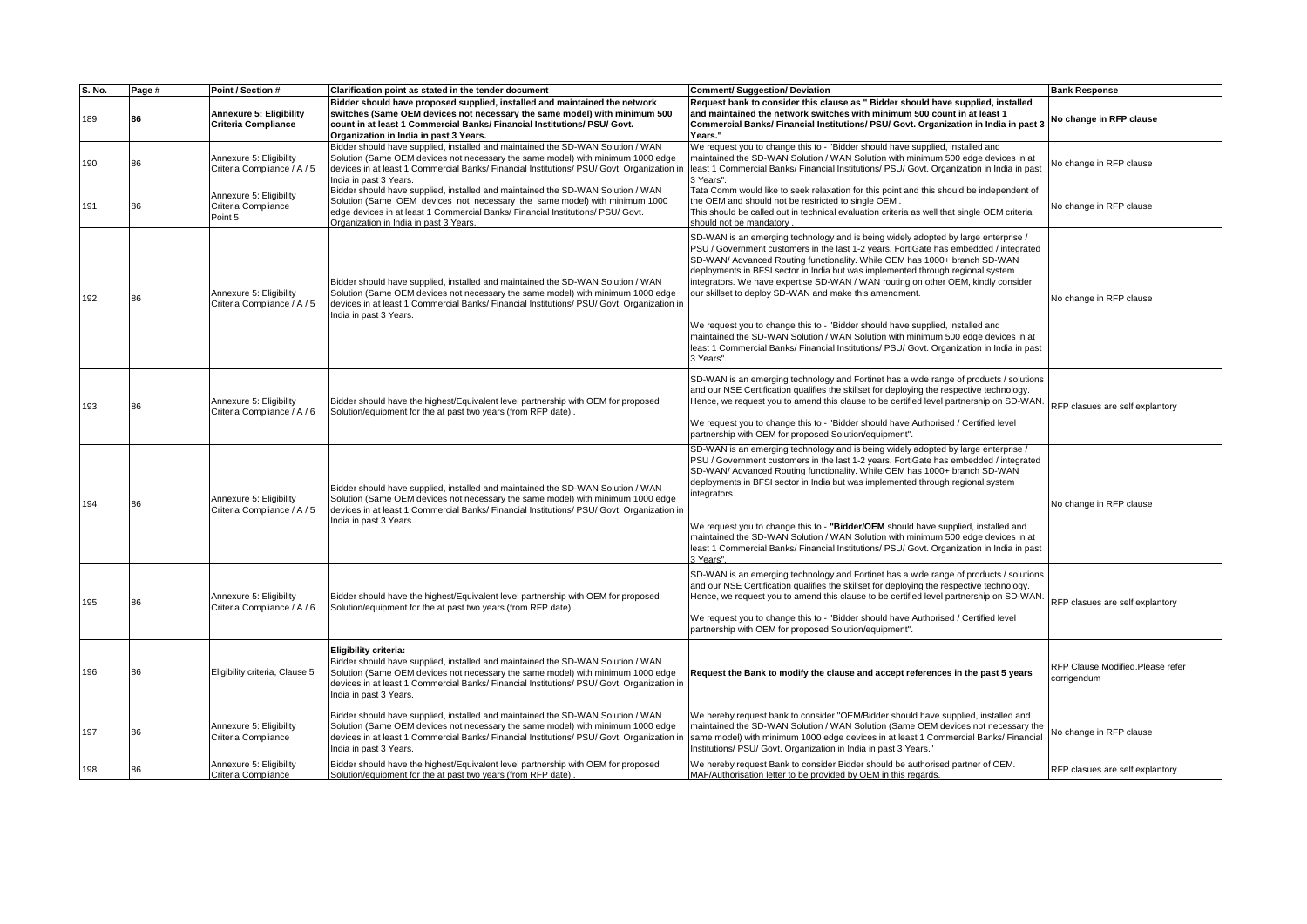| <b>S. No.</b> | Page # | Point / Section #                                         | Clarification point as stated in the tender document                                                                                                                                                                                                                                      | <b>Comment/ Suggestion/ Deviation</b>                                                                                                                                                                                                                                                                                                                                                                                                                                                                                                                                                                                                           | <b>Bank Response</b>                                                                                                                 |
|---------------|--------|-----------------------------------------------------------|-------------------------------------------------------------------------------------------------------------------------------------------------------------------------------------------------------------------------------------------------------------------------------------------|-------------------------------------------------------------------------------------------------------------------------------------------------------------------------------------------------------------------------------------------------------------------------------------------------------------------------------------------------------------------------------------------------------------------------------------------------------------------------------------------------------------------------------------------------------------------------------------------------------------------------------------------------|--------------------------------------------------------------------------------------------------------------------------------------|
| 199           | 86     | Annexure 5: Eligibility<br>Criteria Compliance            | The bidder should have been in existence for a minimum period of five years in India as<br>on 31-Dec-2021                                                                                                                                                                                 | We have gone through restructuring of the company business focusing digital business<br>as seperate entity operating from February 2021. Since the new entity will have to<br>depend on it parent company to comply with experiance and financial eligibility<br>parameters of the RFP we request the bank to consider modification of the clause as:<br>The bidder or bidder's parent company (incase bidder is wholly owned subsidary of the<br>parent company) should have been in existence for a minimum period of five years in<br>India as on 31-Dec-2021                                                                                | No change in RFP clause                                                                                                              |
| 200           | 86     | Annexure 5: Eligibility<br>Criteria Compliance            | 3. The minimum annual turnover of Bidder should not be less than INR 100 crores in<br>each of the last three financial years, viz., 2018-19, 2019-20 & 2020-21 from India<br>operations.                                                                                                  | We have gone through restructuring of the company business focusing digital business<br>as seperate entity operating from February 2021. Since the new entity will have to<br>depend on it parent company to comply with experiance and financial eligibility<br>parameters of the RFP we request the bank to consider modification of the clause as:<br>3. The minimum annual turnover of bidder or bidder's parent company (incase bidder is<br>wholly owned subsidary of the parent company) should not be less than INR 100 crores<br>in each of the last three financial years, viz., 2018-19, 2019-20 & 2020-21 from India<br>operations. | No change in RFP clause                                                                                                              |
| 201           | 86     | Annexure 5: Eligibility<br>Criteria Compliance            | 4. Bidder should have positive net worth for last 3 financial years i.e. 2018-19, 2019-20 &<br>2020-21                                                                                                                                                                                    | We have gone through restructuring of the company business focusing digital business<br>as seperate entity operating from February 2021. Since the new entity will have to<br>depend on it parent company to comply with experiance and financial eligibility<br>barameters of the RFP we request the bank to consider modification of the clause as:<br>Bidder or bidder's parent company (incase bidder is wholly owned subsidary of the<br>parent company)should have positive net worth for last 3 financial years i.e. 2018-19,<br>2019-20 & 2020-21                                                                                       | No change in RFP clause                                                                                                              |
| 203           | 86     | Annexure 5: Eligibility<br>Criteria Compliance / A / 6    | Bidder should have the highest/Equivalent level partnership with OEM for proposed<br>Solution/equipment for the at past two years (from RFP date).                                                                                                                                        | SD-WAN is an emerging technology. Hence, we request you to amend this clause to be<br>certified level partnership on SD-WAN as:<br>'Bidder should have Authorised / Certified level partnership with OEM for proposed<br>Solution/equipment".                                                                                                                                                                                                                                                                                                                                                                                                   | RFP clasues are self explantory                                                                                                      |
| 204           | 86     | Annexure 5: Eligibility<br>Criteria Compliance 5          | Bidder should have supplied, installed and maintained the SD-WAN Solution / WAN<br>Solution(Same OEM devices not necessary the same<br>model) with minimum 1000 edge devices in at least 1 Commercial Banks/ Financial<br>Institutions/ PSU/ Govt. Organization in India in past 3 Years. | Remark: Request you to give relaxation on Edge Devices count as suggested below.<br>Suggestion: Bidder should have supplied, installed and maintained the SD-WAN<br>solution/WAN Solution (Same OEM devices not necessary the same<br>model) with minimum 4000 250 edge devices each in at least 1 Commercial<br>Banks/Financial Institutions/ PSU/ Govt. Organization/Private Organization in India in past<br>3 Years.                                                                                                                                                                                                                        | No change in RFP clause                                                                                                              |
| 205           | 86     | Annexure 5: Eligibility<br>Criteria Compliance: 6         | Bidder should have the highest/Equivalent level partnership with OEM for proposed<br>Solution/equipment for the at past two years (from RFP date).                                                                                                                                        | Remark: Request you to remove this clause.                                                                                                                                                                                                                                                                                                                                                                                                                                                                                                                                                                                                      | No change in RFP clause                                                                                                              |
| 206           | 86     | A.3                                                       | The minimum annual turnover of Bidder should not be less than INR 100 crores in each<br>of the last three financial years, viz., 2018-19, 2019-20 & 2020-21 from India operations.                                                                                                        | as per MSMED act 2003, 2006 DPIIT norms and NSIC norms an MSME and start & ups<br>are exempted for turnover criteria. Kindly Reduce the turnover criteria to 40 Crores.                                                                                                                                                                                                                                                                                                                                                                                                                                                                         | All the government guidelines regarding<br>MSMED Act 2003, 2006 DPIIT norms and<br>NSIC norms will be considered while<br>evaluation |
| 207           | 87     | Annexure 5: Eligibility<br>Criteria Compliance<br>Point 7 | Bidder should have proposed supplied, installed and maintained the network switches<br>(Same OEM devices not necessary the same model) with minimum 500 count in at least<br>1 Commercial Banks/ Financial Institutions/ PSU/ Govt. Organization in India in past 3<br>Years.             | Tata Comm would like to seek relaxation for this point and this point should be as follows :<br>Bidder should have proposed supplied, installed and maintained the network<br>switch/network device (Same OEM devices not necessary the same model) with<br>minimum 500 count in at least 1 Commercial Banks/ Financial Institutions/ PSU/ Govt.<br>Organization in India in past 3 Years.<br>Amending the above point will enable a more competitive landscape for the bank in the<br>form of increased participation from various OEM's / Technologies                                                                                        | No change in RFP Clasue.                                                                                                             |
| 208           | 87     | Annexure 5: Eligibility<br>Criteria Compliance / A / 7    | Bidder should have proposed supplied, installed and maintained the network switches<br>(Same OEM devices not necessary the same model) with minimum 500 count in at least<br>Commercial Banks/ Financial Institutions/ PSU/ Govt. Organization in India in past 3<br>Years.               | We have expertise in Switching on multiple other OEMs and the concepts would remain<br>the same across OEM's. Kindly consider our skillset to deploy switching and make this<br>amendment.<br>We request you to change this to - "Bidder should have proposed supplied, installed and<br>maintained the network switches with minimum 250 count in at least 1 Commercial<br>Banks/ Financial Institutions/ PSU/ Govt. Organization in India in past 3 Years".                                                                                                                                                                                   | No change in RFP clause                                                                                                              |
| 209           | 87     | Annexure 5: Eligibility<br>Criteria Compliance / A / 7    | Bidder should have proposed supplied, installed and maintained the network switches<br>(Same OEM devices not necessary the same model) with minimum 500 count in at least<br>Commercial Banks/ Financial Institutions/ PSU/ Govt. Organization in India in past 3<br>Years.               | We have expertise in Switching on multiple other OEMs and the concepts would remain<br>the same across OEM's.<br>We request you to change this to - "Bidder /OEM should have proposed supplied,<br>installed and maintained the network switches with minimum 250 count in at least 1<br>Commercial Banks/ Financial Institutions/ PSU/ Govt. Organization in India in past 3<br>Years".                                                                                                                                                                                                                                                        | No change in RFP clause                                                                                                              |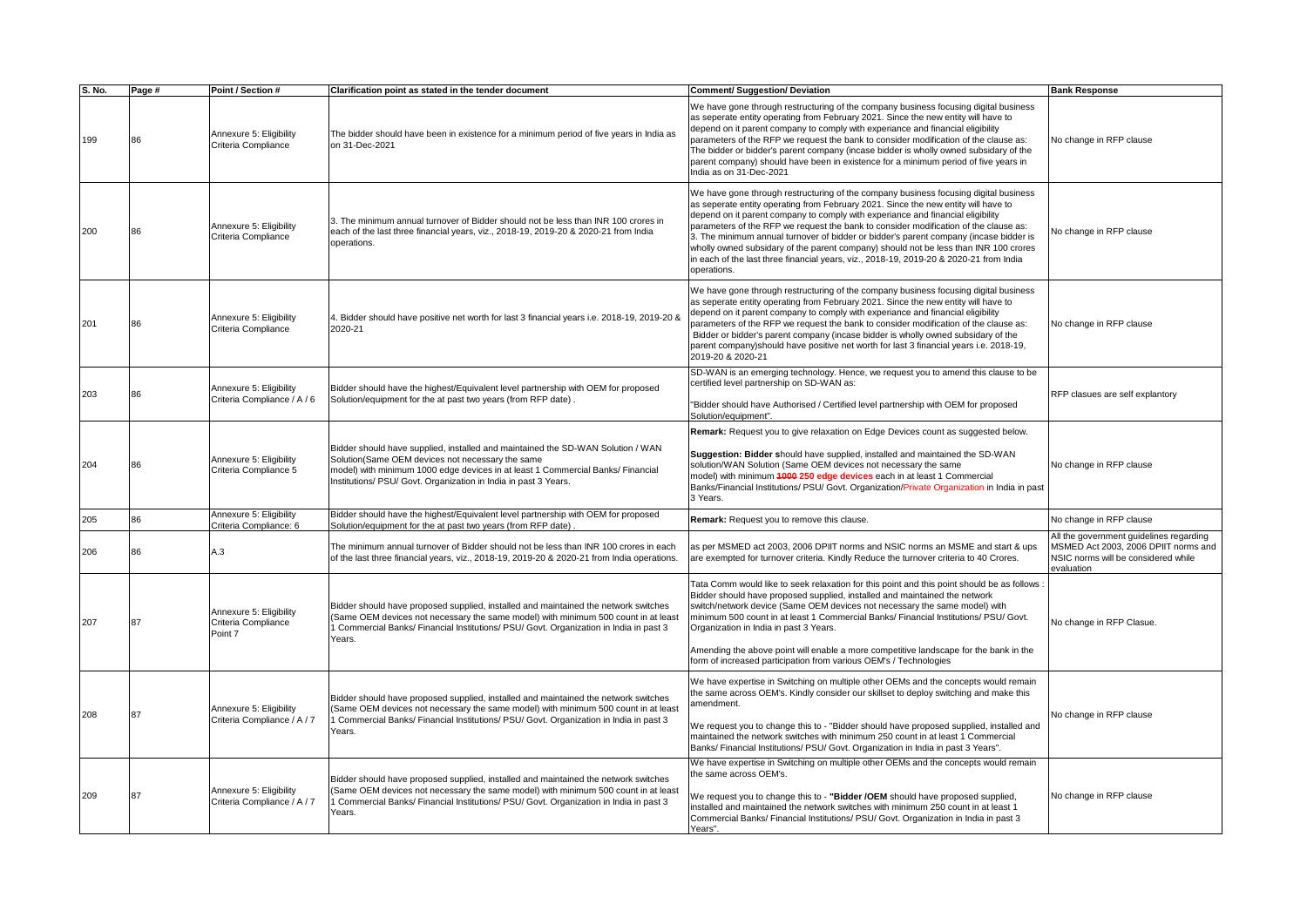| S. No. | Page # | Point / Section #                                                                                                                                                                                                       | Clarification point as stated in the tender document                                                                                                                                                                                                                          | Comment/ Suggestion/ Deviation                                                                                                                                                                                                                                                                                                                                                                                                                                    | <b>Bank Response</b>                            |
|--------|--------|-------------------------------------------------------------------------------------------------------------------------------------------------------------------------------------------------------------------------|-------------------------------------------------------------------------------------------------------------------------------------------------------------------------------------------------------------------------------------------------------------------------------|-------------------------------------------------------------------------------------------------------------------------------------------------------------------------------------------------------------------------------------------------------------------------------------------------------------------------------------------------------------------------------------------------------------------------------------------------------------------|-------------------------------------------------|
| 210    | 87     | Annexure 5: Eligibility<br>Criteria Compliance                                                                                                                                                                          | Bidder should have proposed supplied, installed and maintained the network switches<br>(Same OEM devices not necessary the same model) with minimum 500 count in at least<br>1 Commercial Banks/ Financial Institutions/ PSU/ Govt. Organization in India in past 3<br>Years. | We hereby request bank to consider "OEM/Bidder should have proposed supplied,<br>installed and maintained the network switches (Same OEM devices not necessary the<br>same model) with minimum 500 count in at least 1 Commercial Banks/ Financial<br>Institutions/ PSU/ Govt. Organization in India in past 3 Years."                                                                                                                                            | No change in RFP clause                         |
| 211    | 87     | Annexure 5: Eligibility<br>Criteria Compliance / A / 7                                                                                                                                                                  | Bidder should have proposed supplied, installed and maintained the network switches<br>(Same OEM devices not necessary the same model) with minimum 500 count in at least<br>1 Commercial Banks/ Financial Institutions/ PSU/ Govt. Organization in India in past 3<br>Years. | Request to modify the clause as :<br>Bidder / Bidder's parent Company (incase Bidder is wholly owned subsidary of<br>Parent Company) should have supplied, installed and maintained the network switches<br>(Same OEM devices not necessary the same model) with minimum 500 count in at least<br>Commercial Banks/ Financial Institutions/ PSU/ Govt. Organization in India in past 7<br>Years.                                                                  | RFP Clause Modified.Please refer<br>corrigendum |
|        |        |                                                                                                                                                                                                                         |                                                                                                                                                                                                                                                                               | With no major business during past 2 years effected by Covid -19 pandemic, we request<br>the bank to consider experience in past 7 years instead of past 3 years.                                                                                                                                                                                                                                                                                                 |                                                 |
| 212    | 87     | Annexure 5: Eligibility<br>Criteria Compliance: 7                                                                                                                                                                       | Bidder should have proposed supplied, installed and maintained the network switches<br>(Same OEM devices not necessary the same model) with minimum 500 count in at least<br>1 Commercial Banks/ Financial Institutions/ PSU/ Govt. Organization in India in past 3<br>Years. | Remark: Request you to give relaxation on Switch count as suggested below.<br>Suggestion: Bidder should have proposed supplied/installed/maintained the network<br>switches (ANY OEM devicesI) with minimum 250 Switches each in at least 1<br>Commercial Banks/Financial Institutions/ PSU/ Govt. Organization/Private Organization<br>in India. We request Bank to allow Bidder to quote for any OEM on SW to provide<br>healthy competition from multiple OEM. | No change in RFP clause                         |
|        |        |                                                                                                                                                                                                                         |                                                                                                                                                                                                                                                                               | SDWAN soltion will be a software based solution and it is hardware independant.<br>Otherwise few OEM's will have advantage here.                                                                                                                                                                                                                                                                                                                                  |                                                 |
| 213    | 88     | Point#B.1 /Annexure 5:<br><b>Eligibility Criteria Compliance</b>                                                                                                                                                        | OEM should have minimum 2 customer reference in Govt./Public sector/BFSI globally<br>running routers with SD-WAN Technology/Solution with minimum 1000 sites & minimum                                                                                                        | Request bank to consider this clause as :-                                                                                                                                                                                                                                                                                                                                                                                                                        | No change in RFP Clasue.                        |
|        |        |                                                                                                                                                                                                                         | 500 switches in last 3 years                                                                                                                                                                                                                                                  | OEM should have minimum 2 customer reference in Govt./Public sector/BFSI globally<br>running routers with SD-WAN Technology/Solution with minimum 1000 sites in last 3<br><b>A</b> ars                                                                                                                                                                                                                                                                            |                                                 |
| 214    | 88     | Annexure 5: Eligibility<br>Criteria Compliance, Criteria<br>to be met by the OEM                                                                                                                                        | The OEM should have their spare warehouse/Depot in at least 15 cities in India.                                                                                                                                                                                               | Request Bank to consider this clause as :- "The OEM/ OEM Authorized partner should<br>have their spare warehouse/Depot in at least 15 cities in India."                                                                                                                                                                                                                                                                                                           | No change in RFP clause                         |
| 215    | 88     | Annexure 5: Eligibility<br>Criteria Compliance                                                                                                                                                                          | Note:<br>i) Bank Existing service provider managing security Operation of Bank at DC and DRS<br>shall not be eligible to bid in the tender process.                                                                                                                           | Request bank to remove this clause as there is no dependancy between security<br>operation and SDWAN solution which will be implemented to manage branch network.<br>This clause is not incorporated by other public sector banks SDWAN RFP's as well.                                                                                                                                                                                                            | No change in RFP clause                         |
| 216    | 88     | OEM should have minimum<br>2 customer reference in<br>Govt./Public sector/BFSI<br>globally running routers with<br>SD-WAN<br>Technology/Solution with<br>minimum 1000 sites &<br>minimum 500 switches in<br>ast 3 years | SDWAN as a technology first was adopted in manufacturing industries and thus request<br>you to allow us to participate so that bank will get fair competition                                                                                                                 | Request you to ammed as "OEM should have minimum 1 customer reference in<br>Govt./Public sector/BFSI/Retail/manufacturing industry globally running routers with SD-<br>WAN Technology/Solution with minimum 1000 sites & minimum 500 switches in last 3<br>vears"                                                                                                                                                                                                | No change in RFP clause                         |
| 217    | 88     | OEM should have minimum<br>2 customer reference in<br>Govt./Public sector/BFSI<br>globally running routers with<br>SD-WAN<br>Technology/Solution with<br>minimum 1000 sites &<br>minimum 500 switches in<br>ast 3 vears | SDWAN as a technology first was adopted in manufacturing industries and thus, request<br>you to allow us to participate so that bank will get fair competition                                                                                                                | Request you to ammend as "OEM should have minimum 1 customer reference in<br>Govt./Public sector/BFSI/Retail/manufacturing industry globally running routers with SD-<br>WAN Technology/Solution with minimum 1000 sites & minimum 500 switches in last 3<br>vears"                                                                                                                                                                                               | No change in RFP clause                         |
| 218    | 88     | Annexure 5                                                                                                                                                                                                              | OEM should have minimum 2 customer reference in Govt./Public sector/BFSI globally<br>running routers with SD-WAN Technology/Solution with minimum 1000 sites & minimum<br>500 switches in last 3 years                                                                        | OEM should have minimum 2 customer reference in Govt./Public sector/BFSI in India<br>running routers with SD-WAN Technology/Solution with minimum 1000 sites & minimum<br>500 switches in last 3 years                                                                                                                                                                                                                                                            | No change in RFP clause                         |
| 219    | 88     | Annexure 5: Eligibility<br>Criteria Compliance / B / 5                                                                                                                                                                  | The OEM should have their spare warehouse/Depot in at least 15 cities in India.                                                                                                                                                                                               | 4 Hour Replacement has been requested only for DC and DR and not for rest of the<br>locations. Also, bidder / OEM would need to comply with mentioned SLA's to avoid<br>penalty clause. Hence, requesting you to change this to - "The OEM should have their<br>spare warehouse/Depot in at least 8 cities in India"                                                                                                                                              | No change in RFP clause                         |
| 220    | 88     | Annexure 5: Eligibility<br>Criteria Compliance / B / 5                                                                                                                                                                  | The OEM should have their spare warehouse/Depot in at least 15 cities in India.                                                                                                                                                                                               | 4 Hour Replacement has been requested only for DC and DR and not for rest of the<br>locations. Also, bidder / OEM would need to comply with mentioned SLA's to avoid<br>penalty clause. Hence, requesting you to change this to - "The OEM should have their<br>spare warehouse/Depot in at least 8 cities in India".                                                                                                                                             | No change in RFP clause                         |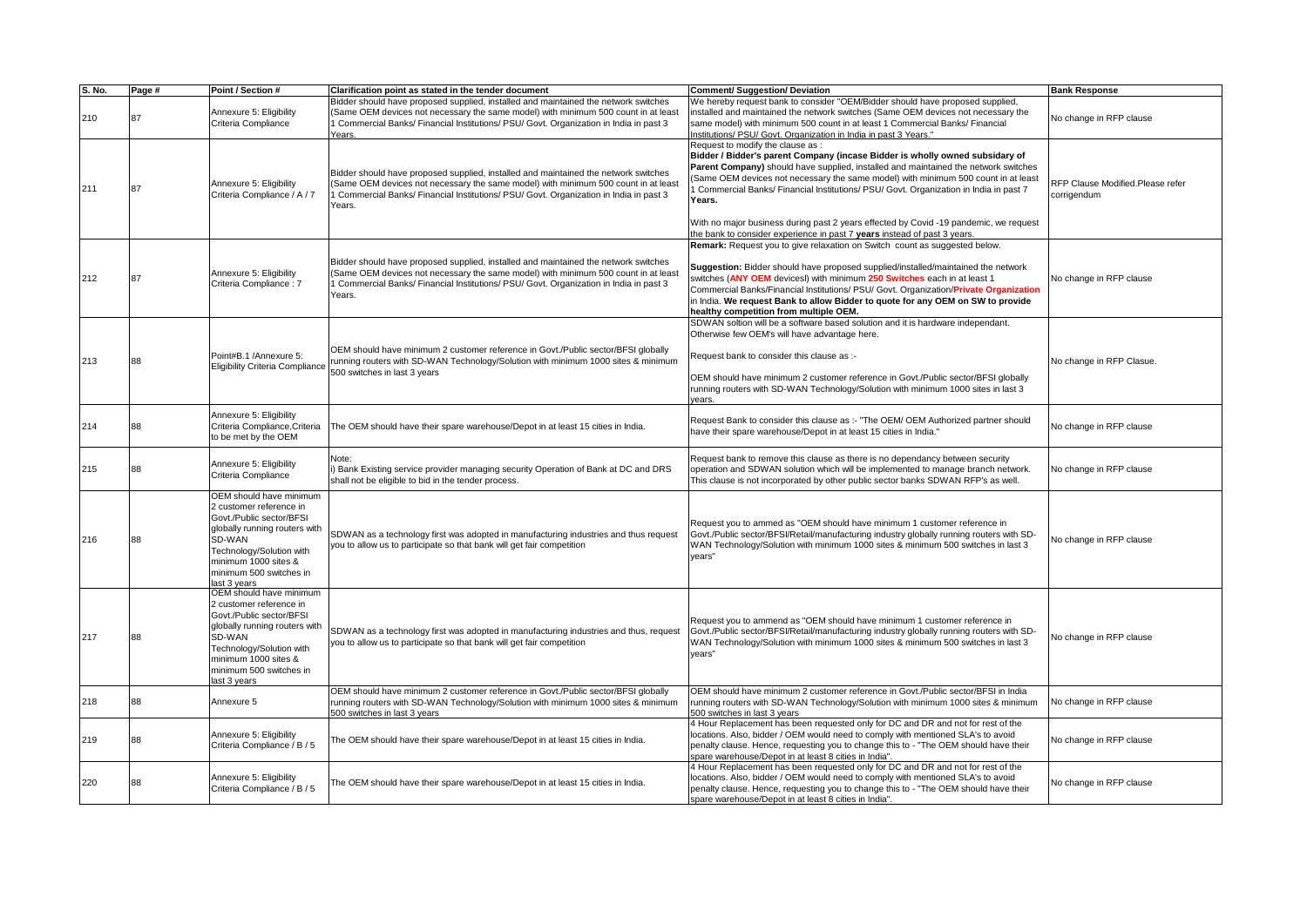| <b>S. No.</b> | Page # | Point / Section #                                                                              | Clarification point as stated in the tender document                                                                                                                                                                                                                                                                                                                                                                                                                                                                                                                                                                                                                                                   | <b>Comment/ Suggestion/ Deviation</b>                                                                                                                                                                                                                                                                                                                                           | <b>Bank Response</b>                                                                                                                                                             |
|---------------|--------|------------------------------------------------------------------------------------------------|--------------------------------------------------------------------------------------------------------------------------------------------------------------------------------------------------------------------------------------------------------------------------------------------------------------------------------------------------------------------------------------------------------------------------------------------------------------------------------------------------------------------------------------------------------------------------------------------------------------------------------------------------------------------------------------------------------|---------------------------------------------------------------------------------------------------------------------------------------------------------------------------------------------------------------------------------------------------------------------------------------------------------------------------------------------------------------------------------|----------------------------------------------------------------------------------------------------------------------------------------------------------------------------------|
| 221           | 88     | Point#B.1 /Annexure 5:<br><b>Eligibility Criteria Compliance</b>                               | OEM should have minimum 2 customer reference in Govt./Public sector/BFSI globally<br>running routers with SD-WAN Technology/Solution with minimum 1000 sites & minimum<br>500 switches in last 3 years                                                                                                                                                                                                                                                                                                                                                                                                                                                                                                 | This is ambiguous criteria due to switches,<br>'SD-WAN Technology/Soution with minimum 1000 sites & minimum 500 switches in last<br>3 years"<br>Please clarify this "SD-WAN Technology/Solution with minimum 1000 sites & minimum<br>500 switches"                                                                                                                              | OEM should have experience for SD-<br>WAN 1000 Sites & 500 Sites for Switches<br>expereience. Both the experience are<br>sperate or can be in same project.                      |
| 222           | 88     | Annexure 5: Eligibility<br>Criteria Compliance / B / 5                                         | The OEM should have their spare warehouse/Depot in at least 15 cities in India.                                                                                                                                                                                                                                                                                                                                                                                                                                                                                                                                                                                                                        | Pls consider 4 Hour Replacement has been requested only for DC and DR and not for<br>rest of the locations.<br>Also consider modification of the clause as:<br>The OEM/Bidder should have their spare warehouse/Depo/ Support Officest in at least 15<br>cities in India                                                                                                        | No change in RFP clause                                                                                                                                                          |
| 223           | 88     | Annexure 5: Eligibility<br>Criteria Compliance 5                                               | OEM should have minimum 2 customer reference in Govt./Public sector/BFSI globally<br>running routers with SD-WAN Technology/Solution with minimum 1000 sites & minimum<br>500 switches in last 3 years                                                                                                                                                                                                                                                                                                                                                                                                                                                                                                 | We request bank to consider OEM should have minimum 1 customer reference in<br>Govt./Public sector/BFSI/Private globally running routers with SD-WAN<br>Technology/Solution with minimum 250 sites.                                                                                                                                                                             | No change in RFP clause                                                                                                                                                          |
| 224           | 88     | Annexure 5: Eligibility<br>Criteria Compliance 5                                               | The OEM should have been in existence for a minimum period of 5 years in India as on<br>31-Dec 2021                                                                                                                                                                                                                                                                                                                                                                                                                                                                                                                                                                                                    | The OEM should have been in existence for a minimum period of 3 years in India as on<br>31-Dec 2021                                                                                                                                                                                                                                                                             | No change in RFP Clasue.                                                                                                                                                         |
| 225           | 88     | Annexure 5: Eligibility<br>Criteria Compliance 5                                               | The OEM should have their spare warehouse/Depot in at least 15 cities in India.                                                                                                                                                                                                                                                                                                                                                                                                                                                                                                                                                                                                                        | We Request to amend the word " wareHouse "to " Point of presence" and Bidder/OEM<br>hould have Point of presence at 15 cities in India.                                                                                                                                                                                                                                         | No change in RFP clause                                                                                                                                                          |
| 226           | 99     | <b>Annexure 12: Pre Contract</b><br>Integrity Pact6. Fall<br>Clause:                           | 6.1. The Bidder undertakes that it has not supplied / is not supplying similar<br>products/systems or subsystems/ services at a price lower than that offered in the<br>present bid in respect of any other Ministry/department of the Government of India or<br>PSU and if it is found at any stage that similar products/systems or sub systems was<br>supplied by the Bidder to any other Ministry/Department of Government of India or a PSU<br>at a lower price, then that very price, with due allowance for elapsed time, will be<br>applicable to the present case and the difference in the cost would be refunded by the<br>BIDDER to the BUYER, if the contract has already been concluded. | We request deletion of the Fall Clause from the Integrity Pact, since prices offered are<br>based on various factors, including volume, quantity, location of delivery, prices provided<br>by the OEMs and other contractual risks. Also, the CVC guidelines and sample Integrity<br>Pact of CVC makes it clear that Fall Clause is not a requirement under the Integrity Pact. | No change in RFP clause                                                                                                                                                          |
| 227           | 102    | Annexure 14: Resource<br>Deployment Plan                                                       | Project Director/Manager<br><b>Enterprise Architect</b>                                                                                                                                                                                                                                                                                                                                                                                                                                                                                                                                                                                                                                                | Request Bank to confirm the number of engineers required in each shift as full time or<br>Part time based services.                                                                                                                                                                                                                                                             | No change in RFP clause                                                                                                                                                          |
| 228           | 113    | Annexure 20: Resource<br>Plan Matrix                                                           | <b>Qualification &amp; Experience</b><br>Solution Administration & Management--L1--B.E./B.Tech/ MCA/M.Sc. IT with a minimum<br>2 years' experience out of which 1 years in Routing, Switching & network security<br>equipment's at Data Centre or equivalent Level. The resource must be well versed with<br>exposure in Software Defined WAN solution deployment and its operations                                                                                                                                                                                                                                                                                                                   | Request Bank to consider the experience as " B.E./B.Tech/ MCA/M.Sc.IT /Graduate with<br>a minimum 2 years' experience out of which 1 years in Routing, Switching & network<br>security equipment's at Data Centre or equivalent Level. The resource must be well<br>versed with exposure in Software Defined WAN solution deployment and its operations"                        | No change in RFP clause                                                                                                                                                          |
| 229           | 113    | Annexure 20: Resource<br>Plan Matrix                                                           | Qualification & Experience<br>Solution Administration & Management--L2--B.E./B.Tech/ MCA/M.Sc. IT with a minimum<br>4 year experience out of which 3 years in Routing, Switching & network security<br>equipment's at Data Centre or equivalent Level. The resource must be well versed with<br>exposure in Software Defined WAN solution deployment and its operations                                                                                                                                                                                                                                                                                                                                | Request Bank to consider the experience as " B.E./B.Tech/ MCA/M.Sc.IT/Graduate with a<br>minimum 4 year experience out of which 3 years in Routing, Switching & network security<br>equipment's at Data Centre or equivalent Level. The resource must be well versed with<br>exposure in Software Defined WAN solution deployment and its operations                            | No change in RFP clause                                                                                                                                                          |
| 230           | 115    | Annexure 22: List of<br>supported devices by OEM                                               | Annexure 22: List of supported devices by OEM                                                                                                                                                                                                                                                                                                                                                                                                                                                                                                                                                                                                                                                          | Please share more details since its not clear what is expected here                                                                                                                                                                                                                                                                                                             | Basically it includes the known devices for<br>which OEM have tested integration<br>documentation.                                                                               |
| 231           | 117    |                                                                                                | Commercial Bill of Material                                                                                                                                                                                                                                                                                                                                                                                                                                                                                                                                                                                                                                                                            | Bidder request Bank to share the Commercial bid format in Excell                                                                                                                                                                                                                                                                                                                | Already shared in Annexure                                                                                                                                                       |
| 232           | 129    | E] Facilities Management -<br>People deployment cost                                           | L1 level personnel (24*7*365)                                                                                                                                                                                                                                                                                                                                                                                                                                                                                                                                                                                                                                                                          | Support window mentioned for L1 Backup Solution in Annexure 14: Resource<br>Deployment Plan is 16*7*365 for 3 Number of Engineers. For 24*7*365 support, more<br>engineers required. Please clarify.                                                                                                                                                                            | No change in RFP clause                                                                                                                                                          |
| 233           | 132    | Annexure- 30 Price<br>Discover Format For<br><b>Existing Cisco Router</b><br>Buyback/Licensing | Annexure- 30 Price Discover Format For Existing Cisco Router Buyback/Licensing as per<br><b>RFP</b>                                                                                                                                                                                                                                                                                                                                                                                                                                                                                                                                                                                                    | Request bank to remove this clause as this give advantage to one OEM over other<br>OEM's.                                                                                                                                                                                                                                                                                       | Its is only for price disocovery & bank may<br>ask based on option selected by bidder<br>for further action. It is for bank investment<br>protection.So no change in RFP clause. |
| 234           | 183    | 1 Resource Qualification                                                                       | B.E./B.Tech/ MCA/M.Sc. IT                                                                                                                                                                                                                                                                                                                                                                                                                                                                                                                                                                                                                                                                              | Kindly Consider B.E./B.Tech./M.E./M.Tech /BCA/B.Sc./ MCA/M.Sc.<br>with a minimum relevant experience of two years                                                                                                                                                                                                                                                               | No change in RFP clause                                                                                                                                                          |
| 235           | 183    | L2 resource Qualification                                                                      | B.E./B.Tech/ MCA/M.Sc. IT with a minimum 4 year experience out of which 3 years in<br>Routing, Switching & network security equipment's at Data Centre or equivalent Level.                                                                                                                                                                                                                                                                                                                                                                                                                                                                                                                            | Kindly Consider B.E./B.Tech./M.E./M.Tech /BCA/B.Sc./ MCA/M.Sc. With a minimum 4<br>year experience out of which 3 years in Routing, Switching & network security<br>equipment's at Data Centre or equivalent Level.                                                                                                                                                             | No change in RFP Clasue.                                                                                                                                                         |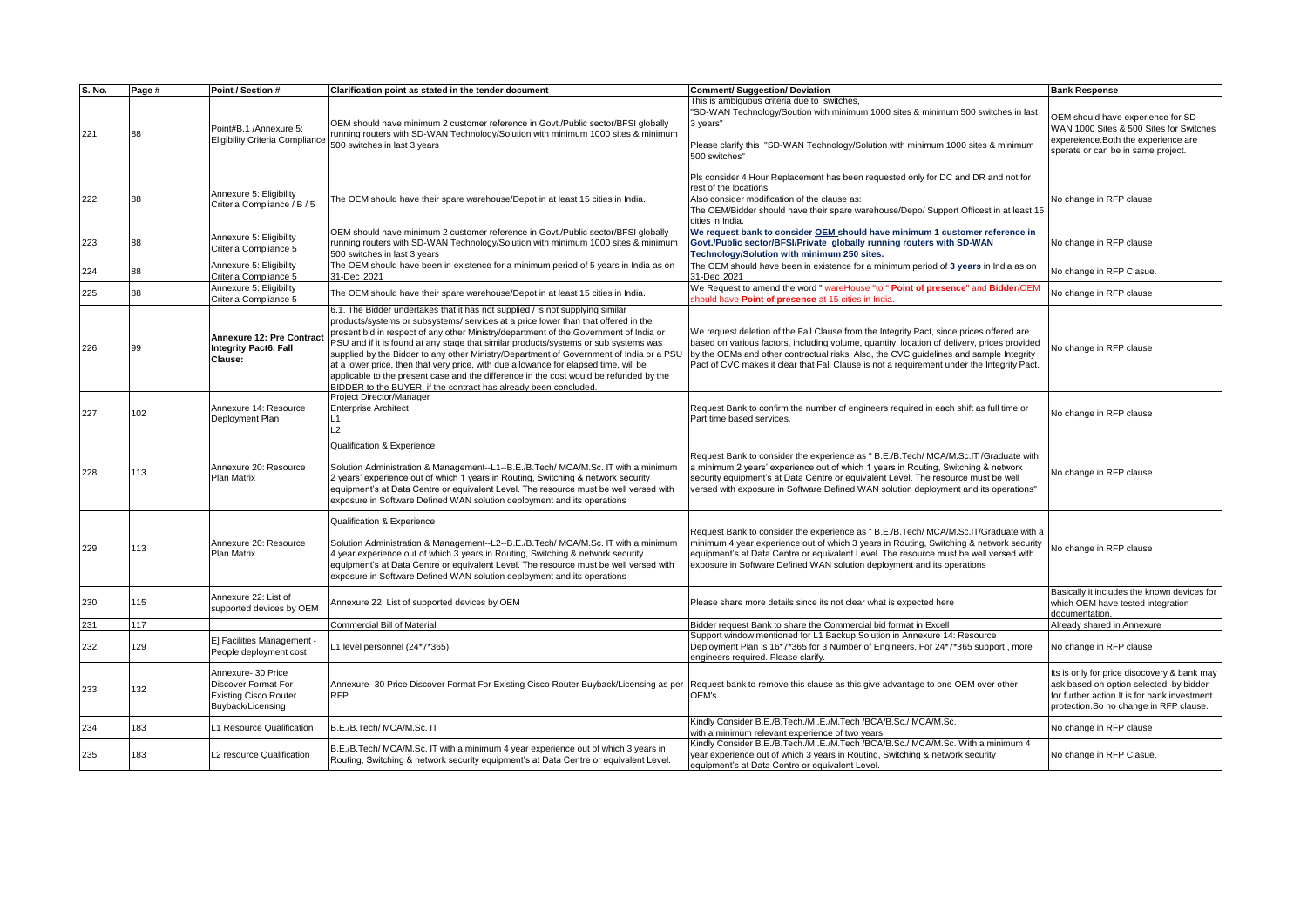| S. No. | Page # | Point / Section #                                                                                 | Clarification point as stated in the tender document                                                                                                                                                                                                                                                                                                                                                                                                                                                                                                                                                                                                                                                                                                                                                                                                                                                                                                                                                                                                                                                                                                                                                                                                                                                                                                                                                                                                                                                                                                                                                                                                                                                                                                                                                                                                                                                                                                                                                                                                                                                                                                                                                                                                                                                                                                                                                         | <b>Comment/ Suggestion/ Deviation</b>                                                                                                                                                                                                                                                                                                                               | <b>Bank Response</b>                                                          |
|--------|--------|---------------------------------------------------------------------------------------------------|--------------------------------------------------------------------------------------------------------------------------------------------------------------------------------------------------------------------------------------------------------------------------------------------------------------------------------------------------------------------------------------------------------------------------------------------------------------------------------------------------------------------------------------------------------------------------------------------------------------------------------------------------------------------------------------------------------------------------------------------------------------------------------------------------------------------------------------------------------------------------------------------------------------------------------------------------------------------------------------------------------------------------------------------------------------------------------------------------------------------------------------------------------------------------------------------------------------------------------------------------------------------------------------------------------------------------------------------------------------------------------------------------------------------------------------------------------------------------------------------------------------------------------------------------------------------------------------------------------------------------------------------------------------------------------------------------------------------------------------------------------------------------------------------------------------------------------------------------------------------------------------------------------------------------------------------------------------------------------------------------------------------------------------------------------------------------------------------------------------------------------------------------------------------------------------------------------------------------------------------------------------------------------------------------------------------------------------------------------------------------------------------------------------|---------------------------------------------------------------------------------------------------------------------------------------------------------------------------------------------------------------------------------------------------------------------------------------------------------------------------------------------------------------------|-------------------------------------------------------------------------------|
| 236    | 22.39  | Point#4.2.1.21 /4. Project<br>Details,<br>Point#5.1.13 /5. Terms &<br>Conditions                  | All routers and switches should be IPv6 compatible and should have IPv6 logo phase-2<br>certificate.<br><b>IPv6 Readiness</b><br>The SI shall ensure that the solution hardware is IPv6 Compatible and shall ensure the<br>IPv6 deployment at no extra cost to the Bank whenever required by bank. SI shall<br>successfully pass both Interoperability and Conformance tests for IPV6 and shall receive<br>the IPV6 Ready Logo. The SI shall ensure that the devices used for the solution and<br>related services shall be on the IPv6 Ready logo program approved list and shall pass<br>the IPv6 Ready Logo Phase-2 test.                                                                                                                                                                                                                                                                                                                                                                                                                                                                                                                                                                                                                                                                                                                                                                                                                                                                                                                                                                                                                                                                                                                                                                                                                                                                                                                                                                                                                                                                                                                                                                                                                                                                                                                                                                                 | Request bank to relax or remove the "IPv6 logo phase-2 certificate" requirement                                                                                                                                                                                                                                                                                     | No change in RFP Clasue.                                                      |
| 237    | 22, 39 | Point#4.2.1.21 /4. Project<br>Details.<br>Point#5.1.13 /5. Terms &<br>Conditions                  | All routers and switches should be IPv6 compatible and should have IPv6 logo phase-2<br>certificate.<br>IPv6 Readiness<br>The SI shall ensure that the solution hardware is IPv6 Compatible and shall ensure the<br>IPv6 deployment at no extra cost to the Bank whenever required by bank. SI shall<br>successfully pass both Interoperability and Conformance tests for IPV6 and shall receive<br>the IPV6 Ready Logo. The SI shall ensure that the devices used for the solution and<br>related services shall be on the IPv6 Ready logo program approved list and shall pass<br>the IPv6 Ready Logo Phase-2 test.                                                                                                                                                                                                                                                                                                                                                                                                                                                                                                                                                                                                                                                                                                                                                                                                                                                                                                                                                                                                                                                                                                                                                                                                                                                                                                                                                                                                                                                                                                                                                                                                                                                                                                                                                                                        | IPv6 logo Phase-2 certificate is an international standard and recognized globally. New<br>and Make In India SD-WAN OEMs are yet to get certified.<br>Request bank to relax this clause for Make In India SD-WAN solutions                                                                                                                                          | No change in RFP Clause. This is as per<br>National IPV6 deployement Roadmap. |
| 238    | 26, 79 | 4.2.1.43.<br>Point# 16 / D) Specification<br>of SD-WAN Router/Device<br>(Category-1 & Category-2) | Bank is running GETVPN technology on existing branch locations. Bidder needs to<br>ensure that proposed routers can work and integrate with both existing GETVPN and new<br>requirement as per RFP to ensure ease of operation and network migration for bank.<br>Router should support GETVPN and should able to integrate with current GETVPN<br>architecture with support of features like, SUIT-B encryption from day-1.                                                                                                                                                                                                                                                                                                                                                                                                                                                                                                                                                                                                                                                                                                                                                                                                                                                                                                                                                                                                                                                                                                                                                                                                                                                                                                                                                                                                                                                                                                                                                                                                                                                                                                                                                                                                                                                                                                                                                                                 | GetVPN is Cisco Proprietory VPN technology feature.<br>Request bank to remove to be vendor neutral                                                                                                                                                                                                                                                                  | RFP Clause Modified.Please refer<br>corrigendum                               |
| 239    | 42, 43 | RFP 5.2.9 Order<br><b>Cancellation</b>                                                            | The Bank reserves its right to cancel the order in the event of one or more of the<br>following situations, that are not occasioned due to reasons solely and directly attributable<br>to the Bank alone:<br>5.2.9.1 Inordinate delays & lack of action from the Bidder towards supply and delivery<br>beyond the delivery timelines. 5.2.9.2 In case the Service Level Agreement (SLA) is not<br>executed within the 60 days from acceptance of Purchase Order 5.2.9.3 Serious<br>discrepancy in the quality of service / hardware / software expected during the<br>implementation, rollout and subsequent maintenance process. 5.2.9.4 In the case of any<br>violation of the terms of the RFP, Contract, Secrecy or persistent default in complying<br>with the terms of Service Agreement 5.2.9.5 At any stage, any representation or<br>particulars furnished by bidder are found to be incorrect or false. 5.2.9.6 In case the<br>bidder changes its constitution or amalgamate or merge with any other entity without the<br>prior intimation to the Bank then such change will not be acceptable to the Bank. 5.2.9.7<br>In the case any major shareholder or stakeholder are found to have been engaged in<br>activities which are criminal in nature in their own country or any proceedings for<br>declaring them as insolvent for winding up are pending or initiated. 5.2.9.8 The bidder<br>goes into liquidation voluntarily or otherwise.<br>5.2.9.9 The progress regarding execution of the contract by the bidder is unsatisfactory.<br>5.2.9.10 Deduction on account of liquidated damages exceeds 10% of the total contract<br>Price. 5.2.9.11 After the award of the contract, if the selected bidder does not perform<br>satisfactorily or delays execution of the contract, the bank may give a 30 days.<br>Thereafter, if the selected bidder does not perform satisfactorily or delays execution of<br>the contract, the Bank reserves the right to get the balance contract executed by another<br>party of its choice. In this event, the selected bidder is bound to make good the additional<br>expenditure, which the Bank may have to incur to carry out the bidding process for the<br>execution of the balance of the contract. In addition to the cancellation of Purchase order,<br>the Bank reserves the right to invoke the Performance Bank Guarantee submitted by the | Please confirm that where any order is cancelled due to default, then such cancellation<br>shall be done when the default is solely attributable to the Bidder. Further please confirm<br>that any such cancellation due to default of the Bidder shall be done only after Bidder has<br>been provided with atleast 30 days' notice to cure or remedy such default. | No change in RFP Clause                                                       |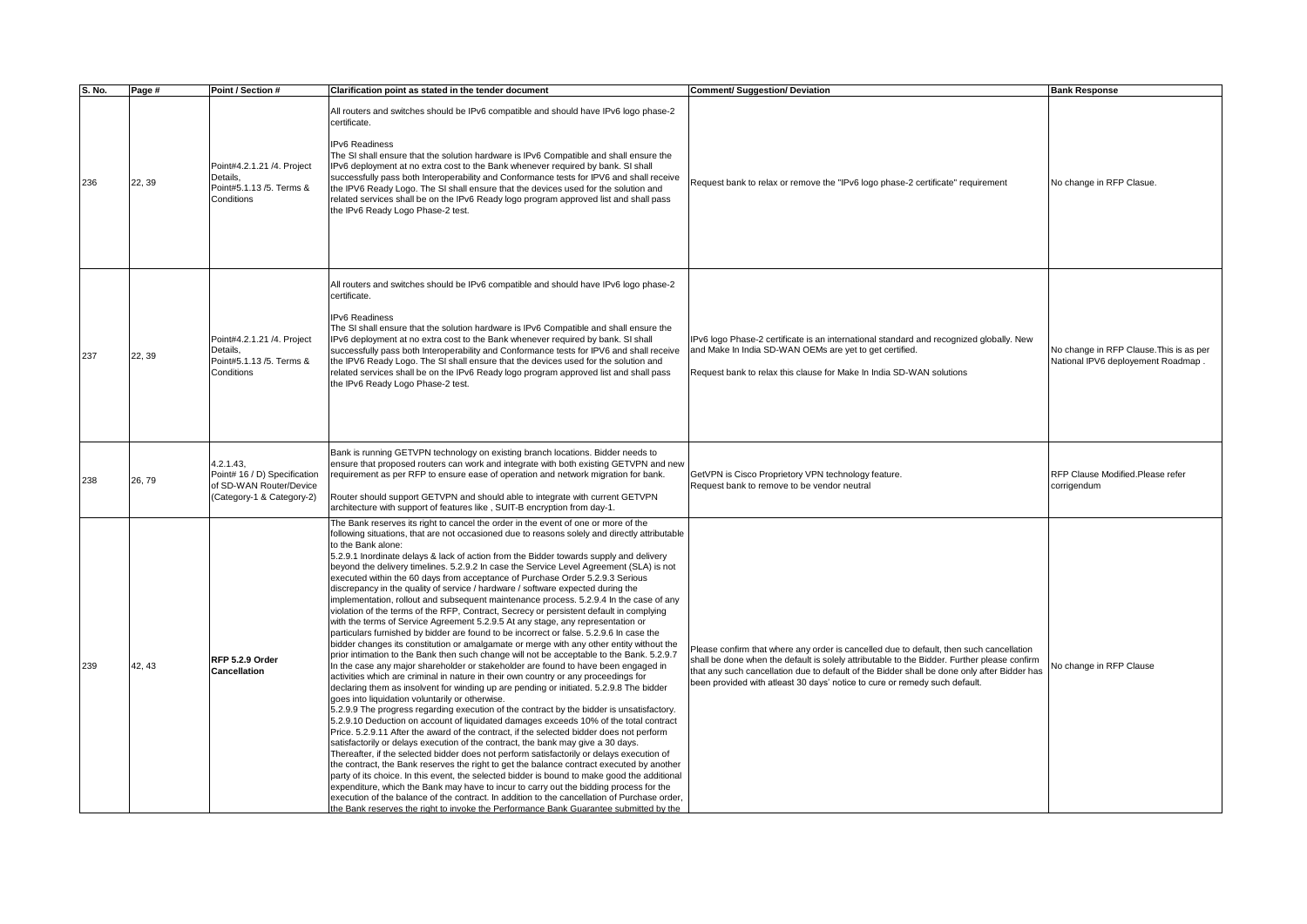| <b>S. No.</b> | Page #                                 | Point / Section #                                                                                                                                                                      | Clarification point as stated in the tender document                                                                                                                                                                                                                                                                                                                                                                            | <b>Comment/ Suggestion/ Deviation</b>                                                                                                                                                                                                                                                                                                                                                                | <b>Bank Response</b>                               |
|---------------|----------------------------------------|----------------------------------------------------------------------------------------------------------------------------------------------------------------------------------------|---------------------------------------------------------------------------------------------------------------------------------------------------------------------------------------------------------------------------------------------------------------------------------------------------------------------------------------------------------------------------------------------------------------------------------|------------------------------------------------------------------------------------------------------------------------------------------------------------------------------------------------------------------------------------------------------------------------------------------------------------------------------------------------------------------------------------------------------|----------------------------------------------------|
| 240           | 73.79                                  | Point#25 / A) Functional<br>Requirement,<br>Point# 6 / D) Specification of<br>SD-WAN Router/Device<br>(Category-1 & Category-2)                                                        | Solution should support unicast and multicast traffic. It should support multicast<br>replication on the overlay with static support. Solution should support PIM SSM, PIM<br>ASM, BSR and IGMPV2/V3.<br>Router should support unicast and Multicast on overlay tunnels. It should support<br>multicast replication on the overlay with static/Auto RP support. Solution should support<br>PIM SSM, PIM ASM, BSR and IGMPV2/V3. | Please clarify the use case of multicast application in Bank.<br>If it's good to have requirement, request bank to remove it.                                                                                                                                                                                                                                                                        | Use case will be shared with successful<br>bidder. |
| 241           | 73,79                                  | Point#25 / A) Functional<br>Requirement,<br>Point# 6 / D) Specification of<br>SD-WAN Router/Device<br>(Category-1 & Category-2)                                                        | Solution should support unicast and multicast traffic. It should support multicast<br>replication on the overlay with static support. Solution should support PIM SSM, PIM<br>ASM, BSR and IGMPV2/V3.<br>Router should support unicast and Multicast on overlay tunnels. It should support<br>multicast replication on the overlay with static/Auto RP support. Solution should support<br>PIM SSM, PIM ASM, BSR and IGMPV2/V3. | Currently Banks don't have any active use case or multicast based application. Thus<br>banks don't deploy multicase functionalities in the WAN side network Infrastrcuture.<br>Request bank to consider removal of this requirement.                                                                                                                                                                 | Use case will be shared with successful<br>bidder. |
| 242           | 78.79                                  | Point#16 /C) Specification of<br>SD-WAN Gateway/Head<br><b>End Router</b><br>Point#9 / D) Specification of<br>SD-WAN Router/Device<br>(Category-1 & Category-2)                        | Shall have 802.1p class of service and marking, classification, policing and shaping.                                                                                                                                                                                                                                                                                                                                           | 802.1p is related to Layer-2 Ethernet frame header for CoS- Classification, marking,<br>policing etc are more prevalent on Layer 2 Ethernet network especially on switches.<br>Request bank to remove this requirement from SD-WAN specifications.                                                                                                                                                   | No change in RFP clause                            |
| 243           | 78,79                                  | Point#16 /C) Specification of<br>SD-WAN Gateway/Head<br><b>End Router</b><br>Point#9 / D) Specification of<br>SD-WAN Router/Device<br>(Category-1 & Category-2)                        | Shall have 802.1p class of service and marking, classification, policing and shaping.                                                                                                                                                                                                                                                                                                                                           | 802.1p is primarily Layer-2 Ethernet frame header format and using this CoS-<br>Classification, marking, policing etc are more prevalent on Layer 2 Ethernet network<br>especially on switches.<br>SD-WAN devices are primarily designed to receive and process the IP packets not pure<br>Ethernet frames.<br>Request bank to remove this requirement from SD-WAN specifications.                   | No change in RFP clause                            |
| 244           | General                                | Power and earthing                                                                                                                                                                     | Power and earthing                                                                                                                                                                                                                                                                                                                                                                                                              | RACK Space, Proper power supply and earthing arrangement for the bidder network<br>devices will be arranged and maintained by customer.                                                                                                                                                                                                                                                              | Bidder understanding is correct                    |
| 245           | General                                | Site readiness                                                                                                                                                                         | Site readiness                                                                                                                                                                                                                                                                                                                                                                                                                  | Customer has to ensure the site readiness before bidder depute engineer at site for<br>installation. Delay due to site readiness will not be consider under the delivery time lines<br>and no penalty or LD will be applicable on bidder.                                                                                                                                                            | No Change in the RFP Clause                        |
| 246           | General                                | First level troubleshooting                                                                                                                                                            | First level troubleshooting                                                                                                                                                                                                                                                                                                                                                                                                     | In case of connectivity down, FLT will be done by the customer spoke available at site. No<br>downtime will be attribute to bidder incase the local person is not available at site or on<br>site access is not available for the bidder engineer to check after the FLT.                                                                                                                            | No Change in the RFP Clause                        |
| 247           | General                                | Network equipment safety                                                                                                                                                               | Network equipment safety                                                                                                                                                                                                                                                                                                                                                                                                        | All the network equipments delivered by bidder at customer site for the Services should<br>be kept under safe custody by the customer. In case any device found lost or damaged<br>due to customer attribute than customer has to bear the cost for lost/damaged as well as<br>new device.                                                                                                           | Clauses are already cover under RFP                |
| 248           | General                                | SLA calculation                                                                                                                                                                        | <b>SLA</b> calculation                                                                                                                                                                                                                                                                                                                                                                                                          | SLA/downtime calcualtion will be done basis the trouble ticket rasied by the customer with<br>the bidder central helpdesk.                                                                                                                                                                                                                                                                           | No Change in the RFP Clause                        |
| 249           | General                                | <b>SLA Exemption</b>                                                                                                                                                                   | <b>SLA Exemption</b>                                                                                                                                                                                                                                                                                                                                                                                                            | NO SLA penalty will be applicable on bidder incase the location is down due to<br>1) Power issue at customer end.<br>2) Improper earthing at site.<br>3) Equipment damaged due to water seepage or stolen from the location.<br>4) Access not avaible at site for the bidder engineer to check the issue.<br>5) LC not available at site.<br>6) Any condition which is beyond the control of bidder. | No Change in the RFP Clause                        |
| 250           | Pg #74.<br>Functional<br>Requirements, | Point $#20$<br>Solution should have built in<br>capability to advertise LAN<br>subnets on IPSec network<br>without running any<br>additional routing protocol<br>for LAN advertisement | LAN subnets are advertised over IPSEC tunnels built in the Overlay network. No<br>additional routing protocol is required to be run in the underlay.                                                                                                                                                                                                                                                                            | Request to modify as below: Request to modify as below:<br>Solution should have built in capability to advertise LAN subnets on IPSec network<br>without running any additional routing protocol in the customer Underlay network for LAN<br>advertisement                                                                                                                                           | No change in RFP clause.                           |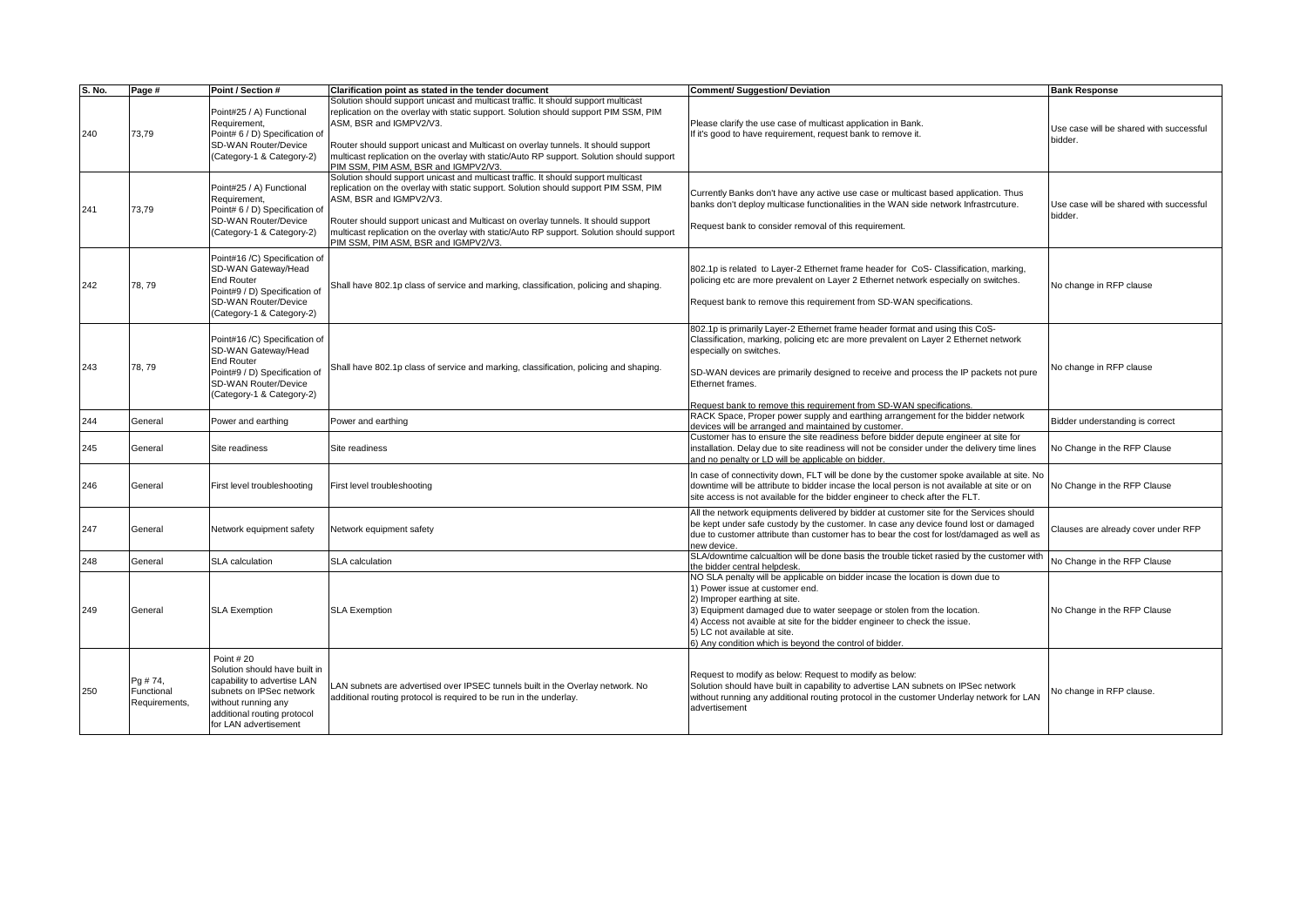| S. No. | Page #                                    | Point / Section #                                                                                                                                                                                                                  | Clarification point as stated in the tender document                                                                                                                                                                                         | <b>Comment/ Suggestion/ Deviation</b>                                                                                                                                                                                                                                                                                                                                                                                                                                                                                                                           | <b>Bank Response</b>                                                                                                                                        |
|--------|-------------------------------------------|------------------------------------------------------------------------------------------------------------------------------------------------------------------------------------------------------------------------------------|----------------------------------------------------------------------------------------------------------------------------------------------------------------------------------------------------------------------------------------------|-----------------------------------------------------------------------------------------------------------------------------------------------------------------------------------------------------------------------------------------------------------------------------------------------------------------------------------------------------------------------------------------------------------------------------------------------------------------------------------------------------------------------------------------------------------------|-------------------------------------------------------------------------------------------------------------------------------------------------------------|
| 251    | Pg #74,<br>Functional<br>Requirements,    | Point # 25<br>Solution should support<br>unicast and multicast traffic.<br>It should support multicast<br>replication on the overlay<br>with static support. Solution<br>should support PIM SSM,<br>PIM ASM, BSR and<br>IGMPV2/V3. | We would like to understand if there is any specific use case for PIM ASM. We support<br>PIM SM/SSM and IGMP v2/v3. Does this suffice the bank requirements ?                                                                                | Request to modify as below: Request to modify as below:<br>Solution should support unicast and multicast traffic. It should support multicast<br>replication on the overlay with static support. Solution should support PIM SSM, PIM<br>ASM/SM, BSR and IGMPV2/V3.                                                                                                                                                                                                                                                                                             | No change in RFP clause.                                                                                                                                    |
| 252    | Pg #77,<br>Controller<br>Requirements,    | Point #33                                                                                                                                                                                                                          | Point #33<br>Interface Encapsulation Support for SD-WAN :<br>1. Internet & Sub-interface<br>2. DSL: PPPoE<br>3.4G<br>V.35 directly or with converter                                                                                         | Want to understand if DSL connectivity is present in current network and how many<br>locations. Usually with SDWAN devices, DSL connectivity is not available and it will be<br>added as extra component which will drive the cost of the solution up                                                                                                                                                                                                                                                                                                           | Encapsulation support is asked for<br>handling future use case.                                                                                             |
| 253    | Pg #77,<br>Gateway/Head<br>end Router,    | Point #5                                                                                                                                                                                                                           | Router should support at-least 6000 IPsec tunnels and 200000 IP Routes                                                                                                                                                                       | We would like to understand why the scalability of 6000 IPSec tunnels is required ? The<br>entire solution is going to be scalable upto 4000 sites in future, hence IPSec tunnel scale<br>of 4000 would suffice the requirements for full mesh connectivity if required                                                                                                                                                                                                                                                                                         | No change in RFP clause.                                                                                                                                    |
| 254    | Pq #78,<br>Gateway/Head<br>end Router,    | Point #8<br>Router should have one<br>USB 3.0 port                                                                                                                                                                                 | USB port on the SDWAN CPE is used for USB boot of the device in case of hardware<br>OS failure. This requirement can be easily fulfilled with USB 2.0. Moreover, there is no<br>mention of using USB 3.0 port for any kind of data transfer. | Request to allow USB 2.0 port availability on the device                                                                                                                                                                                                                                                                                                                                                                                                                                                                                                        | No change in RFP clause.                                                                                                                                    |
| 255    | Pq #79, Category-Point #16<br>1,2 Router, |                                                                                                                                                                                                                                    | Router should support GETVPN and should able to integrate with current GETVPN<br>architecture with support of features like, SUIT-B encryption from day-1.                                                                                   | GETVPN is a proprietary feature from specific vendor. Request to allow equivalent<br>feature or remove this point from RFP                                                                                                                                                                                                                                                                                                                                                                                                                                      | RFP Clause Modified.Please refer<br>corrigendum                                                                                                             |
| 256    |                                           | 5.2.35                                                                                                                                                                                                                             | Termination                                                                                                                                                                                                                                  | The Bank shall be entitled to terminate the agreement without assigning any reason with<br>the Bidder at any time by giving Thirty (30) days prior written notice to the Bidder.<br>Early termination charges will be applicable in case termination is executed with in the<br>service contract                                                                                                                                                                                                                                                                | No Changes in RFP Clause                                                                                                                                    |
| 257    |                                           |                                                                                                                                                                                                                                    | Payment terms                                                                                                                                                                                                                                | Bidder requests the Bank pay all one time costs like hardware, software, license cost on<br>delivery. Pay installation costs post installation. And all recurring charges like Support,<br>AMC and ATS in Quarterly advance mode.                                                                                                                                                                                                                                                                                                                               | No change in payment clause                                                                                                                                 |
| 258    |                                           | General query                                                                                                                                                                                                                      | General query                                                                                                                                                                                                                                | Please clarify<br>1. whether BOM will provide new rack space in present server room infra or existing NW<br>devices space to be utilized for new devices during downtime.<br>2. new device install can only happen once old devices are de-installed.<br>3. which access media type is presently in operation.<br>4. Responsibility for existing router de-installation and rerouting of WAN/LAN cables<br>(once new devices are installed) as it is presently in ownership of BOM.<br>5. Applications are presently running.<br>6. 1900 site location details. | Details will be shared with the successful<br>bidder only.                                                                                                  |
| 259    |                                           | General query                                                                                                                                                                                                                      | General query                                                                                                                                                                                                                                | f project to be awarded in phases, please clarify how to breakout implementation<br>schedule and LD's / penalties to be calculated                                                                                                                                                                                                                                                                                                                                                                                                                              | SLA clasues are self-explantory.                                                                                                                            |
| 260    |                                           | 4.2.1.1                                                                                                                                                                                                                            | 4.2.1.1                                                                                                                                                                                                                                      | As per phased timelines mentioned in RFP, its contradicting on 10 weeks ask Vs phased<br>ask of 600 boxes to be deployed by 31st April-22.                                                                                                                                                                                                                                                                                                                                                                                                                      | RFP timelines are indicative and bidders<br>to submit their schedule timeline.                                                                              |
| 261    |                                           | 4.2.1.32                                                                                                                                                                                                                           | 4.2.1.32                                                                                                                                                                                                                                     | Please clarify OEM professional services required for headend and all branches.                                                                                                                                                                                                                                                                                                                                                                                                                                                                                 | No Changes in RFP Clause                                                                                                                                    |
| 262    |                                           | 5.2.4                                                                                                                                                                                                                              | 5.2.4                                                                                                                                                                                                                                        | nspection test is physical audit or it's application level testing post turn up and migration.                                                                                                                                                                                                                                                                                                                                                                                                                                                                  | Both physical and application level                                                                                                                         |
| 263    |                                           | 5.2.38                                                                                                                                                                                                                             | 5.2.38                                                                                                                                                                                                                                       | Please relax LD's and Penalties as RFP timelines are difficult to meet.                                                                                                                                                                                                                                                                                                                                                                                                                                                                                         | RFP timelines are indicative and bidders<br>to submit their schedule timeline. LD to<br>be applicable if the bidder is not able to<br>meet their timelines. |
| 264    |                                           | General query                                                                                                                                                                                                                      | General query                                                                                                                                                                                                                                | Pls clarify acceptance criteria for signing off SDWAN solution and persona details for<br>SDWAN architecture and application landscape usage.                                                                                                                                                                                                                                                                                                                                                                                                                   | Detailes will be shared with successful<br>bidder.                                                                                                          |
| 265    |                                           | L1 & L2 Resource                                                                                                                                                                                                                   | 24*&*365                                                                                                                                                                                                                                     | Do we need to quote for 1-L1 and 1-L2 resource or LI L2 resources required for<br>24*7*365 days                                                                                                                                                                                                                                                                                                                                                                                                                                                                 | Bidder to quote price for 1 L1 and 1 L2,<br>Requirement of resources will be shared<br>with the successful bidders                                          |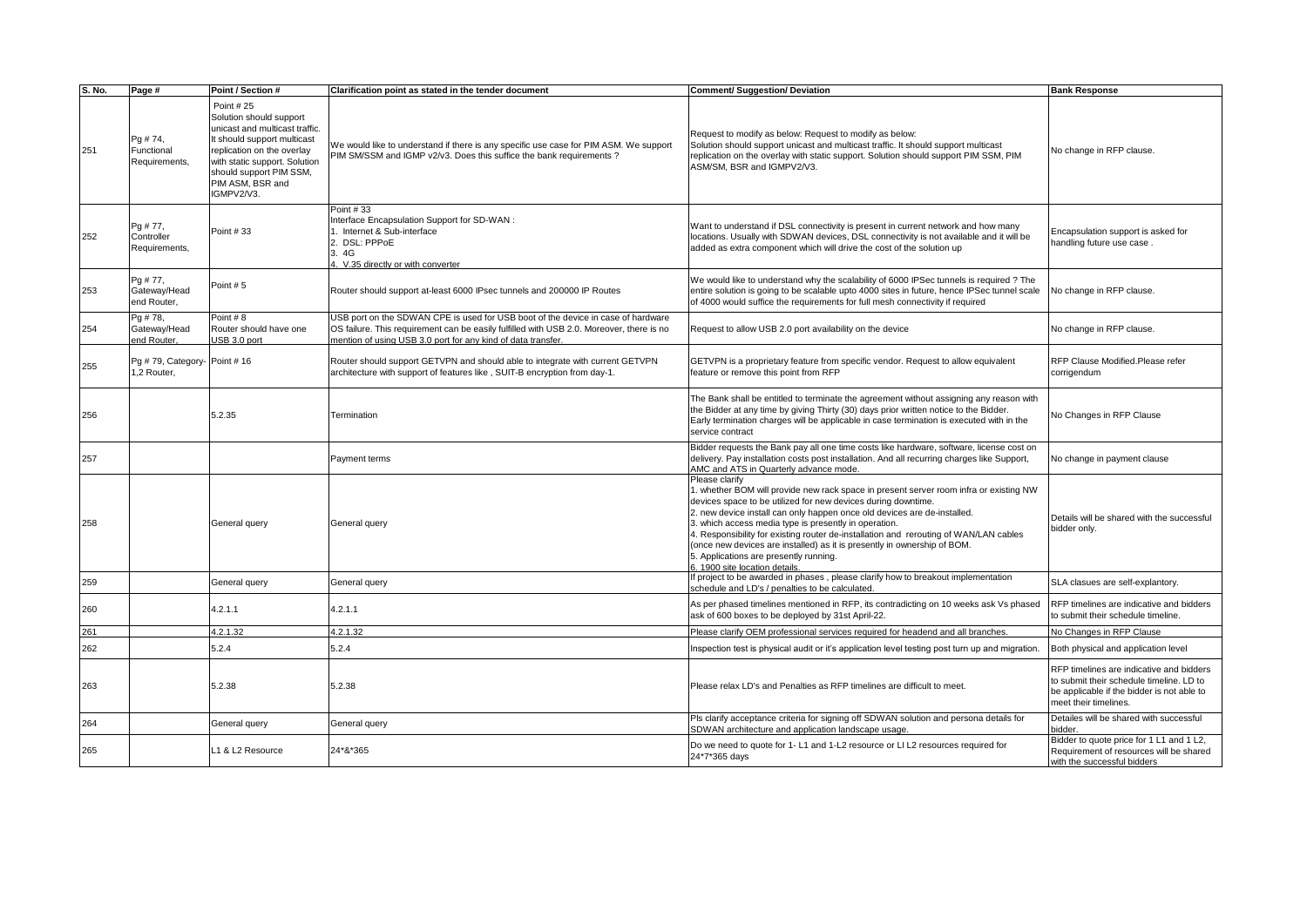| <b>S. No.</b> | Page #    | Point / Section #                                            | Clarification point as stated in the tender document                                                                                                                                                                                                                                                                                                                                                                                                                                                                                                                                                                                                                                                                                                                                                                                                                                                                                                                                                                                                                                                                          | <b>Comment/ Suggestion/ Deviation</b>                                                                                                                                                                                                                                                                                                                                                                                                                                                                                                                                                                                                                                                                                                                                                                                                                                                      | <b>Bank Response</b>            |
|---------------|-----------|--------------------------------------------------------------|-------------------------------------------------------------------------------------------------------------------------------------------------------------------------------------------------------------------------------------------------------------------------------------------------------------------------------------------------------------------------------------------------------------------------------------------------------------------------------------------------------------------------------------------------------------------------------------------------------------------------------------------------------------------------------------------------------------------------------------------------------------------------------------------------------------------------------------------------------------------------------------------------------------------------------------------------------------------------------------------------------------------------------------------------------------------------------------------------------------------------------|--------------------------------------------------------------------------------------------------------------------------------------------------------------------------------------------------------------------------------------------------------------------------------------------------------------------------------------------------------------------------------------------------------------------------------------------------------------------------------------------------------------------------------------------------------------------------------------------------------------------------------------------------------------------------------------------------------------------------------------------------------------------------------------------------------------------------------------------------------------------------------------------|---------------------------------|
| 266           |           | RFP 5.2.29 Exit Option and<br><b>Contract Re-Negotiation</b> | 5.2.29.3- The Bank will reserve a right to re-negotiate the price and terms of the entire<br>contract with the Bidder at more favourable terms in case such terms are offered in the<br>industry at that time for projects of similar and comparable size, scope and quality. The<br>Bank shall have the option of purchasing the equipment from third-party suppliers, in<br>case such equipment is available at a lower price and the Bidder's offer does not match<br>such lower price. Notwithstanding the foregoing, the Bidder shall continue to have the<br>same obligations as contained in this RFP in relation to such equipment procured from<br>third-party suppliers. As aforesaid the Bank would procure the equipment from the third<br>party only in the event that the equipment was available at more favourable terms in the<br>industry, and secondly, The Equipment procured here from third parties is functionally<br>similar, so that the Bidder can maintain such equipment. The modalities under this right to<br>re-negotiate /re-procure shall be finalized at the time of contract finalization. | We request deletion of this clause. Parties shall not renegotiate prices after the contract<br>is awarded to the successful Bidder.                                                                                                                                                                                                                                                                                                                                                                                                                                                                                                                                                                                                                                                                                                                                                        | No Changes in RFP Clause        |
| 267           |           | RFP Assignment - 5.2.7                                       | The Bank shall have the right to assign such portion of the AMC services to any of the<br>sub-contractors, at its sole option, upon the occurrence of the following: (i) Bidder refuses<br>to perform; (ii) Bidder is unable to perform; (iii) Termination of the contract with the Bidder<br>for any reason whatsoever; (iv) Expiry of the contract. Such right shall be without<br>prejudice to the rights and remedies, which the Bank may have against the Bidder.                                                                                                                                                                                                                                                                                                                                                                                                                                                                                                                                                                                                                                                        | Please clarify what the Bank means by right of Bank to assign portion of AMC to any sub-<br>contractors.<br>Also, please confirm that there shall be no termination for convenience by the Bank.                                                                                                                                                                                                                                                                                                                                                                                                                                                                                                                                                                                                                                                                                           | No change in RFP Clause         |
| 268           |           |                                                              |                                                                                                                                                                                                                                                                                                                                                                                                                                                                                                                                                                                                                                                                                                                                                                                                                                                                                                                                                                                                                                                                                                                               | RFP mentions two types of Training : Pre implementation and Post Implementation to be<br>done through OEM and Course completion certificate to be provided                                                                                                                                                                                                                                                                                                                                                                                                                                                                                                                                                                                                                                                                                                                                 | RFP clasues are self explantory |
| 269           |           | Pq #74, Functional<br>Requirements, Point # 20               | Solution should have built in capability to advertise LAN subnets on IPSec network<br>without running any additional routing protocol for LAN advertisement                                                                                                                                                                                                                                                                                                                                                                                                                                                                                                                                                                                                                                                                                                                                                                                                                                                                                                                                                                   | LAN subnets are advertised over IPSEC tunnels built in the Overlay network. No<br>additional routing protocol is required to be run in the underlay.                                                                                                                                                                                                                                                                                                                                                                                                                                                                                                                                                                                                                                                                                                                                       | No Change in RFP clause         |
| 270           |           | Pq #74, Functional<br>Requirements, Point # 25               | Solution should support unicast and multicast traffic. It should support multicast<br>replication on the overlay with static support. Solution should support PIM SSM, PIM<br>ASM, BSR and IGMPV2/V3.                                                                                                                                                                                                                                                                                                                                                                                                                                                                                                                                                                                                                                                                                                                                                                                                                                                                                                                         | We would like to understand if there is any specific use case for PIM ASM. We support<br>PIM SM/SSM and IGMP v2/v3. Does this suffice the bank requirements ?                                                                                                                                                                                                                                                                                                                                                                                                                                                                                                                                                                                                                                                                                                                              | No Change in RFP clause         |
| 271           |           | Pg #77, Gateway/Head end<br>Router, Point #5                 | Router should support at-least 6000 IPsec tunnels and 200000 IP Routes                                                                                                                                                                                                                                                                                                                                                                                                                                                                                                                                                                                                                                                                                                                                                                                                                                                                                                                                                                                                                                                        | We would like to understand why the scalability of 6000 IPSec tunnels is required? The<br>entire solution is going to be scalable upto 4000 sites in future, hence IPSec tunnel scale<br>of 4000 would suffice the requirements for full mesh connectivity if required                                                                                                                                                                                                                                                                                                                                                                                                                                                                                                                                                                                                                     | No Change in RFP clause         |
| 272           |           | Pq #78, Gateway/Head end<br>Router, Point #8                 | Router should have one USB 3.0 port                                                                                                                                                                                                                                                                                                                                                                                                                                                                                                                                                                                                                                                                                                                                                                                                                                                                                                                                                                                                                                                                                           | USB port on the SDWAN CPE is used for USB boot of the device in case of hardware OS<br>failure. This requirement can be easily fulfilled with USB 2.0. Moreover, there is no<br>mention of using USB 3.0 port for any kind of data transfer.                                                                                                                                                                                                                                                                                                                                                                                                                                                                                                                                                                                                                                               | No Change in RFP clause         |
| 273           |           | <b>Additional Clause</b><br>Suggested:                       |                                                                                                                                                                                                                                                                                                                                                                                                                                                                                                                                                                                                                                                                                                                                                                                                                                                                                                                                                                                                                                                                                                                               | Bidder shall have the right to terminate the contract in case of non-payment of dues within<br>60 days of due date.                                                                                                                                                                                                                                                                                                                                                                                                                                                                                                                                                                                                                                                                                                                                                                        | Not Accepted by bank            |
| 274           | $15 - 16$ | 3. RFP Response terms                                        | <b>RFP Validity Period</b><br>RFP responses will remain valid and open for evaluation according to their terms for a<br>period<br>of at least six (6) months from the RFP closing date. Bank / its subsidiaries shall have the<br>right, at its sole and absolute discretion, to continue the assignment / contract on the<br>selected<br>bidder for future requirement on the rates finalized in this processing for various items /<br>activities as described in the Price Bid after expiry of current assignment period.                                                                                                                                                                                                                                                                                                                                                                                                                                                                                                                                                                                                  | <b>RFP Validity Period</b><br>RFP responses will remain valid and open for evaluation according to their terms for a<br>period<br>of at least six (6) months from the RFP closing date. Bank<br>with mutual consent of the bidder continue the assignment / contract on the selected<br>bidder for future requirement on the mutually agreed rates                                                                                                                                                                                                                                                                                                                                                                                                                                                                                                                                         | No change in the RFP Clause     |
| 275           | 16-17     | 3.6 Integrity Pact                                           | Same terms (including payment terms) which were applicable during the term of the<br>contract should be applicable for reverse transition services. The bidder agrees that after<br>completion of the Term or upon earlier termination of the assignment the bidder shall, if<br>required by Bank, continue to provide facility to Bank at no less favourable terms than<br>those contained in this tender document. Unless mutually agreed, the rates shall remain<br>firm. Bank shall make such prorated payment for services rendered by the bidder and<br>accepted by Bank at the sole discretion of Bank in the event of termination, provided that<br>the bidder isin compliance with its obligations till such date. However, no payment for<br>"costs incurred, or irrevocably committed to, up to the effective date of such termination'<br>will be admissible. There shall be no termination compensation payable to the bidder.                                                                                                                                                                                   | Same terms (including payment terms) which were applicable during the term of the<br>contract should be applicable for reverse transition services. The bidder agrees that after<br>completion of the Term or upon earlier termination of the assignment the bidder shall, if<br>required by Bank, continue to provide facility to Bank at no less favourable terms than<br>those contained in this tender document. Unless mutually agreed, the rates shall remain<br>firm. Bank shall make such prorated payment for services rendered by the bidder and<br>accepted by Bank in the event of termination, provided that the bidder isin compliance<br>with its obligations till such date and also make payment for "costs incurred, or<br>irrevocably committed to, up to the effective date of such termination". There shall be no<br>termination compensation payable to the bidder. | No change in the RFP Clause     |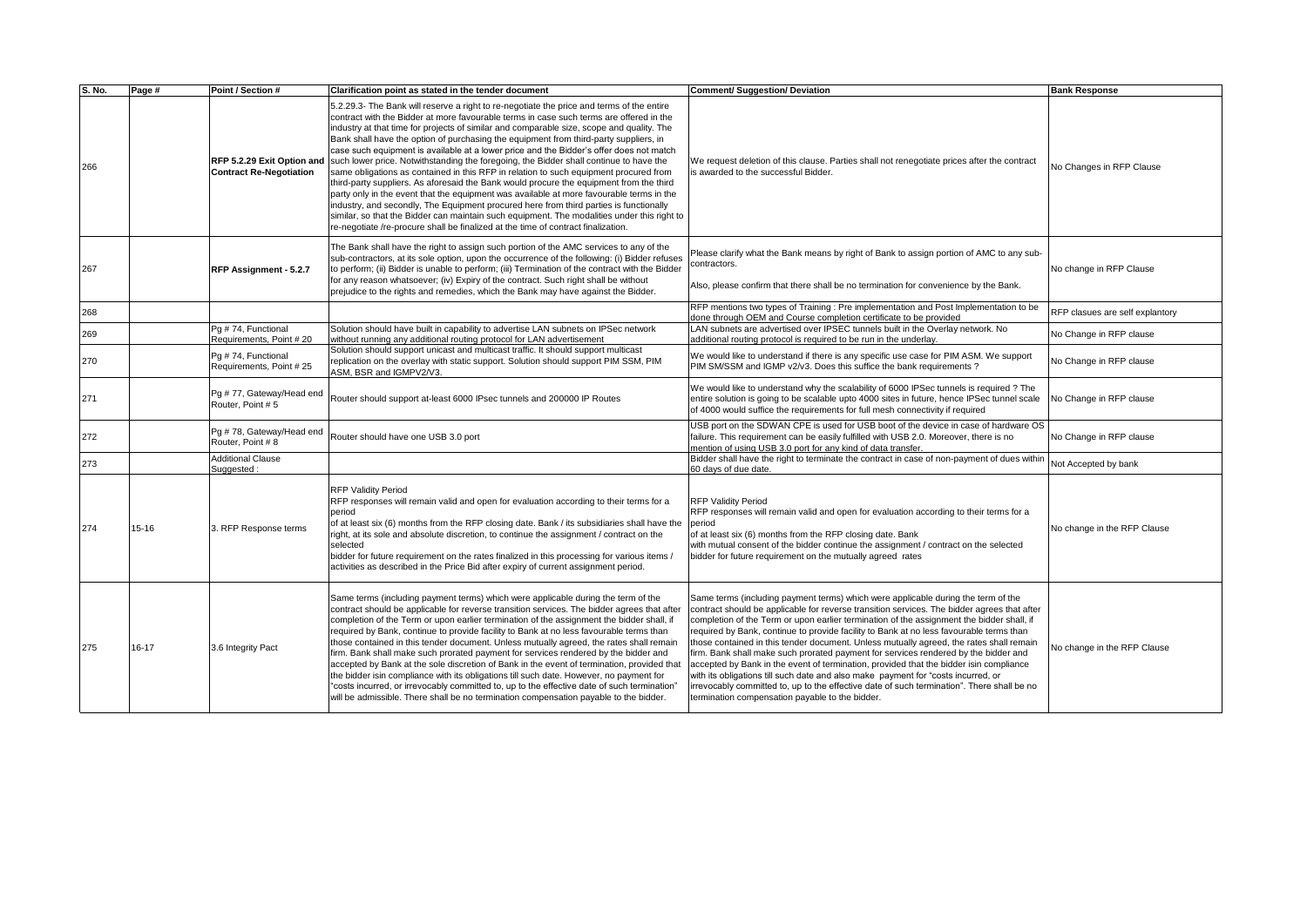| S. No. | Page # | Point / Section #     | Clarification point as stated in the tender document                                          | <b>Comment/ Suggestion/ Deviation</b>                                                         | <b>Bank Response</b>        |
|--------|--------|-----------------------|-----------------------------------------------------------------------------------------------|-----------------------------------------------------------------------------------------------|-----------------------------|
|        |        |                       | The Bidder shall provide the maintenance (Warranty, AMC & ATS) for a period of Five           | The Bidder shall provide the maintenance (Warranty, AMC & ATS) for a period of Five           |                             |
|        |        |                       | years                                                                                         | years beginning from the date of acceptance of the solution by the Bank. The Warranty         |                             |
|        |        |                       | beginning from the date of acceptance of the solution by the Bank. The Warranty period        | period for the new components shall be for the first Three years for Hardware & first year    |                             |
|        |        |                       | for the                                                                                       | for Application software, for which the cost shall be factored in the respective hardware &   |                             |
|        |        |                       | new components shall be for the first Three years for Hardware & first year for Application   | application cost.                                                                             |                             |
|        |        |                       | software, for which the cost shall be factored in the respective hardware & application       | <b>Warranty Exclusions:</b>                                                                   |                             |
|        |        |                       | cost.                                                                                         | This warranty excludes defects attributable to external factors beyond the Bidder 's          |                             |
|        |        |                       |                                                                                               | control, including power supply fluctuations, or the Purchaser's alterations, misuse or       |                             |
|        |        |                       | . Agree that the Bank will not be liable to pay any additional amounts in respect of any      | negligence.                                                                                   |                             |
|        |        |                       | sort                                                                                          | Limitations to Warranty:                                                                      |                             |
|        |        |                       | of maintenance covered under the scope of this tender during the tenure of the contract       | a) If any of the Deliverables have been tampered with or altered by any unauthorised          |                             |
|        |        |                       | Free on-site maintenance services shall be provided by the Bidder during the period of        | person from the Bank's side, either by way of retrofitting or otherwise, the warranty         |                             |
|        |        |                       | warranty.                                                                                     | provided by the Bidder shall be rendered void to that extent.                                 |                             |
| 276    | 26-27  | 4.3 Warranty/AMC/ATS  |                                                                                               | b) If the Bank uses any of the Deliverables in disregard to any operating instructions, the   | No change in the RFP Clause |
|        |        | Support service       | If during operation, the down time of any piece of equipment or component thereof             | warranty shall be rendered void to that extent.                                               |                             |
|        |        |                       | does                                                                                          | c) Any abuse, negligent use or misuse of any of the Deliverables shall render the             |                             |
|        |        |                       | not prove to be within reasonable period, the Bidder shall replace the unit of component      | warranty void to that extent.                                                                 |                             |
|        |        |                       | with another of the same performance and quality or higher, at no cost to the Bank.           | The scope of the software warranty shall be limited only to correction of any bugs that       |                             |
|        |        |                       |                                                                                               | were left undetected during acceptance testing by the Bank. Warranty shall not cover any      |                             |
|        |        |                       | M. Further provided that the Bank may, during the contract, shift the goods wholly or in      | enhancements or changes in the application software, carried out after acceptance             |                             |
|        |        |                       |                                                                                               | testing. This warranty is only valid for defects against approved Specifications. The above   |                             |
|        |        |                       | to other location(s) within the Country and in such case the Bidder undertakes to continu     | mentioned warranty shall also not apply if there is any (i) combination, operation, or use    |                             |
|        |        |                       | to warrant or maintain the goods at the new location without any other additional cost to     | of some or all of the deliverables or any modification thereof furnished hereunder with       |                             |
|        |        |                       | the Bank                                                                                      | information, software, specifications, instructions, data, or materials not approved by       |                             |
|        |        |                       |                                                                                               | Bidder and operation of the deliverables on incompatible hardware not recommended by          |                             |
|        |        |                       | N. In case the Bank desires to get the services delivered by their appointed service          | Bidder; (ii) any change, not made by Bidder, to some or all of the deliverables; or (iii) if  |                             |
|        |        |                       | provider                                                                                      | the deliverables have been tampered with, altered or modified by the Bank without the         |                             |
|        |        |                       |                                                                                               |                                                                                               |                             |
|        |        |                       | 4.4.6 The Bank will perform the technical competency of the resources provided by the         | 4.4.6 The Bank will perform the technical competency of the resources provided by the         |                             |
|        |        | 4.4 People Deployment | bidder either on its own or through third party resources. However, background                | bidder either                                                                                 |                             |
| 277    | 28-29  |                       | verification and police verification of the resources shall be the responsibility of the      | on its own or through third party resources. However, background verification and police      | No change in the RFP Clause |
|        |        |                       | bidder.                                                                                       | verification of the resources shall be the responsibility of the bidder.                      |                             |
|        |        |                       |                                                                                               |                                                                                               |                             |
|        |        |                       |                                                                                               |                                                                                               |                             |
|        |        |                       | 5.1.2.2 The prices quoted for the proposed solutions in the commercial bid shall be valid     | 5.1.2.2 The prices quoted for the proposed solutions in the commercial bid shall be valid     |                             |
| 278    | 31     | 5.1.2 Price bid       | for the period of contract. In case there is decrease in the prices of the proposed           | for the period of contract.                                                                   | No change in the RFP Clause |
|        |        |                       | solutions during the tenure of the contract; the cost benefit shall be passed to the bank     |                                                                                               |                             |
|        |        |                       | 5.1.3.2. Bidder is expected to maintain the proposed solutions supplied and commences         | 5.1.3.2. Bidder is expected to maintain the proposed solutions supplied and commences         |                             |
|        |        |                       | the Warranty from the date of acceptance by the Bank. The Bidder shall be in a position       | the Warranty from the date of acceptance by the Bank. The Bidder shall be in a position       |                             |
|        |        |                       | to continue to provide AMC services as proposed to the Bank for the sixth and seven           | to continue                                                                                   |                             |
|        |        |                       | year on the sole discretion of the Approval granted by the Bank. The Bank in this regard      | to provide AMC services, at then mutually agreed rates/price, to the Bank for the sixth       |                             |
|        |        |                       | shall take a decision based on the Bidder's performance.                                      | and seven year on the sole discretion of the Approval granted by the Bank. The Bank in        |                             |
| 279    | 31-32  | 5.1.3 Commercials     |                                                                                               | this regard shall take a decision based on the Bidder's performance.                          | No change in the RFP Clause |
|        |        |                       | 5.1.3.7. The insurance shall be for an amount equal to 110% of the total value of             |                                                                                               |                             |
|        |        |                       | equipment on "all risks" basis, including war risks and theft and robbery and flood           | 5.1.3.7. The insurance shall be for an amount equal to 110% of the total value of             |                             |
|        |        |                       | clauses, valid till the bank accepts the equipment. This will be applicable for the period of | equipment on "all risks" basis, including theft and robbery and flood clauses, valid till the |                             |
|        |        |                       |                                                                                               |                                                                                               |                             |
|        |        |                       | the contract.                                                                                 | bank accepts the equipment. This will be applicable for the period of the contract.           |                             |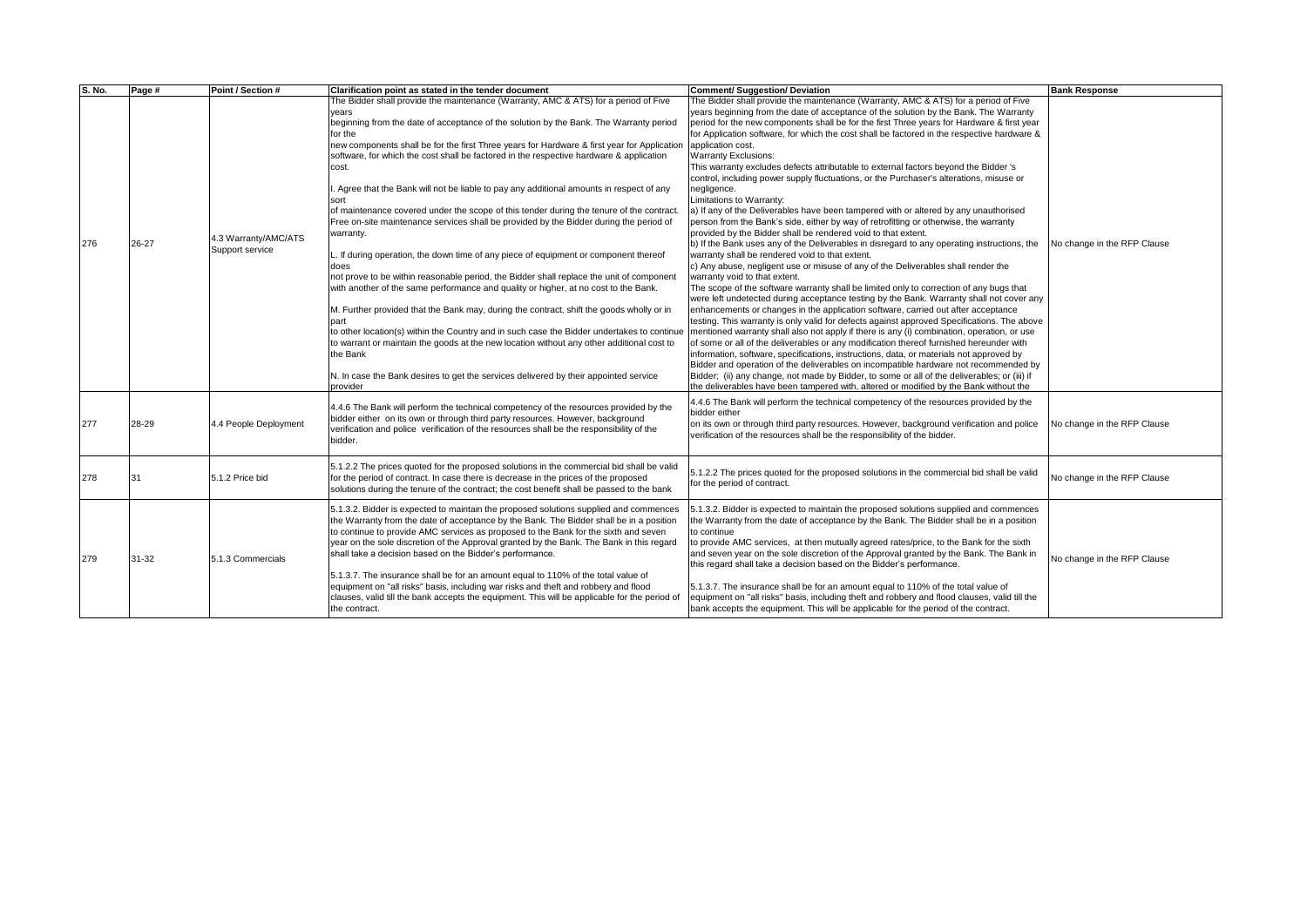| <b>S. No.</b> | Page # | Point / Section #        | Clarification point as stated in the tender document                                                      | <b>Comment/ Suggestion/ Deviation</b>                                                           | <b>Bank Response</b>        |
|---------------|--------|--------------------------|-----------------------------------------------------------------------------------------------------------|-------------------------------------------------------------------------------------------------|-----------------------------|
|               |        |                          | 5.1.4.1 The successful bidder should furnish a Performance Bank Guarantee to the                          |                                                                                                 |                             |
|               |        |                          | extent of                                                                                                 |                                                                                                 |                             |
|               |        |                          | 3% of the value of the contract within 30 days of the date of receipt of the purchase                     |                                                                                                 |                             |
|               |        |                          | order/Indent.                                                                                             | 5.1.4.1 The successful bidder should furnish a Performance Bank Guarantee to the                |                             |
|               |        |                          | The Performance Bank Guarantee has to be submitted in the format as required by the                       | extent of                                                                                       |                             |
|               |        |                          |                                                                                                           | 3% of the value of the contract within 30 days of the date of receipt of the purchase           |                             |
|               |        |                          | Bank.                                                                                                     | order/Indent.                                                                                   |                             |
|               |        |                          | The performance quarantee would be for the entire period of the Contract plus 3 months                    | The Performance Bank Guarantee has to be submitted in the format as required by the             |                             |
|               |        |                          | If the Performance quarantee is not submitted, the Bank reserves the right to cancel the<br>contract. The | Bank.                                                                                           |                             |
|               |        |                          |                                                                                                           | The performance guarantee would be for the entire period of the Contract plus 3 months.         |                             |
|               |        |                          | Performance Guarantee would be returned to the bidder after the expiry or termination of                  | f thePerformance guarantee is not submitted, the Bank reserves the right to cancel the          |                             |
|               |        |                          | the                                                                                                       | contract. The                                                                                   |                             |
|               |        |                          | contract. The limit of PBG of 3 % is as per quidelines of Ministry of Finance, Department                 | Performance Guarantee would be returned to the bidder after the expiry or termination of        |                             |
|               |        | 5.1.4 Performance        | of Expenditure Procurement Policy Division (No. F.9/4/2020-PPD) dated 12th November                       | :he                                                                                             |                             |
| 280           | 33-34  | Guarantee                | 2020 which are applicable to all tenders/ contracts issued/ concluded till 31st December                  | contract. The limit of PBG of 3 % is as per quidelines of Ministry of Finance, Department       | No change in the RFP Clause |
|               |        |                          | 2021. If the tenders/contracts is not issued/concluded till 31st December 2021, as per                    | of Expenditure Procurement Policy Division (No. F.9/4/2020-PPD) dated 12th November             |                             |
|               |        |                          | revised guidelines of GOI (if any) will be applicable with regards to PBG. In absence of                  | 2020 which are applicable to all tenders/contracts issued/concluded till 31st December          |                             |
|               |        |                          | any quidelines from GOI, the limit of PBG will be 10 %.                                                   | 2021. If the tenders/ contracts is not issued/ concluded till 31st December 2021, as per        |                             |
|               |        |                          |                                                                                                           | revised guidelines of GOI (if any) will be applicable with regards to PBG. In absence of        |                             |
|               |        |                          | 5.1.4.6 The Bidder must strictly adhere to the delivery dates or lead times identified in their           | any guidelines from GOI, the limit of PBG will be 10 %.                                         |                             |
|               |        |                          | proposal. Failure to meet these delivery dates, unless it is due to reasons entirely                      |                                                                                                 |                             |
|               |        |                          | attributable                                                                                              | 5.1.4.6 The Bidder must strictly adhere to the delivery dates or lead times identified in their |                             |
|               |        |                          | to the Bank, may constitute a material breach of the Bidder's performance. In the event                   | proposal. Failure to meet these delivery dates, unless it is due to reasons entirely            |                             |
|               |        |                          | that the                                                                                                  | attributable                                                                                    |                             |
|               |        |                          | Bank is forced to cancel an awarded contract (relative to this RFP) due to the Bidder's                   | to the Bank, may constitute a material breach of the Bidder's performance.                      |                             |
|               |        |                          | inability                                                                                                 |                                                                                                 |                             |
|               |        |                          | to meet the established delivery dates, that Bidder will be responsible for any re-                       |                                                                                                 |                             |
|               |        |                          | procurement                                                                                               |                                                                                                 |                             |
|               |        |                          | 5.1.5.2 The Bank may revise any part of the RFP, by providing an addendum to the                          | 5.1.5.2 The Bank may revise any part of the RFP, by providing an addendum to the                |                             |
|               |        |                          | <b>Bidder</b> at                                                                                          | Bidder at                                                                                       |                             |
|               |        |                          | stage till commercial bids are opened.                                                                    | stage till the bid proposal is submitted.                                                       |                             |
|               |        |                          | 5.1.5.7 The Bank reserves the right to make any changes in the terms and conditions of                    | 5.1.5.7 The Bank reserves the right to make any changes in the terms and conditions of          |                             |
|               |        |                          | purchase. The Bank will not be obliged to meet and have discussions with any Bidder,                      | purchase before the submission of bid proposal by the Bidder. The Bank will not be              |                             |
|               |        |                          | and $/$ or                                                                                                | obliged to meet and have discussions with any Bidder, and / or                                  |                             |
|               |        |                          | to listen to any representations.                                                                         | to listen to any representations.                                                               |                             |
|               |        |                          | 5.1.5.10 Right to Alter Quantities – The Bank reserves the right to alter the requirements                | 5.1.5.10 Right to Alter Quantities - The Bank reserves the right to alter the requirements      |                             |
|               |        |                          | specified in the tender. The Bank also reserves the right to delete or increase one or                    | specified in the tender. The Bank also reserves the right to delete or increase one or          |                             |
|               |        |                          | more items                                                                                                | more items                                                                                      |                             |
|               |        |                          | from the list of items specified in the tender. The bank will inform the Bidder about                     | from the list of items specified in the tender. The bank will inform the Bidder about           |                             |
|               |        |                          | changes, if                                                                                               | changes, if                                                                                     |                             |
|               |        |                          | any. In the event of any alteration in the quantities the price quoted by the Bidder against              | any. In the event of any alteration in the quantities the price quoted by the Bidder against    |                             |
| 281           | 35-37  | 5.1.5 Changes to the RFP | the                                                                                                       | the                                                                                             | No change in the RFP Clause |
|               |        |                          | item would be considered for such alteration. The Bidder agrees that the prices quoted                    | item would be considered for such alteration. The Bidder agrees that the prices quoted          |                             |
|               |        |                          | for each                                                                                                  | for each                                                                                        |                             |
|               |        |                          | line item & component is valid for period of contract and can be used by Bank for                         | line item & component is valid for period of contract and can be used by Bank for               |                             |
|               |        |                          | alteration in                                                                                             | alteration in                                                                                   |                             |
|               |        |                          | quantities. Bidder agrees that there is no limit on the quantities that can be altered under              | quantities.                                                                                     |                             |
|               |        |                          | this                                                                                                      | The increase in requirements should be limited to maximum of 20% of the original                |                             |
|               |        |                          | contract. During the contract period the Bidder agrees to pass on the benefit of reduction                | quantity. Any further increase shall be provided at mutually decided rates. In case of          |                             |
|               |        |                          |                                                                                                           | increase in quantities, the delivery period shall accordingly be increased by Bank. Bank        |                             |
|               |        |                          | pricing for any additional items to be procured by the Bank in the event the market prices                | shall not be entitled to reduce the quantities after issuance of the purchase order.            |                             |
|               |        |                          | / rate                                                                                                    | 5.1.5.13 There will be an inspection test conducted by the Bank after installation of the       |                             |
|               |        |                          | offered by the Bidder are lower than what has been quoted by the Bidder as the part of                    | proposed                                                                                        |                             |
|               |        |                          | commercial offer. Any price benefit in the proposed solution equipment, licenses,                         | solutions. In case of discrepancy in Proposed solution equipment supplied & not                 |                             |
|               |        |                          | services &                                                                                                | matching the                                                                                    |                             |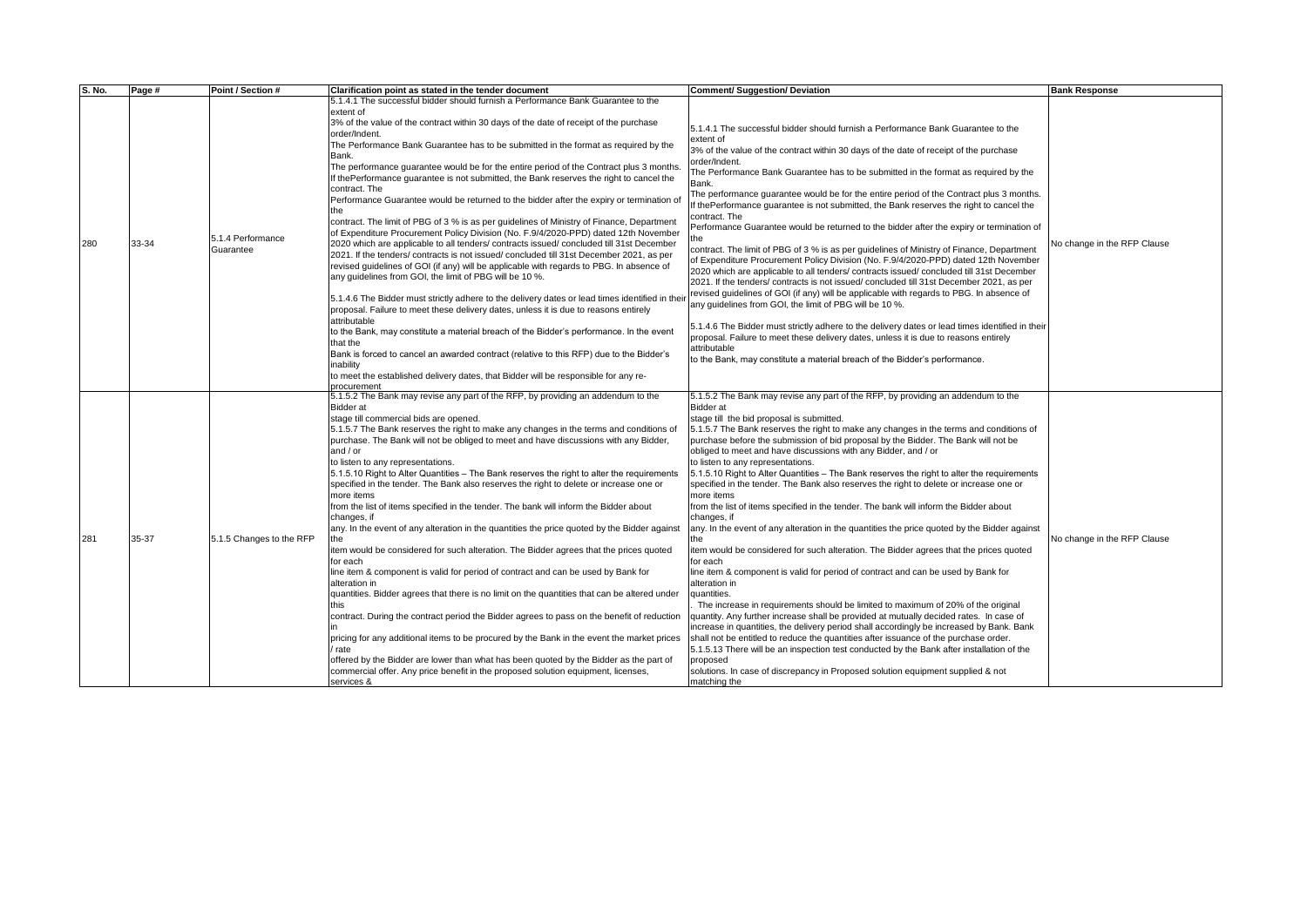| <b>S. No.</b> | Page # | Point / Section #                  | Clarification point as stated in the tender document                                                                                                                                                                                                                                                                                                                                                                                                                                                                                                                                                                                                                                                                                                                                                                                                                                                                                                                                                                                                                                                                                                                                                                                                                                                                                                                                               | <b>Comment/ Suggestion/ Deviation</b>                                                                                                                                                                                                                                                                                                                                                                                                                                                                                                                                                                                                                                                                                                                                                                                                                                                                                                                                                                                                                                                                                                                                                                                                                                                                                                                   | <b>Bank Response</b>        |
|---------------|--------|------------------------------------|----------------------------------------------------------------------------------------------------------------------------------------------------------------------------------------------------------------------------------------------------------------------------------------------------------------------------------------------------------------------------------------------------------------------------------------------------------------------------------------------------------------------------------------------------------------------------------------------------------------------------------------------------------------------------------------------------------------------------------------------------------------------------------------------------------------------------------------------------------------------------------------------------------------------------------------------------------------------------------------------------------------------------------------------------------------------------------------------------------------------------------------------------------------------------------------------------------------------------------------------------------------------------------------------------------------------------------------------------------------------------------------------------|---------------------------------------------------------------------------------------------------------------------------------------------------------------------------------------------------------------------------------------------------------------------------------------------------------------------------------------------------------------------------------------------------------------------------------------------------------------------------------------------------------------------------------------------------------------------------------------------------------------------------------------------------------------------------------------------------------------------------------------------------------------------------------------------------------------------------------------------------------------------------------------------------------------------------------------------------------------------------------------------------------------------------------------------------------------------------------------------------------------------------------------------------------------------------------------------------------------------------------------------------------------------------------------------------------------------------------------------------------|-----------------------------|
| 282           | 35-37  | 5.1.5 Changes to the RFP           | 5.1.5.15 The Bank shall inform the Bidder all breaches and claims of indemnification and<br>shall<br>grant the Bidder sole authority to defend, manage, negotiate or settle such claims; and<br>make<br>available all reasonable assistance in defending the claims (at the expense of the<br>Bidder). The<br>written demand by the Bank as to the loss / damages mentioned above shall be final,<br>conclusiveand binding on the Bidder and Bidder shall be liable to pay on demand the<br>actual amount of<br>such loss / damages caused to the Bank.<br>In respect of demands levied by the Bank on the Bidder towards breaches, claims, etc.<br>the Bank shall provide the Bidder with details of such demand levied by the Bank.<br>However, there are other indemnities such as indemnity for IPR violation, confidentiality<br>breach, etc., that the Bidder is expected to provide as per the RFP.<br>Indemnity would be limited to court awarded damages and shall exclude indirect,<br>consequential<br>and incidental damages. However indemnity would cover damages, loss or liabilities<br>suffered<br>by the bank arising out of claims made by its customers and/or regulatory authorities.<br>5.1.5.20 Technical Inspection and Performance Evaluation - The Bank may choose to<br>carry out<br>a technical inspection/audit and performance evaluation of products offered by the | 5.1.5.15 The Bank shall inform the Bidder all breaches and claims of indemnification and<br>shall<br>grant the Bidder sole authority to defend, manage, negotiate or settle such claims; and<br>make<br>available all reasonable assistance in defending the claims (at the expense of the Bidder).<br>In respect of demands claimed by the Bank on the Bidder towards breaches,<br>the Bank shall provide the Bidder with details of such demand claimed by the Bank.<br>However, there are other indemnities such as indemnity for IPR violation,<br>etc., that the Bidder is expected to provide as per the RFP.<br>Indemnity would be limited to court awarded damages and shall exclude indirect,<br>consequential<br>and incidental damages.<br>5.1.5.20 Technical Inspection and Performance Evaluation - The Bank may choose to<br>carry out<br>a technical inspection/audit and performance evaluation of products offered by the<br>Bidder, The<br>Bidder would permit the Bank or any person / persons appointed by the Bank to observe<br>the<br>technical and performance evaluation / benchmarks carried out by the Bidder. Any<br>expenses<br>(performing the benchmark, travel, stay, etc.) incurred for the same would be borne by the<br>Bidder and under no circumstances the same would be reimbursed to the Bidder by the<br>Bank. | No change in the RFP Clause |
| 283           | 38     | 5.1.7 Award of Contract            | 5.1.7.2 The Bank reserves the right at the time of award of contract to increase or<br>decrease of<br>the quantity of goods or services or change in location where equipment are to be<br>supplied from<br>what was originally specified while floating the tender without any change in unit price or<br>any<br>other terms and conditions.                                                                                                                                                                                                                                                                                                                                                                                                                                                                                                                                                                                                                                                                                                                                                                                                                                                                                                                                                                                                                                                      | 5.1.7.2 The Bank reserves the right at the time of award of contract to increase or<br>decrease of<br>the quantity of goods or services or change in location where equipment are to be<br>supplied from<br>what was originally specified while floating the tender without any change in unit price or<br>any<br>other terms and conditions. However, Bank shall not be entitled to decrease the<br>quantities of goods or services after the issuance of the purchase order to the Bidder.                                                                                                                                                                                                                                                                                                                                                                                                                                                                                                                                                                                                                                                                                                                                                                                                                                                            | No change in the RFP Clause |
| 284           | 38     | 5.1.9 Confidentiality<br>Agreement | 5.1.9.3 Confidentiality should be applicable forever.                                                                                                                                                                                                                                                                                                                                                                                                                                                                                                                                                                                                                                                                                                                                                                                                                                                                                                                                                                                                                                                                                                                                                                                                                                                                                                                                              | 5.1.9.3 Confidentiality should be applicable for a period of 2 years if the bidder is not<br>qualified and for a period of 2 years after the termination of the Agreement, if the<br>agreement is executed with the Bidder                                                                                                                                                                                                                                                                                                                                                                                                                                                                                                                                                                                                                                                                                                                                                                                                                                                                                                                                                                                                                                                                                                                              | Clause is modified          |
| 285           | 40     | 5.2.1 Contract Commitment          | The Bank intends that the contract, which is contemplated herein with the Bidder, shall be<br>for a<br>period of five years from the date of acceptance sign off. However, the extension of the<br>AMC<br>post warranty period will be at the sole discretion of the Bank.                                                                                                                                                                                                                                                                                                                                                                                                                                                                                                                                                                                                                                                                                                                                                                                                                                                                                                                                                                                                                                                                                                                         | The Bank intends that the contract, which is contemplated herein with the Bidder, shall be<br>for a<br>period of five years from the date of acceptance sign off. However, the extension of the<br><b>AMC</b><br>post warranty period will be done with mutual consent of the parties.                                                                                                                                                                                                                                                                                                                                                                                                                                                                                                                                                                                                                                                                                                                                                                                                                                                                                                                                                                                                                                                                  | No change in the RFP Clause |
| 286           | 40-41  | 5.2.4 Inspection                   | The Bank will carry out the inspection tests for testing of related deliverables & licenses to<br>verify that the supplied equipment's are as per the Bill of materials. The Bidder shall<br>assist the Bank in all inspection tests to be carried out by the Bank.<br>In case of any discrepancy in the proposed solution supplied, the Bank reserves the right<br>to terminate the entire agreement in case the Bidder does not rectify or replace the<br>supplied<br>hardware/software within 30 days and the Bidder shall take back Bidder equipment at<br>Bidder costs and risks. The bidder shall further be liable to applicable penalties as per<br>termination<br>clause. The Bidder shall ensure that all costs associated with insurance from the date of<br>transfer of title till the final acceptance by the Bank will be borne by the Bidder and the<br>asset insured in the name of the Bank. The Bidder shall provide the insurance certificates<br>for insurance of the 'Bidder Supplied Equipment' to the Bank along with supply of<br>Equipment.                                                                                                                                                                                                                                                                                                                               | The Bank will carry out the inspection tests for testing of related deliverables & licenses to<br>verify that the supplied equipment's are as per the Bill of materials. The Bidder shall<br>assist the Bank in all inspection tests to be carried out by the Bank.<br>In case of any discrepancy in the proposed solution supplied, the Bank reserves the right<br>to terminate the entire agreement in case the Bidder does not rectify or replace the<br>supplied<br>hardware/software within 30 days and the Bidder shall take back Bidder equipment at<br>Bidder costs and risks . The Bidder shall ensure that all costs associated with insurance<br>from the date of transfer of title till the final acceptance by the Bank will be borne by the<br>Bidder and the asset insured in<br>the name of the Bank. The Bidder shall provide the insurance certificates for insurance of<br>the 'Bidder Supplied Equipment' to the Bank along with supply of Equipment.                                                                                                                                                                                                                                                                                                                                                                               | No change in the RFP Clause |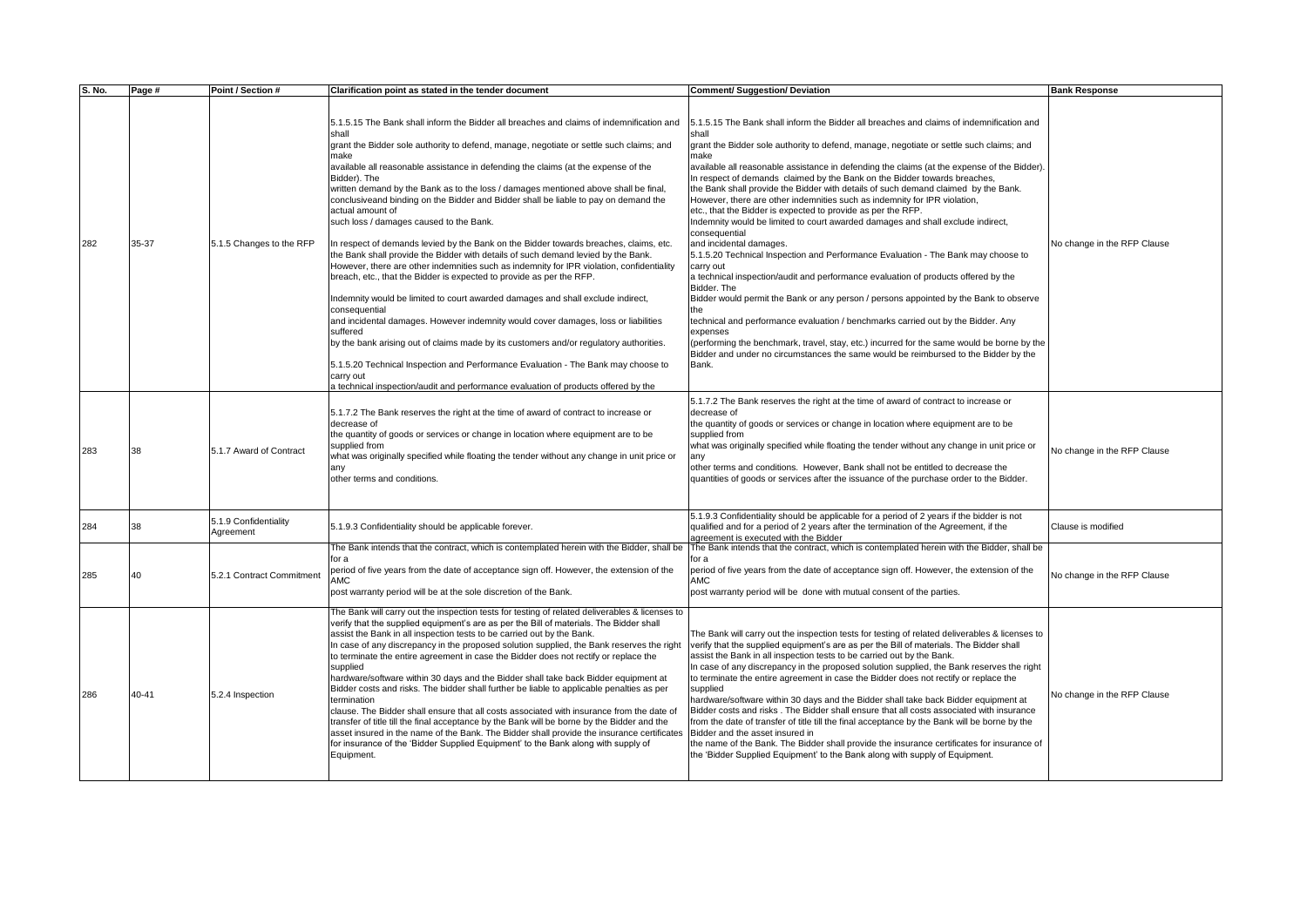| S. No. | Page # | Point / Section #            | Clarification point as stated in the tender document                                                                                                                                                                                                                                                                                                                                                                                                                                                                                                                                                                                                                                                                                                                                                                                                                                                                                                                                                                                                                                                                                                                                                                                                                                                                                                                                                                                                                                                                                                                                                                                                                                                                                                                                                                                                                                                                                                                                                                        | <b>Comment/ Suggestion/ Deviation</b>                                                                                                                                                                                                                                                                                                                                                                                                                                                                                                                                                                                                                                                                                                                                                                                                                                                                                                                                                                                                                                                                                                                                                                                                                                                                                                                                                                                                                                                                                                                                                                                                                                               | <b>Bank Response</b>        |
|--------|--------|------------------------------|-----------------------------------------------------------------------------------------------------------------------------------------------------------------------------------------------------------------------------------------------------------------------------------------------------------------------------------------------------------------------------------------------------------------------------------------------------------------------------------------------------------------------------------------------------------------------------------------------------------------------------------------------------------------------------------------------------------------------------------------------------------------------------------------------------------------------------------------------------------------------------------------------------------------------------------------------------------------------------------------------------------------------------------------------------------------------------------------------------------------------------------------------------------------------------------------------------------------------------------------------------------------------------------------------------------------------------------------------------------------------------------------------------------------------------------------------------------------------------------------------------------------------------------------------------------------------------------------------------------------------------------------------------------------------------------------------------------------------------------------------------------------------------------------------------------------------------------------------------------------------------------------------------------------------------------------------------------------------------------------------------------------------------|-------------------------------------------------------------------------------------------------------------------------------------------------------------------------------------------------------------------------------------------------------------------------------------------------------------------------------------------------------------------------------------------------------------------------------------------------------------------------------------------------------------------------------------------------------------------------------------------------------------------------------------------------------------------------------------------------------------------------------------------------------------------------------------------------------------------------------------------------------------------------------------------------------------------------------------------------------------------------------------------------------------------------------------------------------------------------------------------------------------------------------------------------------------------------------------------------------------------------------------------------------------------------------------------------------------------------------------------------------------------------------------------------------------------------------------------------------------------------------------------------------------------------------------------------------------------------------------------------------------------------------------------------------------------------------------|-----------------------------|
| 287    | 41     | 5.2.5 Inspection Certificate | On successful completion of inspection testing i.e. receipt of deliverables, installation &<br>configuration of the proposed solution etc. and the Bank is satisfied with the working on<br>the<br>system, the inspection certificate will be jointly prepared with the selected Bidder at the<br>time of the execution of the project.<br>The date on which such certificate is signed by the Bank shall be deemed to be the date<br>of acceptance of the system and the Warranty of the system starts from that date.                                                                                                                                                                                                                                                                                                                                                                                                                                                                                                                                                                                                                                                                                                                                                                                                                                                                                                                                                                                                                                                                                                                                                                                                                                                                                                                                                                                                                                                                                                     | On successful completion of inspection testing i.e. receipt of deliverables, installation &<br>configuration of the proposed solution etc., the inspection certificate will be jointly<br>prepared with the selected Bidder at the time of the execution of the project.<br>Bank shall not withhold or delay the issuance of acceptance certificate of any of the<br>deliverables, if the deliverables substantially meet the specifications or on account of any<br>minor defects which have no material effect on the functionality of the deliverables.<br>Notwithstanding the foregoing sentence, a deliverable shall be treated as accepted by<br>Bank if the Bank (a) fails to provide the list of non conformities within two (2) weeks of<br>delivery, (b) fails to notify the acceptance of the deliverables in terms of this clause within<br>the period of two (2) weeks from delivery, or (c) starts using the deliverable in a live<br>production environment (other than as part of agreed review and acceptance testing<br>procedure, such as UAT).<br>The date on which such certificate is signed by the Bank or deemed signed by the Bank<br>shall be deemed to be the date of acceptance of the system and the Warranty of the<br>system starts from that date.                                                                                                                                                                                                                                                                                                                                                                                                  | No change in the RFP Clause |
| 288    | 42     | 5.2.8 Insurance              | In addition to the insurance policies taken by the Bidder with respect to the transportation<br>of the equipment as set out above, the Bidder shall maintain adequate professional<br>liability and an all<br>risk Insurance for the aggregate of all deliverables and services to be rendered by virtue<br>of Supply of solution equipment & software and shall provide to the Bank on request<br>copies of such policy of insurance and evidence that the premiums have been paid. The<br>Bidder shall procure appropriate insurance policies of the limits acceptable to the Bank<br>for damage to Bank's premises, Banks property, data or loss of life, which may occur as a<br>result of or in the course of performing the Bidder's obligations under the RFP. The<br>Bidder also warrants and represents that it shall keep all their respective directors,<br>partners, advisers, agents, representatives and or employees adequately insured in<br>respect of business travel in India and further agrees to provide to the Bank on request<br>copies of such policy of insurance and evidence that the premiums have been paid.<br>The Bidder shall furnish to the Bank prior to the commencement of the supply of solution<br>equipment, copies of the certificates of insurance as stipulated as set out herein certifying<br>that the policies of insurance, endorsed as required, are in full force and effect (together<br>with any required waivers of subrogation). The Bidder shall ensure that the policies<br>contain provision that<br>the Bank will be given thirty (30) days' prior written notice by the insurers in the event of<br>either cancellation or material change in coverage; and that the Bank shall be given thirty<br>(30) days' notice prior to termination of the insurance for failure to renew or pay premium.<br>The Insurance procured by the Bidder shall be primary to any other insurance available<br>to the Bank, its assigns, officers, directors, agents and employees. | In addition to the insurance policies taken by the Bidder with respect to the transportation<br>of the equipment as set out above, the Bidder shall maintain adequate professional<br>liability and an all<br>risk Insurance for the aggregate of all deliverables and services to be rendered by virtue<br>of Supply of solution equipment & software and shall provide to the Bank on request<br>insurance broker's certificate and evidence that the premiums have been paid. The<br>Bidder also warrants and represents<br>that it shall keep all their respective directors, partners, advisers, representatives and or<br>employees adequately insured in respect of business travel in India and further agrees to<br>provide to the Bank on request insurance broker's certificate and evidence that the<br>premiums have been paid.<br>The Bidder shall furnish to the Bank prior to the commencement of the supply of solution<br>equipment, copies of the certificates of insurance as stipulated as set out herein certifying<br>that the policies of insurance, endorsed as required, are in full force and effect (together<br>with any required waivers of subrogation). The Bidder shall ensure that<br>the Bank will be given thirty (30) days' prior written notice by the bidder in the event of<br>either cancellation or material change in coverage; and that the Bank shall be given thirty<br>30) days' notice prior to termination of the insurance for failure to renew or pay premium.<br>The Insurance procured by the Bidder shall be primary to any other insurance available to<br>the Bank, its assigns, officers, directors, agents and employees. | Clause is modified          |
| 289    | 42     | 5.2.8 Insurance              | The Bidder's obligation to maintain insurance coverage hereunder shall be in addition to,<br>and not in lieu of, the Bidder's other obligations, and the Bidder's liability to the Bank shall<br>not be<br>limited to the amount of coverage.<br>It is usual for Bidders to have name of their customers endorsed as additional insured /<br>beneficiary and provide a copy of the policy to the customers.<br>The Bank shall be added as a Beneficiary or additional insured" and appropriate<br>certification shall be provided by the Bidder's insurer certifying compliance with the<br>provisions of this clause                                                                                                                                                                                                                                                                                                                                                                                                                                                                                                                                                                                                                                                                                                                                                                                                                                                                                                                                                                                                                                                                                                                                                                                                                                                                                                                                                                                                       | The Bidder's obligation to maintain insurance coverage hereunder shall be in addition to,<br>and not in lieu of, the Bidder's other obligations, and the Bidder's liability to the Bank shall<br>not be<br>limited to the amount of coverage.<br>It is usual for Bidders to have name of their customers endorsed as additional insured /<br>beneficiary and provide a copy of the insurance broker's certificate to the customers.<br>The Bank shall be added as a Beneficiary or additional insured" and appropriate<br>certification shall be provided by the Bidder's insurer certifying compliance with the<br>provisions of this clause                                                                                                                                                                                                                                                                                                                                                                                                                                                                                                                                                                                                                                                                                                                                                                                                                                                                                                                                                                                                                                       | No change in the RFP Clause |
| 290    | 42-43  | 5.2.9 Order Cancellation     | The Bank reserves its right to cancel the order in the event of one or more of the following<br>situations, that are not occasioned due to reasons solely and directly attributable to the<br>Bank<br>alone:<br>5.2.9.1 Inordinate delays & lack of action from the Bidder towards supply and delivery<br>beyond<br>the delivery timelines.<br>5.2.9.2 Inability of the Bidder to remedy the situation within 30 days from the date of<br>pointing<br>out the defects by the Bank. (30 days will be construed as the notice period)                                                                                                                                                                                                                                                                                                                                                                                                                                                                                                                                                                                                                                                                                                                                                                                                                                                                                                                                                                                                                                                                                                                                                                                                                                                                                                                                                                                                                                                                                         | The Bank reserves its right to cancel the order in the event of one or more of the following<br>situations, that are not occasioned due to reasons solely and directly attributable to the<br>Bank<br>alone:<br>5.2.9.1 Inordinate delays & lack of action from the Bidder towards supply and delivery<br>beyond<br>the delivery timelines provided the delay is for the reasons which are solely and entirely<br>attributable to the Bidder and not due to reasons attributable to Bank and/or its other<br>vendors or due to reasons of Force Majeure                                                                                                                                                                                                                                                                                                                                                                                                                                                                                                                                                                                                                                                                                                                                                                                                                                                                                                                                                                                                                                                                                                                             | No change in the RFP Clause |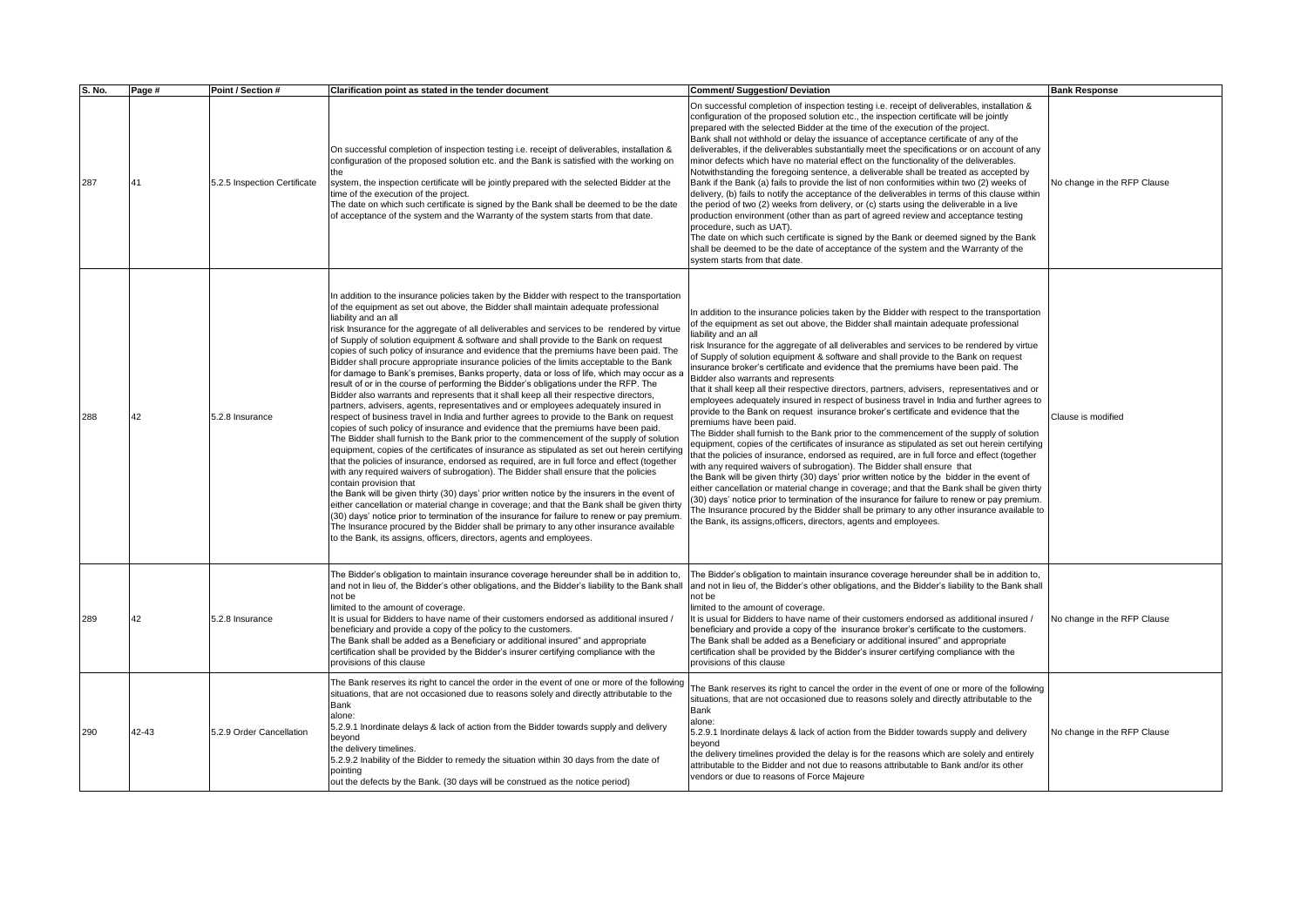| <b>S. No.</b> | Page # | Point / Section #            | Clarification point as stated in the tender document                                                                                                                                                                                                                                                                                                                                                                                                                                                                                                                                                                                                                                                                                                                                                                                                                                                                                                                                                                                                                                                                                                                                                                                                                                                                                                                                                                                                                                                                                                                                                                                                                                                                                                                                                                                                                                                                                                                                                                                                                                                                                                                                                                                     | <b>Comment/ Suggestion/ Deviation</b>                                                                                                                                                                                                                                                                                                                                                                                                                                                                                                                                                                                                                                                                                                                                                                                                                                                                                                                                                                                                                                                                                                                                                                                                                                                                                                                                                                                                                                                                                                                                                                                                                                                                                                                                                                                                                                                                                                                                                                                                                                                                                                                                                                                                                   | <b>Bank Response</b>        |
|---------------|--------|------------------------------|------------------------------------------------------------------------------------------------------------------------------------------------------------------------------------------------------------------------------------------------------------------------------------------------------------------------------------------------------------------------------------------------------------------------------------------------------------------------------------------------------------------------------------------------------------------------------------------------------------------------------------------------------------------------------------------------------------------------------------------------------------------------------------------------------------------------------------------------------------------------------------------------------------------------------------------------------------------------------------------------------------------------------------------------------------------------------------------------------------------------------------------------------------------------------------------------------------------------------------------------------------------------------------------------------------------------------------------------------------------------------------------------------------------------------------------------------------------------------------------------------------------------------------------------------------------------------------------------------------------------------------------------------------------------------------------------------------------------------------------------------------------------------------------------------------------------------------------------------------------------------------------------------------------------------------------------------------------------------------------------------------------------------------------------------------------------------------------------------------------------------------------------------------------------------------------------------------------------------------------|---------------------------------------------------------------------------------------------------------------------------------------------------------------------------------------------------------------------------------------------------------------------------------------------------------------------------------------------------------------------------------------------------------------------------------------------------------------------------------------------------------------------------------------------------------------------------------------------------------------------------------------------------------------------------------------------------------------------------------------------------------------------------------------------------------------------------------------------------------------------------------------------------------------------------------------------------------------------------------------------------------------------------------------------------------------------------------------------------------------------------------------------------------------------------------------------------------------------------------------------------------------------------------------------------------------------------------------------------------------------------------------------------------------------------------------------------------------------------------------------------------------------------------------------------------------------------------------------------------------------------------------------------------------------------------------------------------------------------------------------------------------------------------------------------------------------------------------------------------------------------------------------------------------------------------------------------------------------------------------------------------------------------------------------------------------------------------------------------------------------------------------------------------------------------------------------------------------------------------------------------------|-----------------------------|
| 291           | 43-44  | 5.2.10 Indemnity             | 5.2.10.1 bidder shall indemnify, protect and save the Bank and hold the Bank harmless<br>from and against all claims, losses, costs, damages, expenses, action suits and other<br>proceedings, (including reasonable attorney fees), relating to or resulting directly or<br>indirectly from:<br>i. An act or omission of the SI, its employees, its agents, or employees of the consortium<br>in the performance of the services provided by this Agreement,<br>ii. Breach of any of the terms of this Agreement and amendments thereof or breach of<br>any representation or warranty by the SI,<br>iii. Use of the provided Solution and/ or facility provided by the SI,<br>iv. Infringement of any patent, trademarks, copyrights etc. or such other statutory<br>infringements<br>in respect of all components used to facilitate and to fulfill the scope of the Solution<br>requirement.<br>5.2.10.2 The Bidder shall further indemnify the Bank against any loss or damage arising<br>out of loss of data, claims of infringement of third-party copyright, patents, or other<br>intellectual property, and third party claims on the Bank for malfunctioning of the<br>equipment/s providing facility to Bank's equipment at all points of time, provided however,<br>i. The Bank notifies the SI in writing immediately on aware of such claim,<br>ii. The SI has sole control of defense and all related settlement negotiations,<br>iii. The Bank provides the SI with the assistance, information and authority reasonably<br>necessary to perform the above, and<br>iv. The Bank does not make any statement or comments or representations about the<br>claim<br>Without prior written consent of the SI, except under due process of law or order of the<br>court. It is clarified that the SI shall in no event enter into a settlement, compromise or<br>make any statement (including failure to take appropriate steps) that may be detrimental<br>o the Bank's (and/or its customers, users and SIs) rights, interest and reputation.<br>5.2.10.3 The Bidder shall indemnify the Bank (including its employees, directors or<br>representatives)<br>from and against claims, losses, and liabilities arising from: | 5.2.10.1 bidder shall indemnify, protect and save the Bank and hold the Bank harmless<br>from and against all claims, losses, costs, damages, expenses, and other proceedings,<br>(including reasonable attorney fees), relating to or resulting directly from:<br>iv. Infringement of any third party patent, trademarks, copyrights etc. or such other<br>statutory infringements<br>in respect of all components used to facilitate and to fulfill the scope of the Solution<br>reauirement.<br>5.2.10.2 The Bidder shall further indemnify the Bank against any loss or damage arising<br>out of claims of infringement of third-party copyright, patents, or other intellectual<br>property, provided however,<br>The Bank notifies the SI in writing immediately on aware of such claim,<br>i. The SI has sole control of defense and all related settlement negotiations,<br>ii. The Bank provides the SI with the assistance, information and authority reasonably<br>necessary to perform the above, and<br>iv. The Bank does not make any statement or comments or representations about the<br>claim Without prior written consent of the SI, except under due process of law or order of<br>the court. It is clarified that the SI shall in no event enter into a settlement, compromise or<br>make any statement (including failure to take appropriate steps) that may be detrimental<br>to the Bank's (and/or its customers, users and SIs) rights, interest and reputation. Vendor<br>shall have no obligations with respect to any Infringement Claims to the extent that the<br>Infringement Claim arises or results from: (i) Vendor's compliance with Bank's specific<br>technical designs or instructions (except where Vendor knew or should have known that<br>such compliance was likely to result in an Infringement Claim and Vendor did not inform<br>Bank of the same); (ii) inclusion in a Deliverable of any content or other materials<br>provided by Bank and the infringement relates to or arises from such Bank materials or<br>provided material; (iii) modification of a Deliverable after delivery by Vendor to Bank if<br>such modification was not made by or on behalf of the Vendor: (iv) operation or use of | No change in the RFP Clause |
| 292           | 43-44  | 5.2.10 Indemnity             | i. Non-compliance of the SI with Laws / Governmental Requirements<br>i. IP infringement<br>iii. Negligence and misconduct of the SI, its employees, and agents<br>iv. Breach of any terms of this Agreement or the Agreement and amendments thereof or<br>Representation made by the SI<br>v. Act or omission in performance of service.<br>vi. Loss of data due to Bidder provided facility provided the loss can directly and solely be<br>attributable due to services provided by Bidder<br>5.2.10.4 Indemnity would cover damages, loss or liabilities suffered by the Bank arising<br>out of claims made by its customers and/or regulatory authorities and shall exclude<br>ndirect, consequential and incidental damages                                                                                                                                                                                                                                                                                                                                                                                                                                                                                                                                                                                                                                                                                                                                                                                                                                                                                                                                                                                                                                                                                                                                                                                                                                                                                                                                                                                                                                                                                                         | 5.2.10.3 The Bidder shall indemnify the Bank (including its employees, directors or<br>representatives)<br>from and against claims, losses, and liabilities arising from:<br>i. third party claims for IP infringement<br>bidder<br>5.2.10.4 Indemnity shall exclude indirect,<br>consequential and incidental damages.                                                                                                                                                                                                                                                                                                                                                                                                                                                                                                                                                                                                                                                                                                                                                                                                                                                                                                                                                                                                                                                                                                                                                                                                                                                                                                                                                                                                                                                                                                                                                                                                                                                                                                                                                                                                                                                                                                                                 | No change in the RFP Clause |
| 293           | 44     | 5.2.11 Inspection of Records | All Bidder records with respect to any matters covered by this tender shall be made<br>available to<br>the Bank or its designees at any time during normal business hours, as often as the Bank<br>deems<br>necessary, to audit, examine, and make excerpts or transcripts of all relevant data. Said<br>records<br>are subject to examination. The cost of the audit will be borne by the Bank. The scope of<br>such<br>audit would be limited to Service Levels being covered under the contract, and financial<br>information would be excluded from such inspection, which will be subject to the<br>requirements<br>of statutory and regulatory authorities.<br>Any publicity by the Bidder in which the name of the Bank is to be used should be done                                                                                                                                                                                                                                                                                                                                                                                                                                                                                                                                                                                                                                                                                                                                                                                                                                                                                                                                                                                                                                                                                                                                                                                                                                                                                                                                                                                                                                                                              | All Bidder records with respect to any matters covered by this tender shall be made<br>available to<br>the Bank or its designees at any time during normal business hours, not more than once<br>in a year, to audit, examine, and make excerpts or transcripts of all relevant data. Said<br>records<br>are subject to examination. The cost of the audit will be borne by the Bank. The scope of<br>such<br>audit would be limited to Service Levels being covered under the contract, and financial<br>information including Bidder's cost, profit, discount and pricing data would be excluded<br>from such inspection,.<br>Any such inspection/audit shall be conducted expeditiously and efficiently, after giving<br>due notice to the Bidder which shall not be less than 10 days. The Bank shall not have<br>access to the proprietary data of, or relating to, any other customer of Bidder, or a third<br>party. The audit shall not be permitted if it interferes with Bidder's ability to perform the<br>services in accordance with the service levels, unless the Bank relieves Bidder from<br>meeting the applicable service levels. The Auditor should not be the direct competitor of<br>the Bank. The Auditor (including regulatory auditor) has to sign NDA before conducting<br>the Audit.<br>Any publicity by either party in the name of other party should be done only with the                                                                                                                                                                                                                                                                                                                                                                                                                                                                                                                                                                                                                                                                                                                                                                                                                                                | No change in the RFP Clause |
| 294           | 42     | 5.2.12 Publicity             | only with the explicit written permission of the Bank.                                                                                                                                                                                                                                                                                                                                                                                                                                                                                                                                                                                                                                                                                                                                                                                                                                                                                                                                                                                                                                                                                                                                                                                                                                                                                                                                                                                                                                                                                                                                                                                                                                                                                                                                                                                                                                                                                                                                                                                                                                                                                                                                                                                   | explicit written permission of the other party.                                                                                                                                                                                                                                                                                                                                                                                                                                                                                                                                                                                                                                                                                                                                                                                                                                                                                                                                                                                                                                                                                                                                                                                                                                                                                                                                                                                                                                                                                                                                                                                                                                                                                                                                                                                                                                                                                                                                                                                                                                                                                                                                                                                                         | No change in the RFP Clause |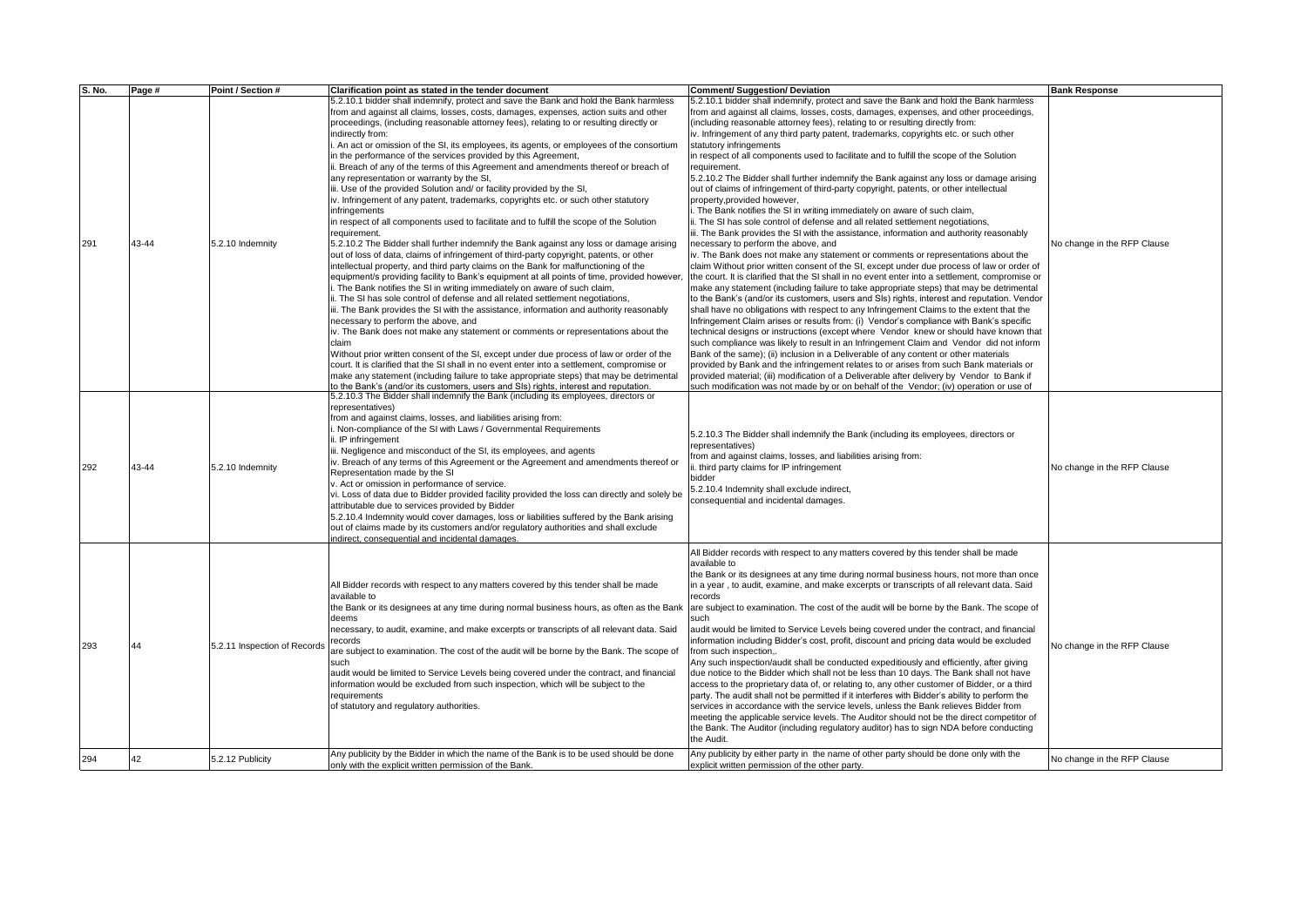| <b>S. No.</b> | Page # | Point / Section #            | Clarification point as stated in the tender document                                                                                                                                      | <b>Comment/ Suggestion/ Deviation</b>                                                                                                                                              | <b>Bank Response</b>        |
|---------------|--------|------------------------------|-------------------------------------------------------------------------------------------------------------------------------------------------------------------------------------------|------------------------------------------------------------------------------------------------------------------------------------------------------------------------------------|-----------------------------|
|               |        |                              | 5.2.14.1 The Bank expects the Bidder to complete the scope of the project as mentioned                                                                                                    | 5.2.14.1 The Bank expects the Bidder to complete the scope of the project as mentioned                                                                                             |                             |
|               |        |                              | clause 4 -scope of work of this document within the timeframe specified in Clause 2.3.1<br>Project                                                                                        | clause 4 -scope of work of this document within the timeframe specified in Clause 2.3.1                                                                                            |                             |
|               |        |                              | Timelines of this document. Inability of the Bidder to either provide the requirements as                                                                                                 | Project<br>Timelines of this document. Inability of the Bidder to either provide the requirements as                                                                               |                             |
|               |        |                              | per the<br>scope or to meet the timelines as specified would be treated as breach of contract and<br>would                                                                                | per the<br>scope or to meet the timelines as specified would be treated as breach of contract and                                                                                  |                             |
| 295           | 45-46  | 5.2.14 Penalty               | invoke the penalty clause.                                                                                                                                                                | would                                                                                                                                                                              | No change in the RFP Clause |
|               |        |                              | 5.2.14.2 For example, if the Bidder is not able to supply a proposed solution equipment or<br>the                                                                                         | invoke the penalty clause.<br>5.2.14.2 For example, if the Bidder is not able to supply a proposed solution equipment or                                                           |                             |
|               |        |                              | supplied equipment requires some more parts for its functioning or there is a delay in<br>installation                                                                                    | the<br>supplied equipment requires some more parts for its functioning or there is a delay in                                                                                      |                             |
|               |        |                              | of any equipment then the penalty levied will be 1% of the cost of "That Proposed solution                                                                                                | installation<br>of any equipment then the penalty levied will be 1% of the cost of "That Proposed solution                                                                         |                             |
|               |        |                              | component" per week of delay. For example, there is delay of two weeks in delivery /                                                                                                      | component" per week of delay. For example, there is delay of two weeks in delivery /                                                                                               |                             |
|               |        |                              | installation<br>of an equipment; then the penalty will be charged 2% of the cost of that equipment.                                                                                       | installation                                                                                                                                                                       |                             |
|               |        |                              |                                                                                                                                                                                           | of an equipment; then the penalty will be charged 2% of the cost of that equipment.                                                                                                |                             |
|               |        |                              | 5.2.14.3 The proposed rate of penalty would be 1 % of the of value of affected service or                                                                                                 | 5.2.14.3 The proposed rate of penalty would be 1 % of the of value of affected service or<br>product                                                                               |                             |
|               |        |                              | product<br>per week of non-compliance to, the service levels for every percentage below the                                                                                               | per week of non-compliance to, the service levels for every percentage below the                                                                                                   |                             |
|               |        |                              | expected<br>levels of service, for that particular service. Overall cap for penalties will be 10% of the                                                                                  | expected<br>levels of service, for that particular service. Overall cap for penalties will be 10% of the                                                                           |                             |
|               |        |                              | contract                                                                                                                                                                                  | contract                                                                                                                                                                           |                             |
|               |        |                              | value. Thereafter, the contract may be cancelled and amount paid if any, will be                                                                                                          | value. Thereafter, the contract may be cancelled. The bank also has the right to invoke                                                                                            |                             |
|               |        |                              | recovered with<br>1.25% interest per month. The bank also has the right to invoke the performance                                                                                         | the performance quarantee.<br>Refer to Annexure 10 - Commercial Bill of Materials for cost of the product and services;                                                            |                             |
|               |        |                              | quarantee.                                                                                                                                                                                | also                                                                                                                                                                               |                             |
|               |        |                              | Refer to Annexure 10 – Commercial Bill of Materials for cost of the product and services;<br>also                                                                                         | refer to clause 2.3.1 for project timelines.<br>5.2.14.4 Inability of the Bidder to provide services at the service levels defined would                                           |                             |
|               |        |                              | refer to clause 2.3.1 for project timelines.                                                                                                                                              | result in                                                                                                                                                                          |                             |
| 296           | 45-46  | 5.2.14 Penalty               | 5.2.14.4 Inability of the Bidder to provide services at the service levels defined would<br>result in                                                                                     | breach of contract and would invoke the penalty clause. Refer to clause 7 for service<br>levels and                                                                                | No change in the RFP Clause |
|               |        |                              | breach of contract and would invoke the penalty clause. Refer to clause 7 for service                                                                                                     | service credits                                                                                                                                                                    |                             |
|               |        |                              | levels and<br>service credits                                                                                                                                                             | 5.2.14.5 Notwithstanding anything contained above, no such penalty will be chargeable<br>on the                                                                                    |                             |
|               |        |                              | 5.2.14.5 Notwithstanding anything contained above, no such penalty will be chargeable                                                                                                     | Bidder for the inability occasioned, if such inability is due to reasons entirely attributable to                                                                                  |                             |
|               |        |                              | on the                                                                                                                                                                                    | the                                                                                                                                                                                |                             |
|               |        |                              | Bidder for the inability occasioned, if such inability is due to reasons entirely attributable to<br>the                                                                                  | Bank.<br>5.2.14.6 Notwithstanding what is mentioned hereinabove or anywhere else in the tender,                                                                                    |                             |
|               |        |                              | Bank.                                                                                                                                                                                     | the                                                                                                                                                                                |                             |
|               |        |                              | 5.2.14.6 Notwithstanding what is mentioned hereinabove or anywhere else in the tender,<br>the                                                                                             | maximum amount that may be levied by way of penalty and Liquidated Damages shall on<br>no account exceed 10 % of the                                                               |                             |
|               |        |                              | maximum amount that may be levied by way of penalty shall on no account exceed 10 %                                                                                                       | Total Contract value and the contract value will be determined at the time of contract                                                                                             |                             |
|               |        |                              | of the<br>All information processed, stored, or transmitted by Bidder equipment belongs to the                                                                                            | finalization.<br>All information processed, stored, or transmitted by Bank to the Bidder belongs to the                                                                            |                             |
|               |        | 5.2.15 Information           | Bank. By having the responsibility to maintain the equipment, the Bidder does not acquire                                                                                                 | Bank. By having the responsibility to maintain the equipment, the Bidder does not acquire                                                                                          |                             |
| 297           | 45     | Ownership                    | implicit access rights to the information or rights to redistribute the information. The<br>Bidder understands that civil, criminal, or administrative penalties may apply for failure to | implicit access rights to the Bank's information or rights to redistribute the Bank's<br>information. The Bidder understands that civil, or administrative penalties may apply for | No change in the RFP Clause |
|               |        |                              | protect information appropriately                                                                                                                                                         | failure to protect information appropriately.                                                                                                                                      |                             |
| 298           | 45     | 5.2.16 Sensitive Information | Any information considered sensitive must be protected by the Bidder from unauthorized                                                                                                    | Any information considered sensitive must be notified to the Bidder as being sensitive                                                                                             | No change in the RFP Clause |
|               |        |                              | disclosure, modification or access.                                                                                                                                                       | and be protected by the Bidder from unauthorized disclosure, modification or access.                                                                                               |                             |
|               |        |                              | The successful bidder shall indemnify, protect and save Bank against all claims, losses,                                                                                                  | Compliance to any changes in regulatory guidelines of GOI / RBI, IT Act 2000                                                                                                       |                             |
|               |        |                              | costs.                                                                                                                                                                                    | (including amendments in IT Act 2008) and Payment and Settlement Systems Act 2007<br>shall be done through change order process where the equitable adjustments shall be           |                             |
|               |        |                              | damages, expenses, action, suits and other proceedings, resulting from infringement of<br>any                                                                                             | done in the contract price and delivery schedule and contract shall accordingly be                                                                                                 |                             |
| 299           | 38-39  | 5.1.11 IT ACT                | patent, trademarks, copyrights etc. or such other statutory infringements under the                                                                                                       | amended.<br>The successful bidder shall indemnify, protect and save Bank against all claims, losses,                                                                               | No change in the RFP Clause |
|               |        |                              | Copyrights<br>Act, 1957 or IT Act 2000 (with amendment from time to time) or any Act in force at that                                                                                     | costs, damages, expenses, and other proceedings, resulting from infringement of any                                                                                                |                             |
|               |        |                              | time in                                                                                                                                                                                   | patent, trademarks, copyrights etc. or such other statutory infringements under the<br>Copyrights Act, 1957 or IT Act 2000 (with amendment from time to time) or any Act in        |                             |
|               |        |                              | respect of all the hardware, software and network equipment or other systems supplied<br>by thebidder to Bank from any source.                                                            | force at that time in respect of all the hardware, software and network equipment or other                                                                                         |                             |
|               |        |                              |                                                                                                                                                                                           | systems supplied by the bidder to Bank from any source.                                                                                                                            |                             |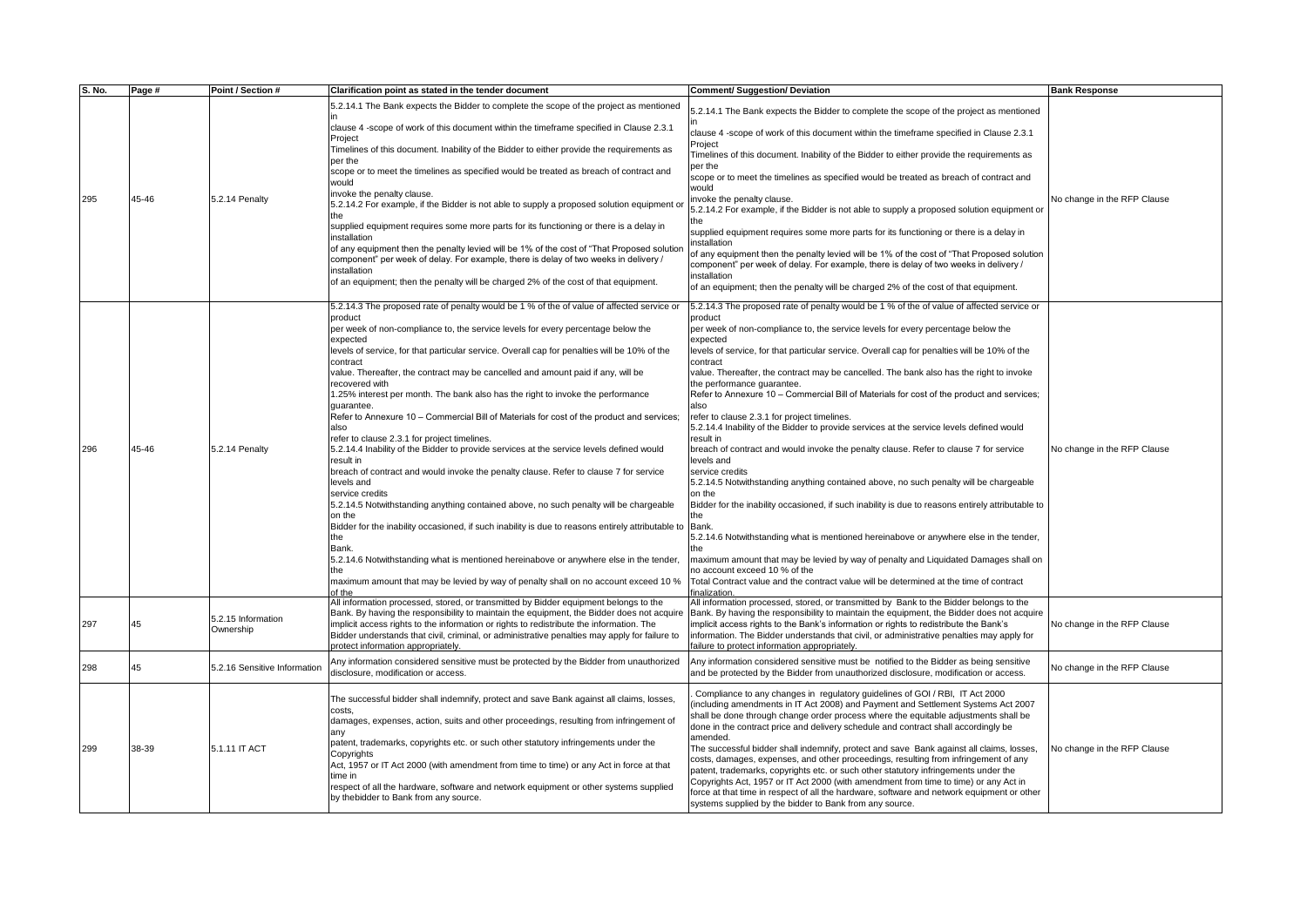| S. No. | Page # | Point / Section #              | Clarification point as stated in the tender document                                                                                                                             | <b>Comment/ Suggestion/ Deviation</b>                                                                                                                                                       | <b>Bank Response</b>        |
|--------|--------|--------------------------------|----------------------------------------------------------------------------------------------------------------------------------------------------------------------------------|---------------------------------------------------------------------------------------------------------------------------------------------------------------------------------------------|-----------------------------|
|        |        |                                | The successful bidder must comply with Aadhar Act 2016 and the subsequent                                                                                                        | The successful bidder must comply with Aadhar Act 2016 and the subsequent                                                                                                                   |                             |
| 300    | 38     | 5.1.10 Aadhar Act              | amendments as applicable to the products/services.                                                                                                                               | amendments (till date) as applicable to the products/services. Compliance to subsequent                                                                                                     | No change in the RFP Clause |
|        |        |                                |                                                                                                                                                                                  | amendments will be done at an extra cost to Bank.                                                                                                                                           |                             |
|        |        |                                |                                                                                                                                                                                  | The Bidder's aggregate liability in connection with obligations undertaken as a part of the                                                                                                 |                             |
|        |        |                                | The Bidder's aggregate liability in connection with obligations undertaken as a part of the                                                                                      | RFP regardless of the form or nature of the action giving rise to such liability (whether in                                                                                                |                             |
|        |        |                                | RFP                                                                                                                                                                              | contract, tort or otherwise), shall not exceed the total amount paid to Bidder by the Bank                                                                                                  |                             |
|        |        |                                | regardless of the form or nature of the action giving rise to such liability (whether in                                                                                         | in the preceding twelve months under that applicable work that gives rise to such liability                                                                                                 |                             |
|        |        |                                | contract, tort                                                                                                                                                                   | (as of the date the liability arose). The Bidder's liability in case of claims against the Bank<br>resulting from wilful misconduct of the Bidder, its employees and subcontractors or from |                             |
|        |        |                                | or otherwise), shall be at actual and limited to the value of the contract. The Bidder's                                                                                         | infringement of third party patents, trademarks, copyrights or such other Intellectual                                                                                                      |                             |
|        |        |                                | liability in                                                                                                                                                                     | Property Rights shall be unlimited. The Bank shall not be held liable for and is absolved of                                                                                                |                             |
|        |        |                                | case of claims against the Bank resulting from misconduct or negligence of the Bidder, its                                                                                       | any responsibility or claim/litigation arising out of the use of any third party software or                                                                                                |                             |
|        |        |                                | employees and subcontractors or from infringement of patents, trademarks, copyrights or                                                                                          | modules supplied by the Bidder as part of this RFP.                                                                                                                                         |                             |
|        |        |                                | such<br>other Intellectual Property Rights or breach of confidentiality obligations shall be                                                                                     | In no event shall either party be liable for any indirect, incidental, punitive, special,                                                                                                   |                             |
|        |        |                                | unlimited. The                                                                                                                                                                   | exemplary or consequential damages (including loss of business, profits, data, goodwill                                                                                                     |                             |
|        |        |                                | Bank shall not be held liable for and is absolved of any responsibility or claim/litigation                                                                                      | etc) or                                                                                                                                                                                     |                             |
| 301    | 49     | 5.2.22 Bidder's Liability      | arising                                                                                                                                                                          | liability, under or in connection with or arising out of this agreement or the Proposed                                                                                                     | No change in the RFP Clause |
|        |        |                                | out of the use of any third party software or modules supplied by the Bidder as part of this                                                                                     | solution components, hardware or the software delivered hereunder.                                                                                                                          |                             |
|        |        |                                | RFP.                                                                                                                                                                             | Bidder shall be excused and not be liable or responsible for any delay or failure to                                                                                                        |                             |
|        |        |                                | In no event shall either party be liable for any indirect, incidental or consequential                                                                                           | perform the services or failure of the services or a deliverable under this Agreement, to<br>the extent that such delay or failure has arisen as a result of any delay or failure by the    |                             |
|        |        |                                | damages or                                                                                                                                                                       | Bank or its employees or agents or third party service providers to perform any of its                                                                                                      |                             |
|        |        |                                | liability, under or in connection with or arising out of this agreement or the Proposed                                                                                          | duties and obligations as set out in this Agreement. In the event that Bidder is delayed or                                                                                                 |                             |
|        |        |                                | solution                                                                                                                                                                         | prevented from performing its obligations due to such failure or delay on the part of or on                                                                                                 |                             |
|        |        |                                | components, hardware or the software delivered hereunder, howsoever such liability may                                                                                           | behalf of the Bank, then Bidder shall be allowed an additional period of time to perform its                                                                                                |                             |
|        |        |                                | arise,                                                                                                                                                                           | obligations and unless otherwise agreed the additional period shall be equal to the                                                                                                         |                             |
|        |        |                                | provided that the claims against customers, users and Bidders of the Bank would be<br>considered                                                                                 | amount of time for which Bidder is delayed or prevented from performing its obligations                                                                                                     |                             |
|        |        |                                | as a direct claim.                                                                                                                                                               | due to such failure or delay on the part of or on behalf of the Bank. Such failures or                                                                                                      |                             |
|        |        |                                |                                                                                                                                                                                  | delays shall be brought to the notice of the Bank and subject to mutual agreement with                                                                                                      |                             |
|        |        |                                |                                                                                                                                                                                  | the Bank, then Bidder shall take such actions as may be necessary to correct or remedy                                                                                                      |                             |
|        |        |                                | This RFP shall be governed and construed in accordance with the laws of India. The                                                                                               |                                                                                                                                                                                             |                             |
|        |        |                                | courts of Pune alone and no other courts shall be entitled to entertain and try any dispute                                                                                      |                                                                                                                                                                                             |                             |
|        | 50     | Governing Law:-                | or                                                                                                                                                                               | This RFP shall be governed and construed in accordance with the laws of India. The                                                                                                          |                             |
| 302    |        |                                | matter relating to or arising out of this RFP. Notwithstanding the above, the Bank shall                                                                                         | courts of Pune alone and no other courts shall be entitled to entertain and try any dispute                                                                                                 | No change in the RFP Clause |
|        |        |                                | have the                                                                                                                                                                         |                                                                                                                                                                                             |                             |
|        |        |                                | right to initiate appropriate proceedings before any court of appropriate jurisdiction, shall i<br>find                                                                          | matter relating to or arising out of this RFP.                                                                                                                                              |                             |
|        |        |                                | t expedient to do so.                                                                                                                                                            |                                                                                                                                                                                             |                             |
|        |        |                                |                                                                                                                                                                                  |                                                                                                                                                                                             |                             |
|        |        |                                | 5.2.29.1 The Bank reserves the right to cancel the contract in the event of happening one                                                                                        | 5.2.29.1 The Bank reserves the right to cancel the contract in the event of happening one                                                                                                   |                             |
|        |        |                                | or more of the following Conditions:                                                                                                                                             | ormore of the following Conditions:                                                                                                                                                         |                             |
|        |        |                                | 5.2.29.1.1 Failure of the successful Bidder to accept the contract and furnish the<br>Performance guarantee within 30 days of receipt of purchase contract;                      | 5.2.29.1.1 Failure of the successful Bidder to accept the contract and furnish the                                                                                                          |                             |
|        |        |                                | 5.2.29.1.2 Delay in delivery beyond the specified period;                                                                                                                        | Performanceguarantee within 30 days of receipt of purchase contract;                                                                                                                        |                             |
|        |        |                                | 5.2.29.1.3 Serious discrepancy in functionality to be provided or the performance levels                                                                                         | 5.2.29.1.2 Substantial delay in delivery beyond the specified period provided such delay                                                                                                    |                             |
|        |        |                                | agreed upon, which have an impact on the functioning of the Bank. Inability of the Bidder                                                                                        | is for the reasons which are solely and entirely attributable to the Bidder and not due to                                                                                                  |                             |
|        |        |                                | to remedy the situation within 60 days from the date of pointing out the defects by the                                                                                          | reasons attributable to Bank and/or its other vendors or due to reasons of Force Majeure                                                                                                    |                             |
|        |        |                                | Bank. (60 days will be construed as the notice period)                                                                                                                           | 5.2.29.1.3 Serious discrepancy in functionality to be provided or the performance levels<br>agreed upon, which have an impact on the functioning of the Bank. Inability of the Bidder       |                             |
|        |        |                                | 5.2.29.2 In addition to the cancellation of the contract, Bank reserves the right to                                                                                             | to remedy the situation within 60 days from the date of pointing out the defects by the                                                                                                     |                             |
|        |        |                                | appropriate the damages through encashment of Bid Security / Performance Guarantee                                                                                               | Bank. (60 days will be construed as the notice period)                                                                                                                                      |                             |
|        |        |                                | given by the Bidder.                                                                                                                                                             | 5.2.29.2 In addition to the cancellation of the contract, Bank reserves the right to                                                                                                        |                             |
|        |        | 5.2.29 Exit Option and         | 5.2.29.3 The Bank will reserve a right to re-negotiate the price and terms of the entire                                                                                         | appropriate the damages through encashment of Bid Security / Performance Guarantee                                                                                                          |                             |
| 303    | 50-51  | <b>Contract Re-Negotiation</b> | contract with the Bidder at more favourable terms in case such terms are offered in the                                                                                          | given by the Bidder.                                                                                                                                                                        | No change in the RFP Clause |
|        |        |                                | industry at that time for projects of similar and comparable size, scope and quality. The                                                                                        | 5.2.29.3.                                                                                                                                                                                   |                             |
|        |        |                                | Bank shall have the option of purchasing the equipment from third-party suppliers, in<br>case such equipment is available at a lower price and the Bidder's offer does not match | 5.2.29.4 Notwithstanding the existence of a dispute, and/or the commencement of                                                                                                             |                             |
|        |        |                                | such lower price. Notwithstanding the foregoing, the Bidder shall continue to have the                                                                                           | arbitration proceedings, the Bidder will be expected to continue the warranty/AMC/ATS                                                                                                       |                             |
|        |        |                                | same obligations as contained in this RFP in relation to such equipment procured from                                                                                            | services. The Bank                                                                                                                                                                          |                             |
|        |        |                                | third-party suppliers. As aforesaid the Bank would procure the equipment from the third                                                                                          | shall have the sole and absolute discretion to decide whether proper reverse transition                                                                                                     |                             |
|        |        |                                | party only in the event that the equipment was available at more favourable terms in the                                                                                         | mechanism over a period of 6 to 12 months, has been complied with. In the event of the                                                                                                      |                             |
|        |        |                                | industry, and secondly, The Equipment procured here from third parties is functionally                                                                                           | conflict not being resolved, the conflict will be resolved through Arbitration. The Bank and                                                                                                |                             |
|        |        |                                | similar, so that the Bidder can maintain such equipment. The modalities under this right to                                                                                      | the Bidder shall together prepare the Reverse Transition Plan. However, the Bank shall                                                                                                      |                             |
|        |        |                                | re-negotiate /re-procure shall be finalized at the time of contract finalization.                                                                                                | have the sole discretion to ascertain whether such Plan has been complied with. Reverse<br>Transition mechanism would typically include service and tasks that are required to be           |                             |
|        |        |                                | 5.2.29.4 Notwithstanding the existence of a dispute, and/or the commencement of                                                                                                  | performed / rendered by the Bidder to the Bank or its designee to ensure smooth                                                                                                             |                             |
|        |        |                                | arbitration proceedings, the Bidder will be expected to continue the warranty/AMC/ATS                                                                                            | handover and transitioning of Bank's deliverables, maintenance and facility management.                                                                                                     |                             |
|        |        |                                | services. The Bank shall have the sole and absolute discretion to decide whether proper                                                                                          |                                                                                                                                                                                             |                             |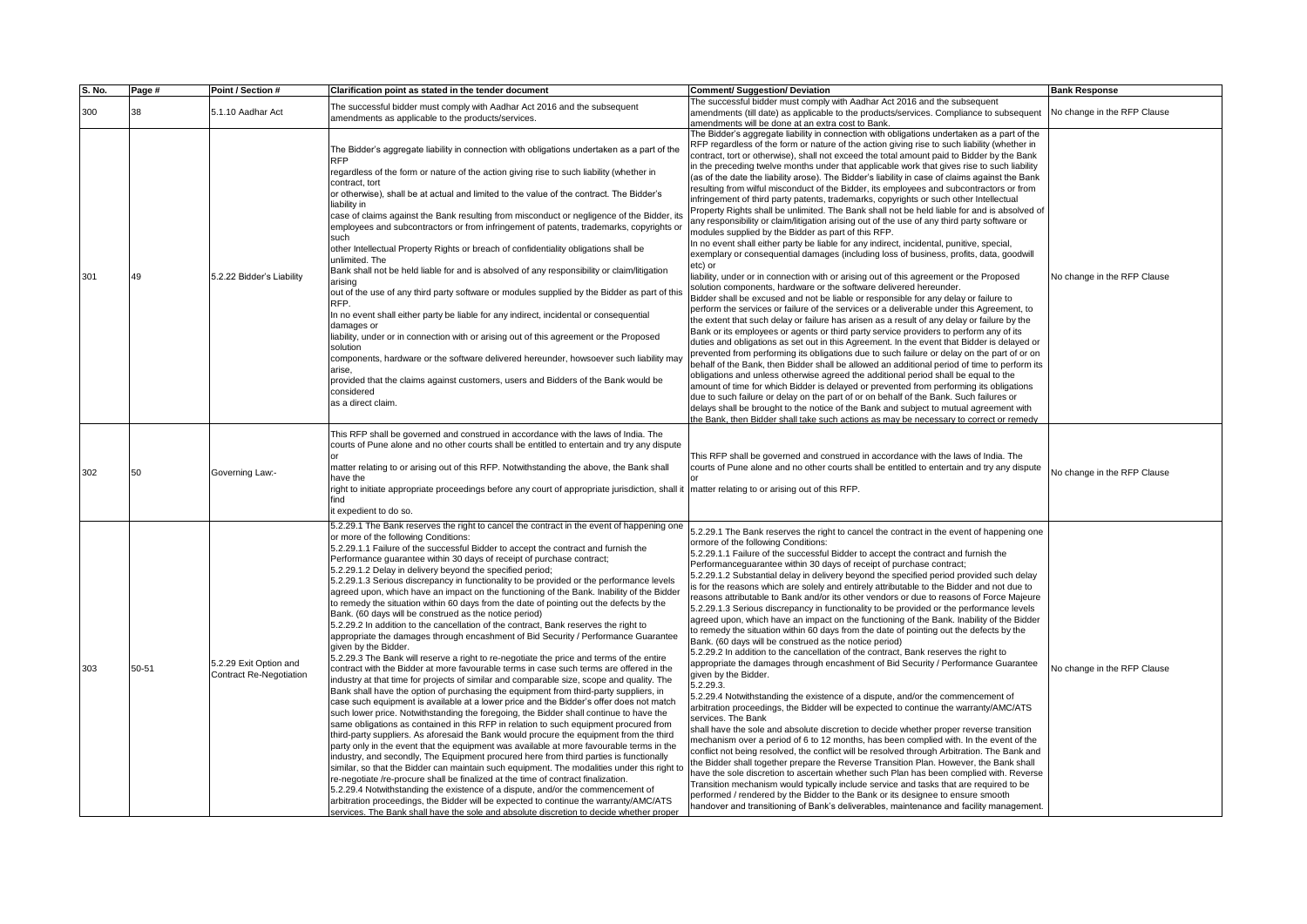| <b>S. No.</b> | Page # | Point / Section #                                 | Clarification point as stated in the tender document                                                                                                                                                                                                                                                                                                                                                                                                                                                                                                                                                                                                                                                                                                                                                                                                                                                                                                                                                                                                                                                                                                                                                                                                                                                                                                                                                                                                                                            | <b>Comment/ Suggestion/ Deviation</b>                                                                                                                                                                                                                                                                                                                                                                                                                                                                                                                                                                                                                                                                                                                                                                                                                                                                                                                                                                                                                                                                                                                                                                                                                                                                                                                                                                                                                                                                                                                        | <b>Bank Response</b>        |
|---------------|--------|---------------------------------------------------|-------------------------------------------------------------------------------------------------------------------------------------------------------------------------------------------------------------------------------------------------------------------------------------------------------------------------------------------------------------------------------------------------------------------------------------------------------------------------------------------------------------------------------------------------------------------------------------------------------------------------------------------------------------------------------------------------------------------------------------------------------------------------------------------------------------------------------------------------------------------------------------------------------------------------------------------------------------------------------------------------------------------------------------------------------------------------------------------------------------------------------------------------------------------------------------------------------------------------------------------------------------------------------------------------------------------------------------------------------------------------------------------------------------------------------------------------------------------------------------------------|--------------------------------------------------------------------------------------------------------------------------------------------------------------------------------------------------------------------------------------------------------------------------------------------------------------------------------------------------------------------------------------------------------------------------------------------------------------------------------------------------------------------------------------------------------------------------------------------------------------------------------------------------------------------------------------------------------------------------------------------------------------------------------------------------------------------------------------------------------------------------------------------------------------------------------------------------------------------------------------------------------------------------------------------------------------------------------------------------------------------------------------------------------------------------------------------------------------------------------------------------------------------------------------------------------------------------------------------------------------------------------------------------------------------------------------------------------------------------------------------------------------------------------------------------------------|-----------------------------|
| 304           | 51     | 5.2.30 Corrupt and<br><b>Fraudulent Practices</b> | The Bank reserves the right to reject a proposal for award if it determines that the Bidder<br>recommended for award has engaged in corrupt or fraudulent practices in competing for<br>the<br>contract in question. The Bank reserves the right to declare a firm ineligible, either<br>indefinitely<br>or for a stated period of time, to be awarded a contract if at any time it determines that the<br>firm<br>has engaged in corrupt or fraudulent practices in competing for or in executing the<br>contract                                                                                                                                                                                                                                                                                                                                                                                                                                                                                                                                                                                                                                                                                                                                                                                                                                                                                                                                                                              | The Bank reserves the right to reject a proposal for award if it determines that the Bidder<br>recommended for award has engaged in corrupt or fraudulent practices in competing for<br>the<br>contract in question.                                                                                                                                                                                                                                                                                                                                                                                                                                                                                                                                                                                                                                                                                                                                                                                                                                                                                                                                                                                                                                                                                                                                                                                                                                                                                                                                         | No change in the RFP Clause |
| 305           | 51-52  | 5.2.32 Violation of terms                         | The Bank clarifies that the Bank shall be entitled to an injunction, restraining order, right<br>for recovery, suit for specific performance or such other equitable relief as a court of<br>competent jurisdiction may deem necessary or appropriate to restrain the Bidder from<br>committing any violation or enforce the performance of the covenants, obligations and<br>representations contained in this RFP. These injunctive remedies are cumulative and are<br>in addition to any other rights and remedies the Bank may have at law or in equity,<br>including without limitation a right for recovery of any amounts and related costs and a<br>right for damages                                                                                                                                                                                                                                                                                                                                                                                                                                                                                                                                                                                                                                                                                                                                                                                                                   | The Bank clarifies that either Party shall be entitled to an injunction, restraining order,<br>right for recovery, suit for specific performance or such other equitable relief as a court of<br>competent jurisdiction may deem necessary or appropriate to restrain the other party<br>from committing any violation or enforce the performance of the covenants, obligations<br>and representations contained in this RFP. These injunctive remedies are cumulative and<br>are in addition to any other rights and remedies the Party may have at law or in equity,<br>including without limitation a right for recovery of any amounts and related costs and a<br>right for damages                                                                                                                                                                                                                                                                                                                                                                                                                                                                                                                                                                                                                                                                                                                                                                                                                                                                      | No change in the RFP Clause |
| 306           | 52-53  | 5.2.35 Termination                                | . Bank shall be entitled to terminate the agreement without assigning any reason with<br>the bidder at any time by giving Thirty (30) days prior written notice to the bidder.<br>2. Bank shall be entitled to terminate the agreement at any time by giving notice if:<br>a. The Bank shall be entitled to terminate the Agreement at any time by giving at least 15<br>days notice to the Bidder<br>b. The bidder breaches its obligations under the tender document or the subsequent<br>agreement and if the breach is not cured within 30 days from the<br>date of notice.<br>c. The bidder (i) has a winding up order made against it; or (ii) has a receiver appointed<br>over all or substantial assets; or (iii) is or becomes unable to pay its debts as they<br>become due; or (iv) enters into any arrangement or composition with or for the benefit of<br>its creditors; or (v) passes a resolution for its voluntary winding up or dissolution or if it is<br>dissolved.<br>3. The bidder shall have right to terminate only in the event of winding up of Bank.                                                                                                                                                                                                                                                                                                                                                                                                                 | 2. Bank shall be entitled to terminate the agreement at any time by giving notice if:<br>a. The Bank shall be entitled to terminate the Agreement at any time by giving at least 30<br>days notice to the Bidder<br>b. The bidder breaches its material obligations under the tender document or the<br>subsequent agreement and if the breach is not cured within 30 days from the date of<br>notice provided the material breach is for the reasons which are solely and entirely<br>attributable to the Bidder and not due to reasons attributable to Bank and/or its other<br>vendors or due to reasons of Force Majeure.<br>c. The bidder (i) has a winding up order made against it; or (ii) has a receiver appointed<br>over all or substantial assets; or (iii) is or becomes unable to pay its debts as they<br>become due; or (iv) enters into any arrangement or composition with or for the benefit of<br>its creditors; or (v) passes a resolution for its voluntary winding up or dissolution or if it is<br>dissolved.<br>3. The bidder shall have right to terminate in the event of winding up of Bank or in case of<br>breach of any terms and conditions of the agreement by the Bank which is not cured<br>within 30 days of receipt of notice of termination.                                                                                                                                                                                                                                                                           | No change in the RFP Clause |
| 307           | 53     | 5.2.36 Effect of termination                      | 5.2.36.1 The Bidder agrees that it shall not be relieved of its obligations under the reverse<br>transition mechanism notwithstanding the termination of the assignment. Reverse<br>Transition<br>mechanism would typically include service and tasks that are required to be performed /<br>rendered by the Bidder to the Bank or its designee to ensure smooth handover and<br>transitioning<br>of Bank's deliverables and maintenance. The reverse transition will be for the period of 3<br>months<br>post the notice period. Same terms (including payment terms) which were applicable<br>during the<br>term of the contract shall be applicable for reverse transition services<br>5.2.36.2 The Bidder agrees that after completion of the Term or upon earlier termination<br>of the<br>assignment the Bidder shall continue to provide warranty/AMC services to the Bank at no<br>less<br>favourable terms than those contained in this RFP. In case the bank wants to continue<br>with the<br>Bidder's services after the completion of this contract then the Bidder shall offer the same<br>better terms to the bank. Unless mutually agreed, the rates shall remain firm.<br>5.2.36.3 The Bank shall make such prorated payment for services rendered by the<br><b>Bidder</b> and<br>accepted by the Bank at the sole discretion of the Bank in the event of termination,<br>provided<br>that the Bidder is in compliance with its obligations till such date. However, no payment | 5.2.36.1 The Bidder agrees that it shall not be relieved of its obligations under the reverse<br>transition mechanism in case of termination for default. Reverse Transition<br>mechanism would typically include service and tasks that are required to be performed /<br>rendered by the Bidder to the Bank or its designee to ensure smooth handover and<br>transitioning<br>of Bank's deliverables and maintenance. The reverse transition will be for the period of 3<br>months<br>post the notice period. Same terms (including payment terms) which were applicable<br>during the<br>term of the contract shall be applicable for reverse transition services<br>5.2.36.2 The Bidder agrees that after completion of the Term or upon earlier termination<br>of the<br>assignment the Bidder shall continue to provide warranty/AMC services to the Bank at no<br>less<br>favourable terms than those contained in this RFP. In case the bank wants to continue<br>with the<br>Bidder's services after the completion of this contract then the Bidder shall offer the same<br>or<br>better terms to the bank. Unless mutually agreed, the rates shall remain firm.<br>5.2.36.3 The Bank shall make such prorated payment for services rendered by the Bidder<br>and<br>accepted by the Bank in the event of termination, provided<br>that the Bidder is in compliance with its obligations till such date. Bank will also make<br>payment for "costs"<br>incurred, or irrevocably committed to, up to the effective date of such termination". There | No change in the RFP Clause |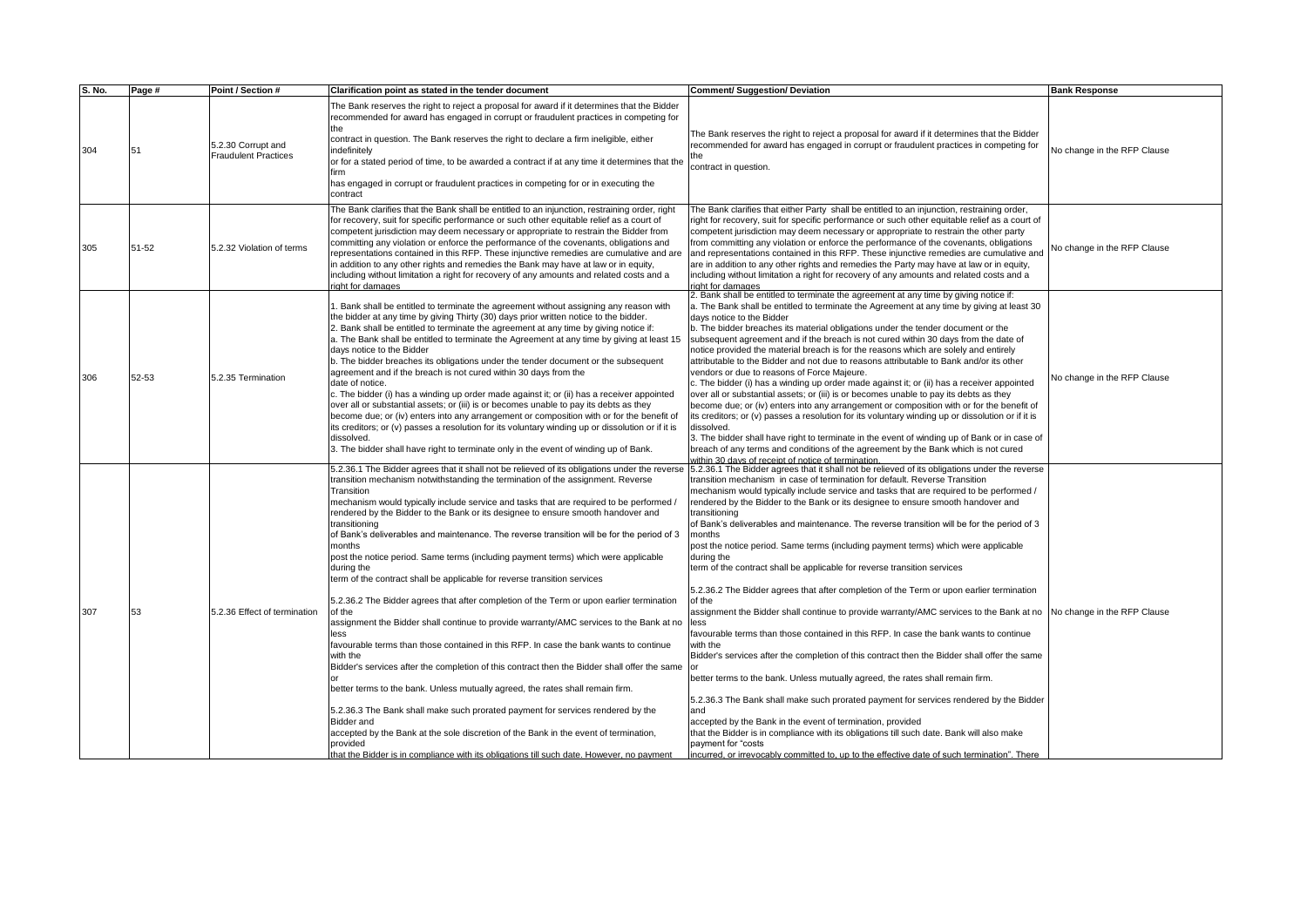| S. No. | Page # | Point / Section #            | Clarification point as stated in the tender document                                           | <b>Comment/ Suggestion/ Deviation</b>                                                                                                                                                 | <b>Bank Response</b>        |
|--------|--------|------------------------------|------------------------------------------------------------------------------------------------|---------------------------------------------------------------------------------------------------------------------------------------------------------------------------------------|-----------------------------|
|        |        |                              | All Intellectual Property Rights in the deliverables (excluding Pre-existing Material or third | All Intellectual Property Rights in the bespoke deliverables (excluding Pre-existing                                                                                                  |                             |
|        |        |                              | party                                                                                          | Material or third party                                                                                                                                                               |                             |
|        |        |                              | software, which shall be dealt with in accordance with the terms of any license agreement      | software, which shall be dealt with in accordance with the terms of any license agreement                                                                                             |                             |
|        |        |                              | relating to that software) shall be owned by Bank. In the event that any of the deliverables   | relating to that software)shall be owned by Bank. In the event that any of the deliverables                                                                                           |                             |
|        |        |                              |                                                                                                |                                                                                                                                                                                       |                             |
|        |        |                              |                                                                                                | work product do not qualify as works made for hire, the bidder hereby assigns to Bank, all work product do not qualify as works made for hire, the bidder hereby assigns to Bank, all |                             |
|        |        |                              | rights,                                                                                        | rights,                                                                                                                                                                               |                             |
|        |        |                              | title and interest in and to the deliverables or work product and all Intellectual Property    | title and interest in and to the deliverables or work product and all Intellectual Property                                                                                           |                             |
|        |        |                              | Rights                                                                                         | Rights                                                                                                                                                                                |                             |
|        |        |                              | therein.                                                                                       | therein on a license basis.                                                                                                                                                           |                             |
|        |        |                              |                                                                                                |                                                                                                                                                                                       |                             |
|        |        |                              | Notwithstanding the above, any intellectual property developed by a Party that is a            | Notwithstanding the above, any intellectual property developed by a Party that is a                                                                                                   |                             |
|        |        |                              | derivative                                                                                     | derivative                                                                                                                                                                            |                             |
| 308    | 49     | 5.2.23 Intellectual Property | work of any pre-existing materials will be treated the same as pre-existing material and the   | work of any pre-existing materials will be treated the same as pre-existing material and the No change in the RFP Clause                                                              |                             |
|        |        | Rights                       | developer of the derivative work will assign all right and title in and to the derivative work | developer of the derivative work will assign all right and title in and to the derivative work                                                                                        |                             |
|        |        |                              | to the                                                                                         | to the                                                                                                                                                                                |                             |
|        |        |                              | owner of the pre-existing material.                                                            | owner of the pre-existing material.                                                                                                                                                   |                             |
|        |        |                              | Residuals. The term "Residuals" shall mean information and knowledge in intangible form        | Residuals. The term "Residuals" shall mean information and knowledge in intangible form,                                                                                              |                             |
|        |        |                              | which is retained in the memory of personnel who have had access to such information or        | which is retained in the memory of personnel who have had access to such information or                                                                                               |                             |
|        |        |                              | knowledge while providing Services, including concepts, know-how, and techniques.              | knowledge while providing Services, including concepts, know-how, and techniques.                                                                                                     |                             |
|        |        |                              | There is                                                                                       | There is                                                                                                                                                                              |                             |
|        |        |                              | no restriction on the use of the residual knowledge by personnel upon completion of their      | no restriction on the use of the residual knowledge by personnel upon completion of their                                                                                             |                             |
|        |        |                              | assignment with the Bank.                                                                      | assignment with the Bank. The Bidder shall be free to provide any services or design any                                                                                              |                             |
|        |        |                              |                                                                                                | deliverable(s) that perform functions same or similar to the deliverables being provided                                                                                              |                             |
|        |        |                              | Other than as agreed hereinabove, nothing herein shall cause or imply any sale, license        | hereunder for the Client, for any other customer of the Bidder (including without limitation                                                                                          |                             |
|        |        |                              | (except                                                                                        | any affiliate, competitor or potential competitor of the Bank. Nothing contained in this                                                                                              |                             |
|        |        |                              | as expressly provided herein), or transfer of proprietary rights of or in any software or      | Clause shall relieve either party of its confidentiality obligations with respect to the                                                                                              |                             |
|        |        |                              | The bidder shall undertake to observe, adhere to, abide by, comply with and notify Bank        |                                                                                                                                                                                       |                             |
|        |        |                              | about                                                                                          |                                                                                                                                                                                       |                             |
|        |        |                              | all laws in force or as are or as made applicable in future, pertaining to or applicable to    |                                                                                                                                                                                       |                             |
|        |        |                              | them,                                                                                          | The bidder shall undertake to observe, adhere to, abide by, comply with and notify Bank                                                                                               |                             |
|        |        |                              | their business, their employees or their obligations towards them and all purposes of this     | about                                                                                                                                                                                 |                             |
|        |        |                              | tender                                                                                         | all laws in force or as are or as made applicable in future, pertaining to or applicable to                                                                                           |                             |
|        |        |                              | and shall indemnify, keep indemnified, hold harmless, defend and protect Bank and its          | them,                                                                                                                                                                                 |                             |
|        |        |                              | employees/officers/staff/ personnel/representatives/agents from any failure or omission        | their business, their employees or their obligations towards them and all purposes of this                                                                                            |                             |
|        |        |                              | on its                                                                                         | tender                                                                                                                                                                                |                             |
|        |        |                              | part to do so and against all claims or demands of liability and all consequences that may     |                                                                                                                                                                                       |                             |
|        |        |                              | occur                                                                                          |                                                                                                                                                                                       |                             |
|        |        |                              | or arise for any default or failure on its part to conform or comply with the above and all    |                                                                                                                                                                                       |                             |
|        |        |                              | other                                                                                          |                                                                                                                                                                                       |                             |
| 309    | 39     | 5.1.15 Compliance with All   | statutory obligations arising there from.                                                      |                                                                                                                                                                                       | No change in the RFP Clause |
|        |        | Applicable Laws              |                                                                                                |                                                                                                                                                                                       |                             |
|        |        |                              | Compliance in obtaining approvals/permissions/licenses: The bidder shall promptly and          | Compliance in obtaining approvals/permissions/licenses: The bidder shall promptly and                                                                                                 |                             |
|        |        |                              | timely                                                                                         | timely                                                                                                                                                                                |                             |
|        |        |                              | obtain all such consents, permissions, approvals, licenses, etc., as may be necessary or       | obtain all such consents, permissions, approvals, licenses, etc., as may be necessary or                                                                                              |                             |
|        |        |                              | required for any of the purposes of this project or for the conduct of their own business      | required for any of the purposes of this project or for the conduct of their own business                                                                                             |                             |
|        |        |                              | under                                                                                          | under                                                                                                                                                                                 |                             |
|        |        |                              | any applicable Law, Government Regulation/Guidelines and shall keep the same valid             | any applicable Law, Government Regulation/Guidelines and shall keep the same valid                                                                                                    |                             |
|        |        |                              | and in                                                                                         | and in                                                                                                                                                                                |                             |
|        |        |                              | force during the term of the project, and in the event of any failure or omission to do so,    | force during the term of the project                                                                                                                                                  |                             |
|        |        |                              | shall                                                                                          |                                                                                                                                                                                       |                             |
|        |        |                              | indemnify, keep indemnified, hold harmless, defend, protect and fully compensate the           |                                                                                                                                                                                       |                             |
|        |        |                              | Bank and                                                                                       |                                                                                                                                                                                       |                             |
|        |        |                              | its employees/ officers/ staff/ personnel/ representatives/agents from and against all         |                                                                                                                                                                                       |                             |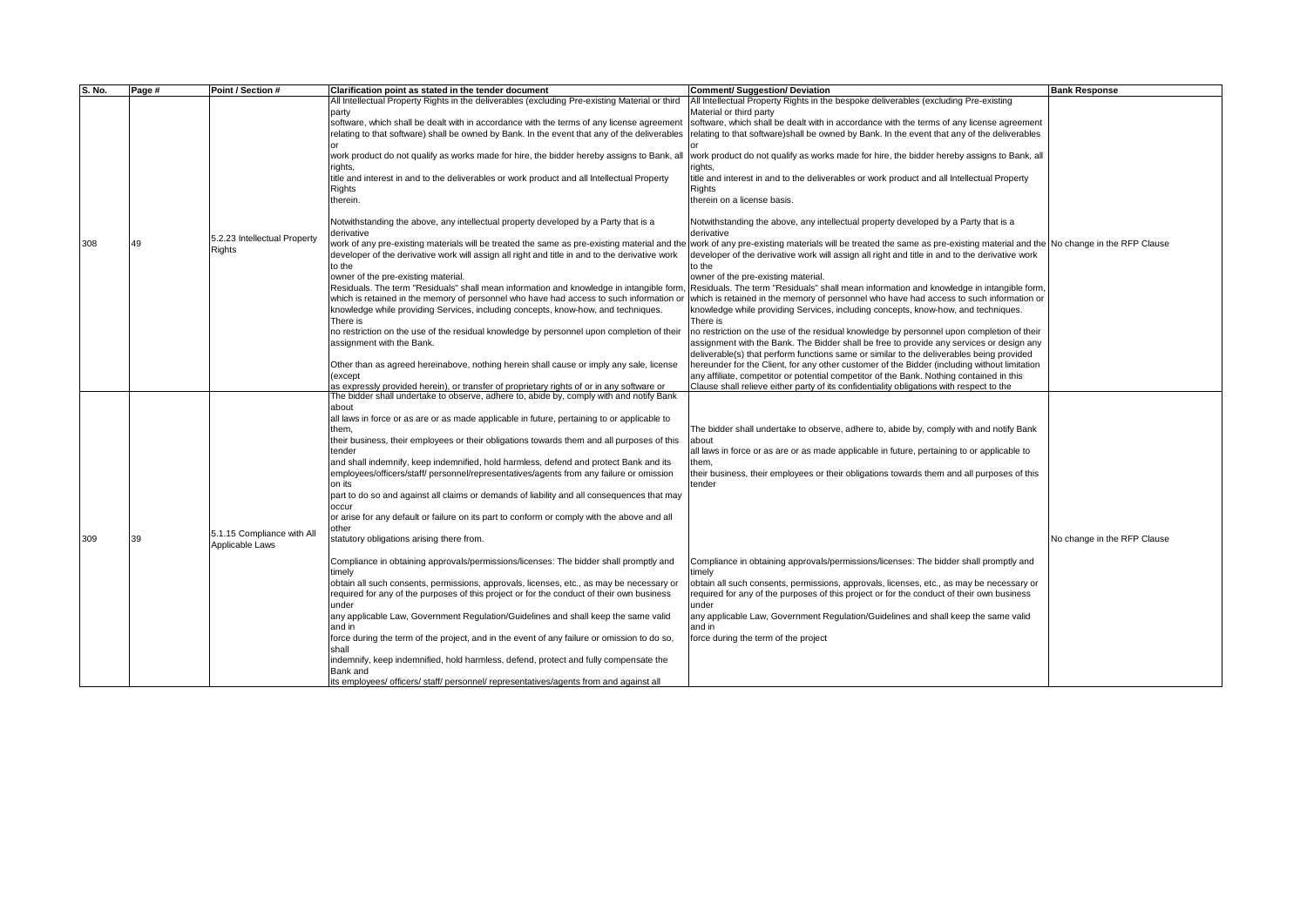| S. No. | Page # | Point / Section #                | Clarification point as stated in the tender document                                                                                                                                                                                                                                                                                                                                                                                                                                                                                                                                                                                                                                                                                                                                                                                                                                                                                                        | <b>Comment/ Suggestion/ Deviation</b>                                                                                                                                                                                                                                                                                                                                                                                                                                                                                                                                                                                                                                                                                                                                                                                                                                                                     | <b>Bank Response</b>        |
|--------|--------|----------------------------------|-------------------------------------------------------------------------------------------------------------------------------------------------------------------------------------------------------------------------------------------------------------------------------------------------------------------------------------------------------------------------------------------------------------------------------------------------------------------------------------------------------------------------------------------------------------------------------------------------------------------------------------------------------------------------------------------------------------------------------------------------------------------------------------------------------------------------------------------------------------------------------------------------------------------------------------------------------------|-----------------------------------------------------------------------------------------------------------------------------------------------------------------------------------------------------------------------------------------------------------------------------------------------------------------------------------------------------------------------------------------------------------------------------------------------------------------------------------------------------------------------------------------------------------------------------------------------------------------------------------------------------------------------------------------------------------------------------------------------------------------------------------------------------------------------------------------------------------------------------------------------------------|-----------------------------|
| 310    | 53-54  | 5.2.38 Liquidated Damages        | nstallation will be treated as incomplete in one/all of the following situations:<br>Non-delivery of any component or other services mentioned in the order<br>Non-delivery of supporting documentation<br>Delivery/Availability, but no installation of the components and/or software<br>III-integration<br>System operational, but unsatisfactory to Bank<br>If the bidder fails to deliver any or all of the goods or perform the services within the time<br>period(s) specified in the contract, Bank shall, without prejudice to its other remedies<br>under the contract, deduct from the contract price, as liquidated damages, a sum<br>equivalent to 0.50% of<br>the complete contract amount until actual delivery or performance, per week or part<br>thereof (3<br>days will be treated as a week); and the maximum deduction is 10% of the contract price.<br>Once<br>the maximum is reached, Bank may consider termination of the contract. | Installation will be treated as incomplete in one/all of the following situations:<br>Non-delivery of any component or other services mentioned in the order<br>Non-delivery of supporting documentation<br>Delivery/Availability, but no installation of the components and/or software<br>III-integration<br>System not operational<br>If the bidder fails to deliver any or all of the goods or perform the services within the time<br>period(s) specified in the contract, Bank shall, deduct from the contract price, as<br>liquidated damages, a sum equivalent to 0.50% of<br>the contract amount for delayed deliveries until actual delivery or performance, per week<br>or part thereof (3<br>days will be treated as a week); and the maximum deduction is 10% of the contract price<br>of delaved deliveries. Once<br>the maximum is reached, Bank may consider termination of the contract. | No change in the RFP Clause |
| 311    | 54     | 5.2.39 Non-Disclosure            | i. Bidder shall not disclose any information to parties not involved in supply of the<br>products<br>and services forming part of this order and disclosure of information to parties not<br>involved in supply of the products and services forming part of this order will be treated<br>as breach of trust and invite legal action. This will also mean termination of the contract<br>and disqualification of the Contractor in any future tendering process of the Bank.                                                                                                                                                                                                                                                                                                                                                                                                                                                                               | iii. Bidder shall not disclose any information to parties not involved in supply of the<br>products<br>and services forming part of this order and disclosure of information to parties not<br>involved in supply of the products and services forming part of this order will be treated<br>as breach of trust and invite legal action. This will also mean termination of the contract                                                                                                                                                                                                                                                                                                                                                                                                                                                                                                                  | No change in the RFP Clause |
| 312    | 57-58  | 6.3 Commercial Bid<br>Evaluation | Please note that, failure or refusal to offer the services/goods at the price committed<br>through<br>Reverse Auction shall result in forfeiture of the Bid Security Deposit to Bank. This is not<br>withstanding Bank's right to take any other action deemed fit, including claiming damages,<br>'Black Listing' the bidder from participating in future Tenders that would be floated by the<br>Bank<br>for a period found fit by the Bank, and also using the associates like IBA. The complete<br>escalation matrix starting from the lowest till the highest level of hierarchy of the bidder<br>has to<br>be submitted.                                                                                                                                                                                                                                                                                                                              | Please note that, failure or refusal to offer the services/goods at the price committed<br>through<br>Reverse Auction shall result in forfeiture of the Bid Security Deposit to Bank.<br>The complete<br>escalation matrix starting from the lowest till the highest level of hierarchy of the bidder<br>has to<br>be submitted.                                                                                                                                                                                                                                                                                                                                                                                                                                                                                                                                                                          | No change in the RFP Clause |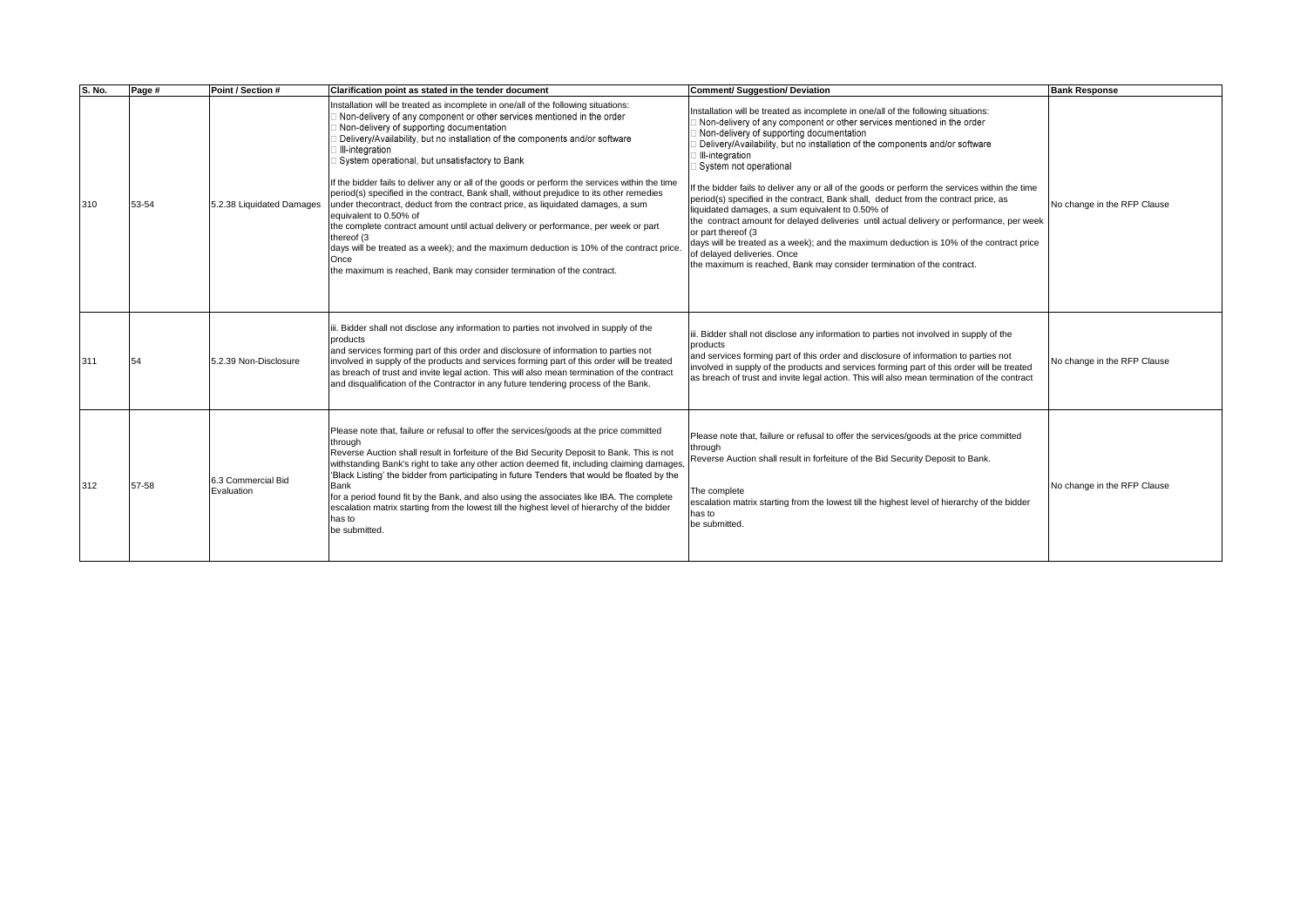| S. No. | Page # | Point / Section #                   | Clarification point as stated in the tender document                                                                                                                                                                                                                                                                                                                                                                                                                                                                                                                                                                                                                                                                                                                                                                                                                                                                                                                                                                        | <b>Comment/ Suggestion/ Deviation</b>                                                                                                                                                                                                                                                                                                                                                                                                                                                                                                                                                                                                                                                                                                                                                                                                                                                                                                                                                                                                                                                                                                                                                                                                                                                                                                                                                                                                                                                                                                                                                                                                                                                                                                                                                                                                                                                                                                    | <b>Bank Response</b>        |
|--------|--------|-------------------------------------|-----------------------------------------------------------------------------------------------------------------------------------------------------------------------------------------------------------------------------------------------------------------------------------------------------------------------------------------------------------------------------------------------------------------------------------------------------------------------------------------------------------------------------------------------------------------------------------------------------------------------------------------------------------------------------------------------------------------------------------------------------------------------------------------------------------------------------------------------------------------------------------------------------------------------------------------------------------------------------------------------------------------------------|------------------------------------------------------------------------------------------------------------------------------------------------------------------------------------------------------------------------------------------------------------------------------------------------------------------------------------------------------------------------------------------------------------------------------------------------------------------------------------------------------------------------------------------------------------------------------------------------------------------------------------------------------------------------------------------------------------------------------------------------------------------------------------------------------------------------------------------------------------------------------------------------------------------------------------------------------------------------------------------------------------------------------------------------------------------------------------------------------------------------------------------------------------------------------------------------------------------------------------------------------------------------------------------------------------------------------------------------------------------------------------------------------------------------------------------------------------------------------------------------------------------------------------------------------------------------------------------------------------------------------------------------------------------------------------------------------------------------------------------------------------------------------------------------------------------------------------------------------------------------------------------------------------------------------------------|-----------------------------|
| 313    | 59-63  | 7. Service Levels &<br>Penalties    | 7.5 Cap on Penalties<br>Overall cap for penalties including liquidated damages will be 10% of effected Product /<br>Service line item value. Thereafter, the contract may be cancelled and amount paid, if<br>any, will be recovered. Penalties on delay will be applicable when the delay is not<br>attributable to Bank.<br>7.6 Overall Liability of the Bidder<br>The bidder's aggregate liability in connection with obligations undertaken as a part of the<br>project regardless of the form or nature of the action giving rise to such liability (whether<br>in contract, tort or otherwise), shall be at actuals and limited to the TCO. The bidder's<br>liability in case of claims against Bank resulting from misconduct or negligence of<br>the bidder, its employees and subcontractors or from infringement of patents,<br>trademarks, copyrights or such other intellectual property rights, breach of confidentiality,<br>or violation of any legal, regulatory, statutory obligations shall be unlimited. | 7.5 Cap on Penalties<br>Overall cap for penalties including liquidated damages will be 10% of effected Product /<br>Service line item value. Thereafter, the contract may be cancelled and PBG will be<br>forfieted Penalties on delay will be applicable when the delay is not<br>attributable to Bank.<br>7.6 Overall Liability of the Bidder<br>The bidder's aggregate liability in connection with obligations undertaken as a part of the<br>project regardless of the form or nature of the action giving rise to such liability (whether<br>in contract, tort or otherwise), shall not exceed the total amount paid to Bidder by the<br>Bank in the preceding twelve months under that applicable work that gives rise to such<br>liability (as of the date the liability arose) The bidder's<br>liability in case of claims against Bank resulting from wilful misconduct of<br>the bidder, its employees and subcontractors or from infringement of third party patents,<br>trademarks, copyrights or such other intellectual property rights shall be unlimited<br>In no event shall either party be liable for any indirect, special, punitive, exemplary,<br>incidental or consequential damages or liability (including loss of profit, data, goodwill,<br>reputation or revenue), under or in connection with or arising out of the Agreement.<br>Bidder shall be excused and not be liable or responsible for any delay or failure to<br>perform the services or failure of the services or a deliverable under this Agreement, to<br>the extent that such delay or failure has arisen as a result of any delay or failure by the<br>Bank or its employees or agents or third party service providers to perform any of its<br>duties and obligations as set out in this Agreement. In the event that Bidder is delayed or<br>prevented from performing its obligations due to such failure or delay on the part of or on | No change in the RFP Clause |
| 314    | 65     | 8: Payment terms                    | The Bidder must accept the payment terms proposed by the Bank. The financial offer<br>submitted by the Bidder must be in conformity with the payment terms proposed by the<br>Bank. Any deviation from the proposed payment terms would not be accepted. The Bank<br>shall have the right to withhold any payment due to the Bidder, in case of delays or<br>defaults on the part of the Bidder.<br>Such withholding of payment shall not amount to a default on the part of the Bank.                                                                                                                                                                                                                                                                                                                                                                                                                                                                                                                                      | behalf of the Bank, then Bidder shall be allowed an additional period of time to perform its<br>The payment terms will be mutually decided by the parties The Bank shall have the right<br>to withhold any payment due to the Bidder except in case of work successfully delivered<br>by the Bidder), in case of delays or defaults on the part of the Bidder.<br>Such withholding of payment shall not amount to a default on the part of the Bank.<br>Bank shall pay each undisputed invoice, within 30 days after its receipt. All payments due<br>for more than thirty (30) days will attract an interest at the rate of 2 percent per month on<br>the invoice amount calculated from the date the payment became due until the recovery<br>is made in full with interest. Without prejudice to the other rights available, Bidder also<br>reserves the right to withhold the provision of Services till such time all the payments due<br>to it under this Agreement have been made by Bank and any such withholding by the<br>Bidder shall not be treated as breach by it of the provisions of this Agreement.<br>Any objection / dispute to the amounts invoiced in the bill shall be raised by bank within<br>10 days from the date of receipt of the invoice else the invoice shall be deemed to have<br>been accepted by the Bank. Upon settlement of disputes with respect to any disputed<br>invoice(s), bank will make payment within 7 days of the settlement of such disputes.                                                                                                                                                                                                                                                                                                                                                                                                                                            | No change in the RFP Clause |
| 315    | 83     | Annexure 2: Technical Bid<br>Format | We confirm that we will abide by all the terms and conditions contained in the RFP                                                                                                                                                                                                                                                                                                                                                                                                                                                                                                                                                                                                                                                                                                                                                                                                                                                                                                                                          | Subject to the deviations submitted along with the bid proposal, we confirm that we will<br>abide by all the terms and conditions contained in the RFP                                                                                                                                                                                                                                                                                                                                                                                                                                                                                                                                                                                                                                                                                                                                                                                                                                                                                                                                                                                                                                                                                                                                                                                                                                                                                                                                                                                                                                                                                                                                                                                                                                                                                                                                                                                   | No change in the RFP Clause |
| 316    | 85     | Annexure 4: Conformity<br>Letter    | We hereby agree to comply with all the terms and conditions / stipulations as contained<br>in the TENDER DOCUMENT and the related addendums and other documents<br>including the changes made to the original tender documents issued by Bank, provided<br>however, that only the list of deviations furnished by us in Annexure 12 of the<br>main TENDER DOCUMENT which are expressly accepted by Bank and<br>communicated to us in writing, shall form a valid and binding part of the aforesaid<br>TENDER DOCUMENT. Bank is not bound by any other extraneous matters or<br>deviations, even if mentioned by us elsewhere either in our proposal or any<br>subsequent deviations sought by us, whether orally or in writing, and the Bank's<br>decision not to accept any such extraneous conditions and deviations will be final<br>and binding on us.                                                                                                                                                                  | Subject to the deviations submitted along with the bid proposal, we hereby agree to<br>comply with all the terms and conditions / stipulations as contained<br>in the TENDER DOCUMENT and the related addendums and other documents<br>including the changes made to the original tender documents issued by Bank, provided<br>however, that only the list of deviations furnished by us in Annexure 12 of the<br>main TENDER DOCUMENT which are expressly accepted by Bank and<br>communicated to us in writing, shall form a valid and binding part of the aforesaid<br>TENDER DOCUMENT. Bank is not bound by any other extraneous matters or<br>deviations, even if mentioned by us elsewhere either in our proposal or any<br>subsequent deviations sought by us, whether orally or in writing,                                                                                                                                                                                                                                                                                                                                                                                                                                                                                                                                                                                                                                                                                                                                                                                                                                                                                                                                                                                                                                                                                                                                      | No change in the RFP Clause |
| 317    | 89     | Annexure 6: Cover Letter            | 2. If our Bid is accepted, we undertake to abide by all terms and conditions of this tender<br>and also to comply with the delivery schedule as mentioned in the Tender Document                                                                                                                                                                                                                                                                                                                                                                                                                                                                                                                                                                                                                                                                                                                                                                                                                                            | 2. If our Bid is accepted, we undertake to abide by all terms and conditions of this tender<br>and also to comply with the delivery schedule as mentioned in the Tender Document<br>subject to the deviations submitted along with the bid proposal                                                                                                                                                                                                                                                                                                                                                                                                                                                                                                                                                                                                                                                                                                                                                                                                                                                                                                                                                                                                                                                                                                                                                                                                                                                                                                                                                                                                                                                                                                                                                                                                                                                                                      | No change in the RFP Clause |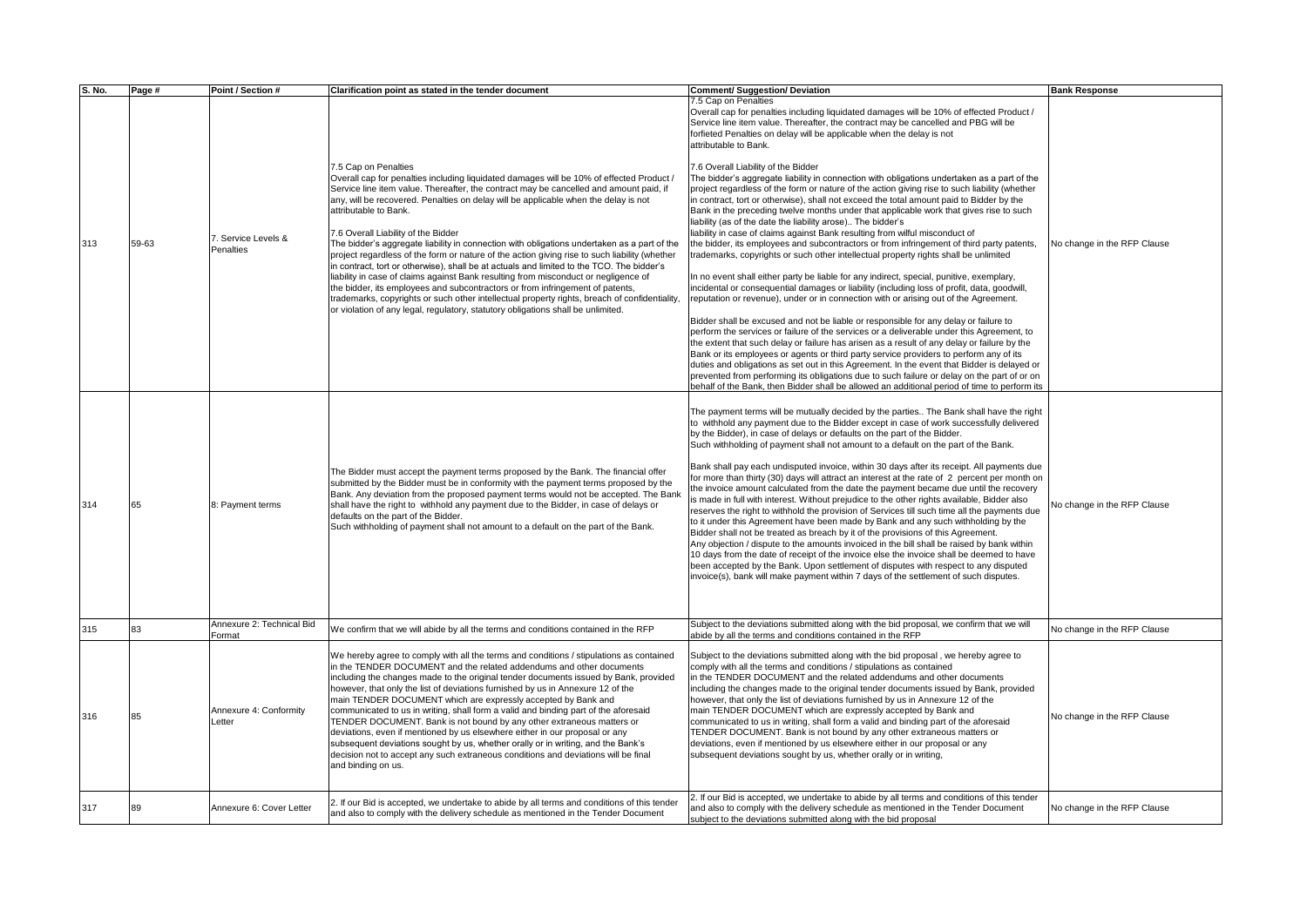| S. No. | Page # | Point / Section #                                                  | Clarification point as stated in the tender document                                                                                                                                                                                                                                                                                                                                                                                                                                                                                                                                                                                                                                                                                                                                                                                                                                                                                                                                                                                                                                                                                                                                                                                                                                                                                                                                                                                                                                                                                                                                                                                                                                                                                                                                                                                                                                                                                                                                                                                                                                                                                             | <b>Comment/ Suggestion/ Deviation</b>                                                                                                                                                                                                                                                                                                                                                                                                                                                                                                                                                                                                                                                                                                                                                                                                                                                                                                                                                                                                                                                                                                                                                                                                                                                                                                                                                                                                                                                                                                                                                                                                                                | <b>Bank Response</b>        |
|--------|--------|--------------------------------------------------------------------|--------------------------------------------------------------------------------------------------------------------------------------------------------------------------------------------------------------------------------------------------------------------------------------------------------------------------------------------------------------------------------------------------------------------------------------------------------------------------------------------------------------------------------------------------------------------------------------------------------------------------------------------------------------------------------------------------------------------------------------------------------------------------------------------------------------------------------------------------------------------------------------------------------------------------------------------------------------------------------------------------------------------------------------------------------------------------------------------------------------------------------------------------------------------------------------------------------------------------------------------------------------------------------------------------------------------------------------------------------------------------------------------------------------------------------------------------------------------------------------------------------------------------------------------------------------------------------------------------------------------------------------------------------------------------------------------------------------------------------------------------------------------------------------------------------------------------------------------------------------------------------------------------------------------------------------------------------------------------------------------------------------------------------------------------------------------------------------------------------------------------------------------------|----------------------------------------------------------------------------------------------------------------------------------------------------------------------------------------------------------------------------------------------------------------------------------------------------------------------------------------------------------------------------------------------------------------------------------------------------------------------------------------------------------------------------------------------------------------------------------------------------------------------------------------------------------------------------------------------------------------------------------------------------------------------------------------------------------------------------------------------------------------------------------------------------------------------------------------------------------------------------------------------------------------------------------------------------------------------------------------------------------------------------------------------------------------------------------------------------------------------------------------------------------------------------------------------------------------------------------------------------------------------------------------------------------------------------------------------------------------------------------------------------------------------------------------------------------------------------------------------------------------------------------------------------------------------|-----------------------------|
| 318    | 92     | Annexure 9: Bid Security<br>Declaration                            | This has reference to your RFP for Supply, Installation, Implementation, Integration and<br>Maintenance<br>of Backup Solution in your Bank. We<br>_(bidder Name), hereby undertake<br>that we are<br>liable to be suspended from participation in any future tenders of the Bank for 1 years<br>from the date<br>of submission of Bid in case of any of the following:<br>3. In case of us becoming successful bidder and if:<br>3.1 We fail to execute contract within the stipulated time.<br>3.2 We fail to furnish Performance Bank Guarantee within the timelines stipulated in this<br><b>RFP</b><br>document.<br>3.3 The bidder violates any of the provisions of the terms and conditions of this tender<br>specification                                                                                                                                                                                                                                                                                                                                                                                                                                                                                                                                                                                                                                                                                                                                                                                                                                                                                                                                                                                                                                                                                                                                                                                                                                                                                                                                                                                                                | This has reference to your RFP for Supply, Installation, Implementation, Integration and<br>Maintenance<br>of Backup Solution in your Bank. We ______________(bidder Name), hereby undertake<br>that we are<br>liable to be 1<br>disqulaified in case of any of the following:<br>3. In case of us becoming successful bidder and if:<br>3.1 We fail to execute contract on mutually agreed terms within the stipulated time.<br>3.2 We fail to furnish Performance Bank Guarantee within the timelines stipulated in this<br><b>RFP</b><br>document.<br>The bidder                                                                                                                                                                                                                                                                                                                                                                                                                                                                                                                                                                                                                                                                                                                                                                                                                                                                                                                                                                                                                                                                                                  | No change in the RFP Clause |
| 319    | 93-94  | Annexure 10: Compliance<br><b>Statement for Reverse</b><br>Auction | 2 We hereby undertake and agree to abide by all the terms and conditions stipulated by<br>Bank of Maharashtra in the RFP document including all annexures and the Business<br>Rules for Reverse Auction<br>4 We, hereby confirm that we will honour the Bids placed by us during the auction<br>process, failing which Bank may debar us from participating in future tenders.<br>8 We, hereby confirm that we will honour the Bids placed by Mr.<br>on behalf<br>of the company in the auction process, failing which B a n k w ill suspend the bidder<br>from participation in any future tenders of the Bank for 2 years from the date of<br>submission of Bid. We agree and understand that the bank may debar us from<br>participating in future tenders for any such failure on our part.                                                                                                                                                                                                                                                                                                                                                                                                                                                                                                                                                                                                                                                                                                                                                                                                                                                                                                                                                                                                                                                                                                                                                                                                                                                                                                                                                  | 2 Subject to the deviations submitted along with the bid proposal, we hereby undertake<br>and agree to abide by all the terms and conditions stipulated by Bank of Maharashtra in<br>the RFP document including all annexures and the Business Rules for Reverse Auction<br>4 We, hereby confirm that we will honour the Bids placed by us during the auction<br>process, failing which Bankwill disqualify the Bidder<br>8 We, hereby confirm that we will honour the Bids placed by Mr.<br>on behalf<br>of the company in the auction process, failing which B a n k w i I Idisqualify the Bidder                                                                                                                                                                                                                                                                                                                                                                                                                                                                                                                                                                                                                                                                                                                                                                                                                                                                                                                                                                                                                                                                  | No change in the RFP Clause |
| 320    | 96-100 | Annexure 12: Pre Contract<br><b>Integrity Pact</b>                 | 3.12. If the BIDDER or any employee of the BIDDER or any person acting on behalf of<br>the BIDDER either directly or indirectly, is a relative of any of the officers of the BUYER,<br>or alternatively, if any relative of an officer of the BUYER has financial interest/stake in the<br>BIDDER's firm, the same shall be disclosed by the BIDDER at the time of filing of tender.<br>The term 'relative; for this purpose would be as defined in Section 2(77) of the<br>Companies Act, 2013.<br>5.1. Any breach of the aforesaid provisions by the BIDDER or any one employed by its or<br>action on its behalf (Whether with or without the knowledge of the BIDDER) shall entitled<br>the BUYER to take all or any one of the following actions, wherever required: -<br>5.1.4. To recover all sums already paid by the BUYER, and in case of an Indian BIDDER<br>with interest thereon at 2% higher than the prevailing Prime Lending Rate of State Bank<br>of India, while in case of a BIDDER from country other than India with interest thereon at<br>2% higher than the LIBOR. If any outstanding payment is due to the BIDDER from the<br>Buyer in connection with any other contract for any other project such outstanding<br>payment could also be utilized to recover the aforesaid sum and interest.<br>5.1.5. To encash the advance bank guarantee and performance bond/warranty bond, if<br>furnished by the BIDDER, in order to recover the payments, already made by the<br>BUYER, along with interest.<br>5.1.6. To cancel all or any other Contracts with the Bidder. The Bidder shall be liable to<br>pay compensation for any loss or damage to the BUYER resulting from such<br>cancellation/rescission and the BUYER shall be entitled to deduct the amount so payable<br>from the money(s) due to the Bidder.<br>5.1.7. To debar the BIDDER from participating in future bidding processes of the Bank for<br>a minimum period of five years, which may be further extended at the discretion of the<br>BUYER.<br>6. Fail Clause:<br>6.1. The Bidder undertakes that it has not supplied / is not supplying similar | 3.12. If the BIDDER or any employee of the BIDDER or any person acting on behalf of<br>the BIDDER either directly or indirectly, is a relative of any of the officers of the BUYER,<br>or alternatively, if any relative of an officer of the BUYER has financial interest/stake in the<br>BIDDER's firm, the same shall be disclosed by the BIDDER at the time of filing of tender.<br>The term 'relative; for this purpose would be as defined in Section 2(77) of the<br>Companies Act, 2013.<br>i) "Employee of the BIDDER or any person acting on behalf of the BIDDER" means only<br>those persons acting on behalf of such Bidder who are involved in the bid process /<br>Project.<br>ii) "officers of the BUYER", means only those persons who are involved in the bid process<br>/ Project.<br>iii) "financial interest/stake in the BIDDER's firm" excludes investment in securities of<br>listed companies".<br>5.1. Any breach of the aforesaid provisions by the BIDDER or any one employed by its or<br>action on its behalf (Whether with or without the knowledge of the BIDDER) shall entitled<br>the BUYER to take all or any one of the following actions, wherever required: -<br>5.1.5. To encash the advance bank quarantee and performance bond/warranty bond, if<br>furnished by the BIDDER, in order to recover the payments, already made by the<br>BUYER.<br>5.1.6. To cancel the Contract resulting from this RFP with the Bidder. The Bidder shall be<br>liable to pay compensation for any loss or damage to the BUYER resulting from such<br>cancellation/rescission and the BUYER shall be entitled to deduct the amount so payable | No change in the RFP Clause |
| 321    | 101    | Annexure 13:<br>Manufacturer's<br>Authorization Form               | 2. In the event of termination of production of such Products:<br>Advance notification to the Bank of the pending termination, in sufficient time to permit<br>the Bank to procure needed requirements; and<br>Following such termination, furnishing at no cost to the Bank, the blueprints, design<br>documents, operations manuals, standards, source codes and specifications of the<br>Products, if requested.                                                                                                                                                                                                                                                                                                                                                                                                                                                                                                                                                                                                                                                                                                                                                                                                                                                                                                                                                                                                                                                                                                                                                                                                                                                                                                                                                                                                                                                                                                                                                                                                                                                                                                                              | 2. In the event of termination of production of such Products:<br>Advance notification to the Bank of the pending termination, in sufficient time to permit<br>the Bank to procure needed requirements; and<br>Following such termination, furnishing at no cost to the Bank, the, operations manuals,<br>standards, and specifications of the Products, if requested.                                                                                                                                                                                                                                                                                                                                                                                                                                                                                                                                                                                                                                                                                                                                                                                                                                                                                                                                                                                                                                                                                                                                                                                                                                                                                               | No change in the RFP Clause |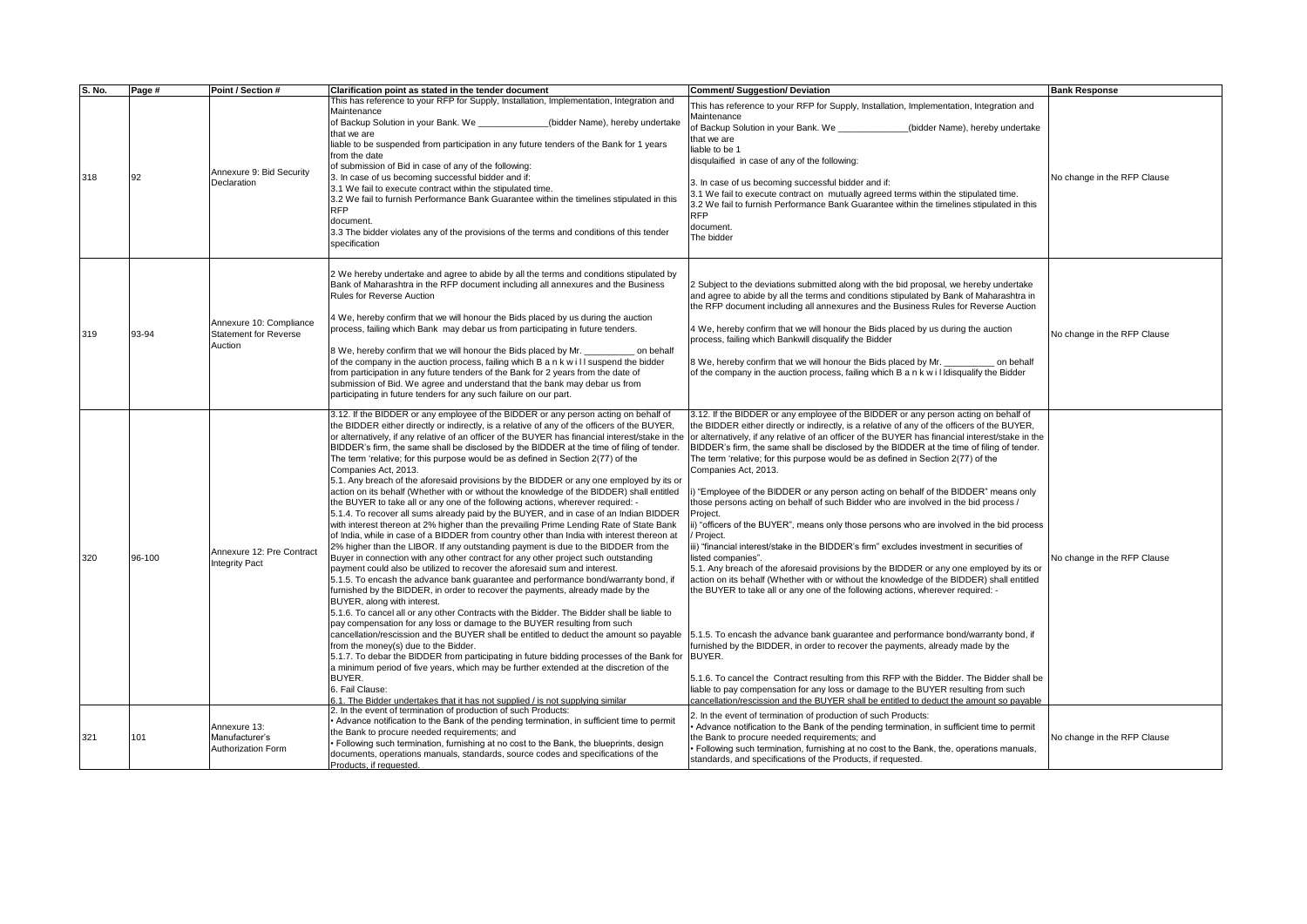| S. No. | Page # | Point / Section #                    | Clarification point as stated in the tender document                                                                                                                                                                                                                                                                                                                                                                                                                                                                                                                                                                                                                                                                                                                                                                                           | <b>Comment/ Suggestion/ Deviation</b>                                                                                                                                                                                                                                                                                                                                                                                                                                                                                                                                                                                                                                                                                                                                                                                                                                                                                                                                                                                                                                                                                                 | <b>Bank Response</b>        |
|--------|--------|--------------------------------------|------------------------------------------------------------------------------------------------------------------------------------------------------------------------------------------------------------------------------------------------------------------------------------------------------------------------------------------------------------------------------------------------------------------------------------------------------------------------------------------------------------------------------------------------------------------------------------------------------------------------------------------------------------------------------------------------------------------------------------------------------------------------------------------------------------------------------------------------|---------------------------------------------------------------------------------------------------------------------------------------------------------------------------------------------------------------------------------------------------------------------------------------------------------------------------------------------------------------------------------------------------------------------------------------------------------------------------------------------------------------------------------------------------------------------------------------------------------------------------------------------------------------------------------------------------------------------------------------------------------------------------------------------------------------------------------------------------------------------------------------------------------------------------------------------------------------------------------------------------------------------------------------------------------------------------------------------------------------------------------------|-----------------------------|
| 322    | 13     | 2.3.2 Training                       | The training should be provided by the OEM employee (Certified) and should be of<br>minimum 1 week, 8 hours a day for solution under this RFP. Training should be provided<br>to number of personnel identified by Bank (minimum 8 Persons) on functional,<br>operational and reporting aspects of the entire security solution. Training should be<br>provided at Pune location other than Bank Premises.                                                                                                                                                                                                                                                                                                                                                                                                                                     | The training should be provided by the OEM employee/ OEM authorized training partner<br>(Certified) and should be of minimum 1 week, 8 hours a day for solution under this RFP.<br>Training should be provided to number of personnel identified by Bank (minimum 8<br>Persons) on functional, operational and reporting aspects of the entire security solution.<br>Training should be provided at Pune location other than Bank Premises.<br>Bidder requests bank that and separate training agencies can be involved for a better<br>and holistic training experience.                                                                                                                                                                                                                                                                                                                                                                                                                                                                                                                                                             | No change in the RFP Clause |
| 323    | 13     | 2.3.1 PROJECT SCHEDULE               | Bank is expecting that bidder have to complete the project in all respected including<br>installation, configuration, and Integration, UAT & production movement of solution within<br>10 weeks after issuing the purchase order by Bank.                                                                                                                                                                                                                                                                                                                                                                                                                                                                                                                                                                                                      | Bank is expecting that bidder have to complete the project in all respected including<br>installation, configuration, and Integration, UAT & production movement of solution within<br>24 weeks after issuing the purchase order by Bank.<br>Request Bank to offer clarity whether the UAT of the proposed solution shall be on<br>independent hardware setup OR same hardware setup but logically separate software<br>instance OR same hardware setup & software instance as that of Production.                                                                                                                                                                                                                                                                                                                                                                                                                                                                                                                                                                                                                                    | No change in the RFP Clause |
| 324    | 15     | 2.8 HARDWARE<br><b>INSTALLATION:</b> | 2.8.3 Site Not Ready (SNR) case - Wherever installation could not be carried out by the<br>vendor/successful bidder's due to the Bank's dependencies like Site not ready etc. even<br>after 60 days beyond the date of delivery then the payment would be released, upon the<br>successful vendor's submission of certificate from location concerned duly signed (with<br>Bank's seal affixed) by the Bank Authority concerned on the Bank's dependencies like<br>site is not ready etc. However, in such a case the vendors have to give an undertaking to<br>complete installation within a week of being informed that the site is ready.                                                                                                                                                                                                  | 2.8.3 Site Not Ready (SNR) case - Wherever installation could not be carried out by the<br>vendor/successful bidder's due to the Bank's dependencies like Site not ready etc. even<br>after 30 days beyond the date of delivery then the payment would be released, upon the<br>successful vendor's submission of certificate from location concerned duly signed (with<br>Bank's seal affixed) by the Bank Authority concerned on the Bank's dependencies like<br>site is not ready etc. However, in such a case the vendors have to give an undertaking to<br>complete installation within a week of being informed that the site is ready.                                                                                                                                                                                                                                                                                                                                                                                                                                                                                         | No change in the RFP Clause |
| 325    | 20     | 4.2.1 Scope of Work                  | 4.2.1.4 The Hardware/Server to be installed for the central site controller/Manager etc. (at<br>DC and DR) is to be provided by the successful bidder. The Hardware/Server provide by<br>the successful bidder should be horizontally scalable. The successful bidder has to<br>ensure that at any instance, the utilization of the CPU or Memory or Storage, etc. of the<br>Hardware/Servers installed should not cross 70% of the utilization at any given point of<br>time of the total available resources respectively. In case, if the usage of any of the<br>component (CPU, Memory, Storage, etc.) goes beyond 70%, the successful bidder has<br>to provide the additional resources to maintain the service level within 1 month of the<br>incident notified by the Bank to the successful bidder, at no additional cost to the Bank. | The Hardware/Server to be installed for the central site controller/Manager etc. (at DC<br>and DR) is to be provided by the successful bidder. The Hardware/Server provide by the<br>successful bidder should be horizontally scalable. The successful bidder has to ensure<br>that at any instance, the utilization of the CPU or Memory or Storage, etc. of the<br>Hardware/Servers installed should not cross 90% of the utilization at any given point of<br>time of the total available resources respectively. In case, if the usage of any of the<br>component (CPU, Memory, Storage, etc.) goes beyond 90% (continuously for 3Hrs on<br>two consecutive days), the successful bidder has to provide the additional resources to<br>maintain the service level within 1 month of the incident notified by the Bank to the<br>successful bidder, at no additional cost to the Bank.<br>70% utilization of CPU/Memory/Storage is still considered as normal condition for any<br>software to run. Bidder requests bank to revise threshold to 90% where it is required to<br>consider upgrade or replacement of server hardware. | No change in the RFP Clause |
| 326    |        | 4.2.1 Scope of Work                  | 4.2.1.14 The Purchase will be placed in phased manner . The quantity or number of<br>equipment to be purchased is only indicative. No quarantee or assurance is being<br>provided hereby as to the exact quantity of equipment to be purchased or the minimum<br>order quantity. The Bank, however, reserves the right to procure extra quantity (upto 10%<br>to 25%) during the validity period of the offer. The different parts of same equipment<br>should be delivered in one lot only and part delivery of the equipment covered in the<br>Purchase Order is not permitted unless otherwise agreed to by the Bank. The successful<br>bidder has to advise the Bank/Network Integrator about the movements of their shipment<br>well in advance.                                                                                          | 4.2.1.14 The Purchase will be placed in phased manner. The quantity or number of<br>equipment to be purchased is only indicative. No guarantee or assurance is being<br>provided hereby as to the exact quantity of equipment to be purchased or the minimum<br>order quantity. The Bank, however, reserves the right to procure extra quantity (upto 10%<br>to 25%) during the validity period of the offer. The different parts of same equipment<br>should be delivered in one lot only and part delivery of the equipment covered in the<br>Purchase Order is not permitted unless otherwise agreed to by the Bank. The successful<br>bidder has to advise the Bank/Network Integrator about the movements of their shipment<br>well in advance.<br>Bidder requests Bank to provide minimum quaranteed quantity required.                                                                                                                                                                                                                                                                                                         | No change in the RFP Clause |
| 327    | 24     | 4.2.1 Scope of Work                  | 4.2.1.27 End of Sales / End of support: The Vendor has to ensure that any<br>solution/equipment supplied as part of this RFP should not have either reached or<br>announced 'End of Sales' (1 years from last date of submission of Bid.) or end of support<br>for at least 7 years from the date of issue of purchase order. In the event if any<br>equipment supplied by the vendor reaches end of support, within the 7 years period from<br>the date of supply, the vendor has to replace the equipment with devices having<br>equivalent or upgraded specification, at no additional cost to the Bank                                                                                                                                                                                                                                     | The Vendor has to ensure that any solution/equipment supplied as part of this RFP<br>should not have either reached or announced 'End of Sales' (1 years from last date of<br>submission of Bid.) or end of support for at least 5 years from the date of issue of<br>purchase order. In the event if any equipment supplied by the vendor reaches end of<br>support, within the 5 years period from the date of supply, the vendor has to replace the<br>equipment with devices having equivalent or upgraded specification, at no additional cost<br>to the Bank.<br>We request bank to consider 5 years for End of support of equipment's from the date of<br>issue of purchase order                                                                                                                                                                                                                                                                                                                                                                                                                                              | No change in the RFP Clause |
| 328    | 24     | 4.2.1 Scope of Work                  | 4.2.1.32 The Vendor / Integrator has to bring in OEM's Professional Services team for the<br>following services as part of services. OEM needs to carry out the following services &<br>activities:                                                                                                                                                                                                                                                                                                                                                                                                                                                                                                                                                                                                                                            | The Vendor / Integrator has to bring in OEM's authorized implementation Professional<br>Services team for the following services as part of services. OEM's authorized<br>implementation Professional Services team needs to carry out the following services &<br>activities:                                                                                                                                                                                                                                                                                                                                                                                                                                                                                                                                                                                                                                                                                                                                                                                                                                                        | No change in the RFP Clause |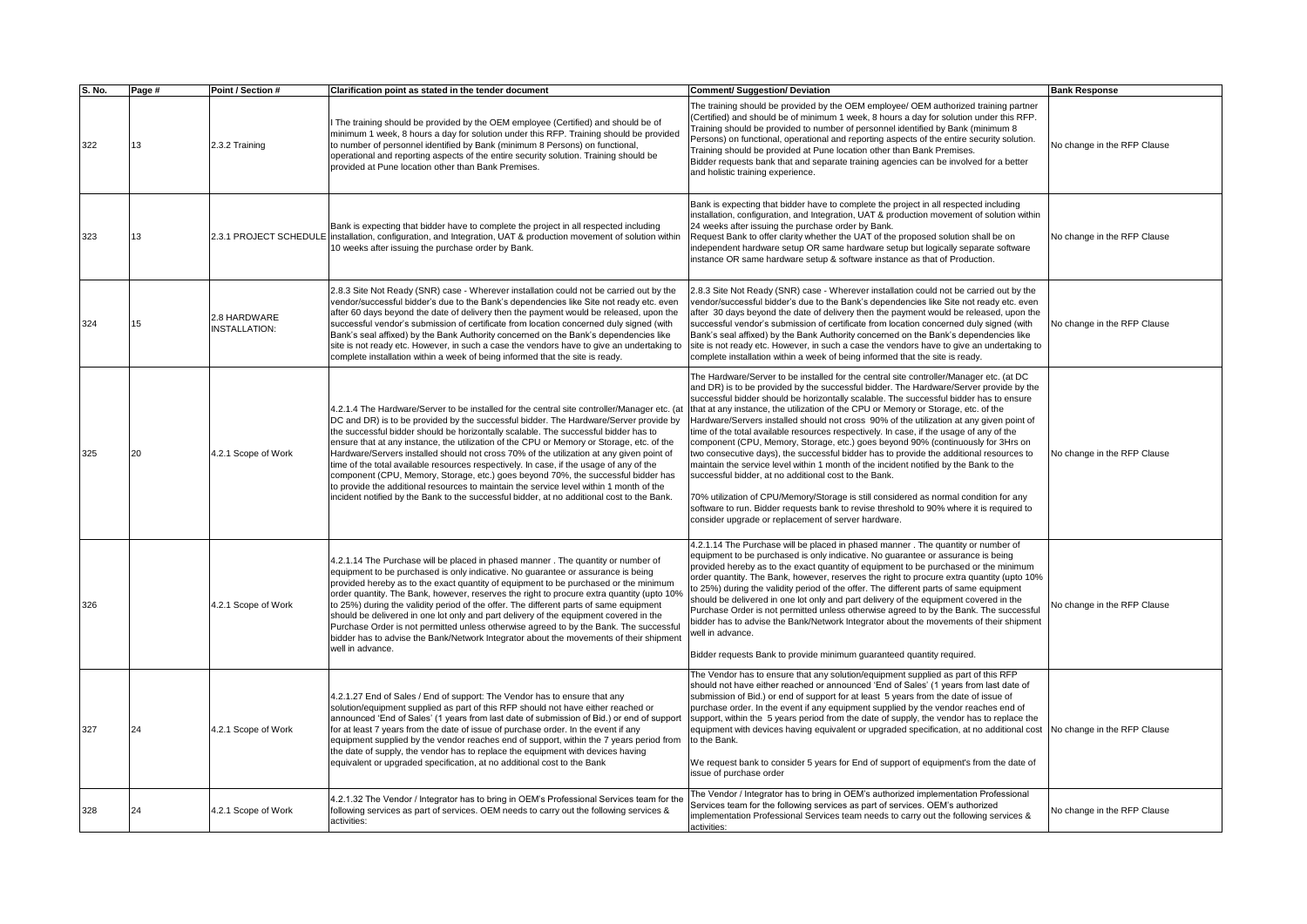| S. No. | Page # | Point / Section #           | Clarification point as stated in the tender document                                                                                                                         | <b>Comment/ Suggestion/ Deviation</b>                                                          | <b>Bank Response</b>                    |
|--------|--------|-----------------------------|------------------------------------------------------------------------------------------------------------------------------------------------------------------------------|------------------------------------------------------------------------------------------------|-----------------------------------------|
| 329    | 26     | 4.2.1 Scope of Work         | 4.2.1.45 Bidder shall maintain business continuity, as per agreed business continuity plar                                                                                   | Request Bank to provide business continuity plan for bidder to assess Bank's                   | Details will be shared with successful  |
|        |        |                             |                                                                                                                                                                              | requirement and judge feasibility.                                                             | bidder.                                 |
|        |        |                             | Uptime:a) The bidder shall quarantee a 24x7x365 availability with quarterly uptime of                                                                                        | Uptime:a) The bidder shall guarantee a 24x7x365 availability with quarterly uptime of          |                                         |
| 330    | 59     | 7. Service Levels &         | 99.95% for the solution installed at Central site (DC & DR Devices) as specified in Scope                                                                                    | 99.50 % for the solution installed at Central site (DC & DR Devices) as specified in Scope     | No change in the RFP Clause             |
|        |        | Penalties                   | of Work, during the period of the Contract and also during ATS, if contracted, which shall                                                                                   | of Work, during the period of the Contract and also during ATS, if contracted, which shall     |                                         |
|        |        |                             | be calculated on quarterly basis<br>1) Network equipment's Downtime:                                                                                                         | be calculated on quarterly basis<br>1) Network equipment's Downtime:                           |                                         |
|        |        | 7. Service Levels &         | a) Central Site (DC & DRC) equipment's/Devices: The system installed must give an                                                                                            | a) Central Site (DC & DRC) equipment's/Devices: The system installed must give an              |                                         |
| 331    | 59     | Penalties                   | uptime of 99.95% on quarterly basis. Bidder shall resolve the issue/ problem within 4                                                                                        | uptime of 99.50 % on quarterly basis. Bidder shall resolve the issue/ problem within 4         | No change in the RFP Clause             |
|        |        |                             | hours from the time of reporting.                                                                                                                                            | hours from the time of reporting.                                                              |                                         |
|        |        |                             | Uptime Equipment cost + AMC cost till date                                                                                                                                   | Uptime Quarterly (Equipment cost + AMC cost)                                                   |                                         |
|        |        | 7. Service Levels &         | >=99.95% NIL                                                                                                                                                                 | >=99.50 % NIL                                                                                  |                                         |
|        |        | Penalties                   | <99.95 to >98.0 2%                                                                                                                                                           | <99.50 to >98.0 1%                                                                             |                                         |
| 332    | 60     |                             | <= 98.0 to > 97.0 4%                                                                                                                                                         | <= 98.0 to > 97.0 2%                                                                           | No change in the RFP Clause             |
|        |        | 1) Network equipment's      | <=97.0 to >96.0 6%                                                                                                                                                           | $\leq$ =97.0 to >96.0 3%                                                                       |                                         |
|        |        | Downtime:                   | $\leq$ =96.0 to >95.0 8%                                                                                                                                                     | <=96.0 to >95.0 4%                                                                             |                                         |
|        |        |                             | Below 95.0% 10%                                                                                                                                                              | Below 95.0% 5%                                                                                 |                                         |
|        |        |                             |                                                                                                                                                                              |                                                                                                |                                         |
|        |        |                             | 1) Network equipment's Downtime: b) For Branch Equipment/Devices (Switch & Router):                                                                                          | 1) Network equipment's Downtime: b) For Branch Equipment/Devices (Switch & Router):            |                                         |
| 333    | 60     | 7. Service Levels &         | Engineer has to reach branch and replace if required within 24 hours from the time call                                                                                      | Engineer has to reach branch and replace if required within 24 hours from the time call        | No change in the RFP Clause             |
|        |        | Penalties                   | lodge. Failure to do the same penalty of 0.5% cost of that particular hardware per day will                                                                                  | lodge. Failure to do the same penalty of % cost of that particular hardware per day will be    |                                         |
|        |        |                             | be imposed on bidder by Bank.<br>2) Shifting/re-location of Network equipment: a) Central Site (DC & DRC)                                                                    | imposed on bidder by Bank.                                                                     |                                         |
|        |        |                             | Equipment's/Devices: Support from bidder for un-mounting and mounting of network                                                                                             | 2) Shifting/ re-location of Network equipment: a) Central Site (DC & DRC)                      |                                         |
| 334    | 60     | 7. Service Levels &         | equipment's and other components from the rack in the event of reallocation/shifting of                                                                                      | Equipment's/Devices: Support from bidder for un-mounting and mounting of network               | No change in the RFP Clause             |
|        |        | Penalties                   | racks based on Bank requirements. Failure to do same penalty of 0.5% cost of that                                                                                            | equipment's and other components from the rack in the event of reallocation/shifting of        |                                         |
|        |        |                             | particular hardware per day.                                                                                                                                                 | racks based on Bank requirements.                                                              |                                         |
|        |        |                             |                                                                                                                                                                              | 2) Shifting/re-location of Network equipment: b) For Branch Equipment/Devices (Switch          |                                         |
|        |        |                             |                                                                                                                                                                              | & Router): Support from bidder for un-mounting and mounting of network equipment's             |                                         |
|        |        |                             | 2) Shifting/ re-location of Network equipment: b) For Branch Equipment/Devices (Switch<br>& Router): Support from bidder for un-mounting and mounting of network equipment's | and other components from the rack in the event of reallocation/shifting of racks/branch       |                                         |
| 335    | 60     | 7. Service Levels &         | and other components from the rack in the event of reallocation/shifting of racks/branch                                                                                     | based on Bank requirements. .                                                                  | No change in the RFP Clause             |
|        |        | Penalties                   | based on Bank requirements. Failure to do same penalty of 0.5% cost of that particular                                                                                       |                                                                                                |                                         |
|        |        |                             | hardware per day will be imposed on bidder by Bank.                                                                                                                          | Bidder request Bank to indicate the frequency of shifting/relocation plans per branch per      |                                         |
|        |        |                             |                                                                                                                                                                              | year.                                                                                          |                                         |
|        |        |                             | 3) RMA (Return Merchandise Authorization): a) Central Site (DC & DRC)                                                                                                        | 3) RMA (Return Merchandise Authorization): a) Central Site (DC & DRC)                          |                                         |
|        |        |                             | Equipment's/Devices: Replacement for faulty equipment's has to be done by bidder and                                                                                         | Equipment's/Devices: Replacement for faulty equipment's has to be done by bidder and           |                                         |
|        |        |                             | follow up with OEM has to be done by bidder only. RMA of Faulty equipment's should be                                                                                        | follow up with OEM has to be done by bidder only. RMA of Faulty equipment's should be          |                                         |
|        |        | 7. Service Levels &         | received within 4 hours from the date of call lodge In case, if the successful bidder fails to                                                                               | received within 4 hours from the date of call lodge In case, if the successful bidder fails to |                                         |
| 336    | 60     | Penalties                   | provide the replacement of the faulty device as mentioned in the above paragraph, the                                                                                        | provide the replacement of the faulty device as mentioned in the above paragraph, the          | No change in the RFP Clause             |
|        |        |                             | penalty of INR 10,000/- would be levied on the Successful bidder for every 24 hours or                                                                                       | penalty of INR 2500/- would be levied on the Successful bidder for every 24 hours or part      |                                         |
|        |        |                             | part thereof for delay in providing replacement. However maximum cap of penalty will be                                                                                      | thereof for delay in providing replacement. However maximum cap of penalty will be 5%          |                                         |
|        |        |                             | 10% of total contract value.                                                                                                                                                 | of total contract value.                                                                       |                                         |
|        |        |                             | 3) RMA (Return Merchandise Authorization): b) For Branch Equipment/Devices (Switch &                                                                                         | 3) RMA (Return Merchandise Authorization): b) For Branch Equipment/Devices (Switch &           |                                         |
|        |        |                             | Router): Replacement for faulty equipment's has to be done by bidder and follow up with                                                                                      | Router): Replacement for faulty equipment's has to be done by bidder and follow up with        |                                         |
|        |        |                             | OEM has to be done by bidder only. RMA of Faulty equipment's should be received                                                                                              | OEM has to be done by bidder only. RMA of Faulty equipment's should be received within         |                                         |
| 337    | 60     | 7. Service Levels &         | within 24 Hours from the date of call lodge. In case bidder false to provide the RMA of                                                                                      | 24 Hours from the date of call lodge. In case bidder false to provide the RMA of faulty/       | No change in the RFP Clause             |
|        |        | Penalties                   | faulty/ damage equipment's penalty of 1% of equipment's cost weekly or part thereof.                                                                                         | damage equipment's penalty of 0.5% of equipment's cost weekly or part thereof.                 |                                         |
|        |        |                             | However maximum cap of penalty will be 10% of total contract value.                                                                                                          | However maximum cap of penalty will be 5% of total contract value.                             |                                         |
|        |        |                             |                                                                                                                                                                              |                                                                                                |                                         |
|        |        |                             | OEM should have minimum 2 customer reference in Govt./Public sector/BFSI globally                                                                                            | OEM should have minimum 2 customer reference in Govt./Public sector/BFSI in India              |                                         |
| 338    | 88     | Annexure 5                  | running routers with SD-WAN Technology/Solution with minimum 1000 sites & minimum                                                                                            | running routers with SD-WAN Technology/Solution with minimum 1000 sites & minimum              | No change in the RFP Clause             |
|        |        |                             | 500 switches in last 3 years                                                                                                                                                 | 500 switches in last 6 years                                                                   |                                         |
|        |        |                             |                                                                                                                                                                              | Bidder request to remove preventive maintenance support Clouse for remote locations            |                                         |
|        |        |                             | 5.1.3.8.3. Quarterly preventive maintenance of all the equipment to be supplied, which                                                                                       | as the same may not be feasible. Also, doing PM (i.e. cleaning of inside of equipment) is      | RFP caluse modified .Please rerfer      |
| 339    | 32     | 5.1.3 Commercials:          | shall interlay, includes cleaning of inside and outside of all equipment during warranty                                                                                     | not recommended by OEMs. External cleaning of equipment at DC and DR locations may             | corrigendum                             |
|        |        |                             | period.                                                                                                                                                                      | be feasible.                                                                                   |                                         |
|        |        |                             |                                                                                                                                                                              |                                                                                                | Security Operations of Bank refers to   |
|        |        |                             |                                                                                                                                                                              |                                                                                                | Service provider handling Security      |
| 342    | 88     | <b>Eligibility Criteria</b> | Bank Existing service provider managing security Operation of Bank at DC and DRS                                                                                             | Bidder requests Bank to please elaborate on this in terms of "Security Operations of           | Operations Centre involving handling    |
|        |        |                             | shall not be eligible to bid in the tender process.                                                                                                                          | Bank".                                                                                         | Centralized Security Incident and Event |
|        |        |                             |                                                                                                                                                                              |                                                                                                | Monitoring and reporting of the Bank    |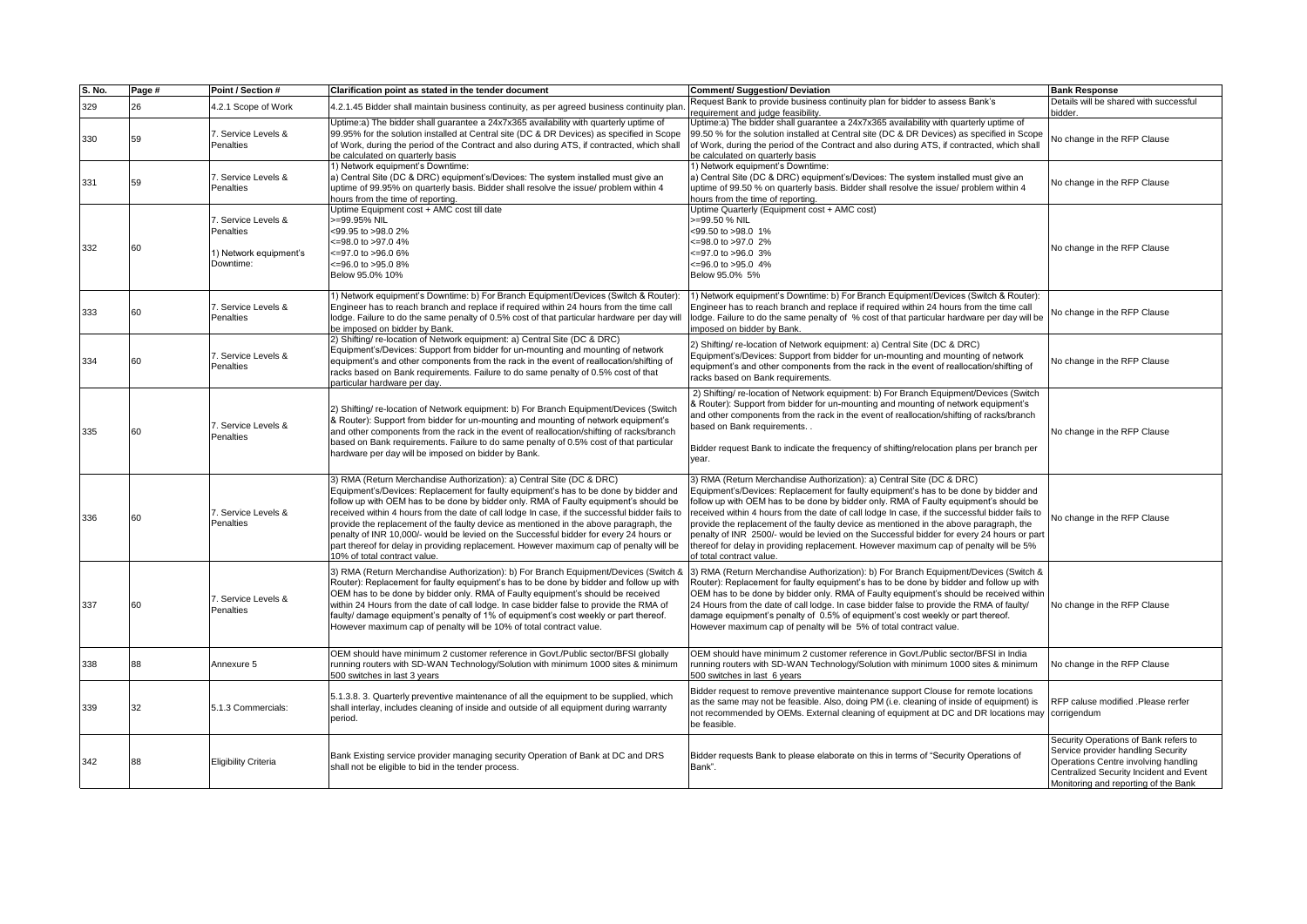| S. No. | Page # | Point / Section #                             | Clarification point as stated in the tender document                                                                                                                                                                                                                                                                                                                                                                                                                                                                                                                                                                                                                                                                                                                                                                                                                                                                                                            | <b>Comment/ Suggestion/ Deviation</b>                                                                                                                                                                                                                                                                                                                                                                                                                                                                                                                                                                                                                                                   | <b>Bank Response</b>        |
|--------|--------|-----------------------------------------------|-----------------------------------------------------------------------------------------------------------------------------------------------------------------------------------------------------------------------------------------------------------------------------------------------------------------------------------------------------------------------------------------------------------------------------------------------------------------------------------------------------------------------------------------------------------------------------------------------------------------------------------------------------------------------------------------------------------------------------------------------------------------------------------------------------------------------------------------------------------------------------------------------------------------------------------------------------------------|-----------------------------------------------------------------------------------------------------------------------------------------------------------------------------------------------------------------------------------------------------------------------------------------------------------------------------------------------------------------------------------------------------------------------------------------------------------------------------------------------------------------------------------------------------------------------------------------------------------------------------------------------------------------------------------------|-----------------------------|
| 343    | 61     | 4) INFRASTUCTURE<br><b>MANAGEMENT METRICS</b> | Service Area<br>Hardware Utilization<br><b>Expected Output</b><br>Hardware utilization should not exceed 70%<br>Service Levels<br>0.5% of monthly AMC/ATS cost of affected product for every 1% of deviation from the<br>Minimum service Level (Minimum service level 99.95%)                                                                                                                                                                                                                                                                                                                                                                                                                                                                                                                                                                                                                                                                                   | Service Area<br><b>Hardware Utilization</b><br><b>Expected Output</b><br>Hardware utilization should not exceed 90%<br>Service Levels<br>0.25% of monthly AMC/ATS cost of affected product for every 2% of deviation from the<br>Minimum service Level (Minimum service level 99.50%)                                                                                                                                                                                                                                                                                                                                                                                                   | No change in the RFP Clause |
| 344    | 61     | 4) INFRASTUCTURE<br><b>MANAGEMENT METRICS</b> | Service Area<br>Storage Utilization<br><b>Expected Output</b><br>Storage utilization should not exceed 70%<br>Service Levels<br>0.5% of monthly AMC/ATS cost (Affected Product) for every 1% of deviation from the<br>Minimum Service Level. (Minimum service level 99.95%)                                                                                                                                                                                                                                                                                                                                                                                                                                                                                                                                                                                                                                                                                     | Service Area<br><b>Storage Utilization</b><br><b>Expected Output</b><br>Storage utilization should not exceed 90%<br>Service Levels<br>0.25% of monthly AMC/ATS cost (Affected Product) for every 2% of deviation from the<br>Minimum Service Level. (Minimum service level 99.50%)                                                                                                                                                                                                                                                                                                                                                                                                     | No change in the RFP Clause |
| 345    | 61     | 4) INFRASTUCTURE<br><b>MANAGEMENT METRICS</b> | Service Area<br>Downtime for servicing<br><b>Expected Output</b><br>Each planned downtime for hardware, database and operating system servicing etc. (up<br>gradation, bug fixing, patch uploads, regular maintenance etc.), attributable to the Bidder,<br>will not be more than 4 hours. This activity will not be carried out during 9AM to 9 PM.<br>However, activities which require more than 4 hours or required to be carried out during<br>business hours will be scheduled in consultation with Bank<br>Service Levels<br>Penalty of INR 10,000/- for every 30 minutes slot of delay above the<br>scheduled/permissible window (Minimum service level 100% per instance).                                                                                                                                                                                                                                                                             | Service Area<br>Downtime for servicing<br><b>Expected Output</b><br>Each planned downtime for hardware, database and operating system servicing etc. (up<br>gradation, bug fixing, patch uploads, regular maintenance etc.), attributable to the Bidder,<br>will not be more than 4 hours. This activity will not be carried out during 9AM to 9 PM.<br>However, activities which require more than 4 hours or required to be carried out during<br>business hours will be scheduled in consultation with Bank<br>Service Levels<br>Penalty of INR 2,000/- for every 30 minutes slot of delay above the<br>scheduled/permissible window (Minimum service level 100% per instance).      | No change in the RFP Clause |
| 346    | 61     | 4) INFRASTUCTURE<br><b>MANAGEMENT METRICS</b> | Service Area<br>Disaster Recovery Site Availability<br><b>Expected Output</b><br>Business operations to resume from Disaster Recovery Site within 80 (RTO) minutes of<br>the Data Centre failing<br>Service Levels<br>INR 5000 for every 10 Minutes of delay above the defined RTO for the reasons solely<br>attributable to the bidder (minimum service level 100 % per instance)                                                                                                                                                                                                                                                                                                                                                                                                                                                                                                                                                                              | Service Area<br>Disaster Recovery Site Availability<br><b>Expected Output</b><br>Business operations to resume from Disaster Recovery Site within 150 (RTO) minutes of<br>the Data Centre failing<br>Service Levels<br>INR 1000 for every 10 Minutes of delay above the defined RTO for the reasons solely<br>attributable to the bidder (minimum service level 100 % per instance)                                                                                                                                                                                                                                                                                                     | No change in the RFP Clause |
| 347    | 61     | 4) INFRASTUCTURE<br><b>MANAGEMENT METRICS</b> | Service Area<br>Manpower services<br><b>Expected Output</b><br>Bidder to provide experienced and certified manpower at Primary site as per RFP. Any<br>resource absence bidder should provide temporary replacement. Any lacuna will attract<br>penalty<br>Service Levels<br>Penalty for resource absence shall be 3% deduction of monthly FM resources cost (As<br>per respective cadre L1,L2) for every day of absent<br>Any resource to be relieved from project should give a two month prior notice to the bank<br>If resource leaves before prior notice of two<br>months, resource will be marked absent and a penalty per day for remaining period will<br>be levied                                                                                                                                                                                                                                                                                    | Service Area<br>Manpower services<br><b>Expected Output</b><br>Bidder to provide experienced and certified manpower at Primary site as per RFP. Any<br>resource absence bidder should provide temporary replacement. Any lacuna will attract<br>penalty<br>Service Levels<br>Any resource to be relieved from project should give a two month prior notice to the bank.                                                                                                                                                                                                                                                                                                                 | No change in the RFP Clause |
| 348    | 62     | 4) INFRASTUCTURE<br><b>MANAGEMENT METRICS</b> | Service Area<br>Service Level & Penalty for Security Management and Patch Updation<br>(Applicable for Both Branch & DC/DRS devices)<br><b>Expected Output</b><br>The successful bidder has to maintain the compliance as per IT Security Policy,<br>Procedure, Audit Report, VAPT, Security baseline etc. to the systems. Failure to meet the<br>given standards (i.e. 99.90%) of compliance.<br>The successful bidder must ensure that all supplied & installed equipment's & solutions<br>are updated with critical patches/updates as and when they are released after due testing<br>Critical patches should be applied within 2 days of release by product OEM.<br>Service Levels<br>vendor will be liable for a penalty of amount equivalent to 1%, for every 1% reduction in<br>compliance and part there-off will be charged on the<br>value of the equipment & solution cost at DC, DRS, Branches/offices and Facility<br>Management cost of specified | Service Area<br>Service Level & Penalty for Security Management and Patch Updation<br>(Applicable for Both Branch & DC/DRS devices)<br><b>Expected Output</b><br>The successful bidder has to maintain the compliance as per IT Security Policy,<br>Procedure, Audit Report, VAPT, Security baseline etc. to the systems. Failure to meet the<br>given standards (i.e. 99.90%) of compliance.<br>The successful bidder must ensure that all supplied & installed equipment's & solutions<br>are updated with critical patches/updates as and when they are released after due testing<br>.Critical patches should be applied within 2 days of release by product OEM.<br>Service Levels | No change in the RFP Clause |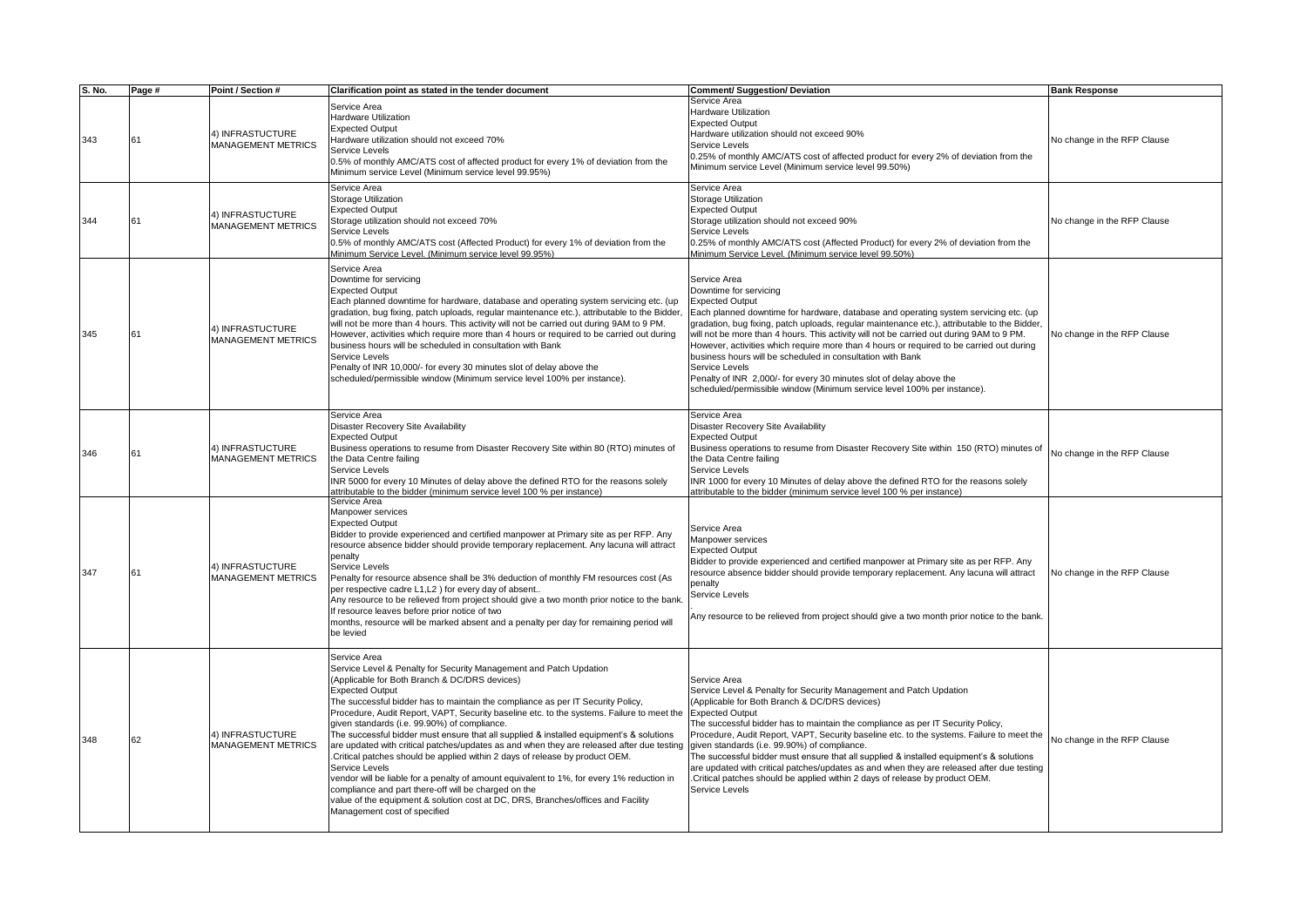| S. No. | Page # | Point / Section #                    | Clarification point as stated in the tender document                                                                                                                                                                                                                                                                                                                                                                                                                                                        | <b>Comment/ Suggestion/ Deviation</b>                                                                                                                                                                                                                                                                                                                                                                                                                                                                                                                                                                                                                                                                                                                                                                                                                                                                                                                                                                                                                                                                                                                                                                         | <b>Bank Response</b>        |
|--------|--------|--------------------------------------|-------------------------------------------------------------------------------------------------------------------------------------------------------------------------------------------------------------------------------------------------------------------------------------------------------------------------------------------------------------------------------------------------------------------------------------------------------------------------------------------------------------|---------------------------------------------------------------------------------------------------------------------------------------------------------------------------------------------------------------------------------------------------------------------------------------------------------------------------------------------------------------------------------------------------------------------------------------------------------------------------------------------------------------------------------------------------------------------------------------------------------------------------------------------------------------------------------------------------------------------------------------------------------------------------------------------------------------------------------------------------------------------------------------------------------------------------------------------------------------------------------------------------------------------------------------------------------------------------------------------------------------------------------------------------------------------------------------------------------------|-----------------------------|
| 349    |        | Annexure 20: Resource<br>Plan Matrix | <b>Type Experience</b><br><b>Total Proposed Solutions</b><br>$L1 2+ 1+$<br>$L2$ 4+ 3+                                                                                                                                                                                                                                                                                                                                                                                                                       | Type Experience (Years)<br><b>Total Proposed Solutions</b><br>$L1$ 1+ 0+<br>$L2$ 3+ 2+                                                                                                                                                                                                                                                                                                                                                                                                                                                                                                                                                                                                                                                                                                                                                                                                                                                                                                                                                                                                                                                                                                                        | No change in the RFP Clause |
| 350    | 113    | Annexure 20: Resource<br>Plan Matrix | Type<br>L2<br>Qualification & Experience B.E./B.Tech/ MCA/M.Sc. IT with a minimum 4 year experience<br>out of which 3 years in Routing, Switching & network security equipment's at Data Centre<br>or equivalent Level. The resource must be well versed with exposure in Software Defined<br>WAN solution deployment and its operations                                                                                                                                                                    | Type<br>L2<br>Qualification & Experience B.E./B.Tech/ MCA/M.Sc. IT with a minimum 3 year experience<br>out of which 2years in Routing, Switching & network security equipment's at Data Centre<br>or equivalent Level.                                                                                                                                                                                                                                                                                                                                                                                                                                                                                                                                                                                                                                                                                                                                                                                                                                                                                                                                                                                        | No change in the RFP Clause |
| 351    | 65     | 8. Payment Terms                     | <b>Hardware Cost</b><br>70% of the delivered Proposed solution equipment cost would be payable on successful<br>Post-delivery inspection of both Hardware and Softwares.<br>20% of the delivered equipment cost would be payable after successful installation and<br>Acceptance testing sign-off by the Bank of the solution.<br>10% of the delivered equipment cost would be payable after 3 months from successful<br>running of Hardware/Software after installation and configuration signoff by Bank. | Bidder request bank to make 100% hardware payment on delivery.                                                                                                                                                                                                                                                                                                                                                                                                                                                                                                                                                                                                                                                                                                                                                                                                                                                                                                                                                                                                                                                                                                                                                | No change in the RFP Clause |
| 352    | 65     | 8. Payment Terms                     | AMC/ATS<br>AMC/ATS Services Costs - Recurring; The AMC/ATS services recurring cost would be<br>paid<br>quarterly in advance                                                                                                                                                                                                                                                                                                                                                                                 | Bidder request bank, AMC/ATS cost to be paid yearly in advance.                                                                                                                                                                                                                                                                                                                                                                                                                                                                                                                                                                                                                                                                                                                                                                                                                                                                                                                                                                                                                                                                                                                                               | No change in the RFP Clause |
| 353    |        |                                      |                                                                                                                                                                                                                                                                                                                                                                                                                                                                                                             | <b>Execution Infrastructure</b><br>Bank will provide necessary and adequate infrastructure to enable the Vendor to fulfill its<br>commitment for the assignment. This will be applicable for each Vendor associated with<br>the project and will be arranged for and provided at no cost to Vendor. The infrastructure<br>will include:<br>Office space;<br>Desktop/Client Hardware and software;<br>ii. Computer consumable including stationery, printer ribbons/toner, magnetic storage<br>media such as floppy disks, CD/DVDs, tapes, cartridges, DATs;<br>iv. Office stationery and consumable;<br>v. Secretarial assistance, if necessary at site;<br>vi. Telephone, e-mail and fax facilities at site;<br>vii. Photocopying assistance;<br>viii. Meeting Room facilities including room equipped with a writing board, seating<br>arrangements, computers/ terminals, overhead projector and consumables.<br>The above-mentioned infrastructure will be required for work to be carried out at the site<br>of Bank during regular working hours. Bank shall make arrangements to provide for the<br>same beyond these hours such as after regular working hours and on holidays, whenever<br>required. | No change in the RFP Clause |
| 354    |        |                                      |                                                                                                                                                                                                                                                                                                                                                                                                                                                                                                             | Co-ordination<br>BANK will provide timely clarifications and feedback sought by Bidder's Consultants<br>during the period of this assignment. BANK will allocate a Project Co-ordinator to interact<br>with Bidder, fix appointments with various BANK Personnel and provide local assistance<br>to Bidder's Consultants. The Project Co-ordinator will have necessary authorization from<br>BANK to take decisions and give timely approvals as per the need of the project                                                                                                                                                                                                                                                                                                                                                                                                                                                                                                                                                                                                                                                                                                                                  | No change in the RFP Clause |